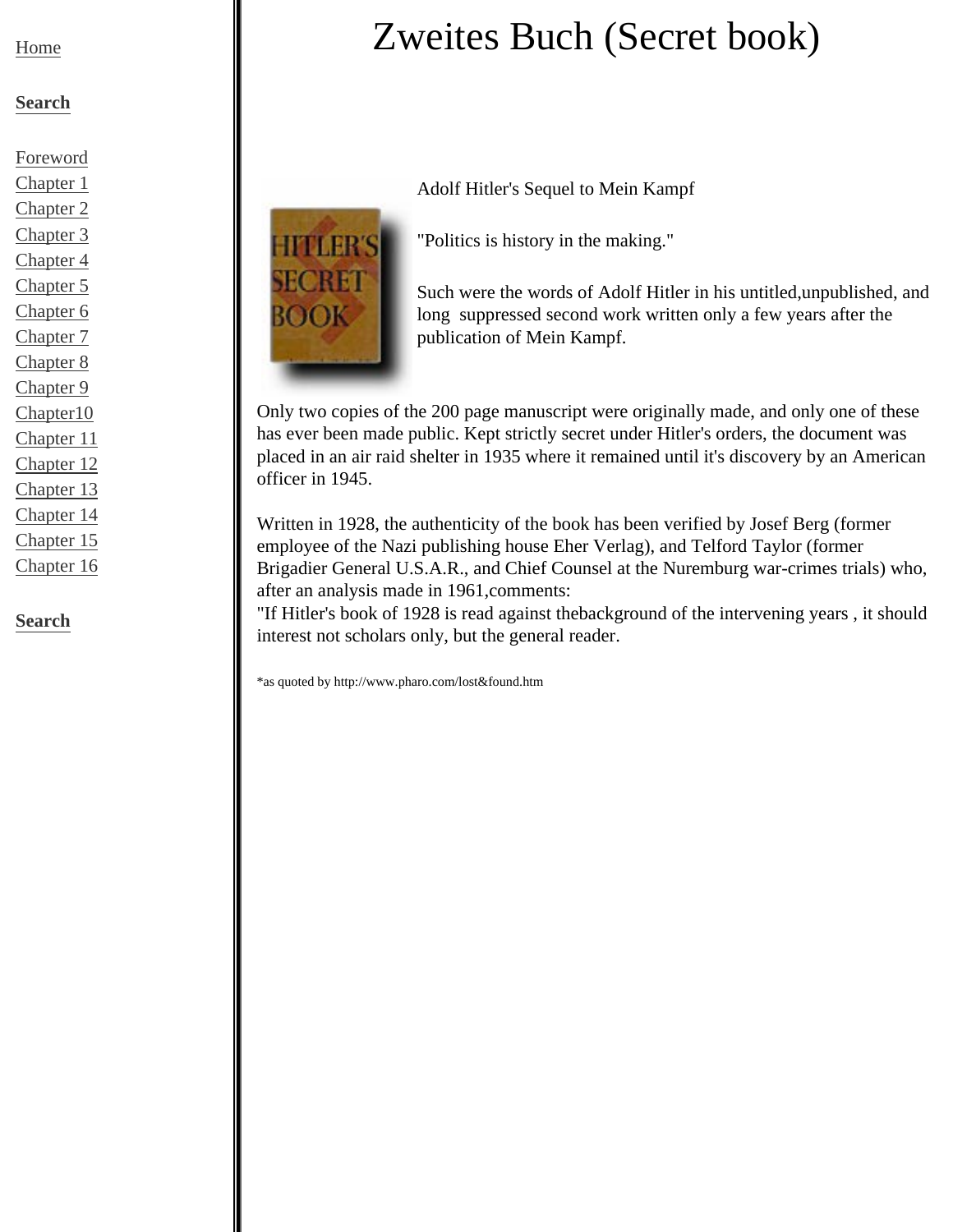## FOREWORD

<span id="page-1-0"></span>In August, 1925, on the occasion of the writing of the second volume, I formulated the fundamental ideas of a National Socialist foreign policy, in the brief time afforded by the circumstances. Within the framework of that book I dealt especially with the question of the Southern Tyrol, which gave rise to attacks against the Movement as violent as they were groundless. In 1926, I found myself forced to have this part of the second volume published as a special edition. I did not believe that by so doing I would convert those opponents who, in the hue and cry over the Southern Tyrol, saw primarily a welcome means for the struggle against the hated National Socialist Movement. Such people cannot be taught better because the question of truth or error, right or wrong, plays absolutely no part for them. As soon as an issue seems suitable for exploitation, partly for political party purposes, partly even for their highly personal interests, the truthfulness or rightness of the matter at hand is altogether irrelevant. This is all the more the case if they can thereby inflict damage on the cause of the general awakening of our Folk. For the men responsible for the destruction of Germany, dating from the time of the collapse, are her present rulers, and their attitude of that time has not changed in any respect up to now. Just as at that time they cold heartedly sacrificed Germany for the sake of doctrinaire party views or for their own selfish advantage, today they likewise vent their hatred against anyone who contradicts their interests, even though he may have, a thousandfold, all the grounds for a German resurgence on his side. Even more. As soon as they believe the revival of our Folk, represented by a certain name, can be seen, they usually take a position against everything that could emanate from such a name. The most useful proposals, indeed the most patently correct suggestions, are boycotted simply because their spokesman, as a name, seems to be linked to general ideas which they presume they must combat on the basis of their political party and personal views. To want to convert such people is hopeless.

Hence in 1926, when my brochure on the Southern Tyrol was printed, I naturally gave not a second's thought to the idea that I could make an impression on those who, in consequence of their general philosophical and political attitude, already regarded me as their most vehement opponent. At that time I did entertain the hope that at least some of them, who were not at the outset malicious opponents of our National Socialist foreign policy, would first examine our view in this field and judge it afterward. Without a doubt this has also happened in many cases. Today I can point out with satisfaction that a great number of men, even among those in public political life, have revised their former attitude with respect to German foreign policy. Even when they believed they could not side with our standpoint in particulars, they nevertheless recognised the honourable intentions that guide us here. During the last two years, of course, it has become clearer to me that my writing of that time was in fact structured on general National Socialist insights as a premise. It also became clearer that many do not follow us, less out of ill will than because of a certain inability. At that time, within the narrowly drawn limits, it was not possible to give a real fundamental proof of the soundness of our National Socialist conception of foreign policy. Today I feel compelled to make up for this. For not only have the attacks of the enemy been intensified in the last few years, but through them the great camp of the indifferent has also been mobilised to a certain degree. The agitation that has been systematically conducted against Italy for the past five years threatens slowly to bear fruit: resulting in the possible death and destruction of the last hopes of a German resurgence.

Thus, as has often happened in other matters, the National Socialist Movement in its foreign policy position stands completely alone and isolated within the community of the German Folk and its political life. The attacks of the general enemies of our Folk and Fatherland are joined inside the country by the proverbial stupidity and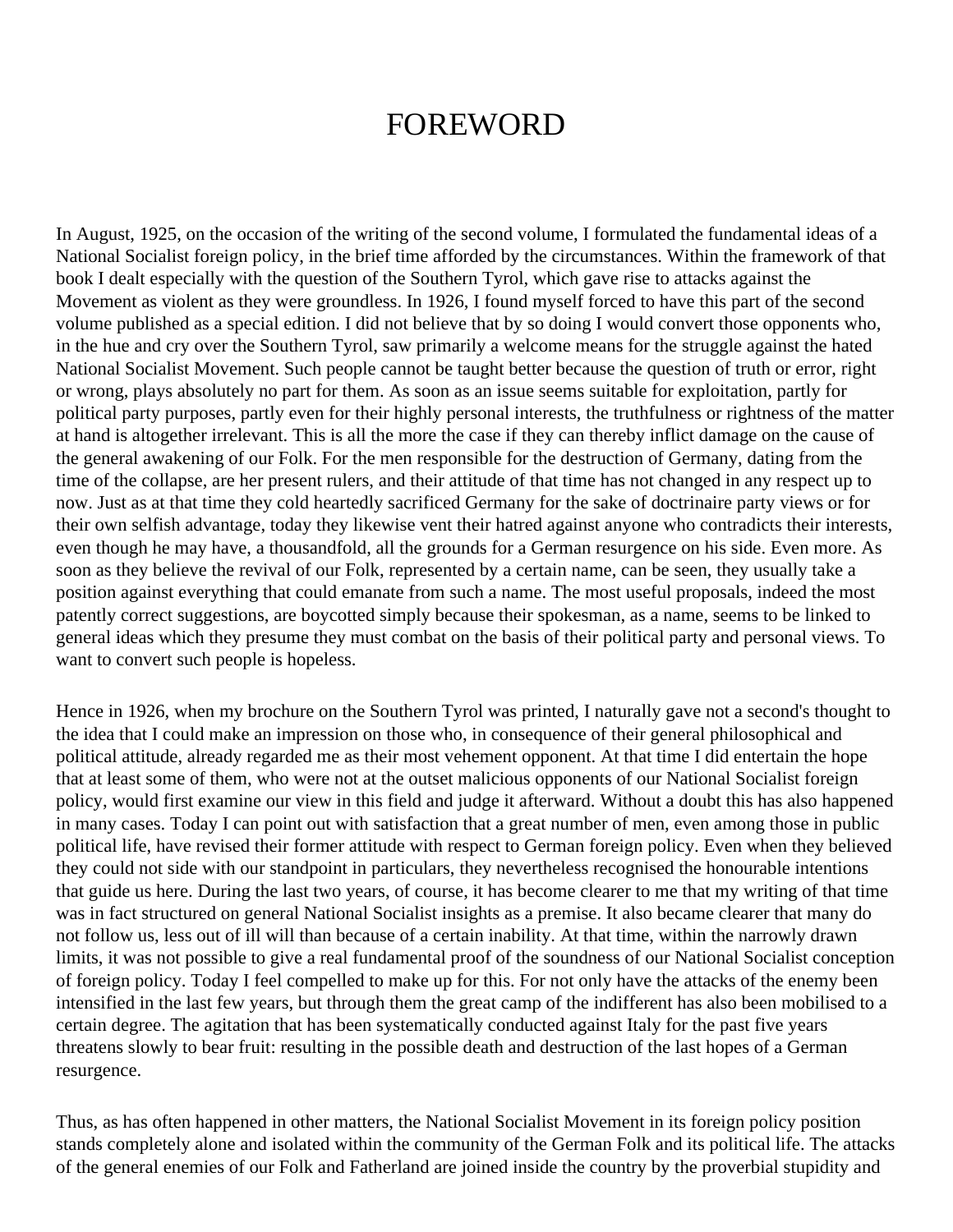ineptitude of the bourgeois national parties, the indolence of the broad masses, and by cowardice, as a particularly powerful ally: the cowardice that we can observe today among those who by their very nature are incapable of putting up any resistance to the Marxist plague, and who, for this reason, consider themselves downright lucky to bring their voices to the attention of public opinion in a matter which is less dangerous than the struggle against Marxism, and which nevertheless looks and sounds like something similar to it. For when they raise their clamour over the Southern Tyrol today, they seem to serve the interests of the national struggle, just as, conversely, they come as close as they can to standing aside from a real struggle against the worst internal enemies of the German nation. These patriotic, national, and also in part Folkish champions, however, find it considerably easier to launch their war cry against Italy in Vienna or München under benevolent support and in union with Marxist betrayers of their Folk and Fatherland, rather than fight an earnest war against these very elements. Just as so much nowadays has become appearance, the whole national pretence by these people has for a long time been only an outward show which, to be sure, gratifies them, and which a great part of our Folk does not see through.

Against this powerful coalition, which from the most varied points of view is seeking to make the question of the Southern Tyrol the pivot of German foreign policy, the National Socialist Movement fights by unswervingly advocating an alliance with Italy against the ruling Francophile tendency. Thereby the Movement, in contradistinction to the whole of public opinion in Germany, emphatically points out that the Southern Tyrol neither can nor should be an obstacle to this policy. This view is the cause of our present isolation in the sphere of foreign policy and of the attacks against us. Later, to be sure, it will ultimately be the cause of the resurgence of the German nation.

I write this book in order to substantiate this firmly held conception in detail and to make it understandable. The less importance I attach to being understood by the enemies of the German Folk, the more I feel the duty of exerting myself to present and to point out the fundamental National Socialist idea of a real German foreign policy to the national minded elements of our Folk as such, who are only badly informed or badly led. I know that, after a sincere examination of the conception presented here, many of them will give up their previous positions and find their way into the ranks of the National Socialist Freedom Movement of the German Nation. They will thus strengthen that force which one day will bring about the final settlement with those who cannot be taught because their thought and action are determined not by the happiness of their Folk, but by the interests of their party or of their own person.

[www.adolfhitler.ws](http://www.adolfhitler.ws/)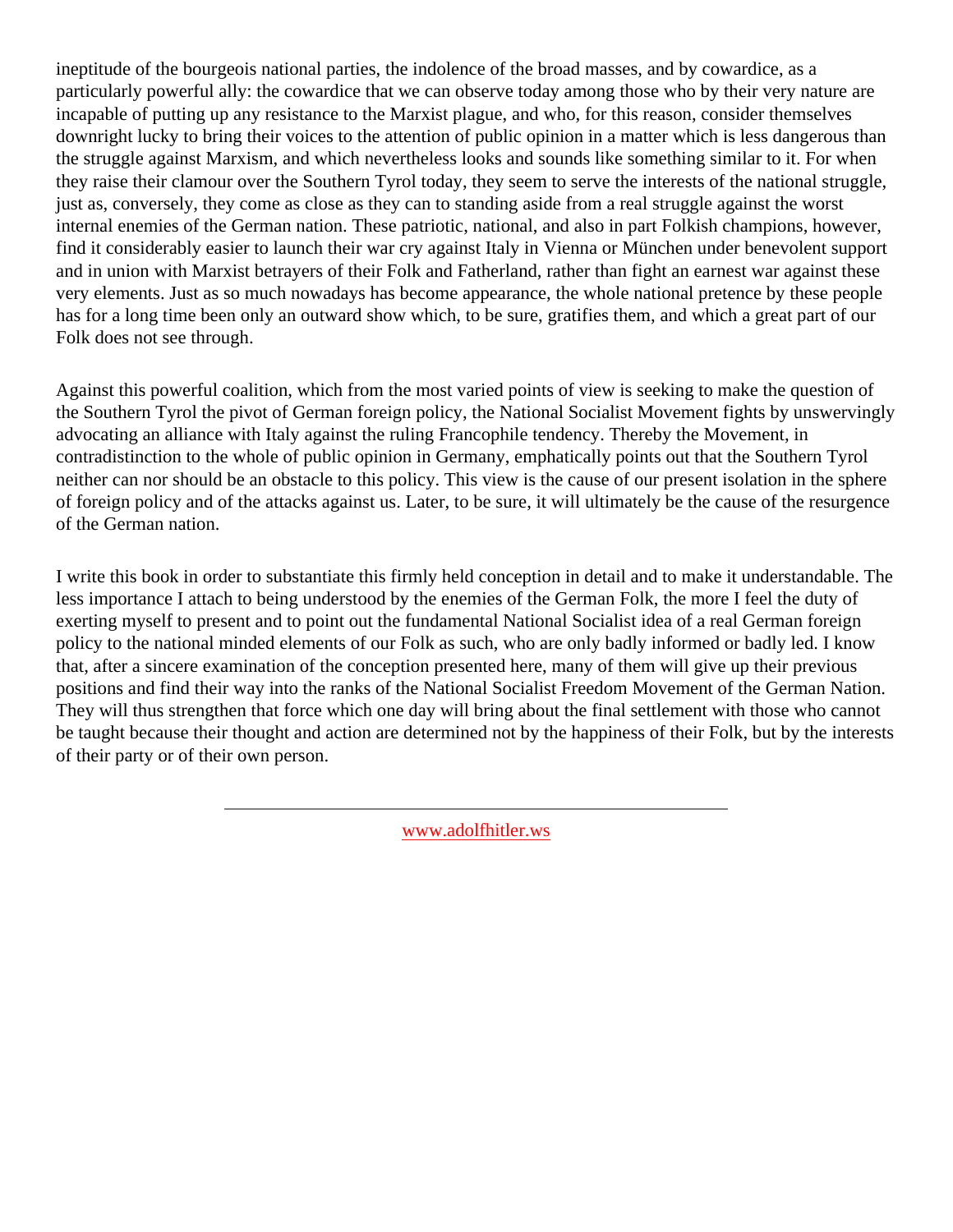## Chapter1

### WAR AND PEACE

<span id="page-3-0"></span>Politics is history in the making. History itself is the presentation of the course of a Folk's struggle for existence. I deliberately use the phrase struggle for existence here because, in truth, that struggle for daily bread, equally in peace and war, is an eternal battle against thousands upon thousands of resistances, just as life itself is an eternal struggle against death. For men know as little why they live as does any other creature of the world. Only life is filled with the longing to preserve itself. The most primitive creature knows only the instinct of the self preservation of its own, in creatures standing higher in the scale it is transferred to wife and child, and in those standing still higher to the entire species. While, apparently, man often surrenders his own instinct of self preservation for the sake of the species, in truth he nevertheless serves it to the highest degree. For not seldom the preservation of the life of a whole Folk, and with this of the individual, lies only in this renunciation by the individual. Hence the sudden courage of a mother in the defence of her young and the heroism of a man in the defence of his Folk. The two powerful life instincts, hunger and love, correspond to the greatness of the instinct for self preservation. While the appeasement of eternal hunger guarantees self preservation, the satisfaction of love assures the continuance of the race. In truth these two drives are the rulers of life. And even though the fleshless aesthete may lodge a thousand protests against such an assertion, the fact of his own existence is already a refutation of his protest. Nothing that is made of flesh and blood can escape the laws which determined its coming into being. As soon as the human mind believes itself to be superior to them, it destroys that real substance which is the bearer of the mind.

What, however, applies to individual man also applies to nations. A nation is only a multitude of more or less similar individual beings. Its strength lies in the value of the individual beings forming it as such, and in the character and the extent of the sameness of these values. The same laws which determine the life of the individual, and to which he is subject, are therefore also valid for the Folk. Self preservation and continuance are the great urges underlying all action, as long as such a body can still claim to be healthy. Therefore, even the consequences of these general laws of life will be similar among Folks, as they are among individuals

If, for every creature on this Earth, the instinct of self preservation, in its twin goals of self maintenance and continuance, exhibits the most elementary power, nevertheless the possibility of satisfaction is limited, so the logical consequence of this is a struggle in all its forms for the possibility of maintaining this life, that is, the satisfaction of the instinct for self preservation.

Countless are the species of all the Earth's organisms, unlimited at any moment in individuals is their instinct for self preservation as well as the longing for continuance, yet the space in which the whole life process takes place is limited. The struggle for existence and continuance in life waged by billions upon billions of organisms takes place on the surface of an exactly measured sphere. The compulsion to engage in the struggle for existence lies in the limitation of the living space; but in the life struggle for this living space lies also the basis for evolution

In the times before man, world history was primarily a presentation of geological events: the struggle of natural forces with one another, the creation of an inhabitable surface on this planet, the separation of water from land, the formation of mountains, of plains, and of the seas. This is the world history of this time. Later, with the emergence of organic life, man's interest concentrated on the process of becoming and the passing away of its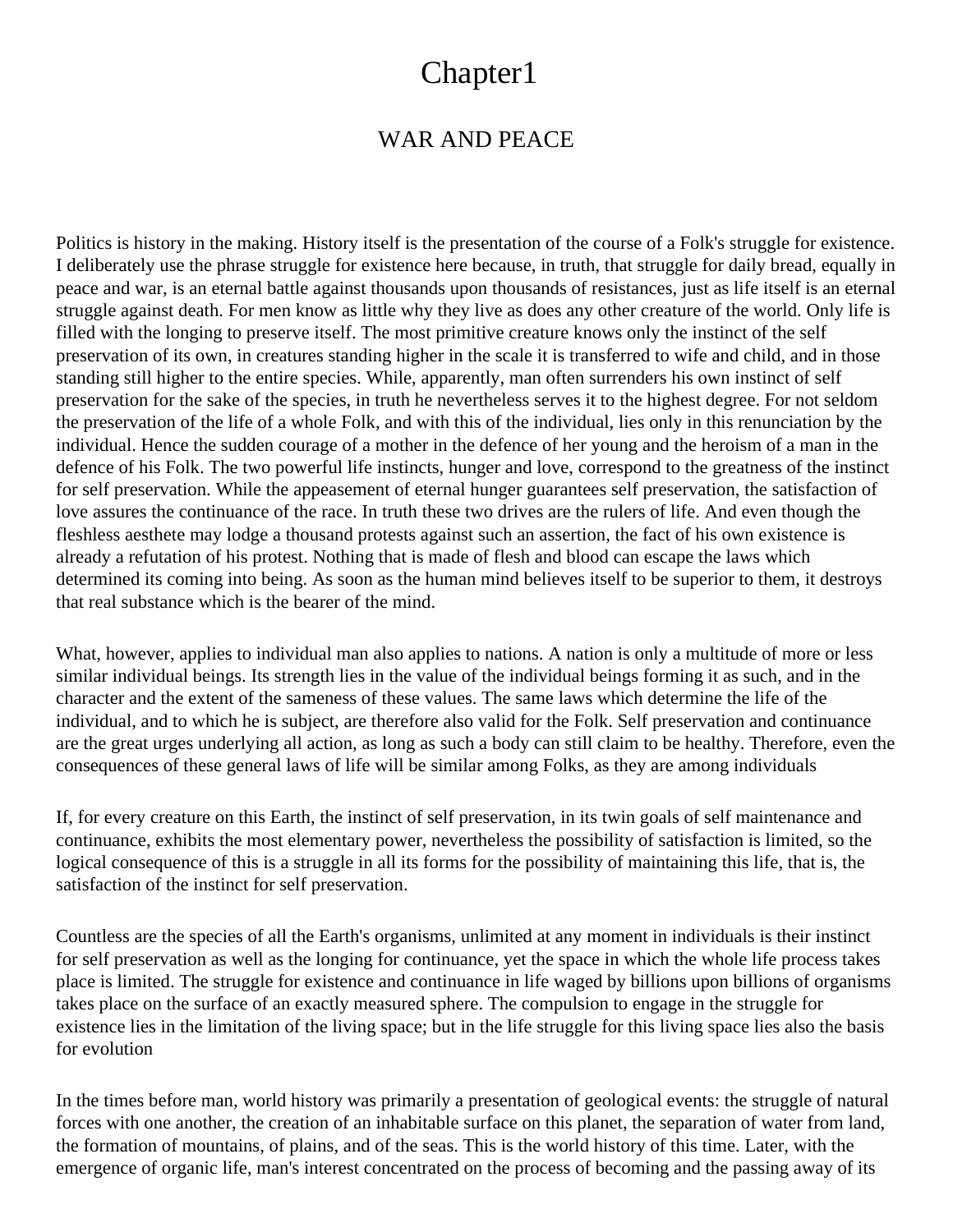thousandfold forms. And only very late did man finally become visible to himself, and thus by the concept of world history he began to understand first and foremost only the history of his own becoming, that is, the presentation of his own evolution. This evolution is characterised by an eternal struggle of men against beasts and against men themselves. From the invisible confusion of the organisms there finally emerged formations: Clans, Tribes, Folks, States. The description of their origins and their passing away is but the representation of an eternal struggle for existence.

If, however, politics is history in the making, and history itself the presentation of the struggle of men and nations for self preservation and continuance, then politics is, in truth, the execution of a nation's struggle for existence. But politics is not only the struggle of a nation for its existence as such; for us men it is rather the art of carrying out this struggle

Since history as the representation of the hitherto existing struggles for existence of nations is at the same time the petrified representation of politics prevailing at a given moment, it is the most suitable teacher for our own political activity.

If the highest task of politics is the preservation and the continuance of the life of a Folk, then this life is the eternal stake with which it fights, for which and over which this struggle is decided. Hence its task is the preservation of a substance made of flesh and blood. Its success is the making possible of this preservation. Its failure is the destruction, that is, the loss of this substance. Consequently, politics is always the leader of the struggle for existence, the guide of the same, its organiser, and its efficacy will, regardless of how man formally designates it, carry with it the decision as to the life or death of a Folk

It is necessary to keep this clearly in view because, with this, the two concepts -- a policy of peace or war - immediately sink into nothingness. Since the stake over which politics wrestles is always life itself, the result of failure or success will likewise be the same, regardless of the means with which politics attempts to carry out the struggle for the preservation of the life of a Folk. A peace policy that fails leads just as directly to the destruction of a Folk, that is, to the extinction of its substance of flesh and blood, as a war policy that miscarries. In the one case just as in the other, the plundering of the prerequisites of life is the cause of the dying out of a Folk. For nations have not become extinct on battlefields; lost battles rather have deprived them of the means for the preservation of life, or, better expressed, have led to such a deprivation, or were not able to prevent it.

Indeed, the losses which arise directly from a war are in no way proportionate to the losses deriving from a Folk's bad and unhealthy life as such. Silent hunger and evil vices in ten years kill more people than war could finish off in a thousand years. The cruellest war, however, is precisely the one which appears to be most peaceful to presentday humanity, namely the peaceful economic war. In its ultimate consequences, this very war leads to sacrifices in contrast to which even those of the World War shrink to nothing. For this war affects not only the living but grips above all those who are about to be born. Whereas war at most kills off a fragment of the present, economic warfare murders the future. A single year of birth control in Europe kills more people than all those who fell in battle, from the time of the French Revolution up to our day, in all the wars of Europe, including the World War. But this is the consequence of a peaceful economic policy which has overpopulated Europe without preserving the possibility of a further healthy development for a number of nations.

In general, the following should also be stated:

As soon as a Folk forgets that the task of politics is to preserve its life with all means and according to all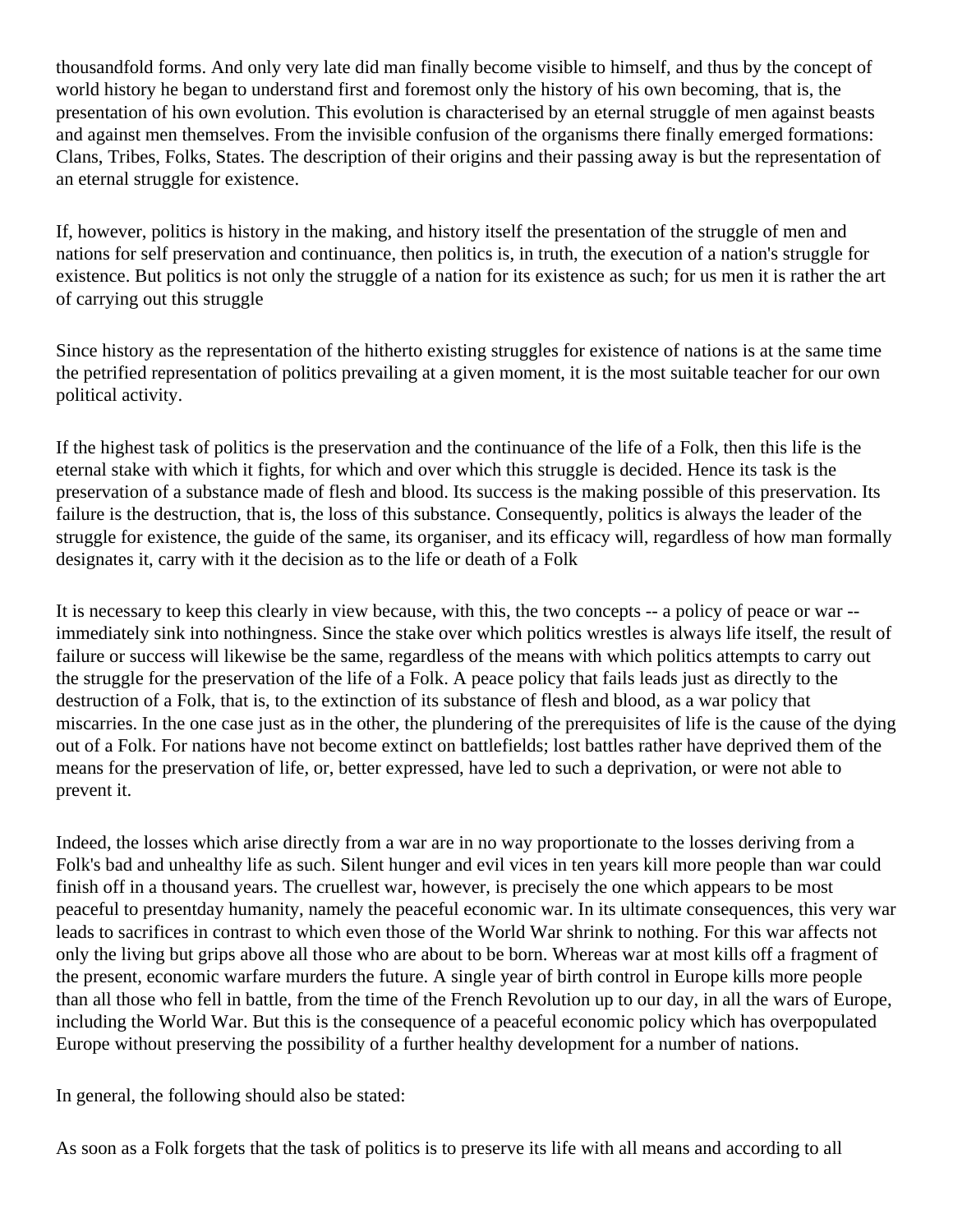possibilities, and instead aims to subject politics to a definite mode of action, it destroys the inner meaning of the art of leading a Folk in its fateful struggle for freedom and bread.

A policy which is fundamentally bellicose can keep a Folk removed from numerous vices and pathological symptoms, but it cannot prevent a change of the inner values in the course of many centuries. If it becomes a permanent phenomenon, war contains an inner danger in itself, which stands out all the more clearly the more dissimilar are the fundamental racial values which constitute a nation. This already applied to all the known States of antiquity, and applies especially today to all European States. The nature of war entails that, through a thousandfold individual processes, it leads to a racial selection within a Folk, which signifies a preferential destruction of its best elements. The call to courage and bravery finds its response in countless individual reactions, in that the best and most valuable racial elements again and again voluntarily come forward for special tasks, or they are systematically cultivated through the organisational method of special formations. Military leadership of all times has always been dominated by the idea of forming special legions, chosen elite troops for guard regiments and assault battalions. Persian palace guards, Alexandrian elite troops, Roman legions of Praetorians, lost troops of mercenaries, the guard regiments of Napoleon and Frederick The Great, the assault battalions, submarine crews and flying corps of the World War owed their origin to the same idea and necessity of seeking out of a great multitude of men, those with the highest aptitude for the performance of correspondingly high tasks, and bringing them together into special formations. For originally every guard was not a drill corps but a combat unit. The glory attached to membership in such a community led to the creation of a special esprit de corps which subsequently, however, could freeze and ultimately end up in sheer formalities. Hence not seldom such formations will have to bear the greatest blood sacrifices; that is to say, the fittest are sought out from a great multitude of men and led to war in concentrated masses. Thus the percentage of the best dead of a nation is disproportionately increased, while conversely the percentage of the worst elements is able to preserve itself to the highest degree. Over against the extremely idealistic men who are ready to sacrifice their own lives for the Folkish Community, stands the number of those most wretched egoists who view the preservation of their own mere personal life likewise as the highest task of this life. The hero dies, the criminal is preserved. This appears self evident to an heroic age, and especially to an idealistic youth. And this is good, because it is the proof of the still present value of a Folk. The true statesman must view such a fact with concern, and take it into account. For what can easily be tolerated in one war, in a hundred wars leads to the slow bleeding away of the best, most valuable elements of a nation. Thereby victories will indeed have been won, but in the end there will no longer be a Folk worthy of this victory. And the pitifulness of the posterity, which to many seems incomprehensible, not seldom is the result of the successes of former times.

Therefore, wise political leaders of a Folk will never see in war the aim of the life of a Folk, but only a means for the preservation of this life. It must educate the human material entrusted to it to the highest manhood, but rule it with the highest conscientiousness. If necessary, when a Folk's life is at stake, they should not shrink from daring to shed blood to the utmost, but they must always bear in mind that peace must one day again replace this blood. Wars which are fought for aims that, because of their whole nature, do not guarantee a compensation for the blood that has been shed, are sacrileges committed against a nation, a sin against a Folk's future.

Eternal wars, however, can become a terrible danger among a Folk which possesses such unequal elements in its racial composition that only part of them may be viewed as Statepreserving, as such, and therefore, especially, creative culturally. The culture of European Folks rests on the foundations which its infusion of Nordic blood has created in the course of centuries. Once the last remains of this Nordic blood are eliminated, the face of European culture will be changed, the value of the States decreasing, however, in accordance with the sinking value of the Folks.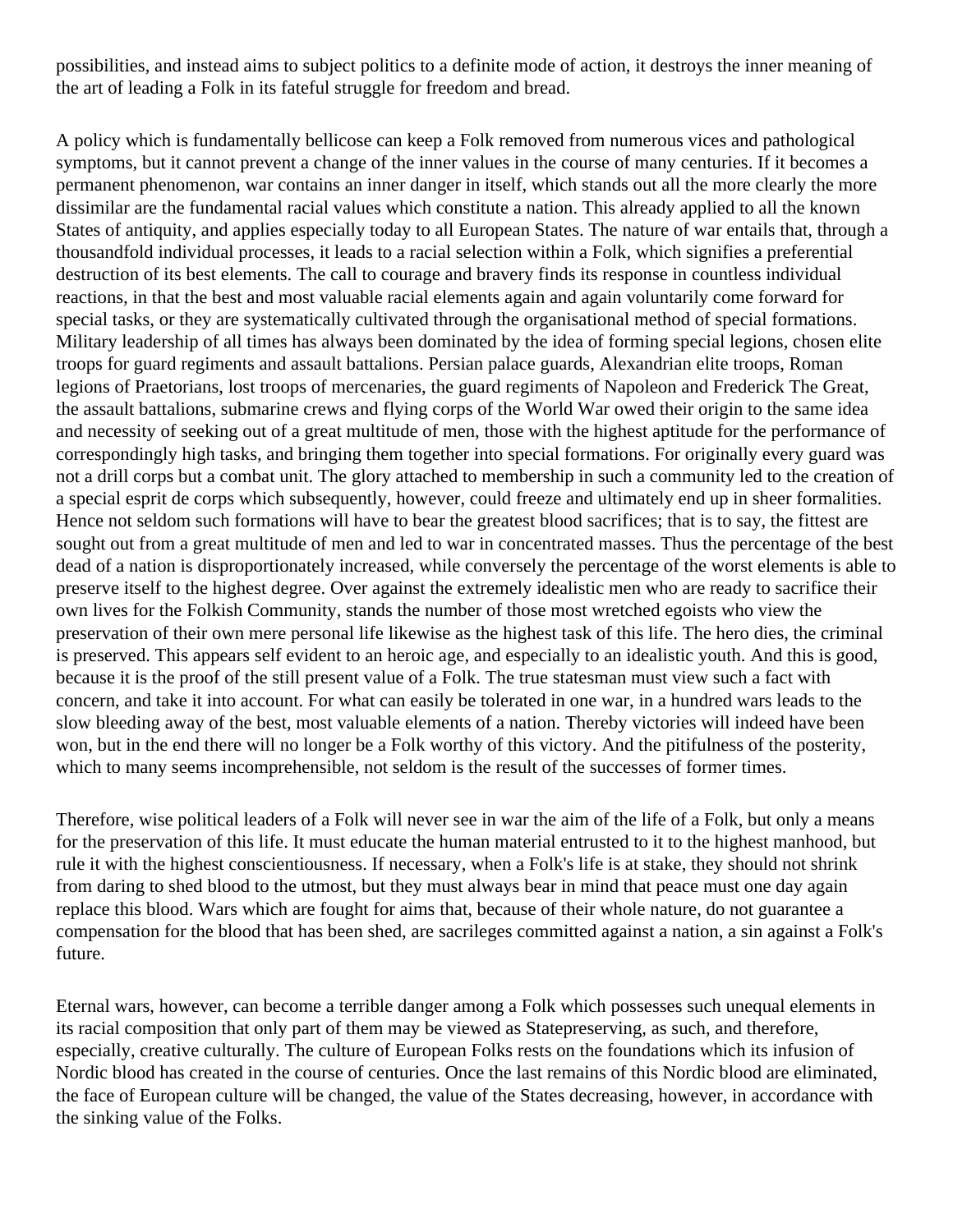A policy which is fundamentally peaceful, on the other hand, would at first make possible the preservation of its best blood carriers, but on the whole it would educate the Folk to a weakness which, one day, must lead to failure, once the basis of existence of such a Folk appears to be threatened. Then, instead of fighting for daily bread, the nation rather will cut down on this bread and, what is even more probable, limit the number of people either through peaceful emigration or through birth control, in order in this way to escape an enormous distress. Thus the fundamentally peaceful policy becomes a scourge for a Folk. For what, on the one hand, is effected by permanent war, is effected on the other by emigration. Through it a Folk is slowly robbed of its best blood in hundreds of thousands of individual life catastrophes. It is sad to know that our whole national political wisdom, insofar as it does not see any advantage at all in emigration, at most deplores the weakening of the number of its own people, or at best speaks of a cultural fertiliser which is thereby given to other States. What is not perceived is the worst. Since the emigration does not proceed according to territory, nor according to age categories, but instead remains subject to the free rule of fate, it always drains away from a Folk the most courageous and the boldest people, the most determined and most prepared for resistance. The peasant youth who emigrated to America 150 years ago was as much the most determined and most adventurous man in his village as the worker who today goes to Argentina. The coward and weakling would rather die at home than pluck up the courage to earn his bread in an unknown, foreign land. Regardless whether it is distress, misery, political pressure or religious compulsion that weighs on people, it will always be those who are the healthiest and the most capable of resistance who will be able to put up the most resistance. The weakling will always be the first to subject himself. His preservation is generally as little a gain for the victor as the stay at homes are for the mother country. Not seldom, therefore, the law of action is passed on from the mother country to the colonies, because there a concentration of the highest human values has taken place in a wholly natural way. However, the positive gain for the new country is thus a loss for the mother country. As soon as a Folk once loses its best, strongest and most natural forces through emigration in the course of centuries, it will hardly be able any more to muster the inner strength to put up the necessary resistance to fate in critical times. It will then sooner grasp at birth control. Even here the loss in numbers is not decisive, but the terrible fact that, through birth control, the highest potential values of a Folk are destroyed at the very outset. For the greatness and future of a Folk is determined through the sum of its capacities for the highest achievements in all fields. But these are personality values which do not appear linked to primogeniture. If we were to strike off from our German cultural life, from our science, indeed from our whole existence as such, all that which was created by men who were not first born sons, then Germany would hardly be a Balkan State. The German Folk would no longer have any claim to being valued as a cultural Folk. Moreover, it must be considered that, even in the case of those men who as first born nevertheless accomplished great things for their Folk, it must first be examined whether one of their ancestors at least had not been a first born. For when in his whole ancestral series the chain of the first born appears as broken just once [one man], then he also belongs to those who would not have existed had our forefathers always paid homage to this principle. In the life of nations, however, there are no vices of the past that are [would be] right in the present.

The fundamentally peaceful policy, with the subsequent bleeding to death of a nation through emigration and birth control, is likewise all the more catastrophic the more it involves a Folk which is made up of racially unequal elements. For in this case as well the best racial elements are taken away from the Folk through emigration, whereas through birth control in the homeland it is likewise those who in consequence of their racial value have worked themselves up to the higher levels of life and society who are at first affected. Gradually then their replenishment would follow out of the bled, inferior broad masses, and finally, after centuries, lead to a lowering of the whole value of the Folk altogether. Such a nation will have long ceased to possess real life vitality.

Thus a policy which is fundamentally peaceful will be precisely as harmful and devastating in its effects as a policy which knows war as its only weapon.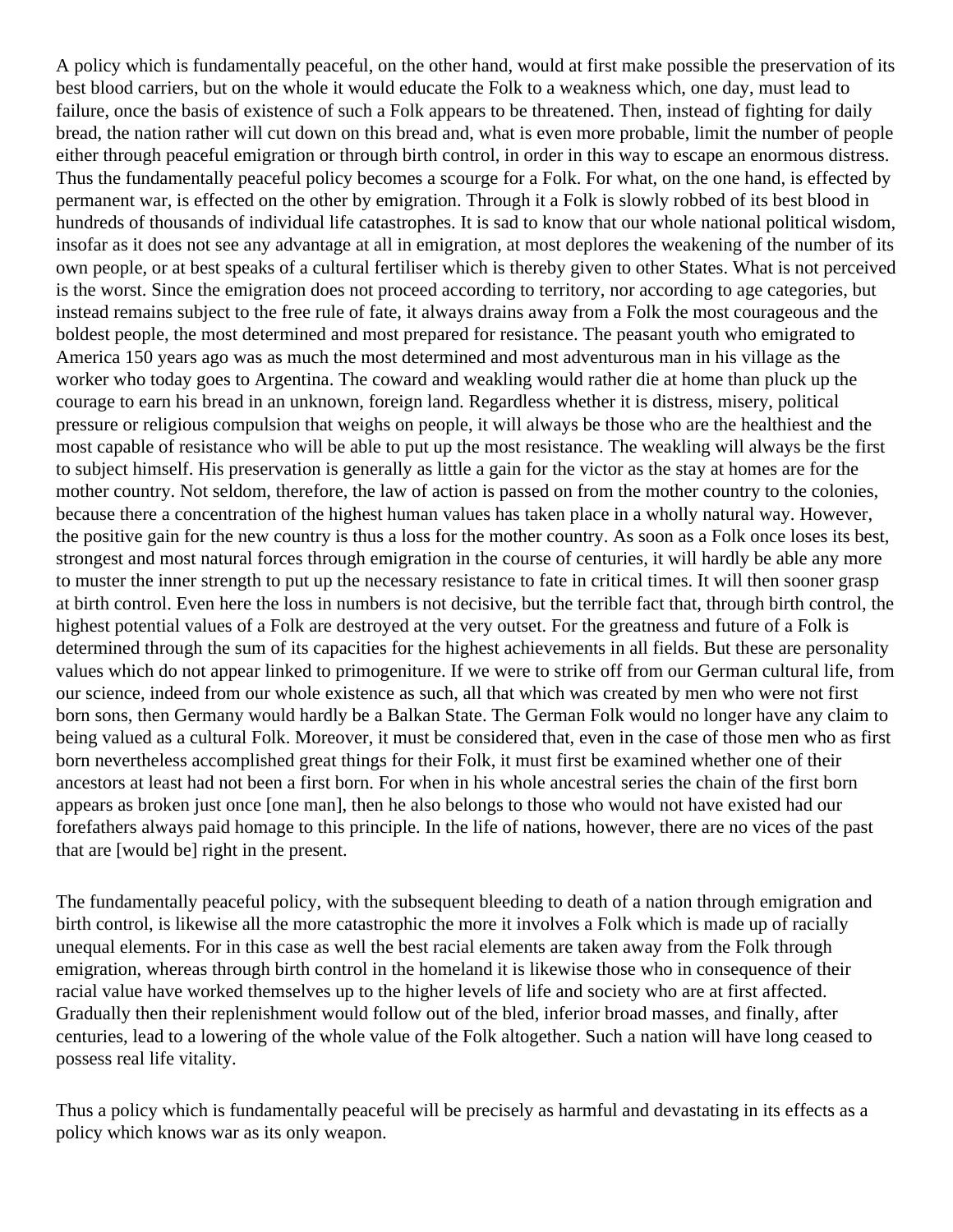Politics must fight about the life of a Folk, and for this life; moreover, it must always choose the weapons of its struggles so that life in the highest sense of the word is served. For one does not make politics in order to be able to die, rather one may only at times call upon men to die so that a nation can live. The aim is the preservation of life and not heroic death, or even cowardly resignation.

[www.adolfhitler.ws](http://www.adolfhitler.ws/)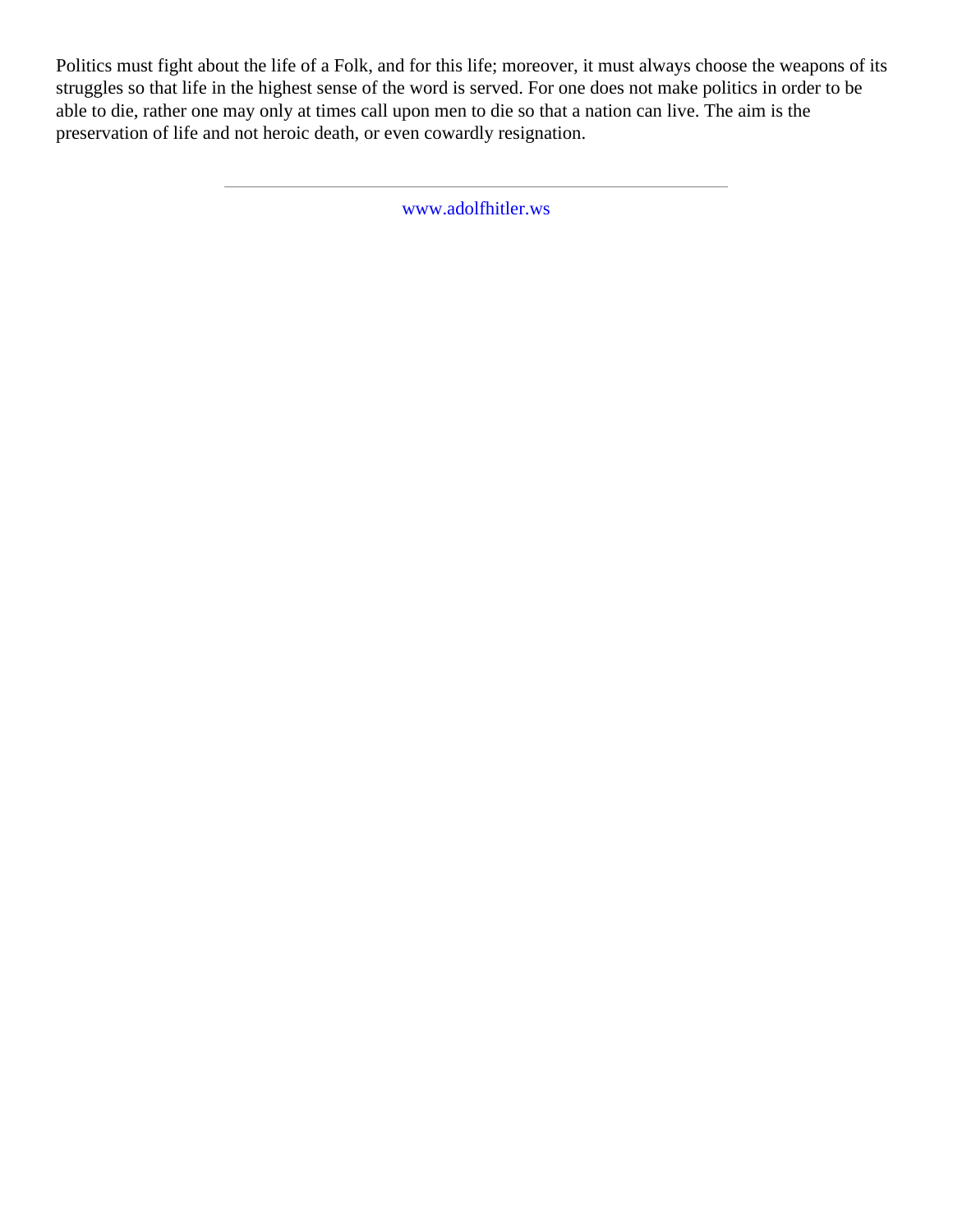## Chapter 2

### THE NECESSITY OF STRIFE

<span id="page-8-0"></span>A Folk's struggle for existence is first and foremost determined by the following fact:

Regardless of how high the cultural importance of a Folk may be, the struggle for daily bread stands at the forefront of all vital necessities. To be sure, brilliant leaders can hold great goals before a Folk's eyes, so that it can be further diverted from material things in order to serve higher spiritual ideals. In general, the merely material interest will rise in exact proportion as ideal spiritual outlooks are in the process of disappearing. The more primitive the spiritual life of man, the more animallike he becomes, until finally he regards food intake as the one and only aim of life. Hence a Folk can quite well endure a certain limitation of material goals, as long as it is given compensation in the form of active ideals. But if these ideals are not to result in the ruin of a Folk, they should never exist unilaterally at the expense of material nourishment, so that the health of the nation seems to be threatened by them. For a starved Folk will indeed either collapse in consequence of its physical undernourishment, or perforce bring about a change in its situation. Sooner or later, however, physical collapse brings spiritual collapse in its train. Then all ideals also come to an end. Thus ideals are good and healthy as long as they keep on strengthening a Folk's inner and general forces, so that in the last analysis they can again be of benefit in waging the struggle for existence. Ideals which do not serve this purpose are evil, though they may appear a thousand times outwardly beautiful, because they remove a Folk more and more from the reality of life.

But the bread which a Folk requires is conditioned by the living space at its disposal. A healthy Folk, at least, will always seek to find the satisfaction of its needs on its own soil. Any other condition is pathological and dangerous, even if it makes possible the sustenance of a Folk for centuries. World trade, world economy, tourist traffic, and so on, and so forth, are all transient means for securing a nation's sustenance. They are dependent upon factors which are partly beyond calculation, and which, on the other hand, lie beyond a nation's power. At all times the surest foundation for the existence of a Folk has been its own soil.

But now we must consider the following:

The number of a Folk is a variable factor. It will always rise in a healthy Folk. Indeed, such an increase alone makes it possible to guarantee a Folk's future in accordance with human calculations. As a result, however, the demand for commodities also grows constantly. In most cases the so called domestic increase in production can satisfy only the rising demands of mankind, but in no way the increasing population. This applies especially to European nations. In the last few centuries, especially in most recent times, the European Folks have increased their needs to such an extent that the rise in European soil productivity, which is possible from year to year under favourable conditions, can hardly keep pace with the growth of general life needs as such. The increase of population can be balanced only through an increase, that is, an enlargement, of living space. Now the number of a Folk is variable, the soil as such, however, remains constant. This means that the increase of a Folk is a process, so self evident because it is so natural, that it is not regarded as something extraordinary. On the other hand, an increase in territory is conditioned by the general distribution of possessions in the world; an act of special revolution, an extraordinary process, so that the ease with which a population increases stands in sharp contrast to the extraordinary difficulty of territorial changes.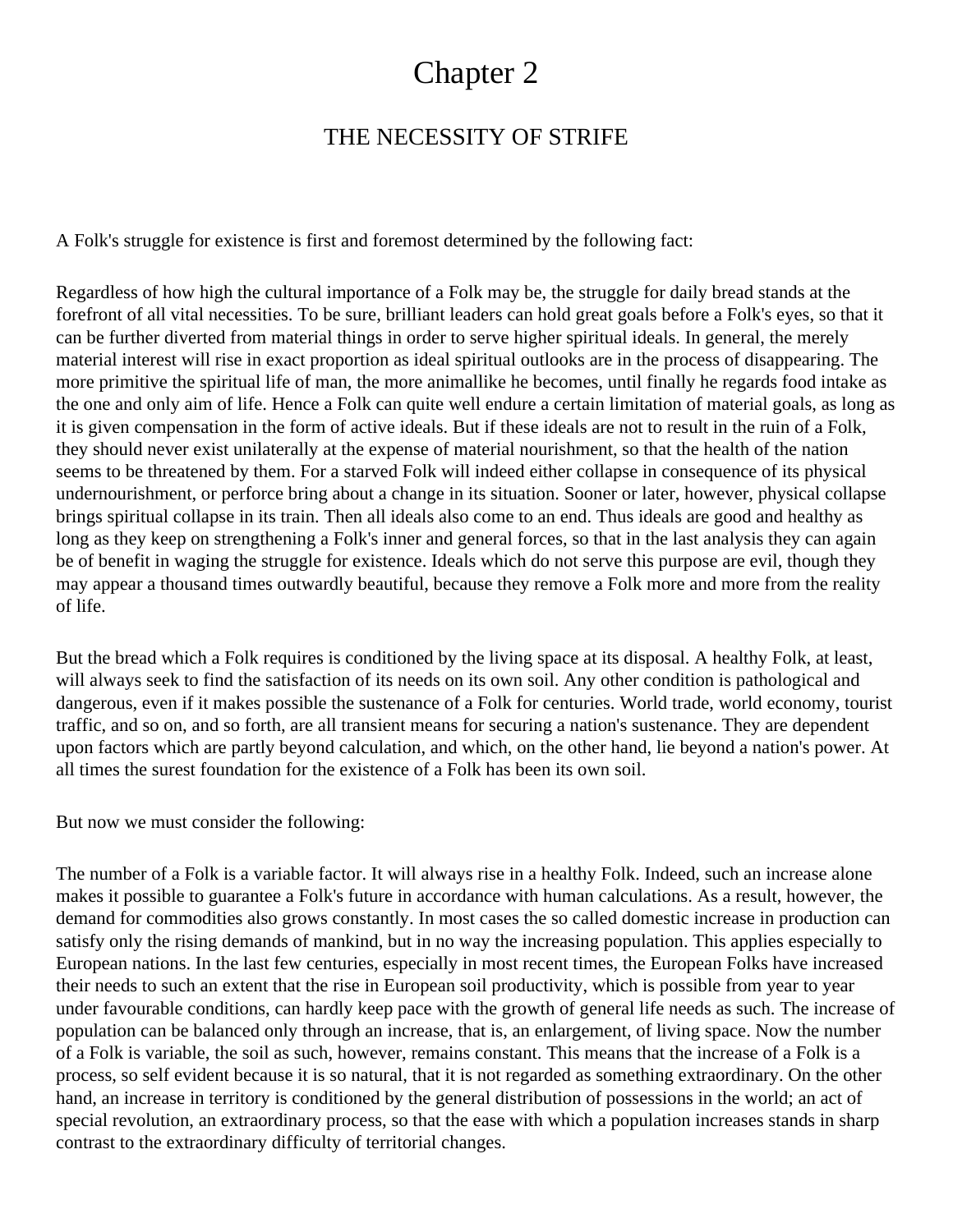Yet the regulation of the relation between population and territory is of tremendous importance for a nation's existence. Indeed, we can justly say that the whole life struggle of a Folk, in truth, consists in safeguarding the territory it requires as a general prerequisite for the sustenance of the increasing population. Since the population grows incessantly, and the soil as such remains stationary, tensions perforce must gradually arise which at first find expression in distress, and which for a certain time can be balanced through greater industry, more ingenious production methods, or special austerity. But there comes a day when these tensions can no longer be eliminated by such means. Then the task of the leaders of a nation's struggle for existence consists in eliminating the unbearable conditions in a fundamental way, that is, in restoring a tolerable relation between population and territory.

In the life of nations there are several ways for correcting the disproportion between population and territory. The most natural way is to adapt the soil, from time to time, to the increased population. This requires a determination to fight and the risk of bloodshed. But this very bloodshed is also the only one that can be justified to a Folk. Since through it the necessary space is won for the further increase of a Folk, it automatically finds manifold compensation for the humanity staked on the battlefield. Thus the bread of freedom grows from the hardships of war. The sword was the path breaker for the plough. And if we want to talk about human rights at all, then in this single case war has served the highest right of all: it gave a Folk the soil which it wanted to cultivate industriously and honestly for itself, so that its children might some day be provided with their daily bread. For this soil is not allotted to anyone, nor is it presented to anyone as a gift. It is awarded by Providence to people who in their hearts have the courage to take possession of it, the strength to preserve it, and the industry to put it to the plough.

Hence every healthy, vigorous Folk sees nothing sinful in territorial acquisition, but something quite in keeping with nature. The modern pacifist who denies this holy right must first be reproached for the fact that he himself at least is being nourished on the injustices of former times. Furthermore, there is no spot on this Earth that has been determined as the abode of a Folk for all time, since the rule of nature has for tens of thousands of years forced mankind eternally to migrate. Finally the present distribution of possessions on the Earth has not been designed by a higher power, but by man himself. But I can never regard a solution effected by man as an eternal value which Providence now takes under its protection and sanctifies into a law of the future. Thus, just as the Earth's surface seems to be subject to eternal geological transformations, making organic life perish in an unbroken change of forms in order to discover the new, this limitation of human dwelling places is also exposed to an endless change. However, many nations, at certain times, may have an interest in presenting the existing distribution of the world's territories as binding forever, for the reason that it corresponds to their interests, just as other nations can see only something generally manmade in such a situation which at the moment is unfavourable to them, and which therefore must be changed with all means of human power. Anyone who would banish this struggle from the Earth forever would perhaps abolish the struggle between men, but he would also eliminate the highest driving power for their development; exactly as if in civil life he would want to eternalise the wealth of certain men, the greatness of certain business enterprises, and for this purpose eliminate the play of free forces, competition. The results would be catastrophic for a nation.

The present distribution of world space in a one sided way turns out to be so much in favour of individual nations that the latter perforce have an understandable interest in not allowing any further change in the present distribution of territories. But the overabundance of territory enjoyed by these nations contrasts with the poverty of the others, which, despite the utmost industry, are not in a position to produce their daily bread so as to keep alive. What higher rights would one want to oppose against them if they also raise the claim to a land area which safeguards their sustenance?

No. The primary right of this world is the right to life, so far as one possesses the strength for this. Hence, on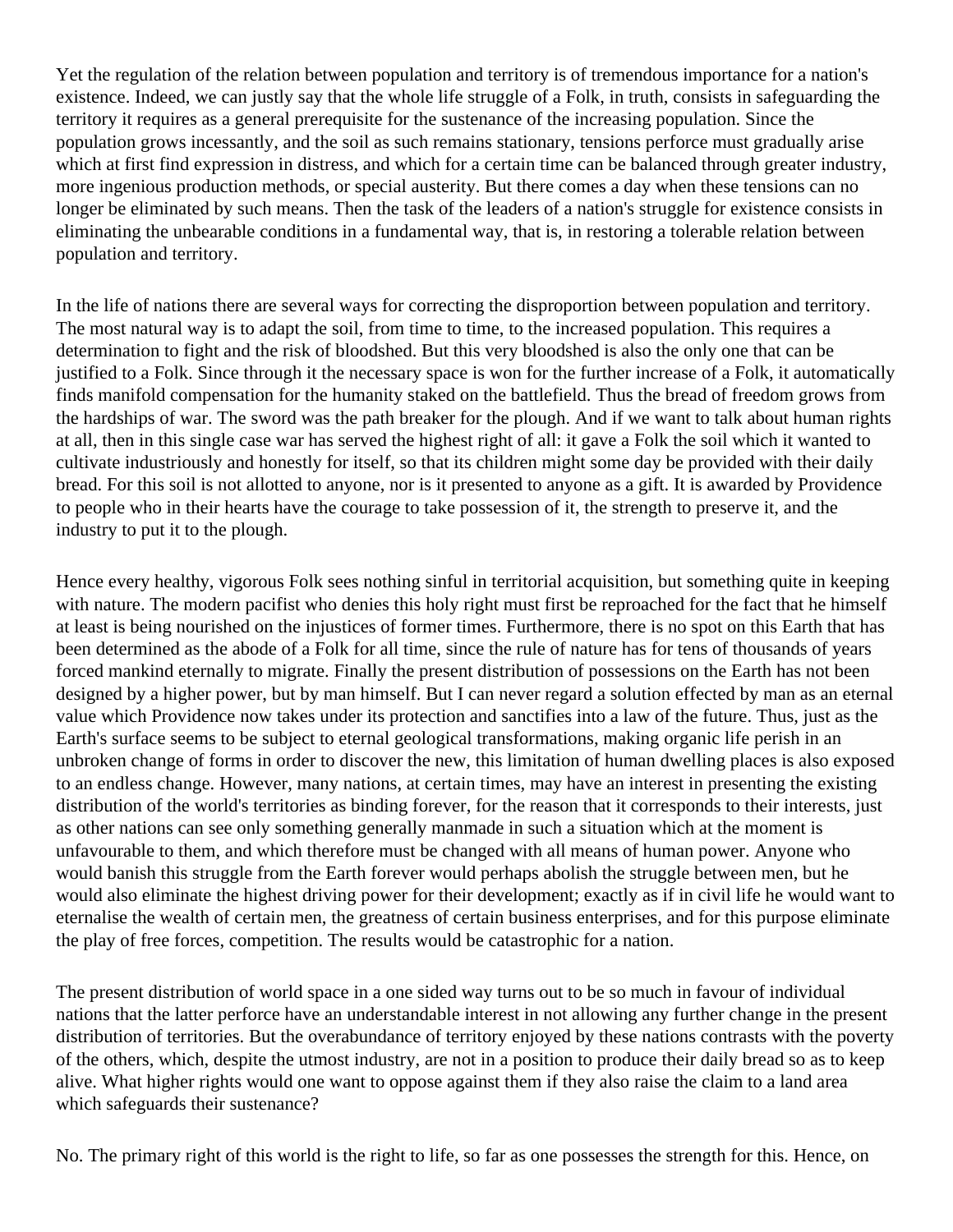the basis of this right, a vigorous nation will always find ways of adapting its territory to its population size.

Once a nation, as the result either of weakness or bad leadership, can no longer eliminate the disproportion between its increased population and the fixed amount of territory by increasing the productivity of its soil, it will necessarily look for other ways. It will then adapt the population size to the soil.

Nature as such herself performs the first adaptation of the population size to the insufficiently nourishing soil. Here distress and misery are her devices. A Folk can be so decimated through them that any further population increase practically comes to a halt. The consequences of this natural adaptation of the Folk to the soil are not always the same. First of all a very violent struggle for existence sets in, which only individuals who are the strongest and have the greatest capacity for resistance can survive. A high infant mortality rate on the one hand and a high proportion of aged people on the other are the chief signs of a time which shows little regard for individual life. Since, under such conditions, all weaklings are swept away through acute distress and illness, and only the healthiest remain alive, a kind of natural selection takes place. Thus the number of a Folk can easily be subject to a limitation, but the inner value can remain, indeed it can experience an inner heightening. But such a process cannot last for too long, otherwise the distress can also turn into its opposite. In nations composed of racial elements that are not wholly of equal value, permanent malnutrition can ultimately lead to a dull surrender to the distress, which gradually reduces energy, and instead of a struggle which fosters a natural selection, a gradual degeneration sets in. This is surely the case once man, in order to control the chronic distress, no longer attaches any value to an increase of his number, and resorts on his own to birth control. For then he himself immediately embarks upon a road opposite to that taken by nature. Whereas nature, out of the multitude of beings who are born, spares the few who are most fitted in terms of health and resistance to wage life's struggle, man limits the number of births, and then tries to keep alive those who have been born with no regard to their real value or to their inner worth. Here his humanity is only the handmaiden of his weakness, and at the same time it is actually the cruellest destroyer of his existence. If man wants to limit the number of births on his own, without producing the terrible consequences which arise from birth control, he must give the number of births free rein but cut down on the number of those remaining alive. At one time the Spartans were capable of such a wise measure, but not our present, mendaciously sentimental, bourgeois patriotic nonsense. The rule of six thousand Spartans over three hundred and fifty thousand Helots was only thinkable in consequence of the high racial value of the Spartans. But this was the result of a systematic race preservation; thus Sparta must be regarded as the first Folkish State. The exposure of sick, weak, deformed children, in short their destruction, was more decent and in truth a thousand times more humane than the wretched insanity of our day which preserves the most pathological subject, and indeed at any price, and yet takes the life of a hundred thousand healthy children in consequence of birth control or through abortions, in order subsequently to breed a race of degenerates burdened with illnesses.

Hence it can be said in general that the limitation of the population through distress and human agencies may very well lead to an approximate adaptation to the inadequate living space, but the value of the existing human material is constantly lowered and indeed ultimately decays.

The second attempt to adapt the population size to the soil lies in emigration, which so long as it does not take place tribally, likewise leads to a devaluation of the remaining human material.

Human birth control wipes out the bearer of the highest values, emigration destroys the value of the average.

There are still two other ways by which a nation can try to balance the disproportion between population and territory. The first is called increasing the domestic productivity of the soil, which as such has nothing to do with so called internal colonisation; the second the increase of commodity production and the conversion of the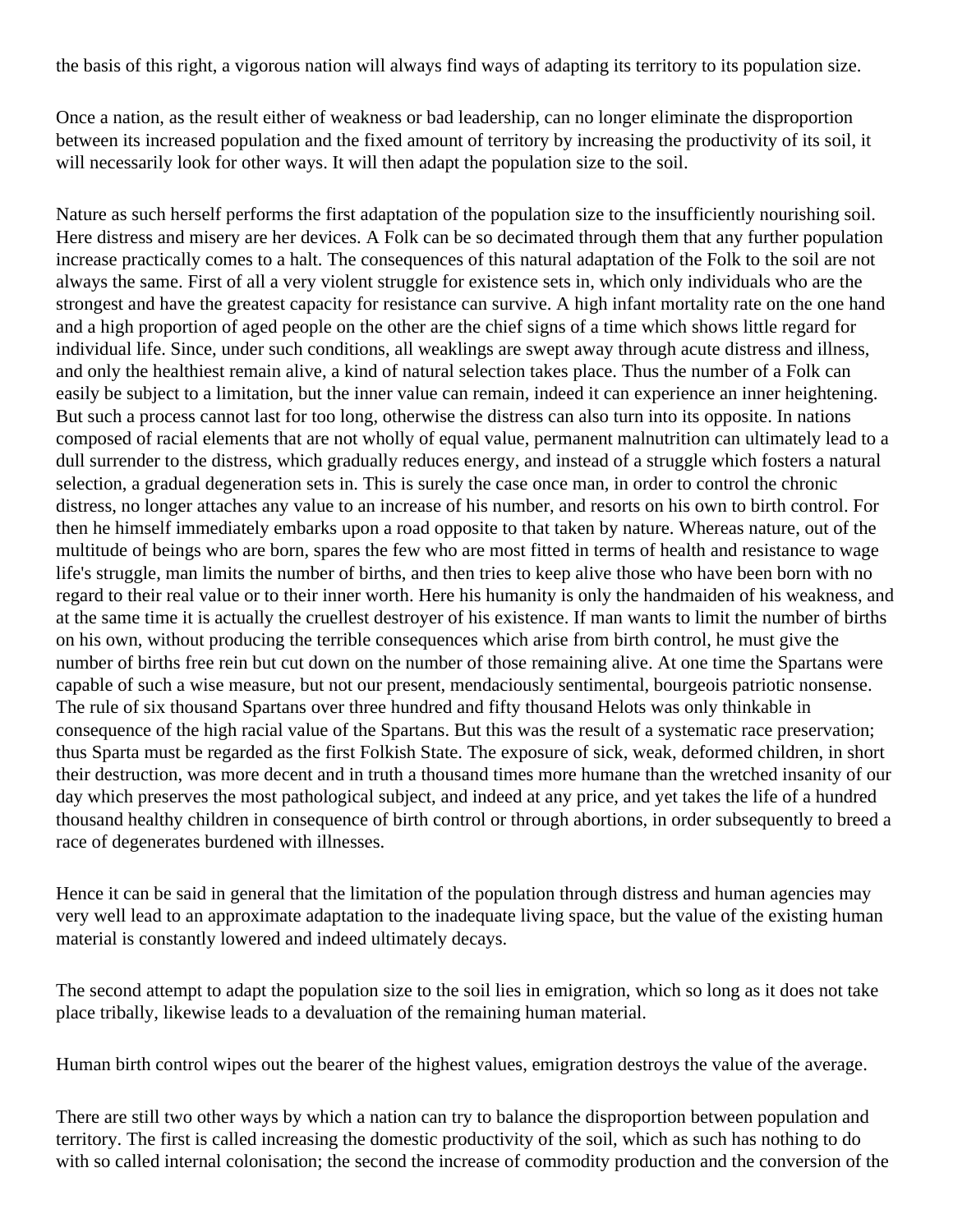domestic economy into an export economy.

The idea of increasing the yield of the soil within borders that have been fixed once and forever is an old one. The history of human cultivation of the soil is one of permanent progress, permanent improvement and therefore of increasing yields. While the first part of this progress lay in the field of methods of soil cultivation as well as in the construction of settlements, the second part lies in increasing the value of the soil artificially through the introduction of nutritious matter that is lacking or insufficient. This line leads from the hoe of former times up to the modern steam plough, from stable manure up to present artificial fertilisers. Without doubt the productivity of the soil has thereby been infinitely increased. But it is just as certain that there is a limit somewhere. Especially if we consider that the living standard of cultured man is a general one, which is not determined by the amount of a nation's commodities available to the individual; rather it is just as much subject to the judgement of surrounding countries and, conversely, is established through the conditions within them. The present day European dreams of a living standard which he derives as much from the potentialities of Europe as from the actual conditions prevailing in America. International relations between nations have become so easy and close through modern technology and the communication it makes possible, that the European, often without being conscious of it, applies American conditions as a standard for his own life. But he thereby forgets that the relation of the population to the soil surface of the American continent is infinitely more favourable than the analogous conditions of European nations to their living spaces. Regardless of how Italy, or let's say Germany, carry out the internal colonisation of their soil, regardless of how they increase the productivity of their soil further through scientific and methodical activity, there always remains the disproportion of the number of their population to the soil as measured against the relation of the population of the American Union to the soil of the Union. And if a further increase of the population were possible for Italy or Germany through the utmost industry, then this would be possible in the American Union up to a multiple of theirs. And when ultimately any further increase in these two European countries is no longer possible, the American Union can continue to grow for centuries until it will have reached the relation that we already have today.

The effects that it is hoped to achieve through internal colonisation, in particular, rest on a fallacy. The opinion that we can bring about a considerable increase in the productivity of the soil is false. Regardless of how, for example, the land is distributed in Germany, whether in large or in small peasant holdings, or in plots for small settlers, this does not alter the fact that there are, on the average, 136 people to one square kilometre. This is an unhealthy relation. It is impossible to feed our Folk on this basis and under this premise. Indeed it would only create confusion to set the slogan of internal colonisation before the masses, who will then latch their hopes onto it and thereby think to have found a means of doing away with their present distress. This would not at all be the case. For the distress is not the result of a wrong kind of land distribution, say, but the consequence of the inadequate amount of space, on the whole, at the disposal of our nation today.

By increasing the productivity of the soil, however, some alleviation of a Folk's lot could be achieved. But in the long run this would never exempt it from the duty to adapt the nation's living space, become insufficient, to the increased population. Through internal colonisation, in the most favourable circumstances, only amelioration in the sense of social reform and justice could take place. It is entirely without importance as regards the total sustenance of a Folk. It will often be harmful for a nation's foreign policy position because it awakens hopes which can remove a Folk from realistic thinking. The ordinary, respectable citizen will then really believe that he can find his daily bread at home through industry and hard work, rather than realise that the strength of a Folk must be concentrated in order to win new living space.

Economics, which especially today is regarded by many as the saviour from distress and care, hunger and misery, under certain preconditions can give a Folk possibilities for existence which lie outside its relation to its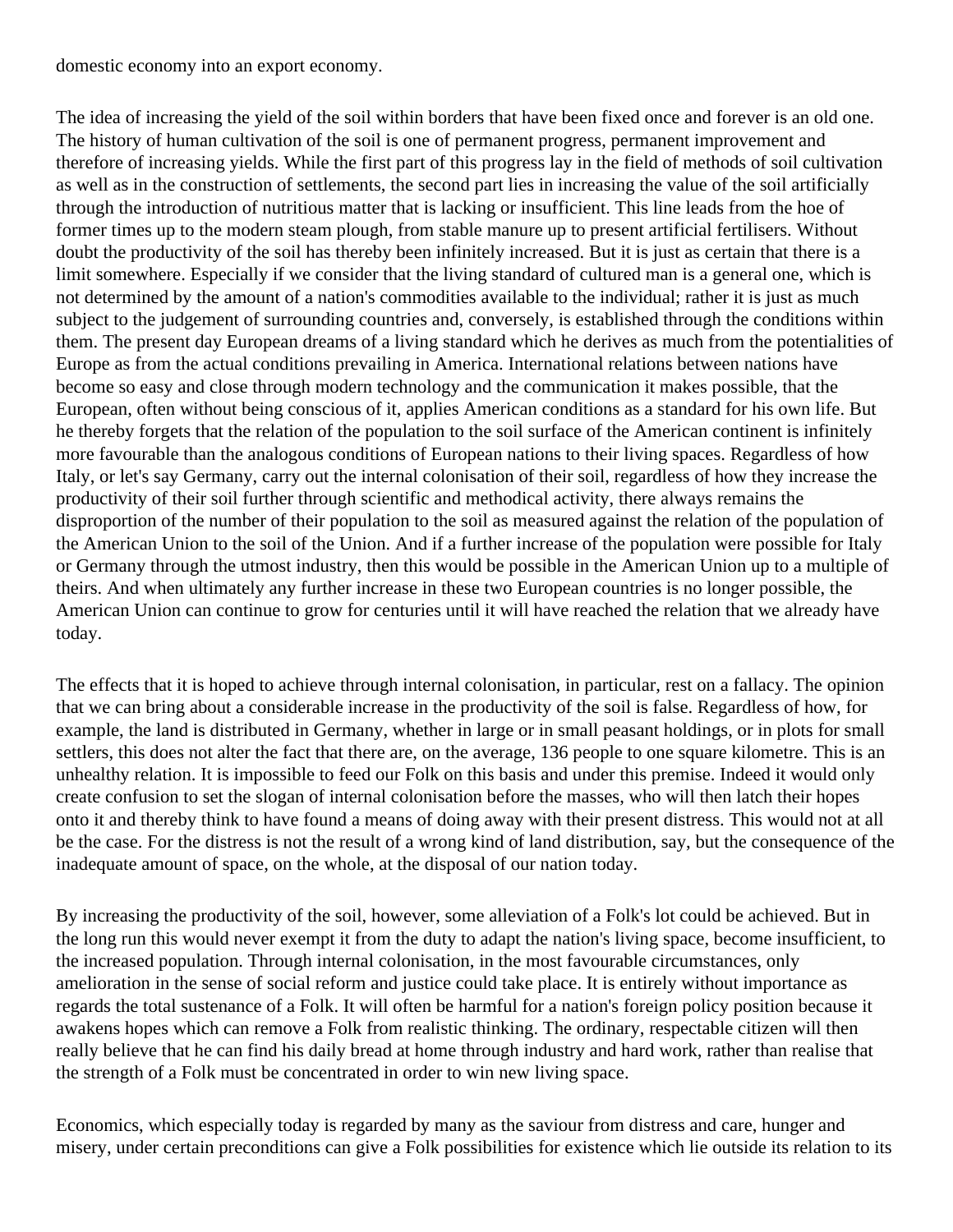own soil. But this is linked to a number of prerequisites of which I must make brief mention here.

The sense of such an economic system lies in the fact that a nation produces more of certain vital commodities than it requires for its own use. It sells this surplus outside its own national community, and with the proceeds therefrom it procures those foodstuffs and also the raw materials which it lacks. Thus this kind of economics involves not only a question of production, but in at least as great a degree a question of selling. There is much talk, especially at the present time, about increasing production, but it is completely forgotten that such an increase is of value only as long as a buyer is at hand. Within the circle of a nation's economic life, every increase in production will be profitable to the degree that it increases the number of goods which are thus made available to the individual. Theoretically, every increase in the industrial production of a nation must lead to a reduction in the price of commodities and in turn to an increased consumption of them, and consequently put the individual Folk Comrade in a position to own more vital commodities. In practice, however, this in no way changes the fact of the inadequate sustenance of a nation as a result of insufficient soil. For, to be sure, we can increase certain industrial outputs, indeed many times over, but not the production of foodstuffs. Once a nation suffers from this need, an adjustment can take place only if a part of its industrial overproduction can be exported in order to compensate from the outside for the foodstuffs that are not available in the homeland. But an increase in production having this aim achieves the desired success only when it finds a buyer, and indeed a buyer outside the country. Thus we stand before the question of the sales potential, that is, the market, a question of towering importance.

The present world commodity market is not unlimited. The number of industrially active nations has steadily increased. Almost all European nations suffer from an inadequate and unsatisfactory relation between soil and population. Hence they are dependent on world export. In recent years the American Union has turned to export, as has also Japan in the east. Thus a struggle automatically begins for the limited markets, which becomes tougher the more numerous the industrial nations become and, conversely, the more the markets shrink. For while on the one hand the number of nations struggling for world markets increases, the commodity market itself slowly diminishes, partly in consequence of a process of self industrialisation on their own power, partly through a system of branch enterprises which are more and more coming into being in such countries out of sheer capitalist interest. For we should bear the following in mind: the German Folk, for example, has a lively interest in building ships for China in German dockyards, because thereby a certain number of men of our nationality get a chance to feed themselves which they would not have on our own soil, which is no longer sufficient. But the German Folk has no interest, say, in a German financial group or even a German factory opening a so called branch dockyard in Shanghai which builds ships for China with Chinese workers and foreign steel, even if the corporation earns a definite profit in the form of interest or dividend. On the contrary, the result of this will be only that a German financial group earns so and so many million, but, as a result of the orders lost, a multiple of this amount is withdrawn from the German national economy.

The more pure capitalist interests begin to determine the present economy, the more the general viewpoints of the financial world and the stock exchange achieve a decisive influence here, the more will this system of branch establishments reach out and thus artificially carry out the industrialisation of former commodity markets and especially curtail the export possibilities of the European mother countries. Today many can still afford to smile over this future development, but as it makes further strides, within thirty years people in Europe will groan under its consequences

The more market difficulties increase, the more bitterly will the struggle for the remaining ones be waged. Although the primary weapons of this struggle lie in pricing and in the quality of the goods with which nations competitively try to undersell each other, in the end the ultimate weapons even here lie in the sword. The so called peaceful economic conquest of the world could take place only if the Earth consisted of purely agrarian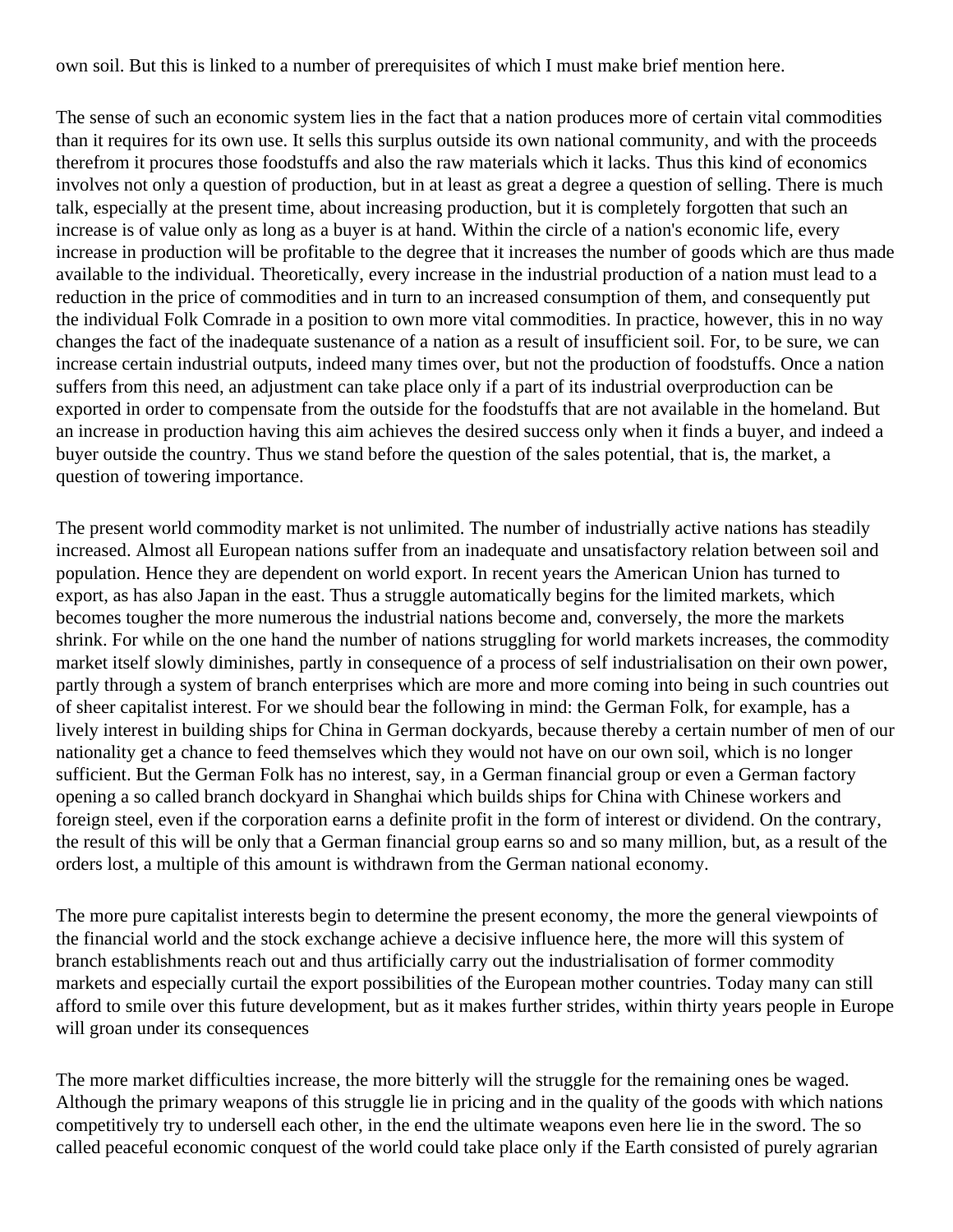nations and but one industrially active and commercial nation. Since all great nations today are industrial nations, the so called peaceful economic conquest of the world is nothing but the struggle with means which will remain peaceful for as long as the stronger nations believe they can triumph with them, that is, in reality for as long as they are able to kill the others with peaceful economics. For this is the real result of the victory of a nation with peaceful economic means over another nation. Thereby one nation receives possibilities of survival and the other nation is deprived of them. Even here what is at stake is always the substance of flesh and blood, which we designate as a Folk

If a really vigorous Folk believes that it cannot conquer another with peaceful economic means, or if an economically weak Folk does not wish to let itself be killed by an economically stronger one, as the possibilities for its sustenance are slowly cut off, then in both cases [it will seize the sword] the vapours of economic phraseology will be suddenly torn asunder, and war, that is the continuation of politics with other means, steps into its place.

The danger to a Folk of economic activity in an exclusive sense lies in the fact that it succumbs only too easily to the belief that it can ultimately shape its destiny through economics. Thus the latter from a purely secondary place moves forward to first place, and finally is even regarded as Stateforming, and robs the Folk of those very virtues and characteristics which in the last analysis make it possible for Nations and States to preserve life on this Earth.

A special danger of the so called peaceful economic policy, however, lies above all in the fact that it makes possible an increase in the population, which finally no longer stands in any relation to the productive capacity of its own soil to support life. This overfilling of an inadequate living space with people not seldom also leads to the concentration of people in work centres which look less like cultural centres, and rather more like abscesses in the national body in which all evil, vices and diseases seem to unite. Above all, they are breeding grounds of blood mixing and bastardisation, and of race lowering, thus resulting in those purulent infection centres in which the international Jewish racial maggots thrive and finally effect further destruction.

Precisely thereby is the way open to decay in which the inner strength of such a Folk swiftly disappears, all racial, moral and folk values are earmarked for destruction, ideals are undermined, and in the end the prerequisite which a Folk urgently needs in order to take upon itself the ultimate consequences of the struggle for world markets is eliminated. Weakened by a vicious pacifism, Folks will no longer be ready to fight for markets for their goods with the shedding of their blood. Hence, as soon as a stronger nation sets the real strength of political power in the place of peaceful economic means, such nations will collapse Then their own delinquencies will take revenge. They are overpopulated, and now in consequence of the loss of all the real basic requirements they no longer have any possibility of being able to feed their overgrown mass of people adequately. They have no strength to break the chains of the enemy, and no inner value with which to bear their fate with dignity. Once they believed they could live, thanks to their peaceful economic activity, and renounce the use of violence. Fate will teach them that in the last analysis a Folk is preserved only when population and living space stand in a definite natural and healthy relation to each other. Further, this relation must be examined from time to time, and indeed must be reestablished in favour of the population to the very same degree that it shifts unfavourably with respect to the soil.

For this, however, a nation needs weapons. The acquisition of soil is always linked with the employment of force.

If the task of politics is the execution of a Folk's struggle for existence, and if the struggle for existence of a Folk in the last analysis consists of safeguarding the necessary amount of space for nourishing a specific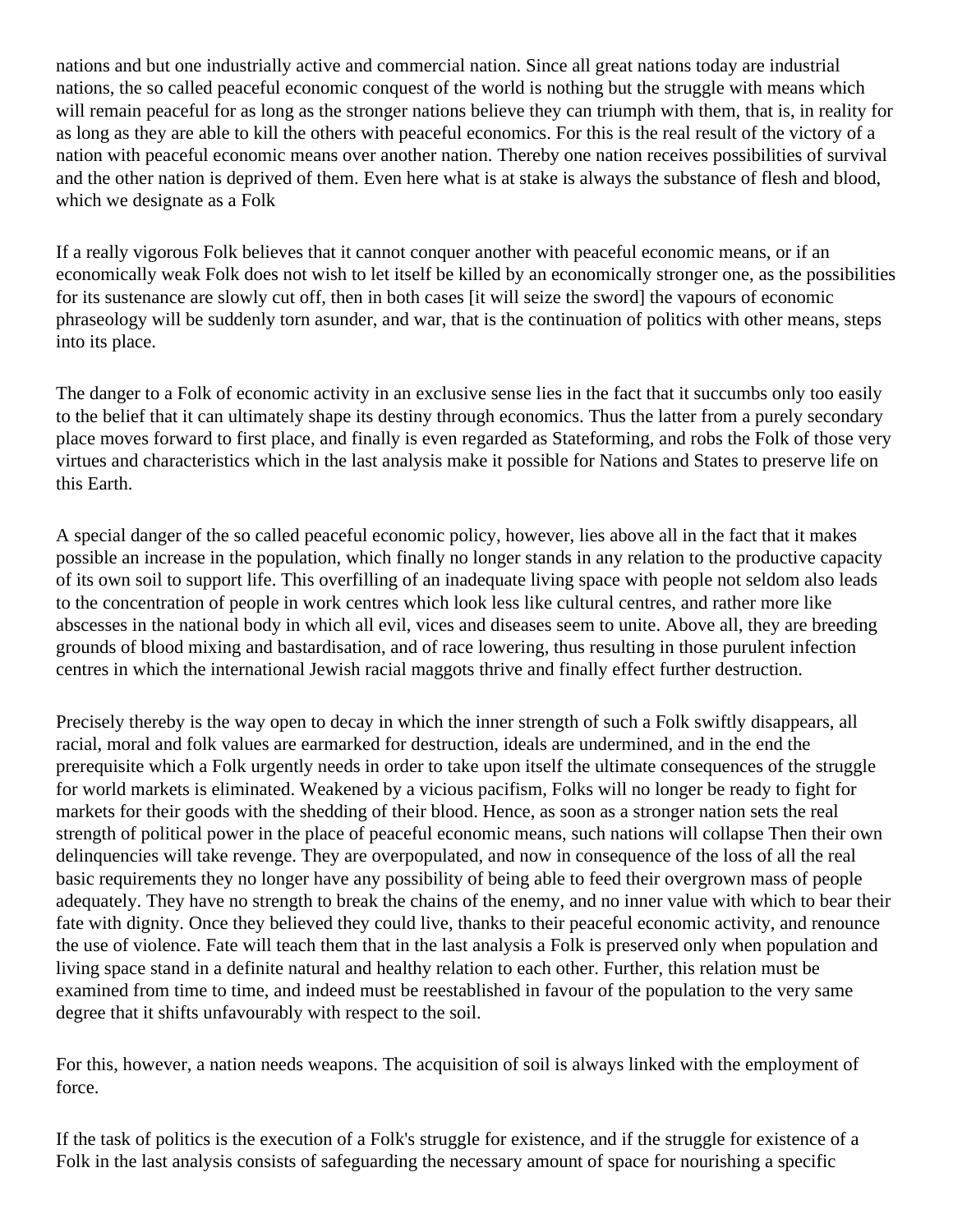population, and if this whole process is a question of the employment of a Folk's strength, the following concluding definitions result therefrom:

Politics is the art of carrying out a Folk's struggle for its Earthly existence.

Foreign policy is the art of safeguarding the momentary, necessary living space, in quantity and quality, for a Folk.

Domestic policy is the art of preserving the necessary employment of force for this in the form of its race value and numbers

[www.adolfhitler.ws](http://www.adolfhitler.ws/)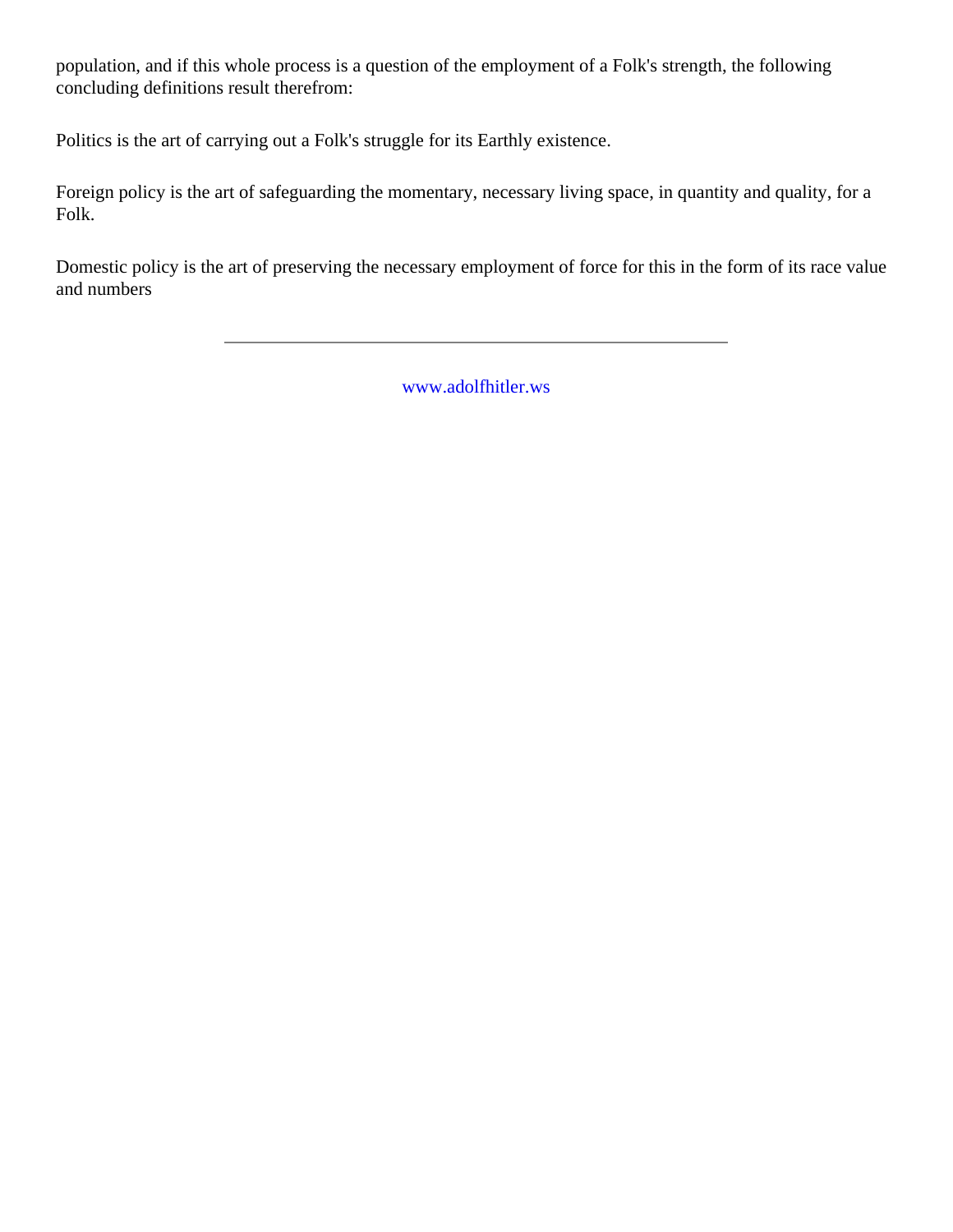### Chapter 3

### <span id="page-15-0"></span>RACE AND WILL IN THE STRUGGLE FOR POWER

Here at this point I want to discuss that bourgeois concept which views power chiefly as a nation's supply of weapons, and, to a lesser degree, perhaps also the army as an organisation. If the concept of these people were pertinent, that is, if the power of a nation really lay in its possession of arms and in its army as such, then a nation which has lost its army and weapons through any reasons whatsoever must be done for permanently. These bourgeois politicians themselves hardly believe that. By their very doubt of this they admit that weapons and army organisation are things which can be replaced; and that consequently they are not of a primary character, that there is something which stands above them, and which at least is also the source of their power. And so it is. Weapons and army forms are destructible and are replaceable. As great as their importance perhaps is for the moment, just so is it limited when viewed over longer periods of time. What is ultimately decisive in the life of a Folk is the will to self preservation, and the living forces that are at its disposal for this purpose. Weapons can rust, forms can be outdated; the will itself can always renew both and move a Folk into the form required by the need of the moment. The fact that we Germans had to give up our arms is of very slight importance, insofar as I look at the material side of it. And yet this is the only thing our bourgeois politicians see. What is depressing about the surrender of our arms, at most, lies in the attendant circumstances in which it took place, in the attitude which it made possible, as well as in the wretched manner of doing it which we experienced. It is outweighed by the destruction of the organisation of our Army. But even there the major misfortune is not the elimination of the organisation as the bearer of the weapons we possess, but rather the abolition of an institution for the training of our Folk to manliness, which was possessed by no other State in the world, and which, indeed, no Folk needed more than our Germans. The contribution of our Old Army to the general disciplining of our Folk for the highest achievements in all fields is incommensurable. Precisely our Folk, which in its racial fragmentation so very much lacks qualities which, for example, characterise the English -- a determined sticking together in time of danger -- has received at least a part of this, which in other nations is a natural, instinctive endowment, by way of its training through the army. The people who chatter so happily about socialism do not at all realise that the highest socialist organisation of all has been the German Army. This is also the reason for the fierce hatred of the typical capitalistically inclined Jews against an organisation in which money is not identical with position, dignity, to say nothing of honour, but rather with achievement; and in which the honour of belonging among people of a certain accomplishment is more greatly appreciated than the possession of property and riches. This is a conception which to Jews seems as alien as it is dangerous, and which, if only it became the general patrimony of a Folk, would signify an immunising defence against every further Jewish danger. If, for example, an Officer's rank in the Army could be bought, this would be comprehensible to Jews. They cannot understand an organisation -- indeed they find it weird -- which surrounds with honour a man who either possesses no property at all, or whose income is only a fragment of that of another man who precisely in this organisation is neither honoured nor esteemed. But therein lay the chief strength of this incomparable old institution which unfortunately in the last thirty years of peace, however, also showed signs of slowly becoming corroded. As soon as it became fashionable for individual Officers, especially of noble descent, to pair off with, of all things, department store Jewesses, a danger arose for the Old Army which, if the same development continued, might have some day grown into a great evil. At any rate, in the times of Kaiser Wilhelm I, there was no understanding for such events. Nevertheless, all in all, the Germany Army at the turn of the century was the most magnificent organisation in the world, and its effect on our German Folk one that was more than beneficial. The breeding ground of German discipline, German efficiency, forthright disposition, frank courage, bold aggressiveness, tenacious persistence and granite honourableness. The conception of honour of a whole profession slowly but imperceptibly became the general patrimony of a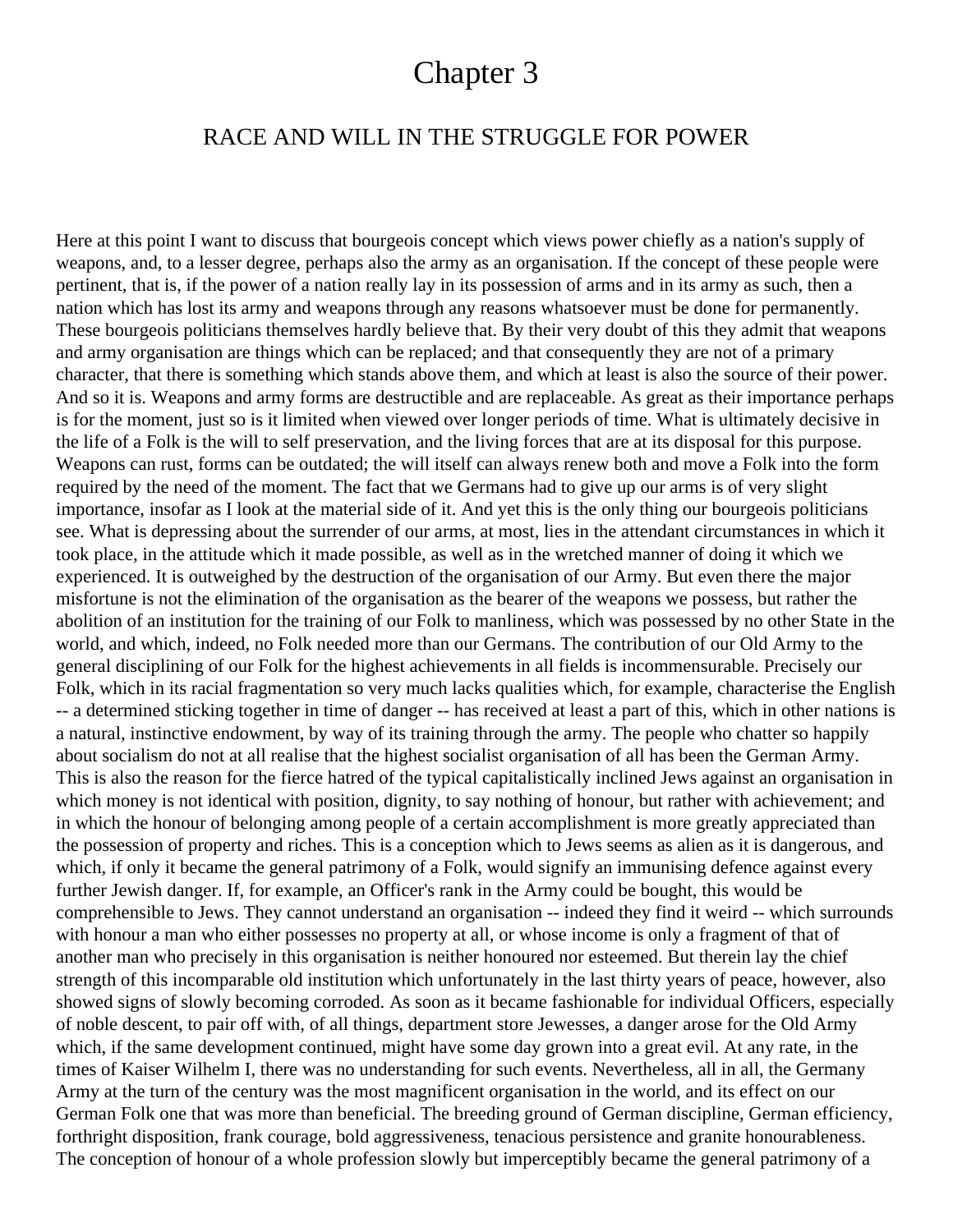#### whole Folk.

That this organisation was destroyed through the Peace Treaty Of Versailles was all the worse for our Folk, as our internal enemies thereby finally received a free path for effecting their worst intentions. But our incompetent bourgeoisie, for lack of any genius and ability to improvise, could not even find the most primitive substitute.

Thus, to be sure, our German Folk has lost possession of arms and their bearer. But this has been the case countless times in the history of nations, without the latter having perished because of it. On the contrary: nothing is easier to replace than a loss of weapons and every organisational form can again be created or renewed. What is irreplaceable is the spoiled blood of a Folk, the destroyed inner value.

For in opposition to the present bourgeois conception that the Treaty Of Versailles has deprived our Folk of arms, I can reply only that the real lack of weapons lies in our pacifistic democratic poisoning, as well as in internationalism, which destroys and poisons our Folk's highest sources of power. For the source of a Folk's whole power does not lie in its possession of weapons or in the organisation of its army, but in its inner value which is represented through its racial significance, that is, the racial value of a Folk as such, through the existence of the highest individual personality values, as well as through its healthy attitude toward the idea of self preservation.

In coming before the public as National Socialists with this conception of the real strength of a Folk, we know that today the whole of public opinion is against us. But this is indeed the deepest meaning of our new doctrine, which as a world view separates us from others.

Since our point of departure is that one Folk is not equal to another, the value of a Folk is also not equal to the value of another Folk. If, however, the value of a Folk is not equal to another, then every Folk, apart from the numerical value deriving from its count, still has a specific value which is peculiar to it, and which cannot be fully like that of any other Folk. The expressions of this specific, special value of a Folk can be of the most varied kind and be in the most varied fields; but collected together they result in a standard for the general valuation of a Folk. The ultimate expression of this general valuation is the historical, cultural image of a Folk, which reflects the sum of all the radiations of its blood value or of the race values united in it.

This special value of a Folk, however, is in no way merely aesthetic cultural, but a general life value as such. For it forms the life of a Folk in general, moulds and shapes it and, therefore, also provides all those forces which a Folk can muster in order to overcome the resistances of life. For every cultural deed, viewed in human terms, is in truth a defeat for the hitherto existing barbarism, every cultural creation [thereby] a help to man's ascent above his formerly drawn limitations and thereby a strengthening of the position of these Folks. Thus a power for the assertion of life truly also lies in the so called cultural values of a Folk. Consequently the greater the inner powers of a Folk in this direction, the stronger also the countless possibilities for the assertion of life in all fields of the struggle for existence. Consequently the higher the race value of a Folk, the greater its general life value [through] which it can stake in favour of its life, in the struggle and strife with other Folks.

The importance of the blood value of a Folk, however, only becomes totally effective when this value is recognised by a Folk, properly valued and appreciated. Folks who do not understand this value or who no longer have a feeling for it for lack of a natural instinct, thereby also immediately begin to lose it. Blood mixing and lowering of the race are then the consequences which, to be sure, at the beginning are not seldom introduced through a so called predilection for things foreign, which in reality is an underestimation of one's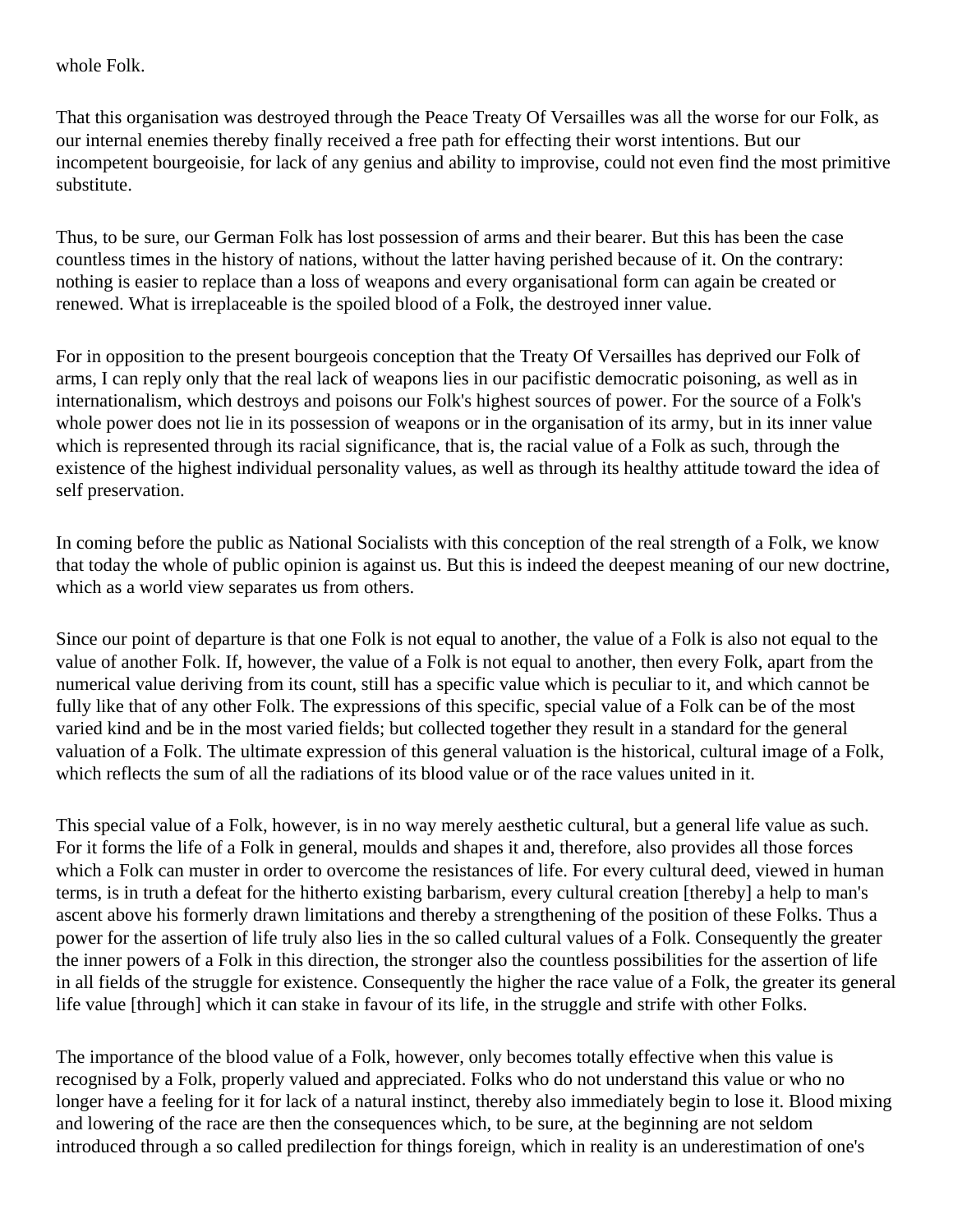own cultural values as against alien Folks. Once a Folk no longer appreciates the cultural expression of its own spiritual life conditioned through its blood, or even begins to feel ashamed of it, in order to turn its attention to alien expressions of life, it renounces the strength which lies in the harmony of its blood and the cultural life which has sprung from it. It becomes torn apart, unsure in its judgement of the world picture and its expressions, loses the perception and the feeling for its own purposes, and in place of this it sinks into a confusion of international ideas, conceptions, and the cultural hodgepodge springing from them. Then the Jew can make his entry in any form, and this master of international poisoning and race corruption will not rest until he has thoroughly uprooted and thereby corrupted such a Folk. The end is then the loss of a definite unitary race value and as a result, the final decline.

Hence every existing race value of a Folk is also ineffective, if not indeed endangered, as long as a Folk does not consciously remind itself of its own and nurse it with great care, building and basing all its hopes primarily on it.

For this reason, international mindedness is to be regarded as the mortal enemy of these values. In its place the profession of faith in the value of one's own Folk must pervade and determine the whole life and action of a Folk.

The more the truly eternal factor for the greatness and the importance of a Folk is sought in the Folk value, the less will this value as such achieve a total effectiveness if the energies and talents of a Folk, at first slumbering, do not find the man who will awaken it.

For so little as mankind, which is made up of different race values, possesses a uniform average value, just as little is the personality value within a Folk the same among all members. Every deed of a Folk, in whatever field it might be, is the result of the creative activity of a personality. No distress can be redressed solely by the wishes of those affected by it, as long as this general wish does not find its solution in a man chosen from a Folk for this task. Majorities have never wrought creative achievements. Never have they given discoveries to mankind. The individual person has always been the originator of human progress. Indeed a Folk of a definite inner race value, so far as this value is generally visible in its cultural or other achievements, must at the outset possess the personality values, for without their emergence and creative activity the cultural image of that Folk would never have come into being, and therefore the possibility of any inference as to the inner value of such a Folk would be lacking. When I mention the inner value of a Folk, I appraise it out of the sum of achievements lying before my eyes, and thereby at the same time I confirm the existence of the specific personality values which acted as the representatives of the race value of a Folk and created the cultural image. As much as race value and personality value seem to be linked together, because a racially valueless Folk cannot produce important creative personalities from this source -- as, conversely, it seems impossible to infer, for example, the existence of race value from the lack of creative personalities and their achievements -- just as much can a Folk, nevertheless, by the nature of the formal construction of its organism, of the Folk Community or of the State, promote the expression of its personality values, or at least facilitate it, or indeed even prevent it.

Once a Folk installs the majority as the rulers of its life, that is to say, once it introduces presentday democracy in the western conception, it will not only damage the importance of the concept of personality, but block the effectiveness of the personality value. Through a formal construction of its life, it prevents the rise and the work of individual creative persons

For this is the double curse of the democratic parliamentary system prevailing today: not only is it itself incapable of bringing about really creative achievements, but it also prevents the emergence and thereby the work of those men who somehow threateningly rise above the level of the average. In all times the man whose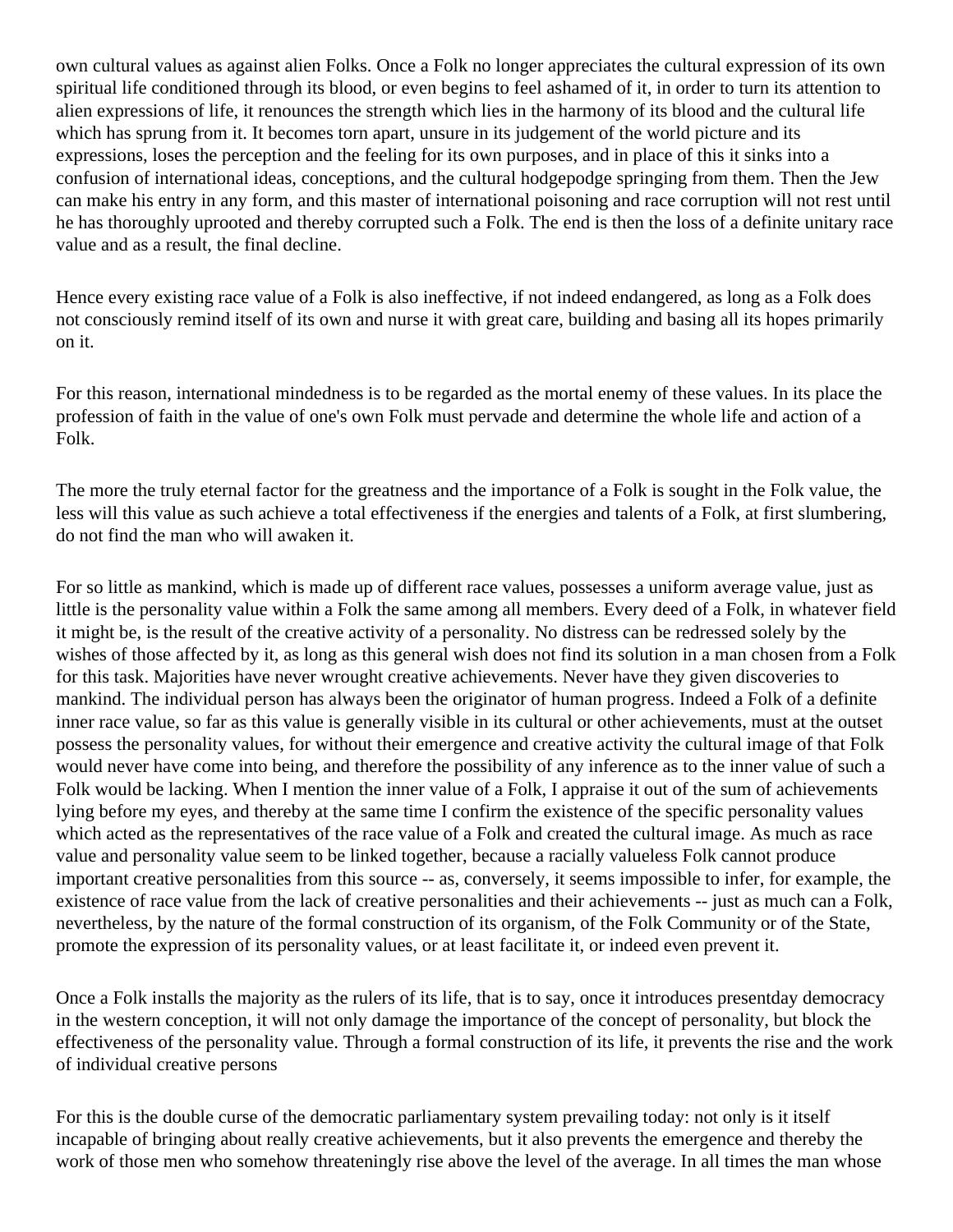greatness lies above the average measure of the general stupidity, inadequacy, cowardice, and arrogance too, has always appeared most threatening to the majority. Add to this that, through democracy, inferior persons must, almost as a law, become leaders, so that this system applied logically to any institution devaluates the whole mass of leaders, insofar as one can call them that at all. This resides in the irresponsibility lying in the nature of democracy. Majorities are phenomena that are too elusive to be grasped so that they can somehow be charged with responsibility. The leaders set up by them are in truth only executors of the will of the majorities. Hence their task is less that of producing creative plans or ideas, in order to carry them out with the support of an available administrative apparatus, than it is to collect the momentary majorities required for the execution of definite projects. Thus the majorities are adjusted less to the projects than the projects are to the majorities. No matter what the result of such an action may be, there is no one who can be held concretely accountable. This is all the more so as each decision that is actually adopted is the result of numerous compromises, which each will also exhibit in its character and content. Who then is to be made responsible for it?

Once a purely personally drawn responsibility is eliminated, the most compelling reason for the rise of a vigorous leadership falls away. Compare the army organisation [institution], oriented to the highest degree toward authority and responsibility of the individual person, with our democratic civil institutions, especially in relation to the results of the leadership training on both sides, and you will be horrified. In one case an organisation of men who are as courageous and joyous in responsibility as they are competent in their tasks, and in the other, incompetents too cowardly to assume responsibility. For four and a half years the German Army organisation withstood the greatest coalition of enemies of all times. The civil, democratically decomposed domestic leadership literally collapsed at the first thrust of a few hundred ragamuffins and deserters.

The pitiful lack of really great leading minds among the German Folk finds its most simple explanation in the desolate disintegration which we see before us through the democratic parliamentary system which is slowly corroding our whole public life.

Nations must decide. Either they want majorities or brains. The two are never compatible. Up to now, however, brains have always created greatness on this Earth, and what they created was again destroyed mostly through majorities.

Thus, on the basis of its general race value, a Folk can certainly entertain a justified hope that it can bring real minds into existence. But then it must seek forms in the mode of construction of its national body which do not artificially, indeed systematically, restrict such brains in their activity, and erect a wall of stupidity against them, in short, which prevent them from achieving efficacy.

Otherwise one of the most powerful sources of a Folk's strength is blocked.

The third factor of the strength of a Folk is its healthy natural instinct for self preservation. From it result numerous heroic virtues, which by themselves make a Folk take up the struggle for life. No State leadership will be able to have great successes, if the Folk whose interests it must represent is too cowardly and wretched to stake itself for these interests. No State leadership, of course, can expect that a Folk possess heroism, which it itself does not educate to heroism. Just as internationalism harms and thereby weakens the existing race value, and as democracy destroys the personality value, so pacifism paralyses the natural strength of the self preservation of Folks.

These three factors -- the race value as such, the existing personality values, as well as the healthy instinct of self preservation -- are the sources of strength, from which a wise and bold domestic policy time and again can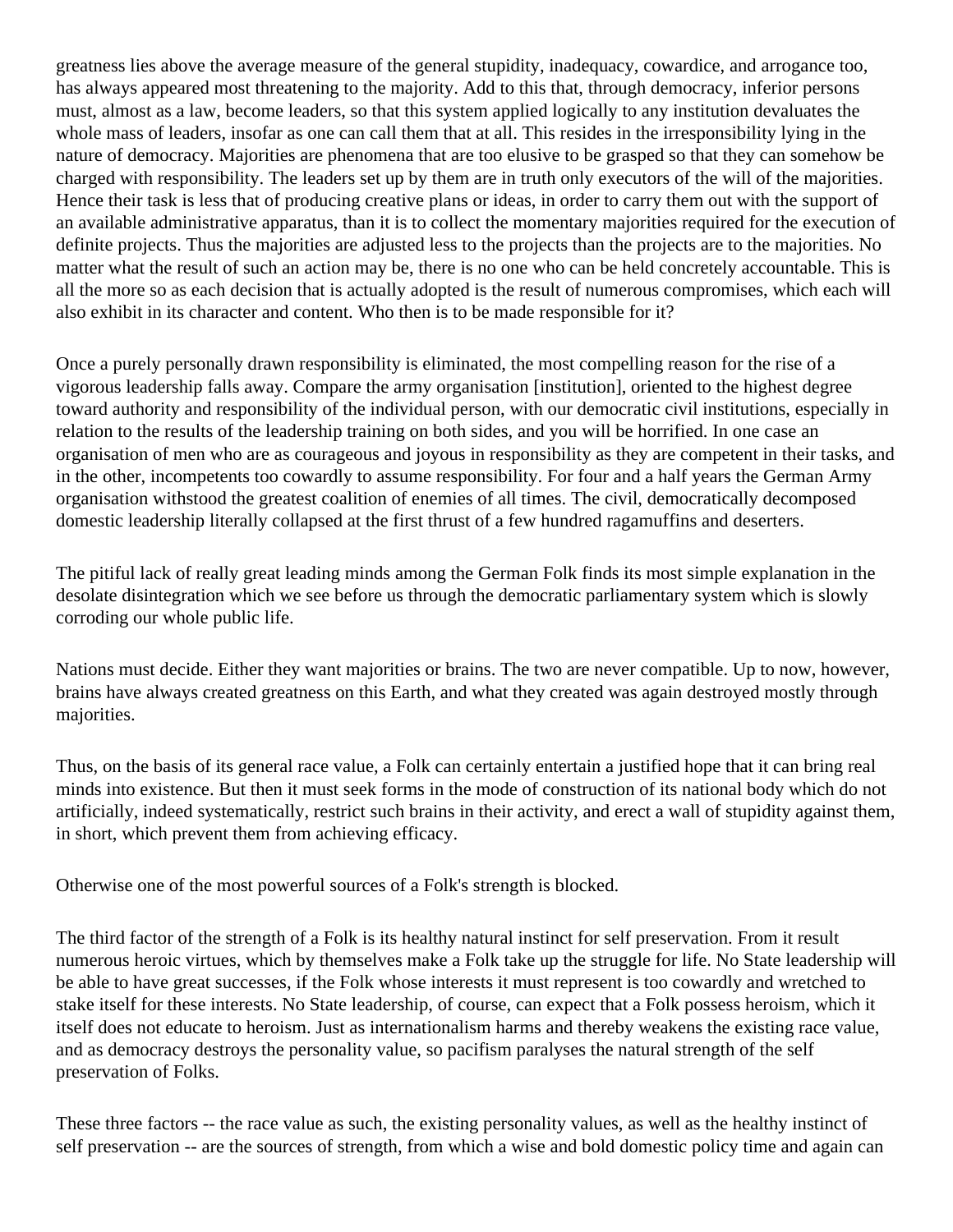draw the weapons which are necessary for the self assertion of a Folk. Then the army establishments and the technical questions regarding weapons always find the solutions suitable to support a Folk in the hard struggle for freedom and daily bread.

If the domestic leadership of a Folk loses sight of this standpoint, or believes that it must arm for the struggle in terms of weapon technique only, it can achieve as much momentary success as it pleases, but the future does not belong to such a Folk. Hence the limited preparation for a war was never the task of truly great legislators and statesmen of this Earth, but rather the unlimited inner and thorough training of a Folk, so that its future could be secured almost as by law, according to all human reason. Then even wars lose the isolated character of more or less immense surprises, but instead are integrated into a natural, indeed self evident, system of fundamental, well grounded, permanent development of a Folk.

That present State leaders pay little attention to this viewpoint is partly due to the nature of democracy, to which they owe their very existence, but secondly to the fact that the State has become a purely formal mechanism which appears to them as an aim in itself, which must not in the least coincide with the interests of a specific Folk. Folk and State have become two different concepts. It will be the task of the National Socialist Movement to bring about a fundamental change here.

[www.adolfhitler.ws](http://www.adolfhitler.ws/)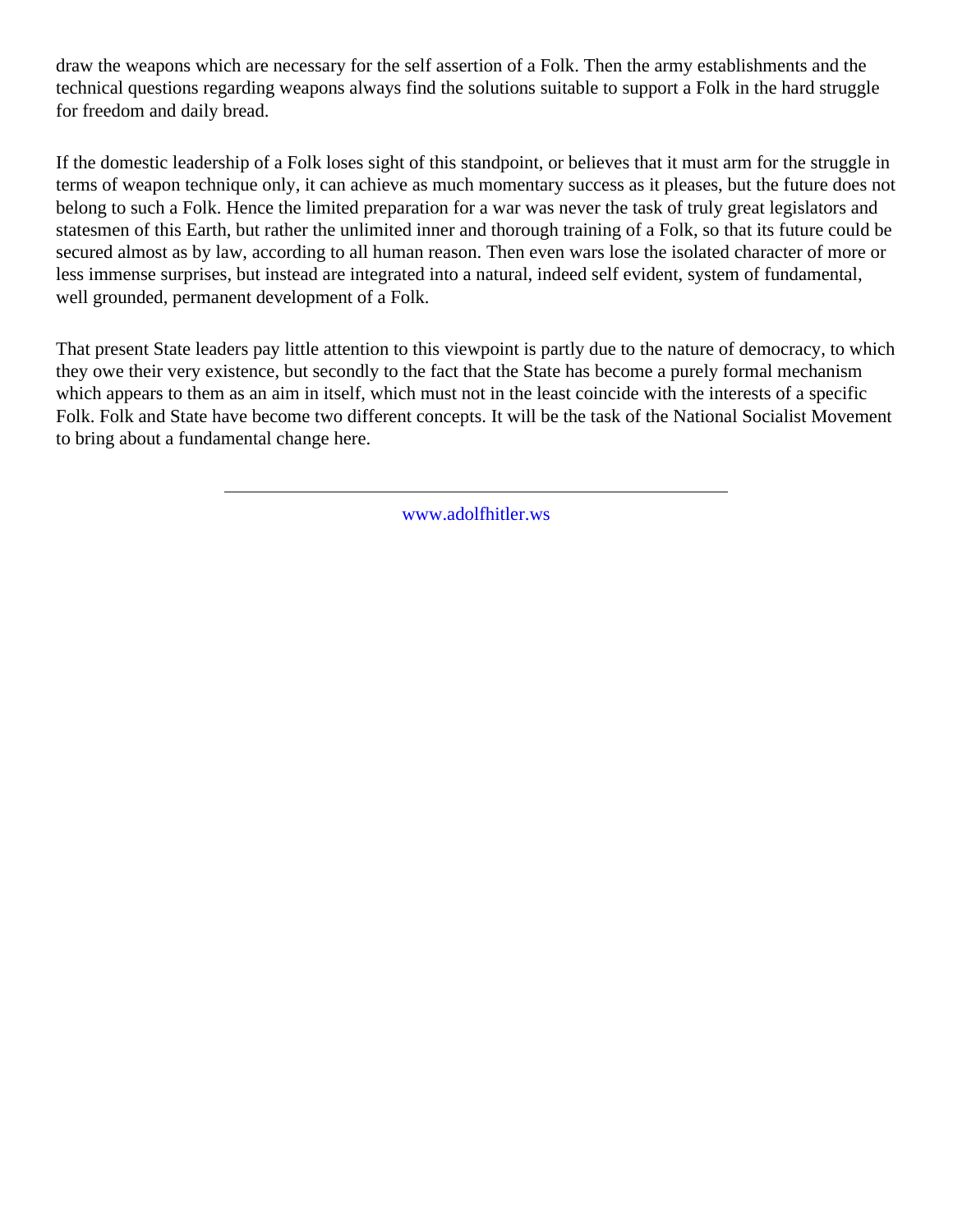## Chapter 4

### ELEMENTS OF FOREIGN POLICY

<span id="page-20-0"></span>Consequently if the task of domestic policy -- besides the obvious one of satisfying the so called questions of the day -- must be the steeling and strengthening of a nation by means of a systematic cultivation and promotion of its inner values, the task of foreign policy is to correspond to and collaborate with this policy in order to create and to secure the vital prerequisites abroad. A healthy foreign policy, therefore, will always keep the winning of the basis of a Folk's sustenance immovably in sight as its ultimate goal. Domestic policy must secure the inner strength of a Folk so that it can assert itself in the sphere of foreign policy. Foreign policy must secure the life of a Folk for its domestic political development. Hence domestic policy and foreign policy are not only most closely linked, but must also mutually complement one another. The fact that in the great conjunctures of human history domestic policy as well as foreign policy has paid homage to other principles is not at all a proof of soundness, but rather proves the error of such action. Innumerable Nations and States have perished as a warning example to us, because they did not follow the above mentioned elementary principles. How little man thinks of the possibility of death during his life is a noteworthy fact. And how little he arranges the details of his life in accordance with the experiences that innumerable men before him had to have and which, as such, are all known to him. There are always exceptions who bear this in mind and who, by virtue of their personality, try to force on their fellow men the laws of life that lay at the base of the experiences of past epochs. Hence it is noteworthy that innumerable hygienic measures which perforce redound to the advantage of a Folk, and which individually are uncomfortable, must be formally forced upon the main body of a Folk through the autocratic standing of individual persons, in order however to disappear again when the authority of the personality is extinguished through the mass insanity of democracy. The average man has the greatest fear of death and in reality thinks of it most rarely. The important man concerns himself with it most emphatically, and nevertheless fears it the least. The one lives blindly from day to day, sins heedlessly, in order suddenly to collapse before the inevitable. The other observes its coming most carefully and, to be sure, looks it in the eye with calm and composure.

Such is exactly the case in the lives of nations. It is often terrible to see how little men want to learn from history, how with such imbecilic indifference they gloss over their experiences, how thoughtlessly they sin without considering that it is precisely through their sins that so and so many Nations and States have perished, indeed vanished from the Earth. And indeed how little they concern themselves with the fact that even for the short time span for which we possess an insight into history, States and Nations have arisen which were sometimes almost gigantic in size, but which two thousand years later vanished without a trace, that world powers once ruled cultural spheres of which only Sagas give us any information, that giant cities have sunk into ruins, and that their rubble heap has hardly survived to show presentday mankind at least the site on which they were located. The cares, hardships and sufferings of these millions and millions of individual men, who as a living substance were at one time the bearers and victims of these events, are almost beyond all imagination. Unknown men. Unknown soldiers of history. And truly, how indifferent is the present. How unfounded its eternal optimism, and how ruinous its wilful ignorance, its incapacity to see, and its unwillingness to learn. And if it depended on the broad masses, the game of the child playing with the fire with which he is unfamiliar would repeat itself uninterruptedly and also to an infinitely greater extent. Hence it is the task of men who feel themselves called as educators of a Folk to learn on their own from history, and to apply their knowledge in a practical manner [now], without regard to the view, understanding, ignorance or even the refusal of the mass. The greatness of a man is all the more important, the greater his courage, in opposition to a generally prevailing but ruinous view, to lead by his better insight to general victory. His victory will appear all the greater, the more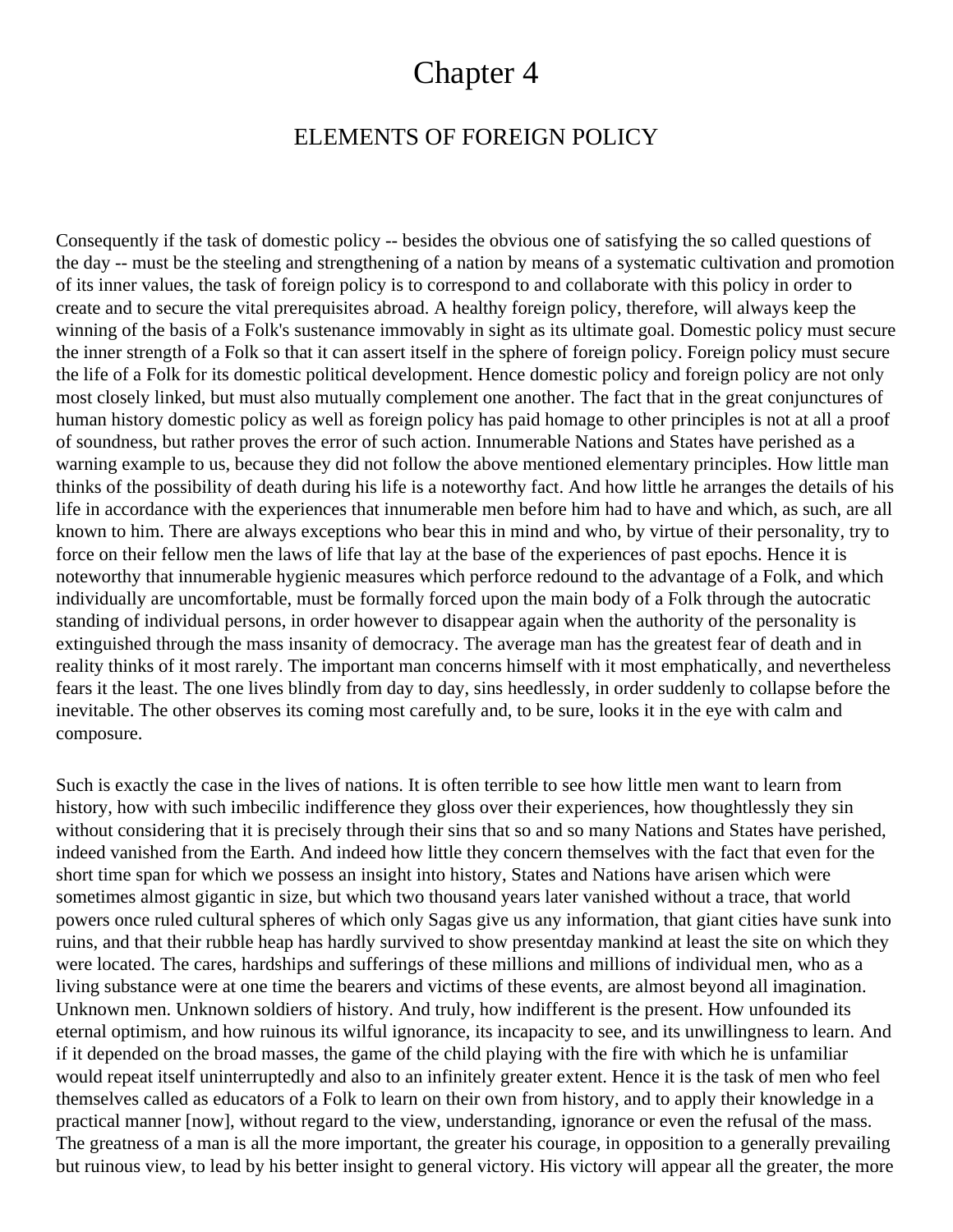enormous the resistances which had to be overcome, and the more hopeless the struggle seemed at first.

The National Socialist Movement would have no right to regard itself as a truly great phenomenon in the life of the German Folk, if it could not muster the courage to learn from the experiences of the past, and to force the laws of life it represents on the German Folk despite all resistance. As powerful as its inner reform work will be in this connection, equally it must [may] never forget that in the long run there will be no resurgence of our Folk if its activity in the sphere of foreign policy does not succeed in securing the general precondition for the sustenance of our Folk. Hence it has become the fighter for freedom and bread in the highest sense of the word. Freedom and bread is the simplest and yet, in reality, the greatest foreign policy slogan that can exist for any Folk: the freedom of being able to order and regulate the life of a Folk, according to its own interests, and the bread that this Folk requires for its existence.

If today, therefore, I come forward as a critic of our Folk's leadership in the sphere of foreign policy both past and present, I am aware that the errors which I see today have also been seen by others. What distinguishes me from the latter perhaps is only the fact that in most cases it has only involved critical perceptions having no practical consequences, whereas, on the basis of my insight into the errors and faults of former and present German domestic and foreign policy, I strive to deduce proposals for a change and improvement and to forge the instrument with which these changes and improvements can some day be realised.

For example, the foreign policy of the Wilhelminian period was in many cases viewed by not a few people as catastrophic and characterised accordingly. Innumerable warnings came, especially from the circles of the Pan German League of that time, which were justified in the highest sense of the word. I can put myself in the tragic situation that befell all these men who raised their voices in warning, and who saw how and in what a Folk perishes, and yet were not able to help. In the last decades of the unfortunate foreign policy of the pre War period in Germany, parliament, that is, democracy, was not powerful enough to choose the heads for the political leadership of the Reich by itself. This was still an imperial right, whose formal existence no one yet dared to shake. But the influence of democracy had grown so strong, however, that a certain direction already seemed to be prescribed to the imperial decisions. Hence this had disastrous consequences, for now a national minded man who raised his voice in warning, on the one hand, could no longer count on being invested with a very responsible post against the pronounced tendency of democracy, whereas, conversely, on the basis of general patriotic ideas, he could not fight against His Majesty The Kaiser with the final weapon of opposition. The idea of a March On Rome in pre War Germany would have been absurd. Thus the national opposition found itself in the worst of situations. Democracy had not yet triumphed, but it already stood in a furious struggle against the monarchic conceptions of government. The monarchical State itself responded to the struggle of democracy, not with the determination to destroy the latter, but rather with endless concessions. Anyone who at that time took a stand against one of the two institutions ran the danger of being attacked by both. Anyone who opposed an imperial decision on national grounds was proscribed by patriotic circles as much as he was abused by the adherents of democracy. Anyone who took a position against democracy was fought by democracy and left in the lurch by the patriots. Indeed, he ran the danger of being most ignominiously betrayed by German officialdom in the wretched hope that through such a sacrifice it could gain Jehovah's approval, and temporarily stop the yelping of the pack of Jewish press hounds. Under the conditions of that time, there was no prospect at hand of making one's way to a responsible position in the leadership of the German Government against the will of the democrats or against the will of His Majesty The Kaiser, and thereby being able to change the course of foreign policy. Further, this led to the fact that German foreign policy could be contested exclusively on paper, which consequently launched a criticism that necessarily took on the characteristic features of journalism, the longer it continued. The consequence of this, however, was that increasingly less value was placed on positive proposals, in view of the lack of any possibility of their realisation, whereas the purely critical consideration of foreign policy occasioned the innumerable objections that one could adduce in all their fullness, all the more so because it was hoped that thereby one could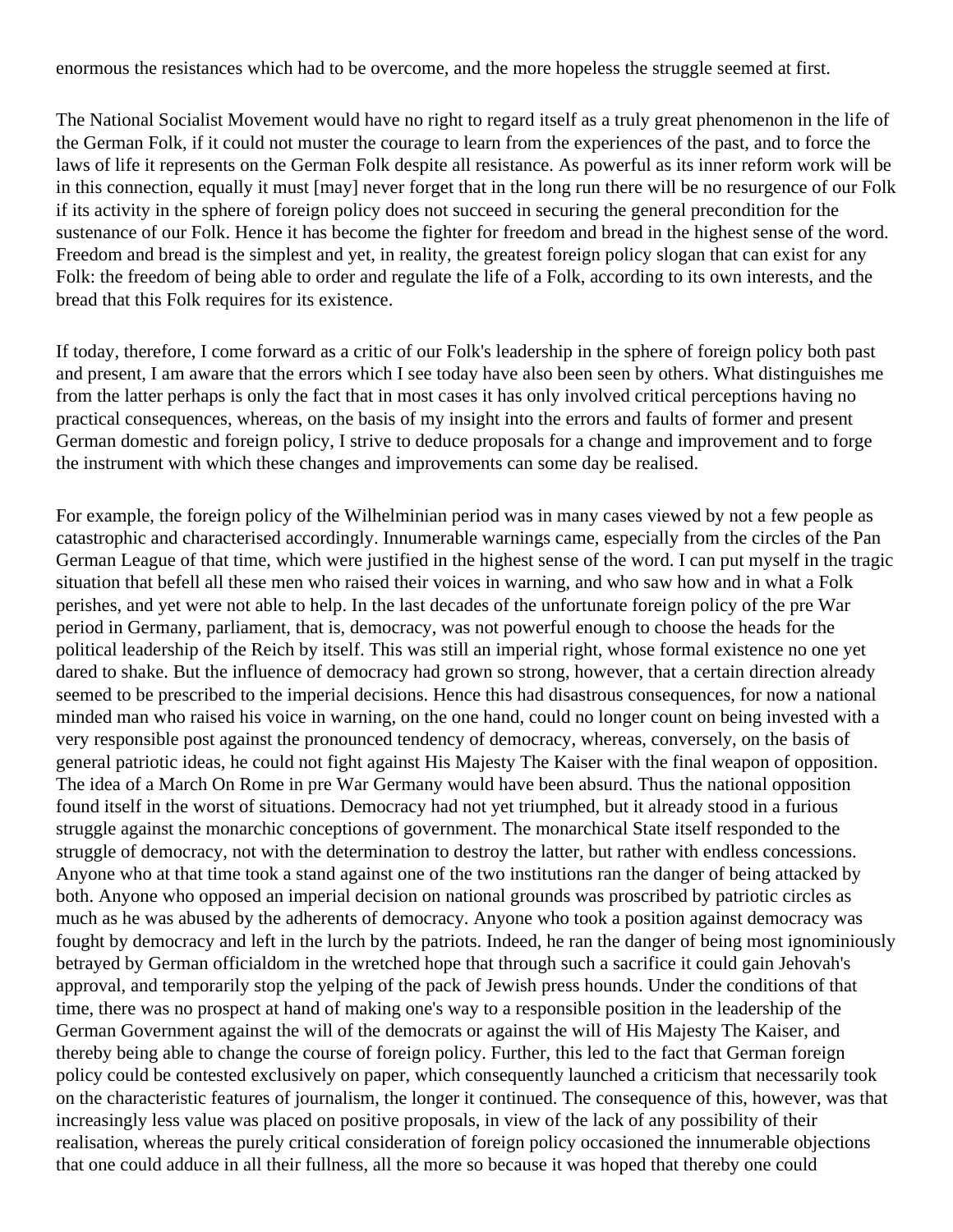overthrow the bad regime responsible. To be sure this was not achieved by the critics of that time. It was not the regime of that time which was overthrown, but the German Reich and consequently the German Folk. What they had foretold for decades had now come to pass. We cannot think of these men without a deep compassion, men condemned by fate to foresee a collapse for twenty years, and who now, having not been heeded and hence in no position to be of help, had to live to see their Folk's most tragic catastrophe.

Aged in years, care worn and embittered, and yet full of the idea that, now, after the overthrow of the Imperial Government, they had to help, they again tried to make their influence felt for the resurgence of our Folk. For ever so many reasons this was futile, to be sure.

When the revolution shattered the Imperial sceptre and raised democracy to the throne, the critics of that time were as far from the possession of a weapon with which to overthrow democracy as formerly they had been from being able to influence the Imperial Government. In their decades of activity, they had been geared so much to a purely literary treatment of these problems that they not only lacked the real means of power to express their opinion on a situation which was only a reaction to the shouting in the streets; they had also lost the capacity to try to organise a manifestation of power which had to be more than a wave of written protests if it were to be really effective. They had all seen the germ and the cause of the decline of the German Reich in the old parties. With a sense of their own inner cleanliness, they had to scorn the suggestion that they too now wanted to play the game of the political parties. And yet, they could carry out their view in practice only if a large number gave them the opportunity of representing it. And even though they wanted a thousand times to smash the political parties, they still indeed first had to form a party which viewed its task as that of smashing the other parties. That such did not come to pass was due to the following reasons: the more the political opposition of these men was forced to express itself purely journalistically, the more it adopted a criticism which, though it exposed all the weaknesses of the system of that time and shed light on the defects of the individual foreign policy measures, failed to produce positive proposals because these men lacked any possibility of personal responsibility, especially since in political life there is naturally no action which does not have its dark as well as its bright sides. There is no political combination in foreign policy that we can ever regard as completely satisfactory. For as matters stood then, the critic, forced to view his main task as the elimination of a regime recognised as altogether incompetent, had no occasion, outside of the useful critical consideration of this regime's actions, to come forward with positive proposals, which in consequence of the objections attached to them could just as easily have been subjected to a critical elucidation. The critic will never want to weaken the impact of his criticism by bringing forward proposals which themselves could be subjected to criticism. Gradually, however, the purely critical thinking of those who then represented the national opposition became such a second nature that even today they consider domestic and foreign policy critically, and deal with it only critically. Most of them have remained critics, who therefore cannot even today make their way to a clear, unambiguous, positive decision, neither in domestic nor in foreign policy, partly because of their insecurity and irresoluteness, partly because of their fear of thereby furnishing the enemy with ready ammunition for criticism of themselves. Thus they would like to bring about improvements in a thousand things, and yet cannot decide upon taking a single step because even this very step is not completely satisfactory, and possesses doubtful points; in short it has its darker sides which they perceive and which make them fearful. Now, leading a nation from a deep and difficult illness is not a question of finding a prescription that itself is completely free of poison; not seldom it involves destroying a poison through an antidote. In order to eliminate conditions recognised as deadly we must have the courage to make and carry out decisions which contain dangers in themselves. As a critic I have the right to examine all the possibilities of a foreign policy and to take them apart in detail according to the doubtful aspects or possibilities they bear in themselves. As the political leader, however, who wants to make history, I must decide upon one way, even if sober consideration a thousand times tells me that it entails certain dangers and that it also will not lead to a completely satisfying end. Hence I cannot renounce the possibility of success because it is not a hundred percent certain. I must neglect no step for the reason that perhaps it will not be a full one, if the spot in which I momentarily find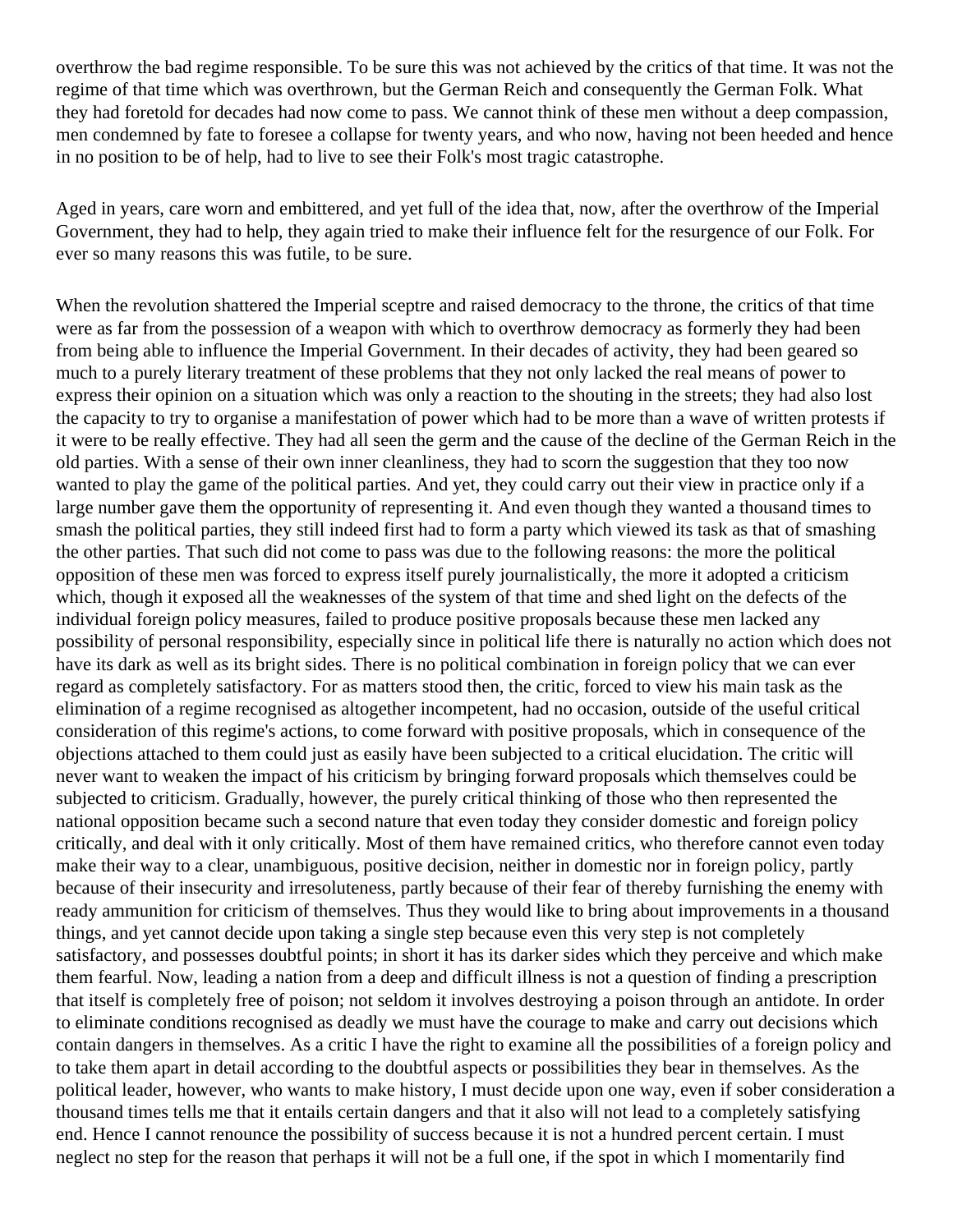myself might bring my unconditional death the next instant. Neither, therefore, may I renounce a political action for the reason that, besides benefiting my Folk, it will also benefit another Folk. Indeed, I may never do this when the benefit to the other Folk will be greater than that to my own, and when in the case of a failure to take action the misfortune of my Folk remains with absolute certainty.

Indeed, right now I encounter the most stubborn resistance in the purely critical way of viewing things that many people have. They recognise this and this and this as good and as correct, but despite this they cannot join us because this and this and this is dubious. They know that Germany and our Folk will perish, but they cannot join the rescue action because here, too, they detect this or that which is at least a blemish that mars its beauty. In short, they see the decline and cannot muster up the strength of determination to battle against it, because in the resistance and in this deed itself they already again begin to smell out some possible objection or other.

This deplorable mentality owes its existence to [springs from] a still further evil. Today there are not a few men, especially the so called educated ones, who, when they finally make up their minds to fall in line with a certain action or even to promote it, first carefully weigh the percentage of the probability of its success, in order then to calculate the extent of their active involvement likewise on the basis of this percentage. Thus this means: because, for example, any decision on foreign policy or domestic policy is not completely satisfying and hence does not seem certain to succeed, one should also not espouse it unreservedly with the full dedication of all his powers. These unhappy souls have no understanding at all of the fact that, on the contrary, a decision which I deem to be necessary, whose success however does not seem completely assured, or whose success will offer only a partial satisfaction, must be fought for with an increased energy so that what it lacks in the possibility of success in percentage points, must be made up for in the energy of its execution. Thus only one question is to be examined: whether a situation demands a definite decision or not. If such a decision is established and recognised as incontestably necessary, then its execution must be carried out with the most brutal ruthlessness and the highest employment of strength even if the ultimate result will be a thousand times unsatisfactory or in need of improvement or possibly will meet with only a small percentage of probability of success.

If a man appears to have cancer and is unconditionally doomed to die, it would be senseless to refuse an operation, because the percentage of the possibility of success is slight, and because the patient, even should it be successful, will not be a hundred percent healthy. It would be still more senseless were the surgeon to perform the operation itself only with limited or partial energy in consequence of these limited possibilities. But it is this senselessness that these men expect uninterruptedly in domestic and foreign policy matters. Because the success of a political operation is not fully assured or will not be completely satisfactory in result, not only do they renounce its execution, but expect, should it take place nevertheless, that at least it will ensue only with restrained power, without a complete dedication, and always in silent hope that perhaps they can keep a little loophole open through which to make their retreat. This is the soldier who is attacked by a tank on an open battlefield and who, in view [in consequence] of the uncertainty of the success of his resistance, conducts it at the outset with only half his strength. His little loophole is flight, and certain death is his end.

No, the German Folk is today attacked by a pack of booty hungry enemies from within and without. The continuation of this state of affairs is our death. We must seize every possibility of breaking it, even if its result may a thousand times likewise have its weaknesses or objectionable sides as such. And every such possibility must therefore be fought out with the utmost energy.

The success of the battle of Leuthen was uncertain, but it was necessary to fight it. Frederick The Great did not win because he went toward the enemy with only half his strength, but because he compensated for the uncertainty of success by the abundance of his genius, the boldness and determination of his troop dispositions, and the derring do of his regiments in battle.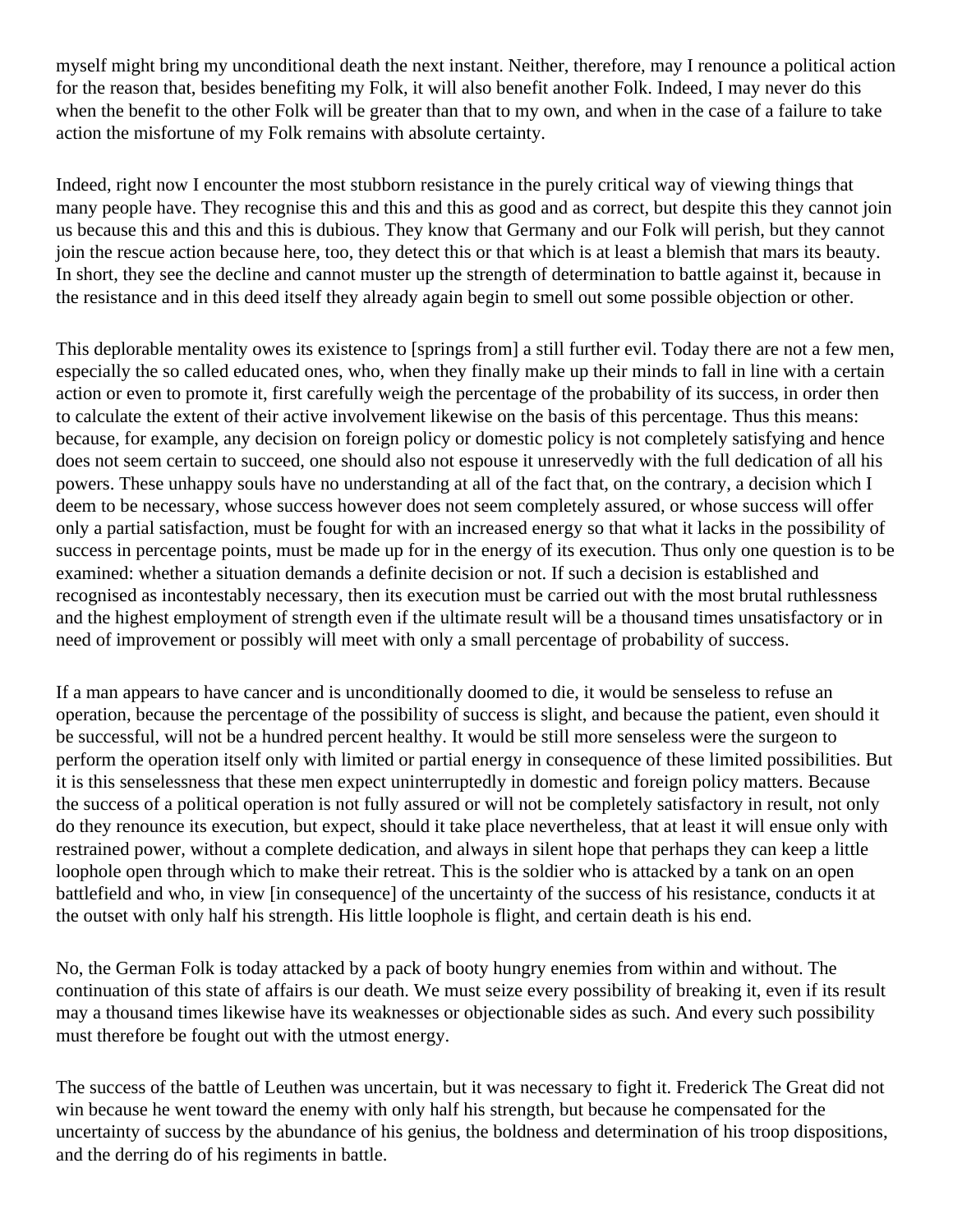I'm afraid, indeed, that I will never be understood by my bourgeois critics, at least as long as success does not prove to them the soundness of our action. Here the man of the Folk has a better counsellor. He sets the assurance of his instinct and the faith of his heart in place of the sophistry of our intellectuals.

If I deal with foreign policy in this work, however, I do so not as a critic, but as the Leader Of The National Socialist Movement, which I know will some day make history. If I am, therefore, nevertheless forced to consider the past and the present critically, it is only for the purpose of establishing the only positive way, and to make it appear understandable. Just as the National Socialist Movement not only criticises domestic policy, but possesses its own philosophically grounded Program, likewise in the sphere of foreign policy it must not only recognise what others have done wrongly, but deduce its own action on the basis of this knowledge.

Thus I know well that even our highest success will not create a hundred percent happiness, for in view of human imperfection and the general circumstances conditioned by it, ultimate perfection always lies only in programmatic theory. I also know, further, that no success can be achieved without sacrifice, just as no battle can be fought without losses. But the awareness of the incompleteness of a success will never be able to keep me from preferring such an incomplete success to the perceived complete downfall. I will then strain every nerve to try to offset what is lacking in the probability of success or the extent of success through greater determination, and to communicate this spirit to the Movement led by me. Today we are fighting against an enemy front which we must and will break through. We calculate our own sacrifices, weigh the extent of the possible success, and will stride forward to the attack, regardless of whether it will come to a halt ten or a thousand kilometres behind the present lines. For wherever our success ends, it will always be only the point of departure for a new struggle.

[www.adolfhitler.ws](http://www.adolfhitler.ws/)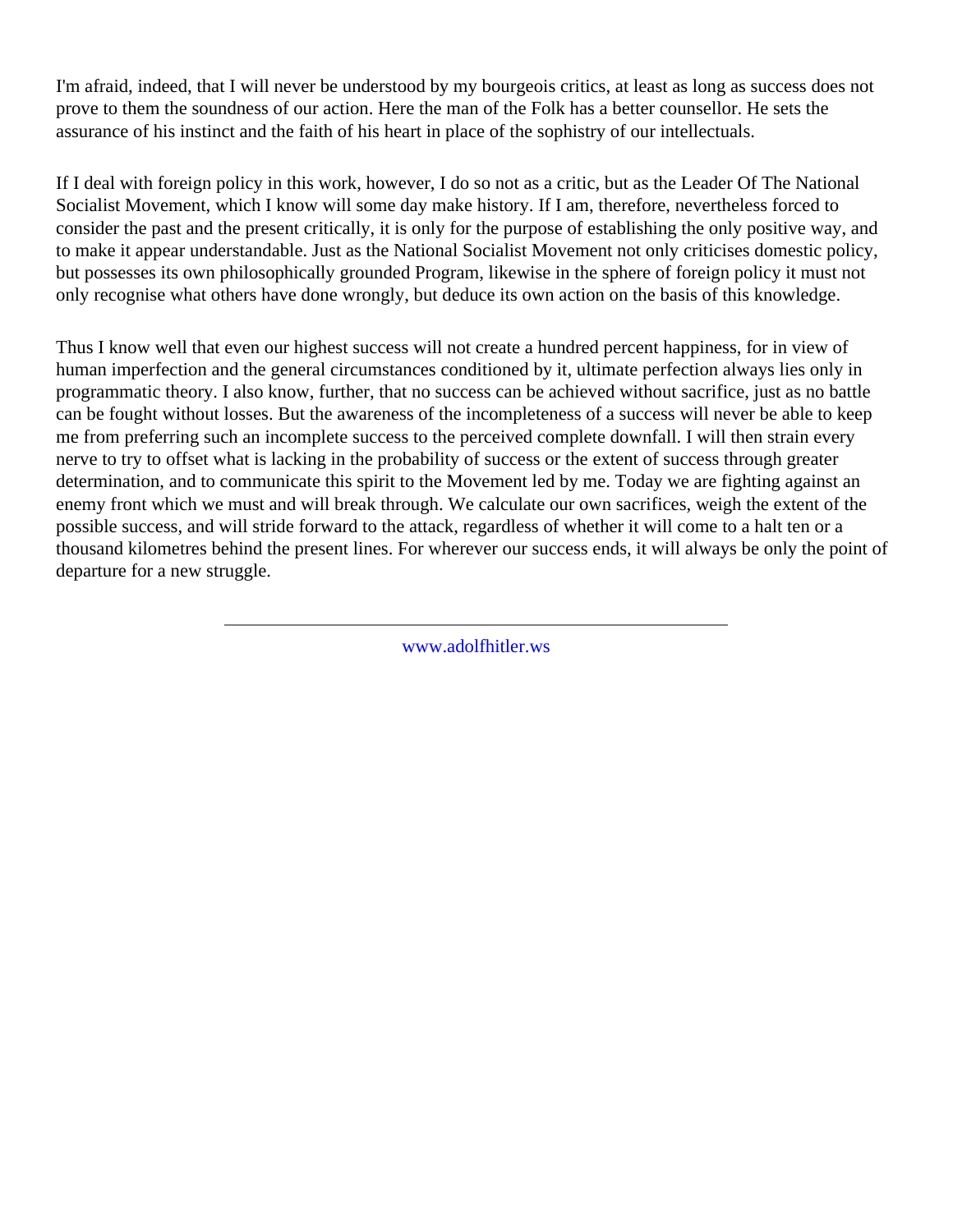## Chapter 5

### NATIONAL SOCIALIST FOREIGN POLICY

<span id="page-25-0"></span>I am a German nationalist. This means that I proclaim my nationality. My whole thought and action belongs to it. I am a socialist. I see no class and no social estate before me, but that community of the Folk, made up of people who are linked by blood, united by a language, and subject to a same general fate. I love this Folk and hate only its majority of the moment, because I view the latter to be just as little representative of the greatness of my Folk as it is of its happiness.

The National Socialist Movement which I lead today views its goal as the liberation of our Folk within and without. It aims to give our Folk domestically those forms of life which seem to be suitable to its nature and to be a benefit to it as the expression of this nature. It aims thereby to preserve the character of this Folk and to further cultivate it through the systematic fostering of its best men and best virtues. It fights for the external freedom of this Folk, because only under freedom can this life find that form which is serviceable to its Folk. It fights for the daily bread of this Folk because it champions [in hunger] this Folk's right to life. It fights for the required space, because it represents this Folk's right to life.

By the concept domestic policy the National Socialist Movement therefore understands the promotion, strengthening and consolidation of the existence of our Folk through the introduction of forms and laws of life which correspond to the nature of our Folk, and which can bring its fundamental powers to full effectiveness.

By the concept foreign policy it understands the safeguarding of this development through the preservation of freedom and the creation of the most necessary prerequisites for life.

Thus, in terms of foreign policy, the National Socialist Movement is distinguished from previous bourgeois parties by, for example, the following: The foreign policy of the national bourgeois world has in truth always been only a border policy; as against that, the policy of the National Socialist Movement will always be a territorial one. In its boldest plans, for example, the German bourgeoisie will aspire to the unification of the German nation, but in reality it will finish with a botched up regulation of the borders.

The National Socialist Movement, on the contrary, will always let its foreign policy be determined by the necessity to secure the space necessary to the life of our Folk. It knows no Germanising or Teutonising, as in the case of the national bourgeoisie, but only the spread of its own Folk. It will never see in the subjugated, so called Germanised, Czechs or Poles a national, let alone Folkish, strengthening, but only the racial weakening of our Folk. For its national conception is not determined by earlier patriotic ideas of government, but rather by Folkish, racial insights. Thus the point of departure of its thinking is wholly different from that of the bourgeois world. Hence much of what seems to the national bourgeoisie like the political success of the past and present, is for us either a failure or the cause of a later misfortune. And much that we regard as self evident seems incomprehensible or even monstrous to the German bourgeoisie. Nevertheless a part of German youth, especially from bourgeois circles, will be able to understand me. Neither I nor the National Socialist Movement figure to find any support whatsoever in the circles of the political national bourgeoisie, active at present, but we certainly know that at least a part of the youth will find its way into our ranks.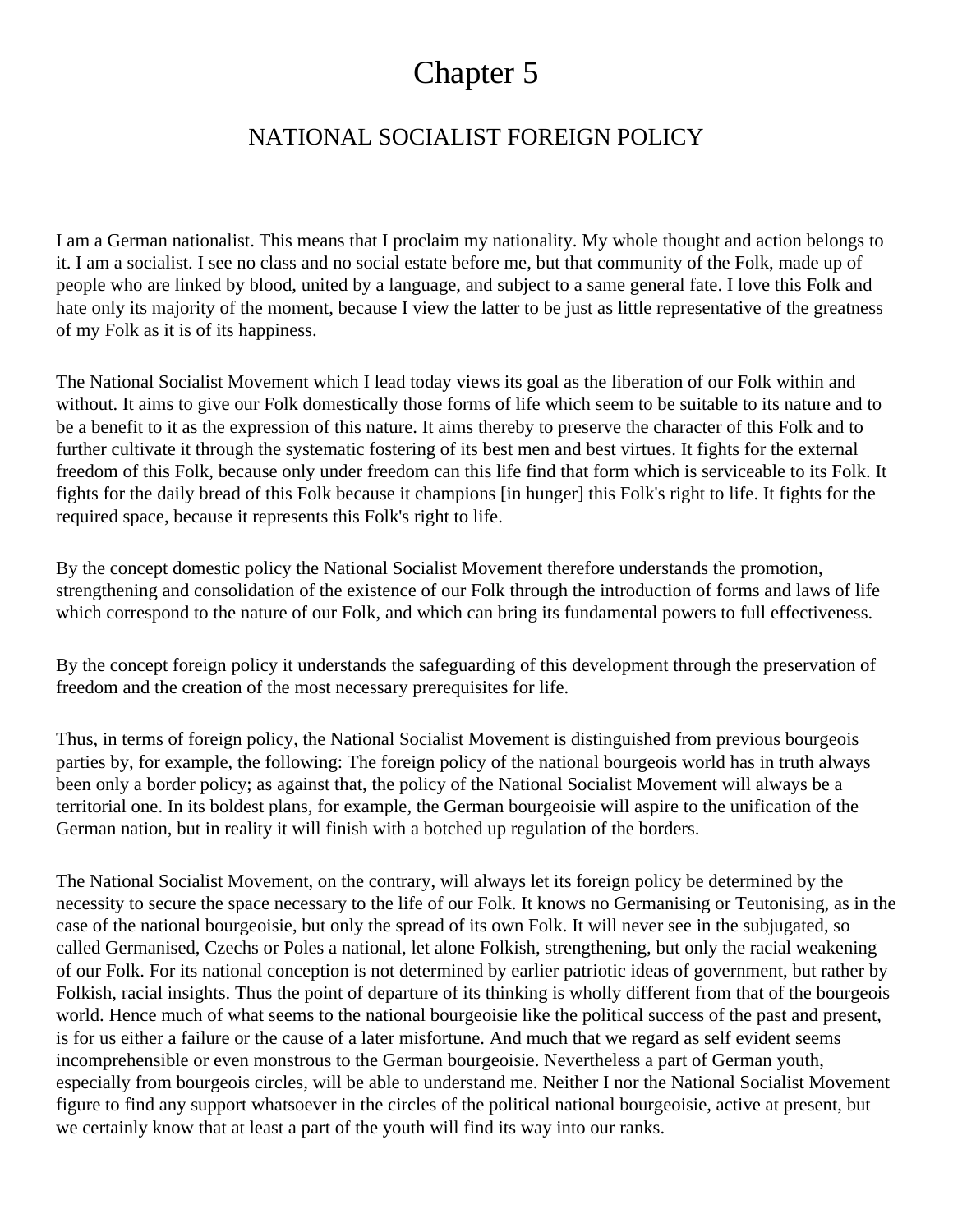For them.

[www.adolfhitler.ws](http://www.adolfhitler.ws/)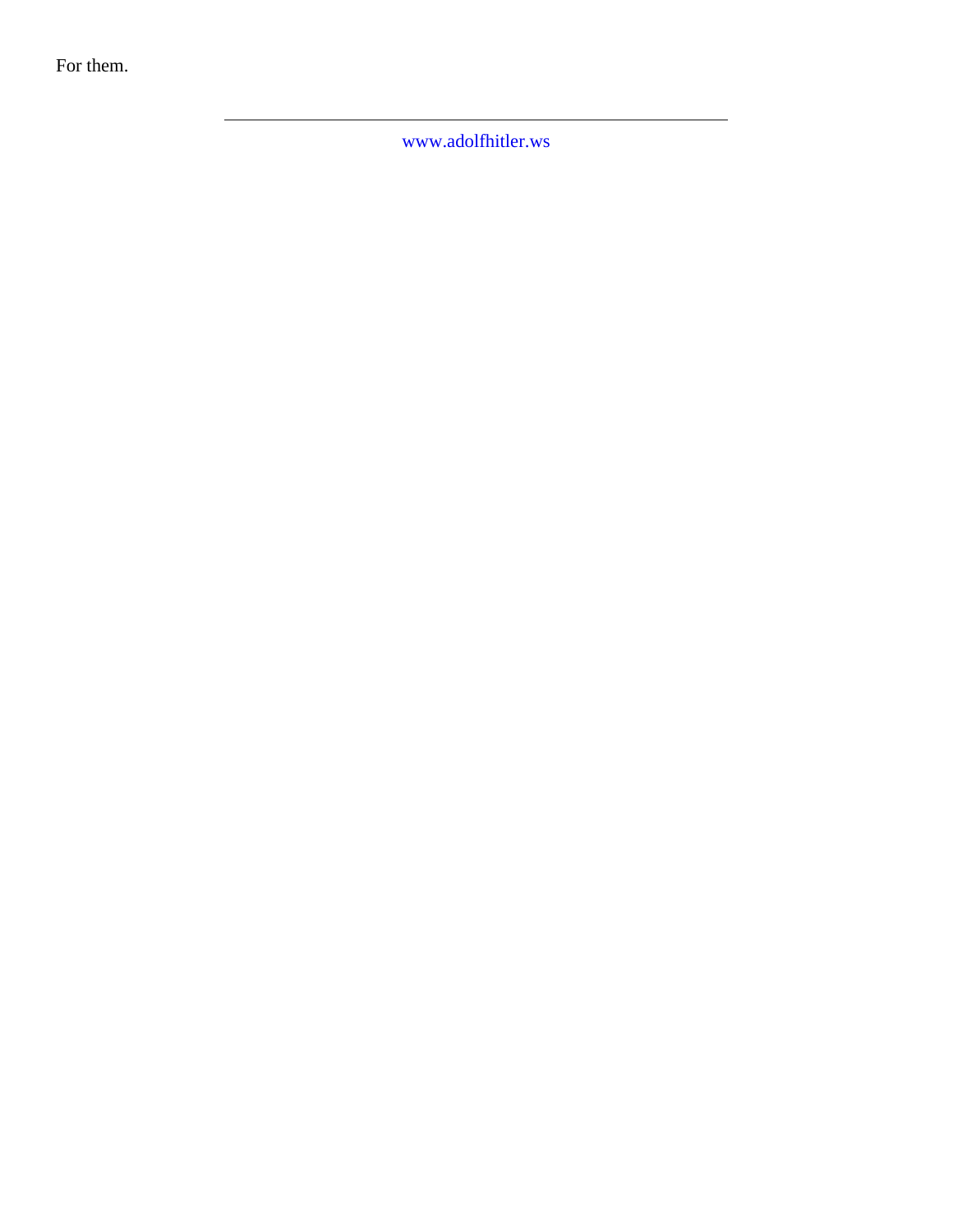## Chapter 6

### GERMAN NEEDS AND AIMS

<span id="page-27-0"></span>The question of a nation's foreign policy is determined by factors which lie partly within a nation, and partly given by the environment. In general the internal factors are the basis for the necessity of a definite foreign policy as well as for the amount of strength required for its execution. Folks living on an impossible soil surface fundamentally will tend to enlarge their territory, consequently their living space, at least as long as they are under healthy leadership. This process, originally grounded only in the concern over sustenance, appeared so beneficent in its felicitous solution that it gradually attained the fame of success. This means that the enlargement of space, at first grounded in pure expediencies, became in the course of mankind's development a heroic deed, which then also took place even when the original preconditions or inducements were lacking. Later, the attempt to adapt the living space to increased population turned into unmotivated wars of conquest, which in their very lack of motivation contained the germ of the subsequent reaction. Pacifism is the answer to it. Pacifism has existed in the world ever since there have been wars whose meaning no longer lay in the conquest of territory for a Folk's sustenance. Since then it has been war's eternal companion. It will again disappear as soon as war ceases to be an instrument of booty hungry or power hungry individuals or nations, and as soon as it again becomes the ultimate weapon with which a Folk fights for is daily bread.

Even in the future the enlargement of a Folk's living space for the winning of bread will require staking the whole strength of the Folk. If the task of domestic policy is to prepare this commitment of the Folk's strength, the task of a foreign policy is to wield this strength in such a manner that the highest possible success seems assured. This, of course, is not conditioned only by the strength of the Folk, ready for action at any given time, but also by the power of the resistances. The disproportion in strength between Folks struggling with one another for land leads repeatedly to the attempt, by way of alliances, either to emerge as conquerors themselves or to put up resistance to the overpowerful conqueror.

This is the beginning of the policy of alliances.

After the victorious war of 1870-1871, the German Folk achieved a position of infinite esteem in Europe. Thanks to the success of Bismarckian statesmanship and Prussian German military accomplishments, a great number of German States, which heretofore had been only loosely linked, and which, indeed, had not seldom in history faced each other as enemies, were brought together in one Reich. A province of the old German Reich, lost 170 years before, permanently annexed at that time by France after a brief predatory war, came back to the mother country. Numerically thereby the greatest part of the German nation, at least in Europe, was amalgamated in a unitary State structure. It was cause for concern that ultimately this State structure included .......... million Poles and .......... Alsatians and Lorrainers become Frenchmen. This did not correspond either with the idea of a National or of a Folkish State. The national State of bourgeois conception must at least secure the unity of the State language, indeed down to the last school and the last street sign. Further it must include the German idea in the education and life of these Folk and make them the bearers of this idea.

There have been weak attempts at this; perhaps it was never seriously wanted and in practice the opposite has been achieved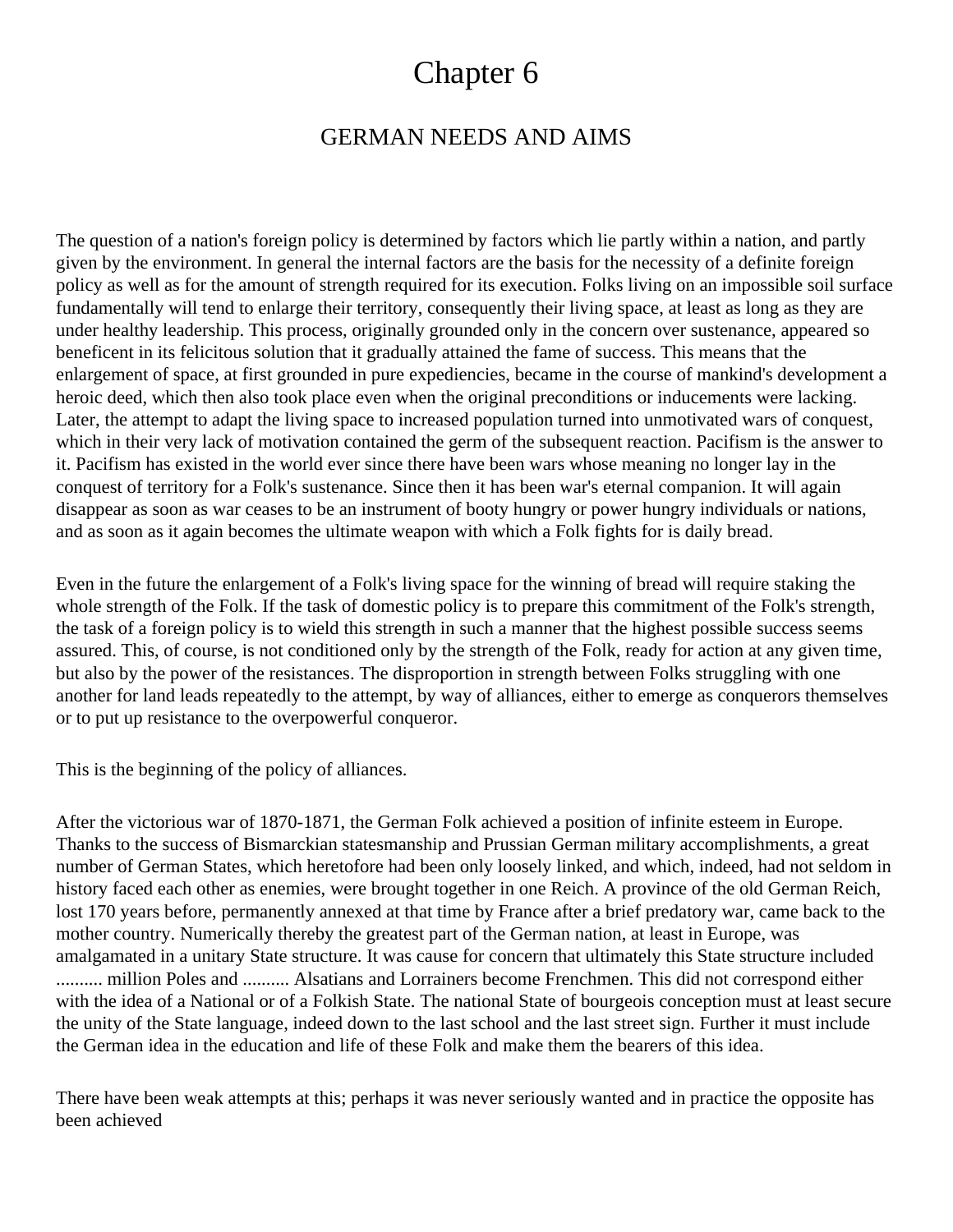The Folkish State, conversely, must under no conditions annex Poles with the intention of wanting to make Germans out of them some day. On the contrary, it must muster the determination either to seal off these alien racial elements, so that the blood of its own Folk will not be corrupted again, or it must without further ado remove them and hand over the vacated territory to its own National Comrades.

That the bourgeois national State was not capable of such a deed is obvious. Neither had anyone ever thought about it, nor would anyone ever have done such a thing. But even if there had been a will to do this, there would not have been sufficient strength to carry it out, less because of the repercussions in the rest of the world than because of the complete lack of understanding that such an action would have found in the ranks of the so called national bourgeoisie. The bourgeois world had once presumed it could overthrow the feudal world, whereas in reality it continued the latter's mistakes through bourgeois grocers, lawyers, and journalists. It has never possessed an idea of its own, but indeed a measureless conceit and money.

But a world cannot be conquered with this alone, nor another one built. Hence the period of bourgeois rule in world history will be as brief as it is indecently contemptible.

Thus, right from its foundation, the German Reich had also assimilated toxins into the new State structure whose deleterious effect could all the less be evaded as bourgeois equality, to top things off, gave Jews the possibility of using them as their surest shock troops.

Aside from that, the Reich nevertheless encompassed only a part of the German Nation, even though the largest. It would have been self evident that even if the new State had not possessed any great foreign policy aim of a Folkish character, at least as a so called bourgeois national State it should have kept in view further unification and consolidation of the German Nation, as its minimum foreign policy aim. This was something that the bourgeois national Italian State never forgot.

Thus the German Folk had obtained a National State which in reality did not completely encompass the Nation.

Thus the new borders of the Reich, viewed in a national political sense, were incomplete. They ran straight across German language areas, and even through parts which, at least formerly, had belonged to the German Union, even if in an informal way.

But these new borders of the Reich were even more unsatisfactory from a military viewpoint. Everywhere were unprotected, open areas which, especially in the West, were, in addition, of decisive importance for the German economy, extending far beyond the border areas. These borders were all the more unsuitable in a military political sense, since grouped around Germany were several great States with foreign policy aims as aggressive as their military means were plentiful. Russia in the east, France in the west. Two military States, one of which cast covetous glances at Eastern and Western Prussia, while the other tirelessly pursued its centuries old foreign policy goal for the erection of a frontier on the Rhine. In addition there was England, the mightiest maritime power of the world. The more extensive and unprotected the German land borders were in the east and west, the more restricted, by contrast, was the possible operational basis of a naval war. Nothing had made the fight against German submarine warfare easier than the spatially conditioned restriction of its port areas. It was easier to close off and patrol the triangle shaped body of water than would have been the case with a coast, say, 600 or 800 kilometres long. Taken all in all, the new borders of the Reich as such were not at all satisfactory from a military point of view. Nowhere was there a natural obstacle or a natural defence. As against this, however, everywhere were highly developed power States with hostile thoughts in the back of their minds. The Bismarckian premonition that the new Reich founded by him would once again have to be protected with the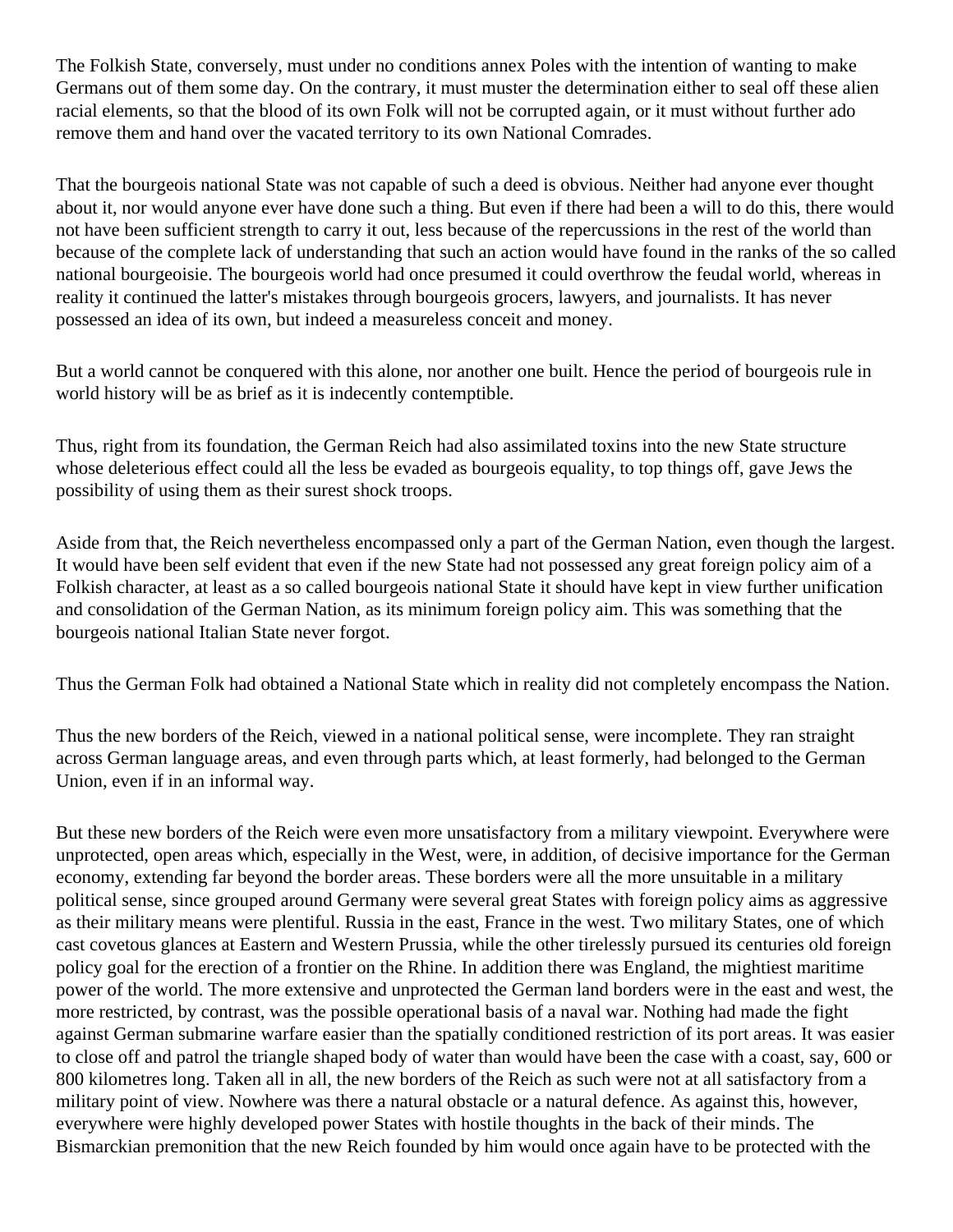sword was most deeply justified. Bismarck expressed what was fulfilled forty five years later.

As little satisfactory as the new Reich borders could be in a national and military political sense, they were nevertheless even still more unsatisfactory from the standpoint of the possibility of sustenance of the German Folk.

Germany in fact was always an overpopulated area. On the one hand this lay in the hemmed in position of the German nation in Central Europe, on the other in the cultural and actual importance of this Folk and its purely human fertility. Since its historical entry into world history, the German Folk has always found itself in need of space. Indeed, its first political emergence was forced primarily by that need. Since the beginning of the migration of Folks, our Folk has never been able to settle this need for space, except through conquest by the sword or through a reduction of its own population. This reduction of the population was sometimes effected through hunger, sometimes through emigration, and at times through endless, unfortunate wars. In recent times it has been effected by voluntary birth control.

The wars of the years 1864, 1866 and 1870-71, had their meaning in the national political unification of a part of the German Folk and thus in the final end of German State political fragmentation. The black, white, red flag of the new Reich therefore did not have the slightest ideological meaning, but rather a German national one in the sense that it overcame the former State political fragmentation. Thus the black, white, red flag became a symbol of the German Federal State which had overcome the fragmentation. The fact that, notwithstanding and despite its youth, it enjoyed a positively idolatrous veneration, lay in the manner of its baptism, for indeed the very birth of the Reich towered infinitely above otherwise similar events. Three victorious wars, the last of which became a literal miracle of German statesmanship, German military leadership, and German heroism, are the deeds from which the new Reich was born. And when it finally announced its existence to the surrounding world in the imperial proclamation, through its greatest imperial herald, the thunder and rumbling of the batteries at the front surrounding Paris reechoes in the blare and the flourish of the trumpets.

Never before had an Empire been proclaimed in such a fashion.

But the black, white, red flag appeared to the German Folk as the symbol of this unique event exactly as the black, red and yellow flag is and will remain a symbol of the November Revolution.

As much as the individual German States increasingly fused with one another under this banner, and as much as the new Reich secured their State political prestige and recognition abroad, the founding of the Reich still did not change anything with regard to the major need, our Folk's lack of territory. The great military political deeds of our Folk had not been able to give the German Folk a border within which it would have been able to secure its sustenance by itself. On the contrary: in proportion as the esteem of German nationality rose through the new Reich, it became all the more difficult for the individual German to turn his back on such a State as an emigrant, whereas, conversely, a certain national pride and a joy in life, which we find almost incomprehensible today, taught that large families were a blessing rather than a burden.

After 1870-1871 there was a visibly rapid increase in the German population. In part its sustenance was covered through the utmost industry and great scientific efficiency with which the German now cultivated his fields within the secured frontiers of his Folk. But a great part, if not the greatest, of the increase in German soil productivity was swallowed up by an at least equally great increase of the general living requirements which the citizen of the new State now likewise claimed. The nation of sauerkraut eaters and potato annihilators, as the French derisively characterised it, now slowly began to adjust its living standard to that of other Folks in the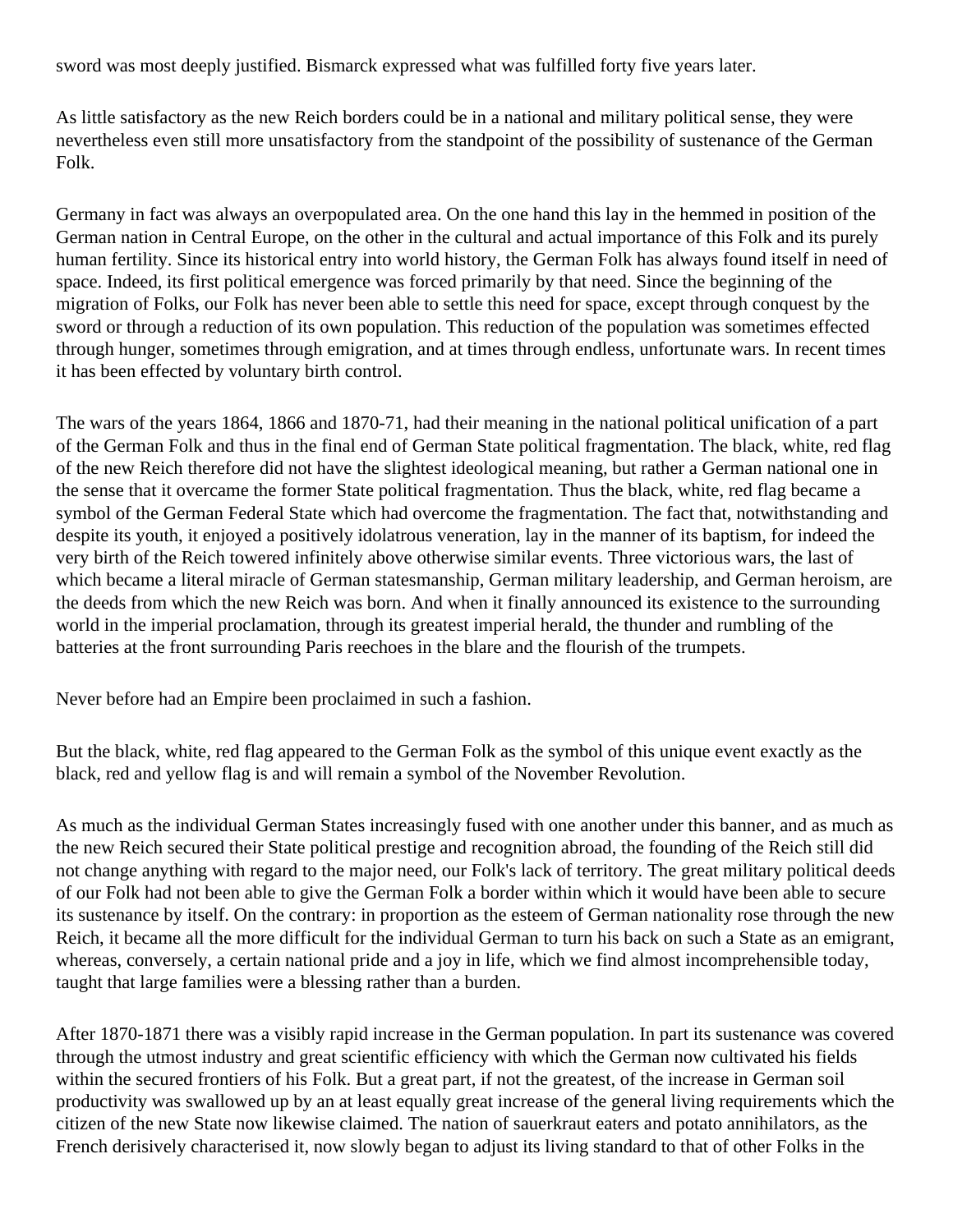world. Thus only a part of the yield of the increase of German agriculture was available for the net population increase.

As a matter of fact, the new Reich never knew how to banish this need. Even in the new Reich, at first, an attempt was made to keep the relation between population and land within tolerable limits through a permanent emigration. For the most shattering proof of the soundness of our assertion of the towering importance of the relation between population and land lies in the fact that, in consequence of this disproportion, specifically in Germany during the 1870s, 1880s and 1890s, the distress led to an epidemic of emigration which even at the beginning of the 1890s had swollen to a figure of nearly one and a quarter million people a year.

Thus the problem of the sustenance of the German Folk had not been solved for the existing human mass, not even by the foundation of the new Reich. A further increase of the German Nation, however, could not take place without such a solution. Regardless of how such a solution might turn out, it had to be found in any case. Hence the most important problem of German foreign policy after 1870-1871 had to be the question of solving the problem of sustenance.

[www.adolfhitler.ws](http://www.adolfhitler.ws/)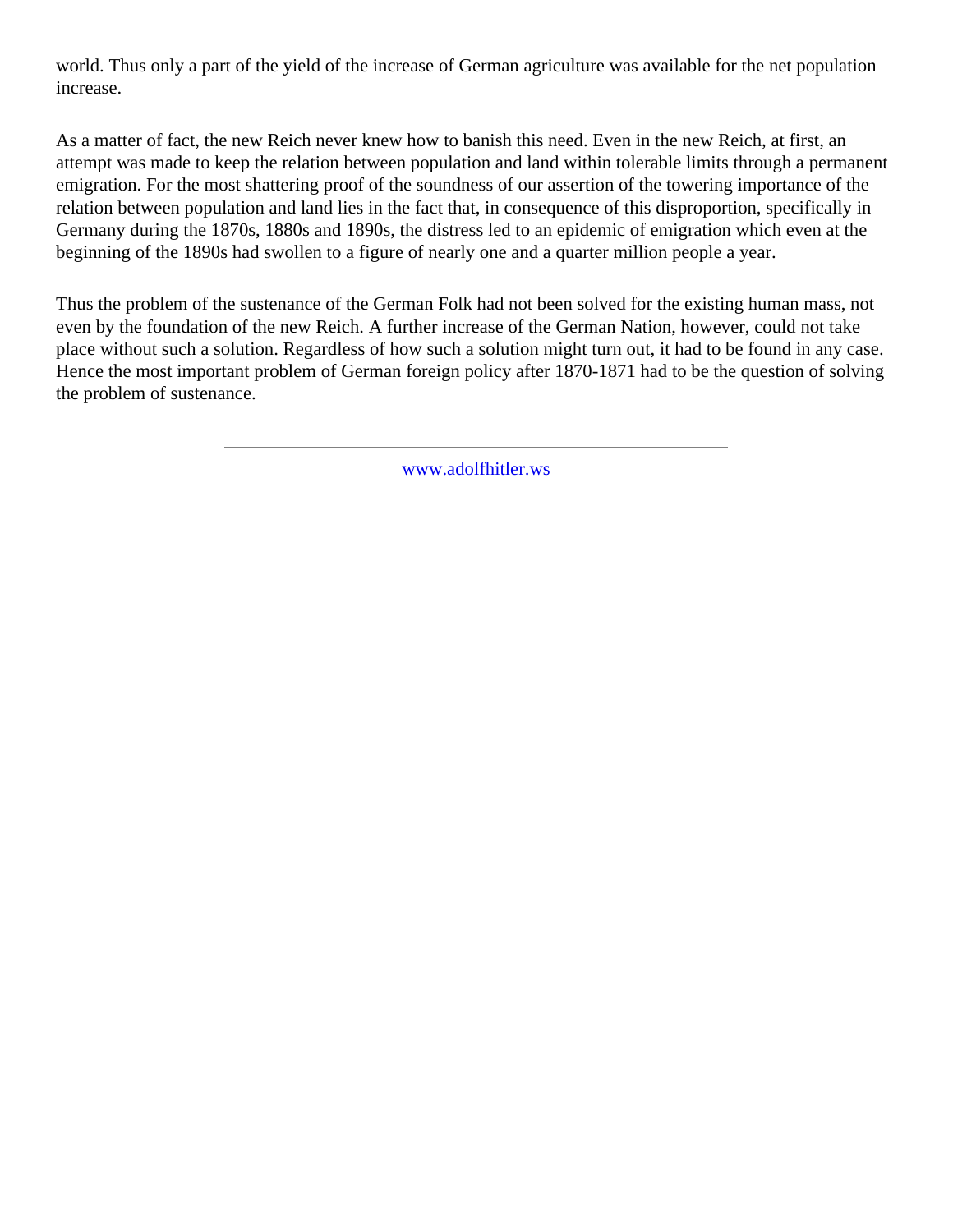### Chapter 7

#### POLICIES OF THE SECOND REICH

Among Bismarck's innumerable utterances there is hardly another which the bourgeois political world could have been more fond of quoting than the one that politics is the art of the possible. The smaller the political minds which had to administer the legacy of the great man, the greater the force of attraction this utterance possessed. For with this proposition, to be sure, they could embroider, indeed justify even the most wretched political bunglers, by simply appealing to the great man and trying to prove that, for the moment, it was impossible to do other than what was being done, that politics was the art of the possible, and that consequently they were acting with a Bismarckian spirit and in a Bismarckian sense. Thereby even a Herr Stresemann can receive some sort of an Olympian wreath to put around his head which, if not really Bismarckian, is at least bald.

Bismarck had an exactly demarcated and clearly outlined political goal before his eyes. It is an impudence to want to saddle him with the idea that he achieved his life work only through an accumulation of specific political possibilities, and not through a mastery of specific momentary situations with an eye on a visualised political aim. This political aim of Bismarck was to:

Solve the German question through blood and iron Eliminate the Habsburg Hohenzollern dualism Form a new German Reich under Prussian Hohenzollern leadership Arrange the highest possible external security of this Reich Organise its inner administration on the Prussian model.

In the pursuit of this aim, Bismarck utilised every opportunity, and worked through the diplomatic art as long as it promised success; he threw the sword into the scales if force alone was in a position to bring about a decision. A master of politics, for whom the operational sphere extended from the parquet floors of drawing rooms to the blood soaked earth of battlefields.

Such was the master of the politics of possibilities.

His successors have neither a political aim nor even a political idea. In contrast to him they muddle through from today to tomorrow and from tomorrow to the day after, and then with conceited insolence quote that man -- whom partly they themselves, partly their spiritual predecessors had occasioned the most difficult concerns and most bitter battles -- in order to present their politically senseless and aimless, ruinous stammering as the art of the possible.

When, in his three wars, Bismarck set up the new Reich -- all due, however, to his brilliant political activity -- this was actually the highest achievement that could be realised at that time. But this was only the indispensable, necessary prerequisite for any future political representation of the vital interests of our Folk. For without the creation of the new Reich, the German Folk would have never discovered the power structure without which the fateful struggle could not be carried on in the future too. It was equally clear that at the outset the new Reich certainly had to be joined together on the battlefield, but that internally the component States first had to grow accustomed to each other. Years of adjustment had to pass before this consolidation of German States into a Union could in the first instance result in a real Federal State. This was when the Iron Chancellor discarded the cuirassier's boot in order then, with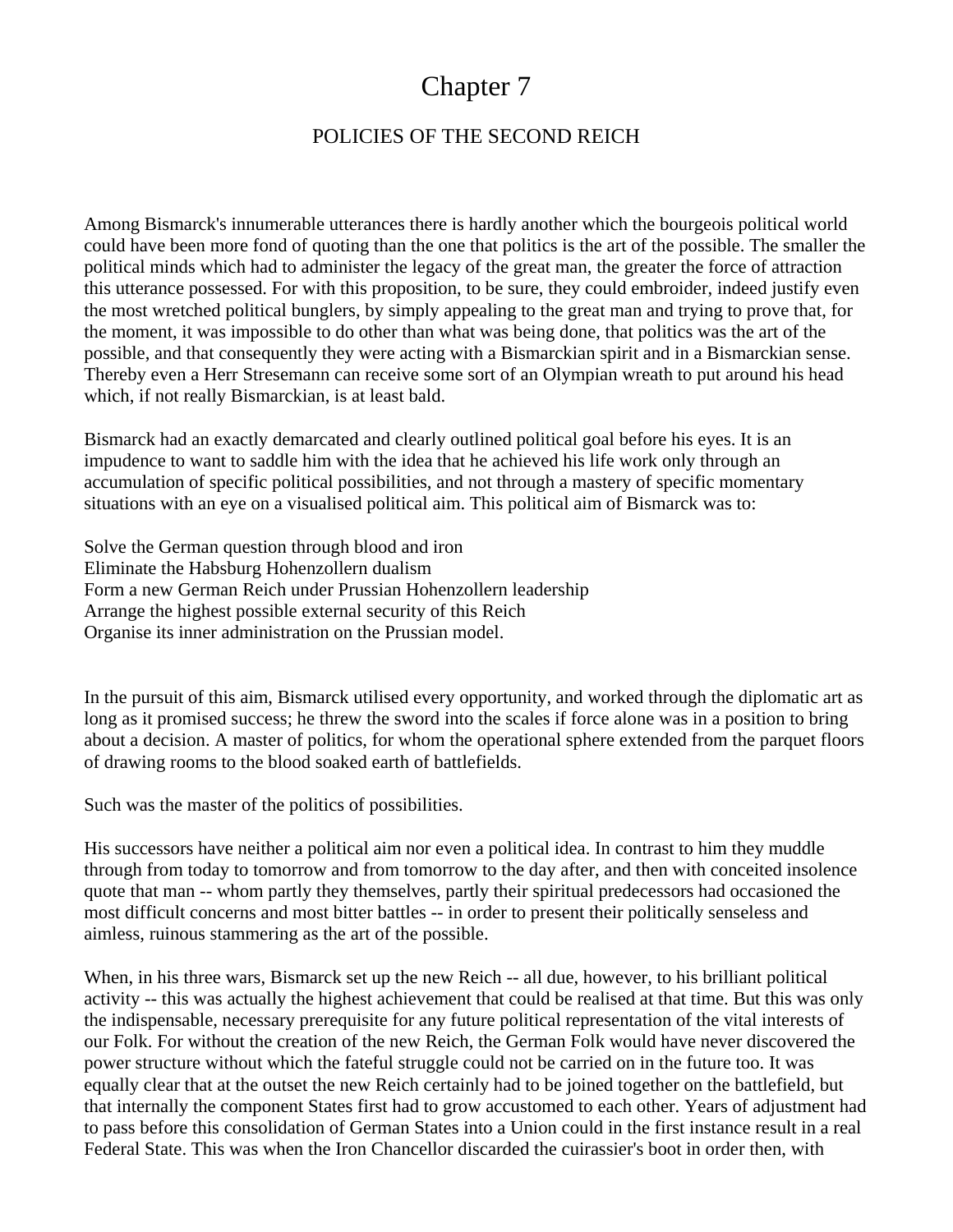infinite cleverness, patience, and with a wise understanding and a wonderful sensitivity, to replace the pressure of Prussian hegemony by the power of trust. The achievement of making a coalition of States, formed on the battlefield, into a Reich interconnected in a touching love, belongs with the greatest ever brought about by the art of politics.

That Bismarck at first limited himself to this was just as much due to the wisdom of his insight, as it was the good fortune of the German Nation. These years of the inner peaceful construction of the new Reich were necessary, if one was not to succumb to a mania for conquest whose results would have been all the more uncertain, since the executive power within the Reich itself was still lacking in that homogeneity which would have been a prerequisite for the fusing of further territories.

Bismarck achieved his life goal. He solved the German question, eliminated the Habsburg Hohenzollern dualism, raised Prussia to German hegemony, subsequently united the Nation, consolidated the new Reich within the limits of the possible of that time, and worked out the military defence in such a way that this whole process of newly establishing the German Reich internally, which indeed necessarily took decades, could not be disrupted in essentials by anybody.

Thus the more Bismarck could, as the aged old Reich Chancellor, look back on a finished life work, the less did this work signify the end of the life of the German Nation. Through Bismarck's founding of the new Reich, the German nation, after centuries of governmental decay, had again found an organic form which not only united the German Folk, but also endowed this united Folk with an expression of vigour which was as real as it was ideal. If the flesh and blood of this Folk was the substance whose preservation in this world had to be sought, the instrument of power through which the Nation could henceforth again attend to its right to life in the framework of the rest of the world had come into being with the new Reich.

The task of the post Bismarck period was to resolve what further step had to be taken in the interest of preserving the substance of the German Folk.

Hence the further detailed political work depended on these decisions, which had to be of a fundamental character and which thereby signified the setting of a new goal. Hence this means: Just as Bismarck, as an individual man, had resolved to set a goal for his political action, which only then allowed him to act from situation to situation according to all possibilities, in order to arrive at this goal, so did the post Bismarck period also have to set itself a definite goal, as necessary as it was possible, whose achievement imperatively promoted the interests of the German Folk, and for the achievement of which one could then likewise utilise all possibilities, beginning with the arts of diplomacy up to the art of war.

The setting of this goal, however, was left undone.

It is not necessary, and indeed hardly possible, to specify all the causes of this neglect. The principal reason lies first of all in the lack of a really brilliant, towering political personality. But reasons which partly lie in the very nature of the founding of the new Reich weigh almost as heavily in the scales. Germany had become a democratic State, and even though the leaders of the Reich were subject to imperial decisions, nevertheless these decisions themselves could escape only with difficulty the impact of that general opinion which found its particular expression in the parliamentary institution, the makers of which were the political parties as well as the press, which in turn themselves received their ultimate instructions from a few recognisable wire pullers. Thereby the interests of the nation receded more and more into the background in comparison to the interests of definite and special groups. This was all the more the case, since only little clarity on the real interests of the nation prevailed among the broadest circles of public opinion, whereas, conversely, the interests of definite political parties or of the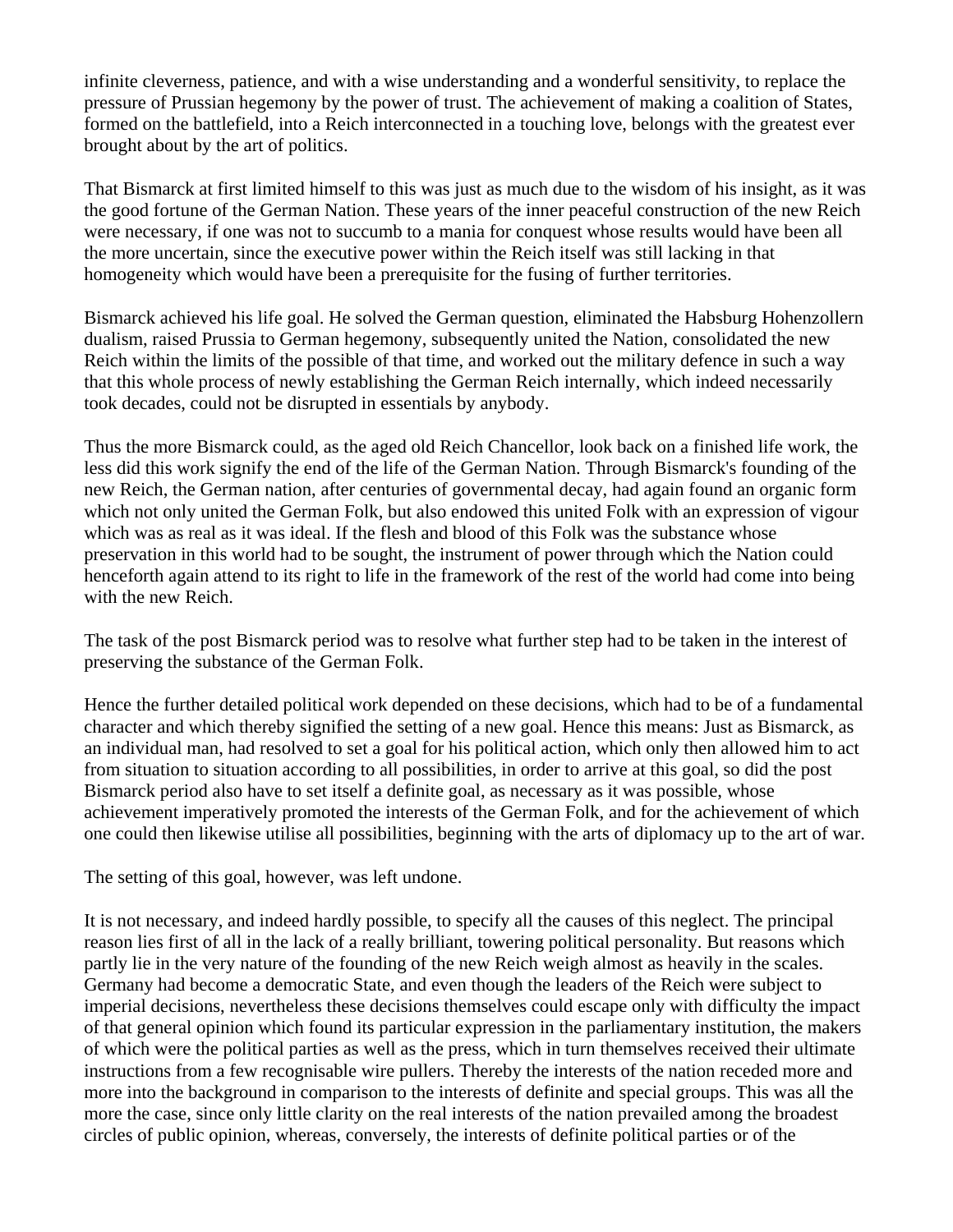newspaper world were much more concrete since Germany was now indeed a national State. But the concept of a national attitude was in the end only a purely governmental patriotic dynastic one. It had almost nothing to do with Folkish insights. Hence a general vagueness prevailed as to the future and as to the directional goal of a future foreign policy. Viewed from a national standpoint, the next task of the State, after the completion of its inner State structure, should have been the resumption and the final achievement of national unity. No foreign policy aim could have been more obvious for the strictly formal national State of that time than the annexation of those German areas in Europe which, partly through their former history, had to be an obvious part not only of the German nation but of a German Reich. Nevertheless such an obvious goal had not been set because, apart from other resistances, the so called national concept was much too vague, little thought through and worked out, to be able to motivate such a step sufficiently by itself. To have kept in view and carried out, with all means, the incorporation of the German element of the old eastern frontier of the Reich as the next aim would have run counter to patriotic legitimist ideas, as well as counter to feelings of poorly defined sympathies.

The venerable House Of Habsburg, to be sure, would thereby have lost its throne. All beer table patriotism would also have been most grievously offended, but nevertheless this would have been the only reasonable next aim which the new Reich could set for itself -- that is, from the point of view of a so called National State. Not only because through it Germans living in the area of the Reich would have considerably increased numerically, which naturally would have also been expressed militarily, but at that time we could have rescued that, the loss of which we deplore today. Had Germany herself joined in the partition of the impossible Habsburg State, indeed had she presented this partition to herself as her own political aim for national political reasons, Europe's whole development would have taken another path. Germany would not have made enemies out of a whole number of States which in themselves had nothing against Germany, and in the south the frontiers of the Reich would not run across the Brenner. At least the predominantly German part of the Southern Tyrol would be in Germany today.

But that this was prevented lay not only in the lack of a national concept at that time, but just as much in the definite interests of definite groups. Centrist circles under all circumstances desired a policy aimed at preserving the so called catholic Habsburg State, in connection with which they talked mendaciously about clan brothers, whereas they knew very well that in the Habsburg monarchy these clan brothers were slowly but surely being driven to the wall and robbed of their membership in the clan. But for the Centre, German viewpoints were not a standard, indeed not even in Germany proper. The gentlemen were fonder of any Pole, any Alsatian traitor and Francophile than they were of the German who did not want to join such a criminal organisation. Under the pretext of representing catholic interests, this party even in peacetime had lent a helping hand to harm and ruin the major bulwark of a real Christian world view, Germany, in all possible ways. And this most mendacious party did not even shrink from going arm in arm, in the closest friendship, with avowed deniers of god, atheists, blasphemers of religion, as long as they believed they could thereby harm the German National State and the German Folk.

Thus in the establishment of the insane German foreign policy, the Centre, the Christian catholic pious Centre, had Jewish god denying Marxists as loving allies at its side.

For just as the Centre did everything it could to protect itself against any anti Habsburg policy, the Social Democrats, as the then representatives of the Marxist world view, did exactly the same, albeit for other reasons. To be sure, the ultimate intention in both parties was the same: to harm Germany as much as possible. The weaker the State, the more unlimited becomes domination of these parties, and therefore the greater advantage to their leaders.

If the Old Reich wanted to resume the unification of the German element in Europe on the basis of national political viewpoints, then the dissolution of the Habsburg conglomeration of States, necessarily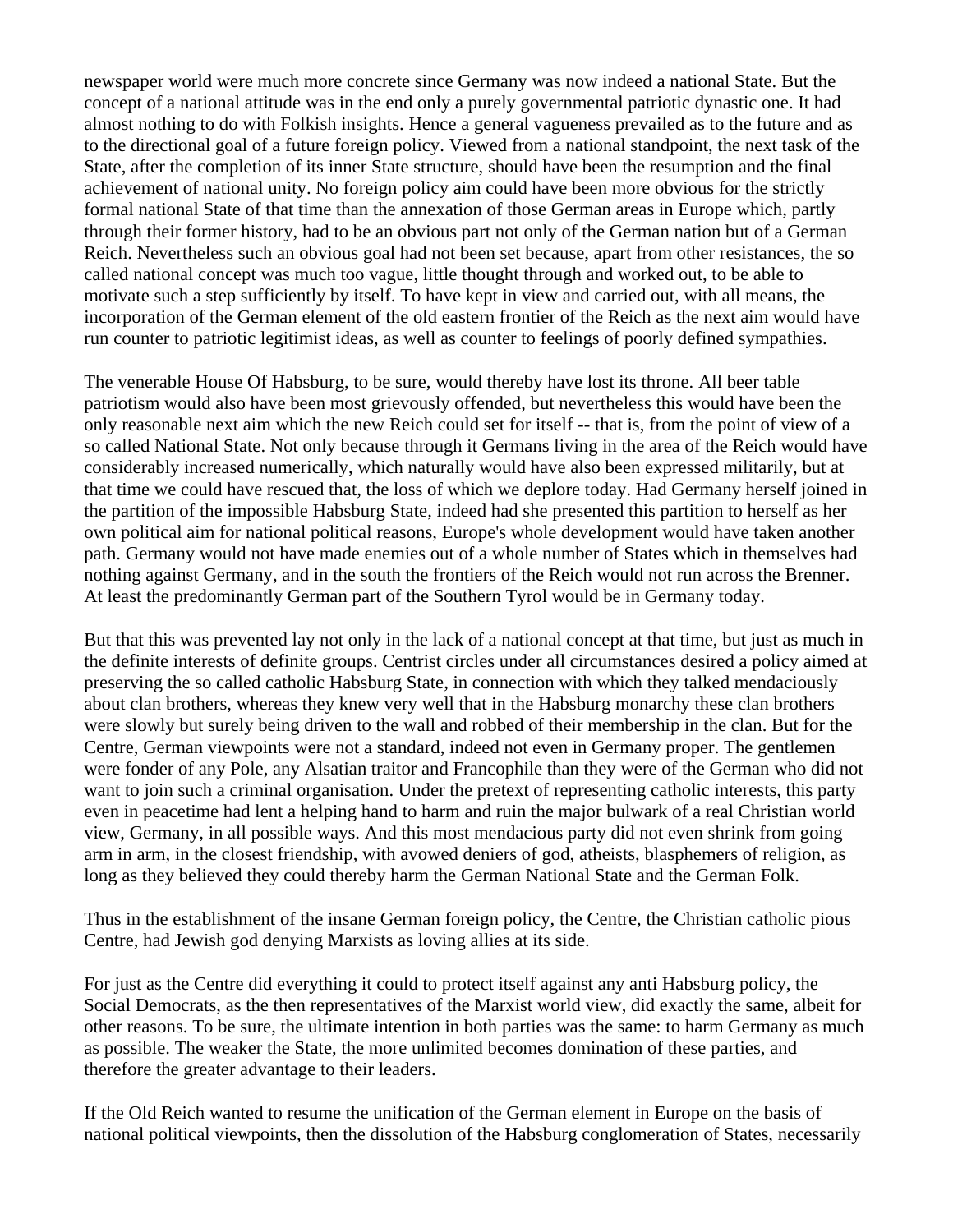linked to it, entailed a new grouping of European powers. It was self evident that such a dissolution of the Habsburg State was inconceivable without entering into relations with other States which had to pursue similar interests. Thus a European coalition for the achievement of this goal, by pursuing all possibilities thereto, would automatically have come into being, which would have determined Europe's fate at least for the next decades.

To be sure, the Triple Alliance had first to be liquidated in fact. I say in fact, because in practice the liquidation had already been accomplished long ago.

The alliance with Austria had a real meaning for Germany as long as through this alliance she could hope to get additional power in the hour of danger. It became senseless from the moment in which the additional power was smaller than Germany's military burden brought about by this alliance. Properly considered, this was the case from the very first day of the Triple Alliance, if, for example, Russia were to become Germany's enemy in consequence of this Alliance, or on the basis of this Alliance. Bismarck had also pondered this most scrupulously and therefore saw himself induced to conclude the so called Reinsurance Treaty with Russia. Briefly, the sense of the Reinsurance Treaty was that, if Germany should be pushed into a conflict with Russia through the Alliance, she would drop Austria. Thus Bismarck had already perceived the problematic importance of the Triple Alliance in his time, and, in accordance with his art of the possible, he had taken the necessary precautions to meet all circumstances.

In its time, this Reinsurance Treaty contributed to the banishment of the greatest German statesman of our age.

As a matter of fact, the situation feared by Bismarck had already arisen in the beginning of the 1890s after the occupation of Bosnia by Austria-Hungary, and in consequence of the powerfully inflamed Pan Slav movement arising therefrom. The alliance with Austria had brought enmity with Russia.

This enmity with Russia, however, was the reason why Marxists, even though they were not in accord with German foreign policy, nevertheless in reality used every means to make another one impossible.

Thus Austria's relation to Italy as such always remained the same. Formerly Italy had entered the Triple Alliance as a precaution against France, but not out of love for Austria. On the contrary, Bismarck even here had correctly perceived the inner cordiality of the Italian Austrian relationship when he asserted that there were only two possibilities between Austria and Italy: either an alliance or war. In Italy - aside from a few Francophile fanatics -- a real sympathy existed only for Germany. And this was also understandable. It speaks for the completely bottomless lack of political training and the political ignorance of the German Folk, especially of its so called bourgeois national intelligentsia, that they believed they could carry over the Triple Alliance, based on political law, to the sphere of friendly inclinations. This was not even the case between Germany and Austria, for even here the Triple Alliance, or more correctly, the alliance with Germany, was humanly anchored only in the hearts of a relatively small part of the Germans in Austria. The Habsburgs would have never made their way to the Triple Alliance if any other possibility of preserving their corpse of a State had existed. When in the July days of 1870 the German Folk were inflamed with indignation over France's unprecedented provocations and hastened to the old battlefields in defence of the German Rhine, in Vienna it was hoped that the hour to revenge Sadowa had come. Conferences followed one another in rapid succession, one crown council alternated with another, couriers flew hither and thither, and the first call up of the reserves was issued when suddenly, to be sure, the first communiques from the theatres of war also began to arrive. And when Weissenburg was followed by a Wörth, and Wörth by a Gravelotte, a Metz, a Mars la Tour, and finally a Sedan, then the Habsburgs, under the pressure of the suddenly released clamour of the new German opinion, first began to discover their German heart. If at that time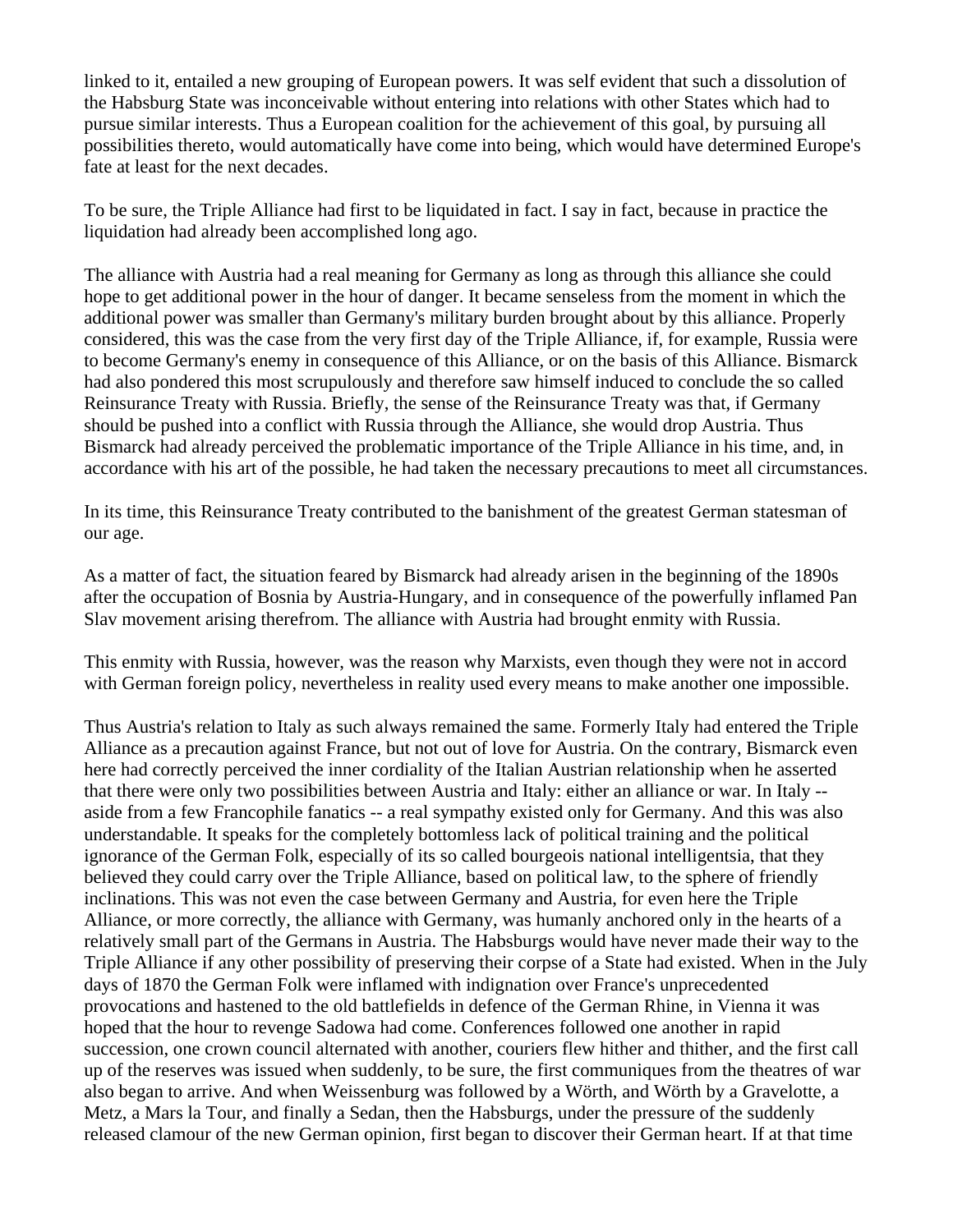Germany had lost only the first battles, the Habsburgs, and with them Austria, would have done the very thing for which they later greatly reproached Italy. And that which, moreover, they not only intended to do in the World War for the second time, but actually perpetrated as the basest betrayal of the State which had unsheathed its sword for them. For the sake and on account of this State, Germany had taken the worst bloody hardships upon herself, and she was betrayed not only in a thousand individual cases by this State, but finally by the representative of the State himself, all things and truths about which our bourgeois national patriots prefer to keep silent, in order to be able to shriek against Italy today.

When later the House Of Habsburg crept into the Triple Alliance, it was really only because without the Triple Alliance this House would long ago have been swept to where it finds itself today. When I once more examine the sins of this House in the history of the German Folk, to me it seems distressing that this time the mills of god were propelled by forces which lay outside the German Folk.

But thus the Habsburgs also had every reason to want the alliance, especially with Germany, because this alliance in reality indeed surrendered Germanism in Austria. The denationalisation policy of the Habsburgs in Austria, their Czechisation and Slavisation of German elements, would have never become possible, if the Reich itself had not held its moral shield over it. Because what right did the German Austrian have to protest, and on national grounds, against a State policy to which corresponded the quintessence of the German national idea, as it was embodied in the Reich for the German Austrian? And, conversely, could Germany now exert any pressure at all to prevent the slow de Germanisation in Austria, if after all the Habsburgs themselves were the allies of the Reich? We must know the weakness of the political leaders of the Reich in order to know that anything else would sooner have been possible rather than an attempt to exercise a real energetic influence on the ally which would have affected her domestic affairs. The wily Habsburgs knew this well, just as, in general, Austrian diplomacy was toweringly superior to the German in artfulness and craftiness. And, conversely, these very Germans, as though stricken with blindness, seemed not to have the remotest idea of events and conditions inside the country of their ally. Only the War may have opened the eyes of most people.

Thus the very alliance based friendship of the Habsburgs for Germany was all the more fateful since, through it, the ultimate undermining of the prerequisite for this alliance was guaranteed. For now that the Habsburgs were in a position to wipe out Germanism in Austria at their leisure and without having to worry about German interference, the worth of this whole alliance for Germany herself became increasingly problematic. What meaning should an alliance have for Germany which was not earnestly intended by the ruling house -- for the House Of Habsburg had never thought to regard German interests as taken for granted in the matter of the alliance, so that the few real friends of this alliance perforce slowly fell prey to de Germanisation. For in the rest of Austria the alliance was viewed with indifference at best, but in most cases it was inwardly hated.

In the period of the last twenty years before the War, the metropolitan press in Vienna was already much more oriented along pro French rather than pro German lines. The press of the Slavic provinces, however, was deliberately hostile to Germany. In proportion as Slavism was culturally fostered to the utmost by the Habsburgs, and now acquired focal points of its own national culture in their capitals, it also gave rise to centres having a special political will of their own. It is an historical punishment for the House Of Habsburg not to have seen that one day this national hatred, which was first mobilised against the Germans, would devour the Austrian State itself. But for Germany the alliance with Austria became especially senseless the moment when, thanks to the influence of the German Austrian Marxists, treasonable to the Folk, so called universal suffrage finally broke the hegemony of Germanism in the Austrian State. For actually indeed the Germans numbered only a third of the population of Cisleithania, that is, of the Austrian half of the Austrian Hungarian State. Once universal suffrage became the foundation of Austrian parliamentary representation, the situation of the Germans became hopeless, the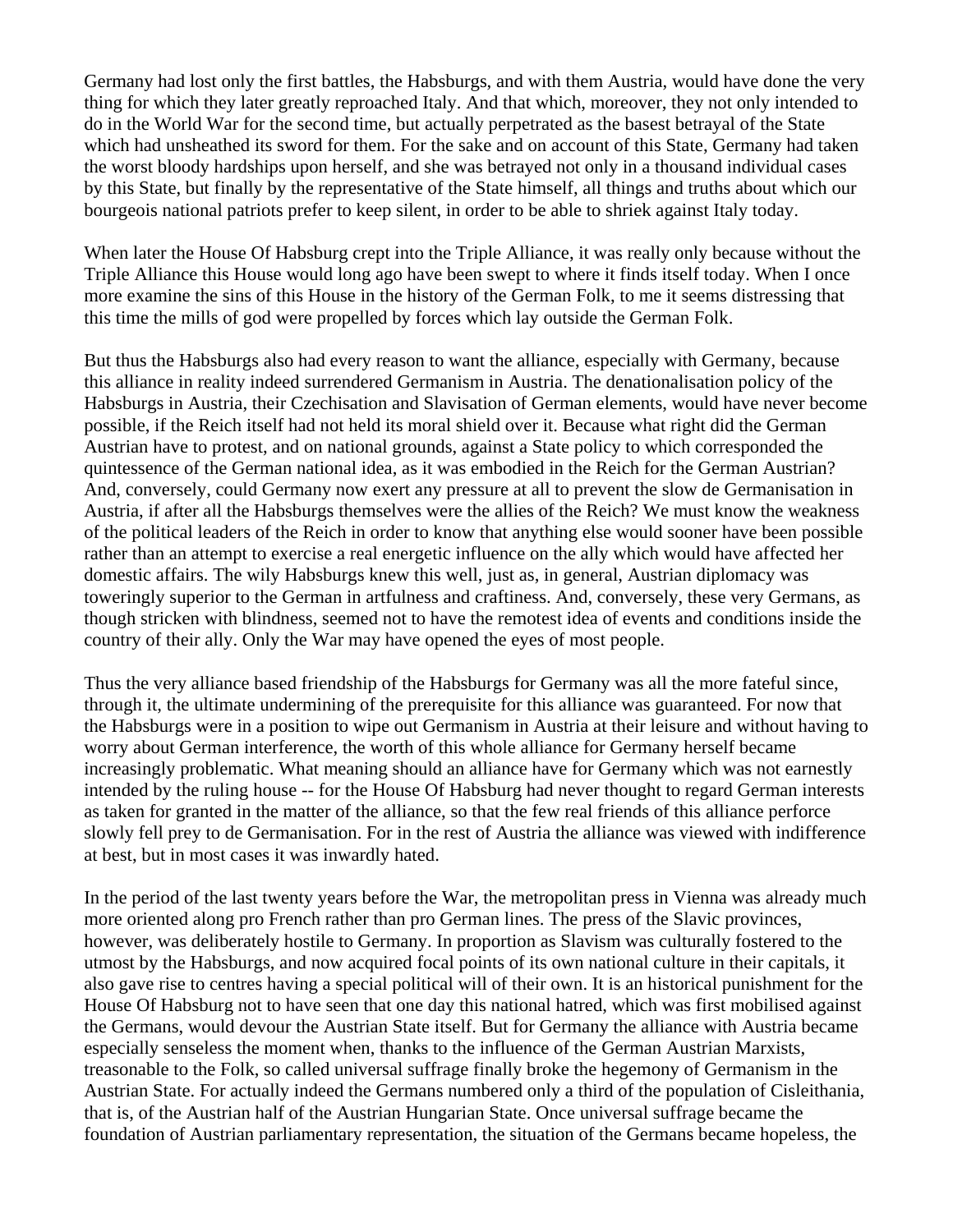more so since the clerical parties wanted a deliberate representation of the national viewpoints as little as did the Marxists, who deliberately betrayed them. The same Social Democrats who today hypocritically talk about Germanism in the Southern Tyrol betrayed and sold out Germanism in old Austria in the most shameless way at every opportunity that offered itself. They always stood on the side of the enemies of our Folk. The most impertinent Czech arrogance has always found its representatives in so called German Social Democracy. Every oppressive act directed against Germany found their approbation. And every example of a German deterioration saw the German Social Democrats as collaborators. Under such circumstances what could Germany still expect from a State whose political leadership, insofar as it was specifically expressed in parliament, was four fifths consciously and deliberately anti German?

The advantages of the alliance with Austria lay really only on Austria's side, whereas Germany had to bear the disadvantages. And these were not few.

The nature of the Austrian State entailed that a whole number of surrounding States had Austria's dissolution in view as the goal of their national policy. For what post Bismarckian Germany was never able to bring about had been done by even the smallest Balkan States; namely, setting a definite foreign policy goal, which they tried to achieve with, and according to, all the possibilities at hand. All these to some extent freshly arisen national States, lying on Austria's borders, saw their highest future political task as the liberation of the racial comrades who ethnically belonged to them, but who lived under the sceptre of Austria and the Habsburgs. It was self evident that this liberation could take place only through military action. Likewise that this must necessarily lead to Austria's dissolution. The Austrians' own power of resistance constituted an obstacle to this all the less so as they were dependent primarily on those who were to be liberated. In case of a coalition war of Russia, Rumania, and Serbia against Austria, the Northern Slav and Southern Slav elements would fall from the outset outside the frame of Austrian resistance, so that at best Germans and Magyars would remain as the bearers of the main struggle. Now, experience shows that the elimination of specific fighting forces on Folkish grounds leads to disintegration and thus to a complete paralysis of Austria's front. By herself Austria would have been able to offer only little resistance to such a general offensive war. This was known in Russia as well as in Serbia, and very well known in Rumania Thus what really supported Austria was only her mighty ally, on whom she was able to steady herself. But what was more natural than that by this time the idea should form in the brains of the leading anti Austrian statesmen, as well as in public opinion, that the way to Vienna must lead through Berlin?

The more States there were which fancied to inherit Austria and could not do so in consequence of the military partnership, all the more were the States which Germany herself necessarily incurred as enemies.

At the turn of the century the weight of these enemies, set against Germany because of Austria, was already several times greater than the possible armed help that Austria could ever furnish Germany.

Thus the inner meaning of this alliance policy was converted exactly into its opposite.

The matter was complicated still further by the third member of the alliance, Italy. As has already been mentioned, Italy's relation to Austria was never a matter of cordiality, and hardly one of reason, but actually only the result and the consequence of an overwhelming necessity. The Italian Folk primarily, and the Italian intelligentsia, were always able to rally sympathy for Germany. At the turn of the century every ground already existed for an alliance of Italy with Germany alone. The opinion that Italy as such would be a faithless ally is so stupid and dumb that armchair politicians can serve it only to our unpolitical so called national bourgeoisie. The most shattering counterproof is provided by the history of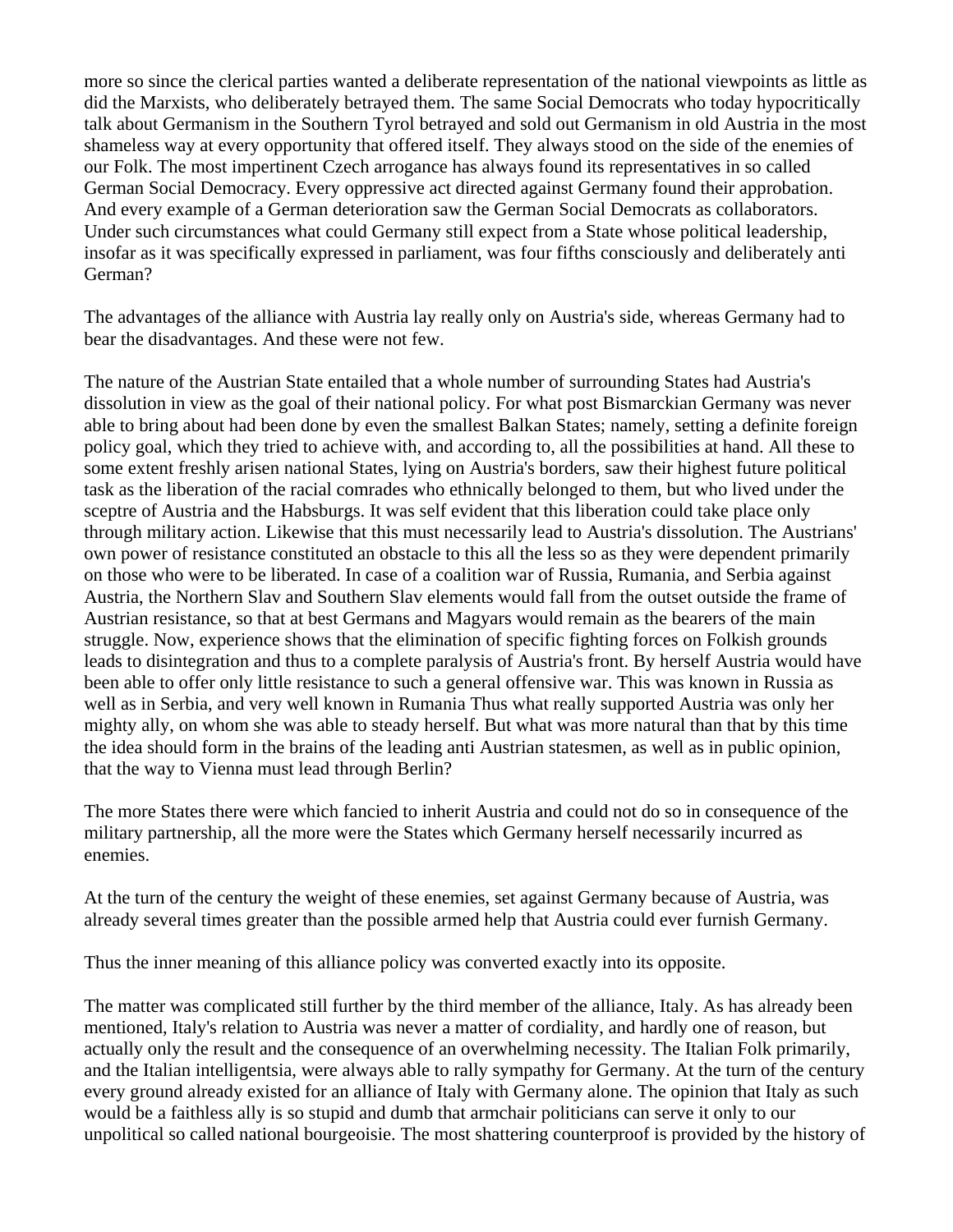our own Folk, namely, the time when Italy had once been allied with Germany against Austria, of course. To be sure, the Germany of that time was the Prussia led by Bismarck's genius, and not that led by the political incapacity of the later bunglers of the mishandled Reich.

Certainly the Italy of that time had suffered defeats in battles on land and sea, but she honourably fulfilled the obligations of her alliance, as Austria did not do in the World War, into which she had pushed Germany. For at that time, when Italy was offered a separate peace which would have given her everything which she was able to achieve only later, she proudly and indignantly rejected it despite the military defeats she had suffered, whereas the Austrian government leaders not only coveted such a separate peace, but were ready to drop Germany completely. If this did not come to pass, the reason for it did not lie in the Austrian State's strength of character but rather in the nature of the demands which the enemy made upon her and which in practice signified her disintegration. The fact that Italy suffered military defeats in 1866 could not really be viewed as a sign of faithlessness to the alliance. For certainly she would have preferred gathering victories to defeats, but the Italy of that time could not indeed be compared to Germany then and even later, because she lacked that very superior power of military crystallisation which Germany had in Prussia. A German Union without the base of the Prussian military power would have identically succumbed to the attack of so old and not yet nationally dismembered a military power such as Austria possessed, as was the case with regard to Italy. But the essential thing lay in the fact that the Italy of that time made possible the decision in Bohemia in favour of the later German Reich, by tying up a considerable and great part of the Austrian army. For whoever bears in mind the critical situation on the day of the battle of Königgrätz cannot assert that it would have been a matter of indifference to Germany's fate, whether Austria had been on the battlefield with an additional 140000 men, as she could have done on the strength of Italian commitment.

That naturally the Italy of that time did not conclude this alliance in order to make possible the national unity of the German Folk, but rather that of the Italians, is understood. It really requires the proverbial political naivete of a patriotic leaguer to be able to see cause for reproach or for slander in that. The idea of obtaining an alliance which from the outset possesses only prospects of success or gain is a childish stupidity. For the Italians had exactly the same right to make the same reproach to the Prussia of that time and to Bismarck himself, namely, that they had concluded the alliance not for love of Italy but also in pursuit of their own interests. Unfortunately, I am inclined to say, it is humiliating that this stupidity is committed only north of the Alps and not also to the south of them.

Such a stupidity becomes understandable only if we consider the Triple Alliance, or better still, the alliance between Germany and Austria, which really is a rare case wherein one State, Austria, obtains everything from an alliance and the other, Germany, nothing at all. An alliance in which one party stakes its interests and the other its shining armour. The one has a cold purposefulness and the other a Nibelungen loyalty. At least this has happened only once in history to such an extent and in this way, and Germany has received the most terrible returns for this kind of political State leadership and alliance policy.

Thus if the alliance with Italy, insofar as it concerned Austria's relation with Italy, was of the most dubious value from the outset, this was not so much because with Italy, say, it could involve a fundamentally wrong partner, but because for Italy this very alliance with Austria did not promise a single reciprocal value.

Italy was a national State. Her future necessarily had to lie on the shores of the Mediterranean. Thus every neighbouring State is more or less an obstacle for the development of this national State. If in addition we take into account that Austria herself had over 800000 Italians within her borders, and further that these same Habsburgs -- who on the one hand surrendered the Germans to Slavisation, on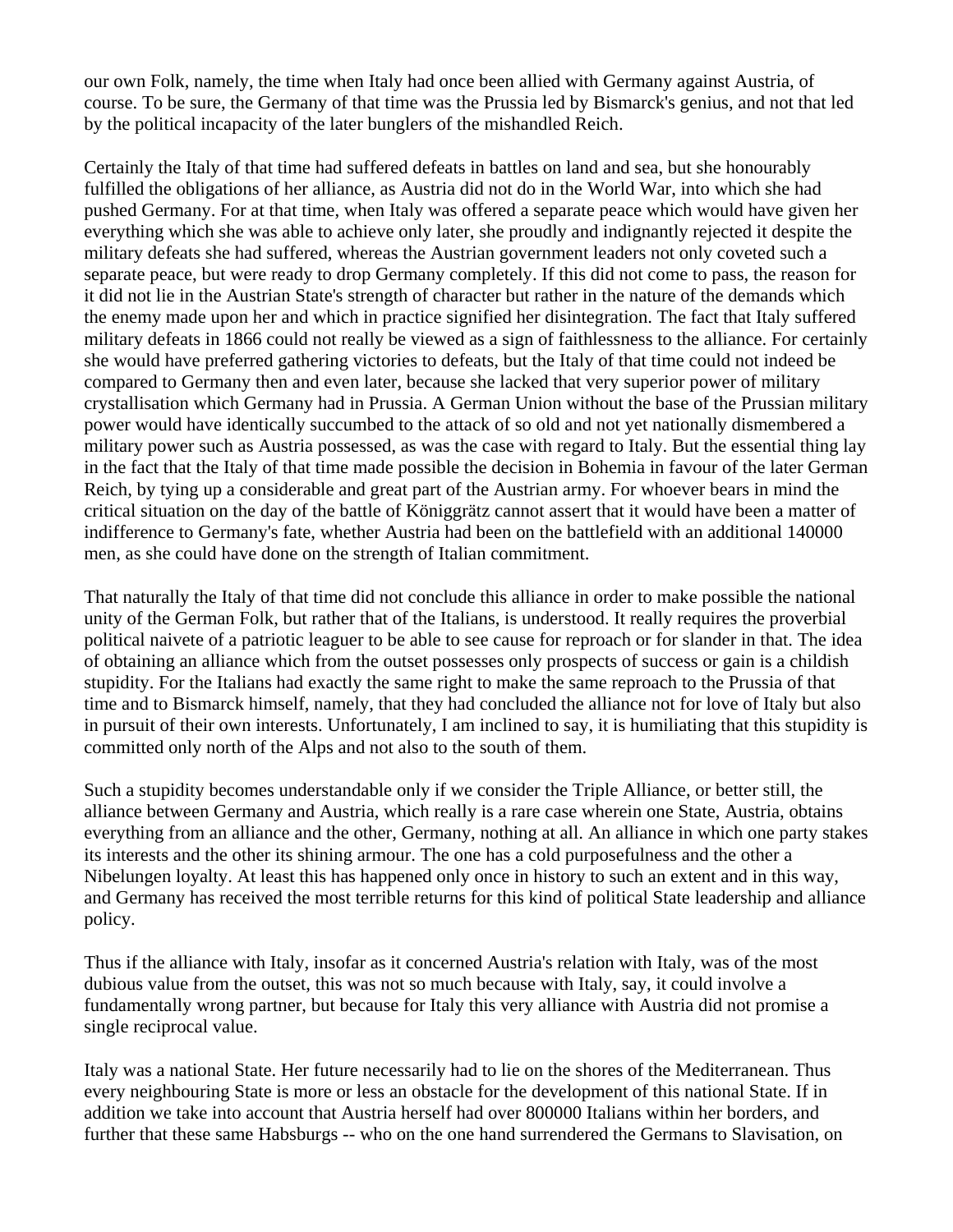the other hand understood very well how to play Slavs and Germans against Italians -- had every interest in slowly denationalising these 800000 Italians, then the future task of Italian foreign policy was hardly in doubt. It had to be an anti Austrian one, as pro German as it could be. And this policy also found the liveliest support, indeed a glowing enthusiasm, among the Italian Folk itself. For the wrongs that the Habsburgers -- and Austria was their political weapon for this -- had committed against Italy in the course of the centuries, seen from an Italian viewpoint, cried out to heaven. For centuries Austria had been the obstacle to Italy's unification; again and again the Habsburgs had supported corrupt Italian dynasties; indeed even at the turn of the century hardly a party congress of the clerical and Christian social movement closed with anything but a demand that Rome be restored to the Holy Father. No bones were made about the fact that this was regarded as a task of Austrian policy; but on the other hand they had the impertinence to expect that people in Italy perforce exhibit a ringing enthusiasm over the alliance with Austria. Thus Austrian policy toward Italy in the course of the centuries had by no means always used kid gloves. What France had been for centuries to Germany, Austria was for centuries to Italy. The northern Italian lowlands were always the field of operations on which the Austrian State showed its policy of friendship toward Italy. Croatian regiments and Panduren were the culture bringers and bearers of Austrian civilisation, and it is a pity that all this has, in part, also clung to the German name. If today we frequently hear an arrogant deprecation, indeed a contemptuous insulting of German culture on Italian lips, then for this the German Folk must thank that State which was camouflaged as German on the outside, but which exposed the character of its inner being to the Italian through a coarse soldiery who in their own Austrian State were viewed by the beneficiaries thereof as a true scourge of god. The battle fame of the Austrian Army was in part built on successes which necessarily aroused the undying hatred of the Italians for all time.

It was a misfortune for Germany never to have understood this, a misfortune, on the contrary, to have covered it up indirectly, if not directly. For thus did Germany lose the State which, as matters then stood, could have become our most loyal ally, as it once had been a very dependable ally for Prussia.

Thus the attitude of the broadest public opinion in Austria on the occasion of the war in Tripoli was especially decisive for Italy's inner relation to Austria. That Vienna should look askance at the Italian attempt to set foot in Albania was still understandable in view of the state of affairs. Austria thought her own interests were being threatened there. But the general and decidedly artificial incitement against Italy when the latter set out to conquer Tripoli was incomprehensible. The Italian step, however, was self evident. No man could blame the Italian Government if it attempted to carry the Italian flag to areas which by their very location had to be the acknowledged colonial area for Italy. Not only because the young Italian colonists fell into the footsteps of the ancient Romans, but the Italian action should have been welcome precisely to Germany and Austria for still another reason. The more Italy was engaged in North Africa, the more the natural oppositions between Italy and France would perforce one day develop. A superior German State leadership, at least, should have sought with all means to create difficulties for the threatening spread of French hegemony over North Africa, and in general to the French opening up of the Dark Continent, even in consideration of the possible military strengthening of France also on European battlefields. For the French governments, and especially their military leaders, left no doubt at all that for them the African colonies actually had another importance other than just being showpieces of French civilisation. For a long time they had already seen in them a reservoir for soldiers for the next European contest of arms. That this could take place only with Germany was likewise clear. What would have been more natural, then, from a German point of view than to favour every interference of another power, especially if this other power was her own ally. Moreover, the French nation was sterile and had no need for enlarging its living space, whereas the Italian Folk, exactly like the German, had to find a way out somewhere. Let no one say that this would have involved a theft committed against Turkey. For then all colonies are indeed stolen areas. Only, without them the European cannot live. We had no interest, and should not have had any, in bringing about an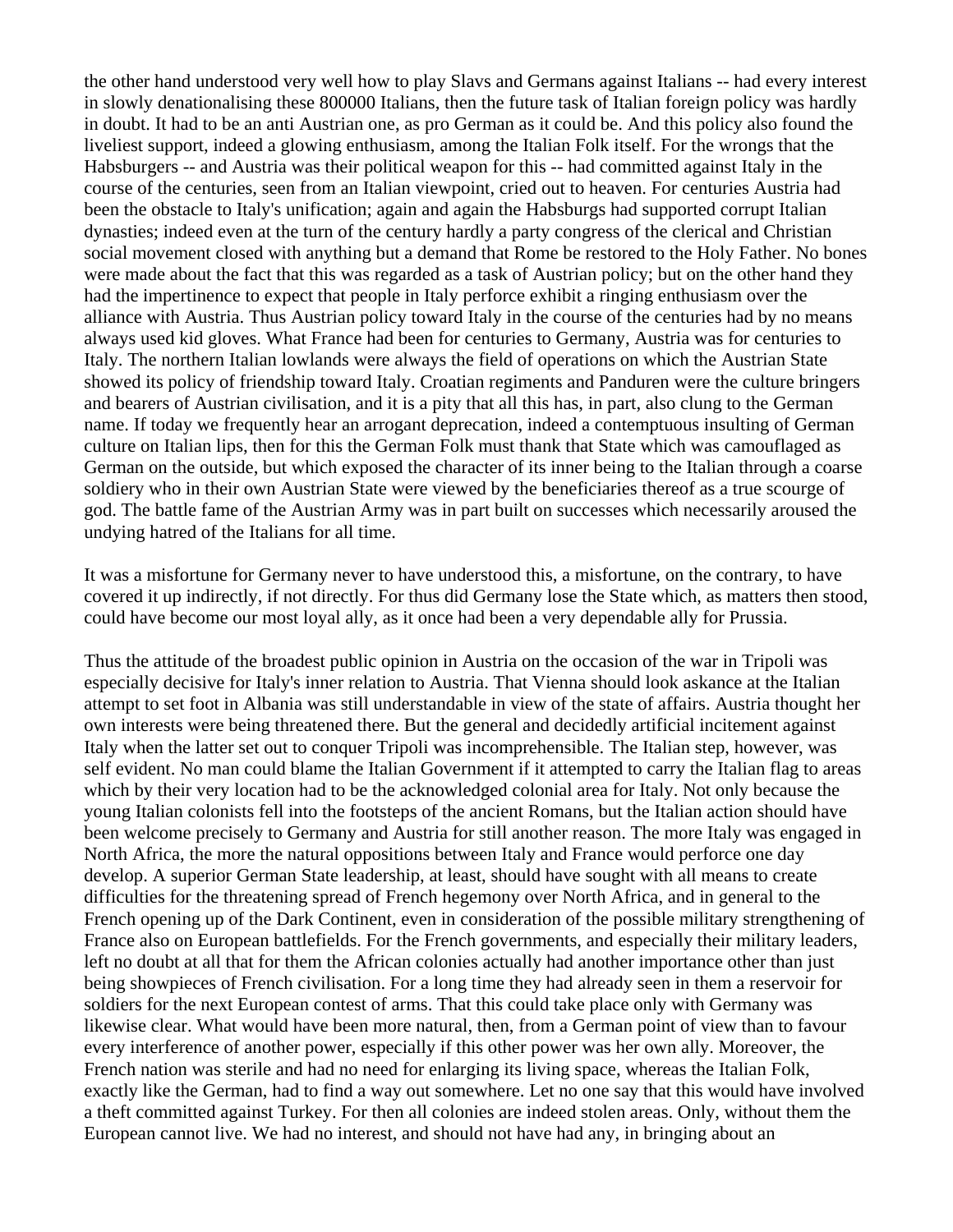estrangement with Italy out of a completely unreal sympathetic feeling for Turkey. If ever there was a foreign political action in which Austria and Germany could have fully stood behind Italy, this was precisely it. It was simply scandalous how the Austrian press of that time, indeed all public opinion, behaved toward an Italian action whose ultimate aim was nothing but the annexation of Bosnia Herzegovina by Austria herself. A hate suddenly flared up at that time which showed the real inner disposition of this Austrian Italian relation all the more clearly, since there had been no actual grounds for it at all. I was in Vienna at that time and was inwardly disgusted by the stupid as well as shameless way in which the ally was stabbed in the back then. Thus, under such circumstances, to demand from this very ally a loyalty which in reality would have been Italy's suicide, is at least as incomprehensible as it is naive.

For in addition there is the following: Italy's natural military geographical situation will always force this State to formulate a policy which does not bring it into conflict with a superior naval power, to which the Italian fleet and fleets allied with it would not be in a position, human foresight indicates, to put up any resistance. As long as England possesses uncontested supremacy on the seas, and as long as this hegemony can still be strengthened by a Mediterranean French fleet, without Italy and her allies being able to make a promising resistance, Italy can never assume an anti English attitude. We must not demand from the leaders of a State that, out of an idiotic sympathy for another State whose reciprocal love had been clearly shown precisely by the war in Tripoli, they end by surrendering their own Folk to certain destruction. Anyone who subjects the coastal conditions of the Italian State to the most cursory examination must immediately arrive at the conviction that a struggle against England on Italy's part under prevailing circumstances is not only hopeless but absurd. Thus Italy found herself in exactly the same situation as Germany had likewise found herself; namely, just as for Bismarck, once the risk of war with Russia, caused by Austria, appeared so monstrous to him that in such an eventuality he committed himself, through the famous Reinsurance Treaty, to disregard the matter of the otherwise existing alliance, likewise for Italy the alliance with Austria was also untenable the moment she made an enemy of England as a result of it. Anyone who does not want to grasp or understand this is incapable of thinking politically, and therefore, at best, capable of making policy in Germany. But the German Folk sees the result of the policy of this sort of people before it, and must bear the consequences.

All these are aspects that had to lower the value of the alliance with Austria to a minimum. For it was thereby certain that Germany, because of her alliance with Austria, would also presumably make enemies, besides Russia, of Rumania, Serbia and Italy. For, as has been said, there is no alliance that can be built on the basis of ideal sympathies or ideal loyalty or ideal gratitude. Alliances will be all the stronger, the more the individual contracting parties may hope to derive private advantages from them. It is fantastic to wish to form an alliance on any other basis. I would never expect Italy to enter into an alliance with Germany out of sympathy for Germany, out of love for Germany, with the intention of thereby procuring an advantage for Germany. Just as little would I ever want to enter into a contractual relationship out of love for another State, out of sympathy for it, or out of a desire to serve it. If today I advocate an alliance between Italy and Germany, I do so only because I believe that both States can thereby achieve useful advantages. Both States would prosper as a result.

The advantage of the Triple Alliance lay exclusively on Austria's side. Certainly, in consequence of the determining factors in the policy of the individual States, only Austria could be the beneficiary of this alliance. For by its whole nature the Triple Alliance had no aggressive tendency. It was a defensive alliance which at the utmost, according to its provisions, was only supposed to safeguard the preservation of the STATVS QVO. Germany and Italy, in consequence of the impossibility of feeding their populations, were compelled to pursue an aggressive policy. Only Austria had to be happy to preserve at least the corpse of a State which, in itself, was already impossible. Since Austria's own defensive power would never have sufficed for this, through the Triple Alliance, the offensive forces of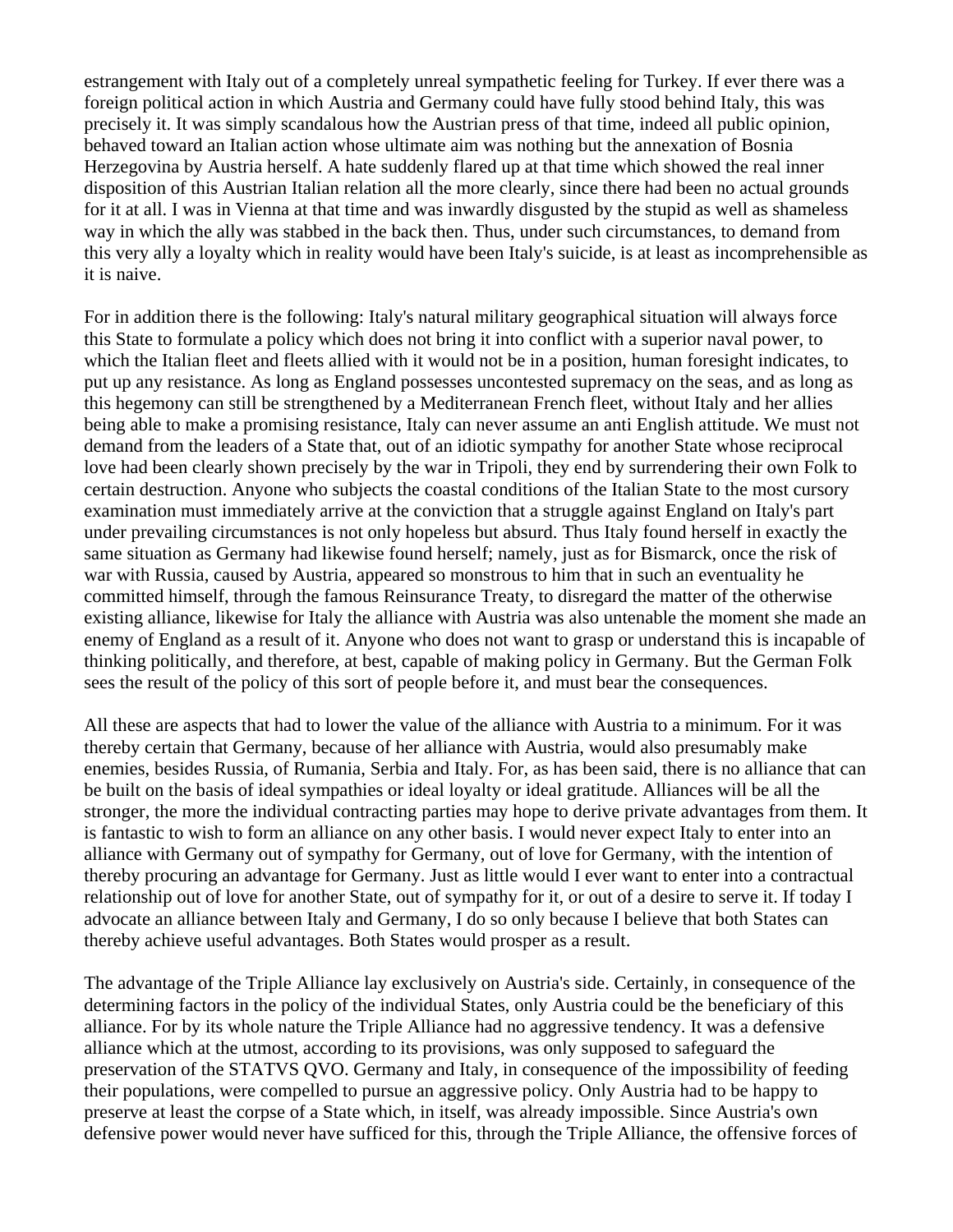Germany and Italy were harnessed in the service of maintaining the Austrian State. Germany remained in the harness and thereby perished, Italy leapt out of it and saved herself. Only a man for whom politics is not the duty of preserving the life of a Folk with all means and according to all possibilities could want to censure such an action.

Even if Old Germany as a formal National State had set herself only the further unification of the German Nation as a goal, the Triple Alliance should perforce have been dropped instantaneously, respectively the relation with Austria changed. She would thereby have been spared from incurring a number of enmities which in no way could be compensated by the employment of Austrian strength.

Thus even pre War Germany should no longer have let her foreign policy be determined by purely formal national viewpoints, if these did not lead to necessary Folkish goals.

Already in the pre War period, the future of the German Folk was a question of solving the problem of their sustenance. The German Folk could no longer find their daily bread within their existing territory. All industry and competence, as well as all scientific methods of soil cultivation, could at best alleviate the distress somewhat, but ultimately they could not prevent it. Even in the years of exceptionally good harvests they no longer could completely cover their own food requirements. During average or bad harvests they were already dependent on imports to a considerable degree. Even the raw material supply of many industries ran into serious difficulties, and could be procured only abroad.

There were various ways to overcome this distress. Emigration and birth control had to be categorically rejected even from the standpoint of the National State of that time. In this case the knowledge of biological consequences was less decisive than the fear of numerical decimation. Thus, for the Germany of that time, only two possibilities existed for securing the nation's preservation for a future time without having to limit the population itself. Either an effort had to be made to solve the need for space, that is, to acquire new soil, or the Reich had to be converted into a great export firm. This meant that the production of certain commodities was to be increased beyond domestic needs, in order to be able to exchange them for foodstuffs and raw materials by way of export.

The knowledge of the necessity of an enlargement of German living area existed, albeit at least partly at that time. It was believed that the best way to act in this sense was to lead Germany into the ranks of the great colonial Folks. In reality, however, a flaw in the inner logic was already present in the form of the execution of this idea. For the sense of a sound territorial policy lies in the fact that a Folk's living space is enlarged by allotting new areas for settlement to the surplus of the population which, then, if it is not to take on the character of an emigration, must be in close political and governmental relation with the mother country. This no longer applied to the colonies which were still at all available at the end of the nineteenth century. Their distance in space as well, particularly as the climatic conditions of these areas by themselves prevented settlement such as the English had previously been able to carry out in their American colonies, the Dutch in South Africa, and again the English in Australia. Added to this was the whole character of the inner establishment of German colonial policy. Thereby the problem of settlement receded entirely into the background in order to put in their place business interests which were identical with the general interests of the German Folk only in the smallest measure. Thus from the beginning the value of German colonies lay more in the possibility of obtaining certain markets, which by providing different colonial products and partly also raw materials, would make the German economy independent of foreign countries.

This would have surely succeeded up to a certain degree in the future, but it would not in the least have resolved the problem of Germany's overpopulation, unless it was decided to guarantee the sustenance of the German Folk fundamentally through an increase of its export economy. Then naturally the German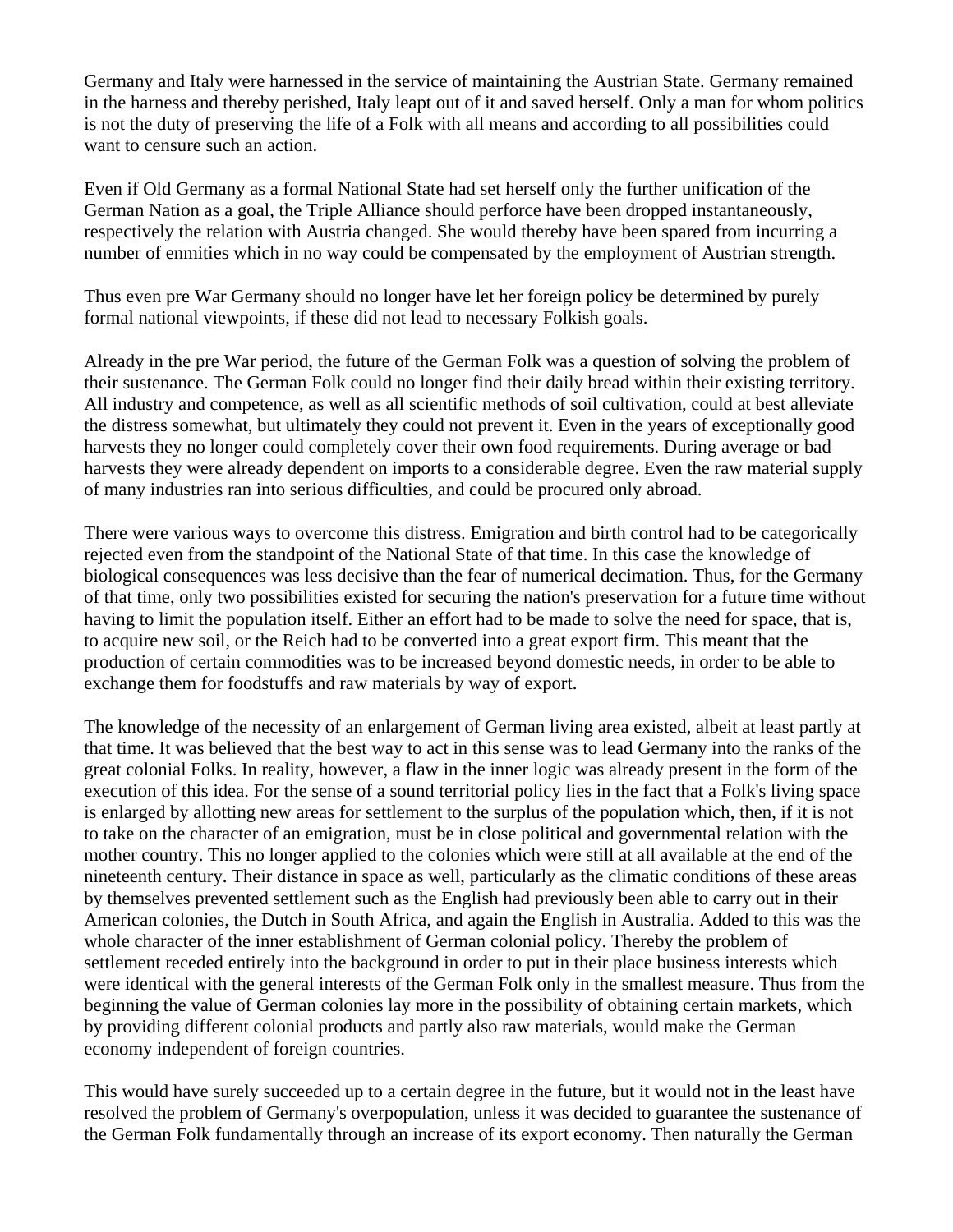colonies, through the more favourable delivery of raw materials, could one day give the different industries a greater capacity to compete on the international markets. Thus German colonial policy in the deepest sense was indeed no territorial policy, but had become an instrument of German economic policy. Actually, even the numerically direct relief of German internal overpopulation through the settlement of the colonies was completely insignificant.

If in addition one wanted to go over to a real territorial policy, then the colonial policy pursued before the War was all the more senseless, as it could not lead to a relief of German overpopulation. Conversely, however, one day, all human foresight indicates, its very execution necessitated the same staking of blood as would have been required in the worst cases for a really useful territorial policy. For while this kind of German colonial policy in the most favourable situation could bring only a strengthening of the German economy, one day it had to become a cause for a physical conflict with England. For a German world economic policy could never avoid a decisive struggle with England. Export industry, world trade, colonies and merchant marine had then to be protected with the sword from that power which, for the same viewpoint of self preservation as Germany's, had long ago seen itself forced to embark upon this path. Therefore, this peaceful economic struggle for the conquest of a place in the sun could take place for just as long as England could count on bringing about the collapse of German competition with purely economic means, because then we would never emerge from the shade. But if Germany succeeded in pushing England back in this peaceful economic way, it was self evident that the phantom of this peaceful economic conquest of the world would be replaced by the resistance of bayonets.

Without doubt, it was, however, a political idea to allow the German Folk the increase of its number through the increase of industrial production and sale on the international world market. This idea was not Folkish, but it corresponded to the prevailing ideas of the bourgeois national world of that time. This way could be travelled in any case, only it then placed a wholly definite and narrowly outlined duty on German foreign policy: the end of German world trade policy could only be war with England. But then the task of German foreign policy was to arm itself, through farseeing alliance measures, for a conflict with a State which on the basis of an experience of more than a hundred years itself would not neglect to bring about a general mobilisation of allied States. If Germany wanted to defend her industrial and economic policy against England, then she first had to seek to cover her rear with Russia. Russia then was the only State which could be considered a valuable ally, because she alone had no need to be essentially opposed to Germany, at least for the moment. To be sure the selling price for this Russian alliance, as matters stood, could lie only in giving up the alliance with Austria. For then the dual alliance with Austria was madness, indeed insanity. Only when Germany's rear was completely covered by Russia could she pass over to a maritime policy which deliberately aimed at the day of reckoning. Only then could Germany also commit the enormous means necessary for the completion of a fleet which, not being up to date in all details, lagged five years behind, especially in speed and thereby displacement.

But the entanglement in the Austrian alliance was so great that a solution could no longer be found, and Russia, which had begun to orient herself anew after the Russian Japanese war, had to be repelled for good. But thereby the whole German economic and colonial policy was a more than dangerous game. The fact was that Germany indeed also shunned the final settlement with England, and accordingly for years her attitude was determined by the principle of not antagonising the adversary. This determined all German decisions which would have been necessary for the defence of German economic and colonial policy, until, on August 4th, 1914, the English declaration of war brought an end to this unfortunate period of German blindness.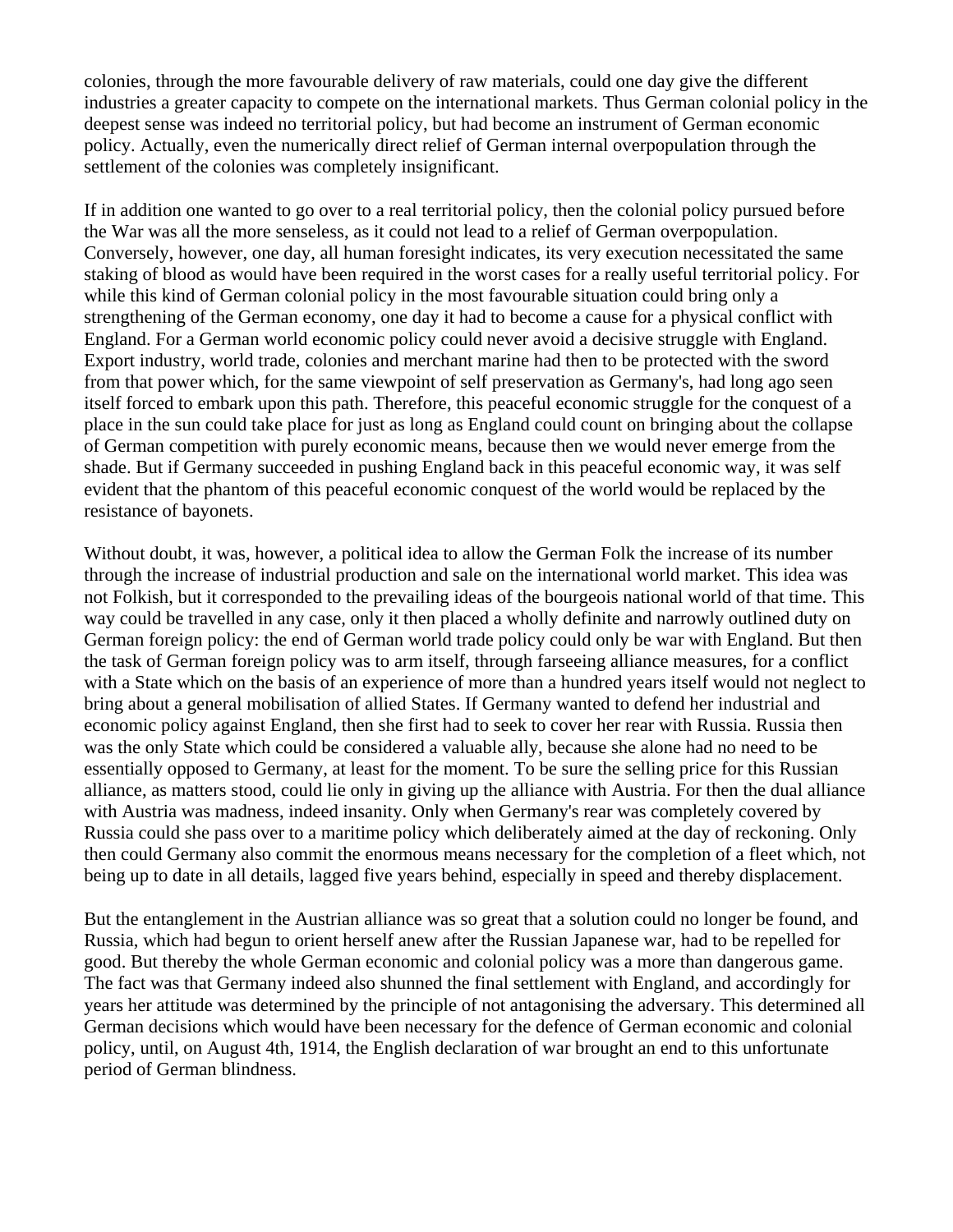Had Germany of that time been ruled less by bourgeois national than by Folkish viewpoints, only the other path to a solution of German distress would have been considered, namely, that of a large scale territorial policy in Europe itself.

Hence the German colonial policy which necessarily had to bring us into conflict with England, whereby France could always be regarded as siding with the enemy, was especially unreasonable for Germany because our European base was weaker than any other colonial Folk of world political importance. For ultimately the fate of the colonies was obviously decided in Europe. In consequence every German foreign policy was directed primarily toward strengthening and safeguarding Germany's military position in Europe. Thus we could expect only little decisive help from our colonies. Conversely, every broadening of our European territorial base automatically would have led to a strengthening of our position. It is not the same, if a Folk has a closed area of settlement of 560000, or, let us say, one million square kilometres. Wholly apart from the difficulty, in the case of war, of sustenance, which should remain as independent as possible from the effects of enemy action, military protection already resides in the size of the territory, and to that extent our operations, which force us to wage wars on our own soil, will be considerably easier to bear.

In general, then, a certain defence against rash attacks lies in the size of a State territory.

Above all, however, only through a territorial policy in Europe can the human resources shifted there be preserved for our Folk, including their military utilisation. An additional 500000 square kilometres in Europe can provide new homesteads for millions of German peasants, and make available millions of soldiers to the power of the German Folk for the moment of decision.

The only area in Europe that could be considered for such a territorial policy therefore was Russia. The thinly settled western border regions which already once had received German colonists as bringers of culture, could likewise be considered for the new territorial policy of the German Nation. Therefore the aim of German foreign policy unconditionally had to be to free its rear against England and conversely to isolate Russia as much as possible. Then, with a dauntless logic, we had to give up our economic and world trade policy, and if necessary completely give up the fleet, in order to concentrate the nation's whole strength again on the Land Army as once before. Then, more than ever, the alliance with Austria had to be dropped, for nothing more would stand in the way of an isolation of Russia than a State whose defence was guaranteed by Germany, whose partition was desired by a whole number of European powers, but which they would have been able to carry out only in an alliance with Russia. Since these States had recognised in Germany the greatest defence of Austria's preservation, all the more were they forced to be against Russia's isolation, as the Czarist Empire more than ever could appear to them as the only possible power factor for the final destruction of Austria.

It was obvious, however, that all these States especially could not wish for a strengthening of Austria's only defence at the cost of the strongest enemy of the Habsburg State.

For in this case, too, France would have always sided with Germany's enemy, the possibility of forming an anti German coalition would always have been present, unless we decided to liquidate the alliance with Austria at the end of the century, and surrender the Austrian State to its fate, but thereby save the German areas for the Reich.

Something different happened. Germany wanted world peace. Therefore she avoided a territorial policy which as such could only have been fought out aggressively, and ultimately turned to a limitless economic and trade policy. We thought to conquer the world with peaceful economic means, and thereby we supported ourselves neither on one nor another power, but instead clung all the more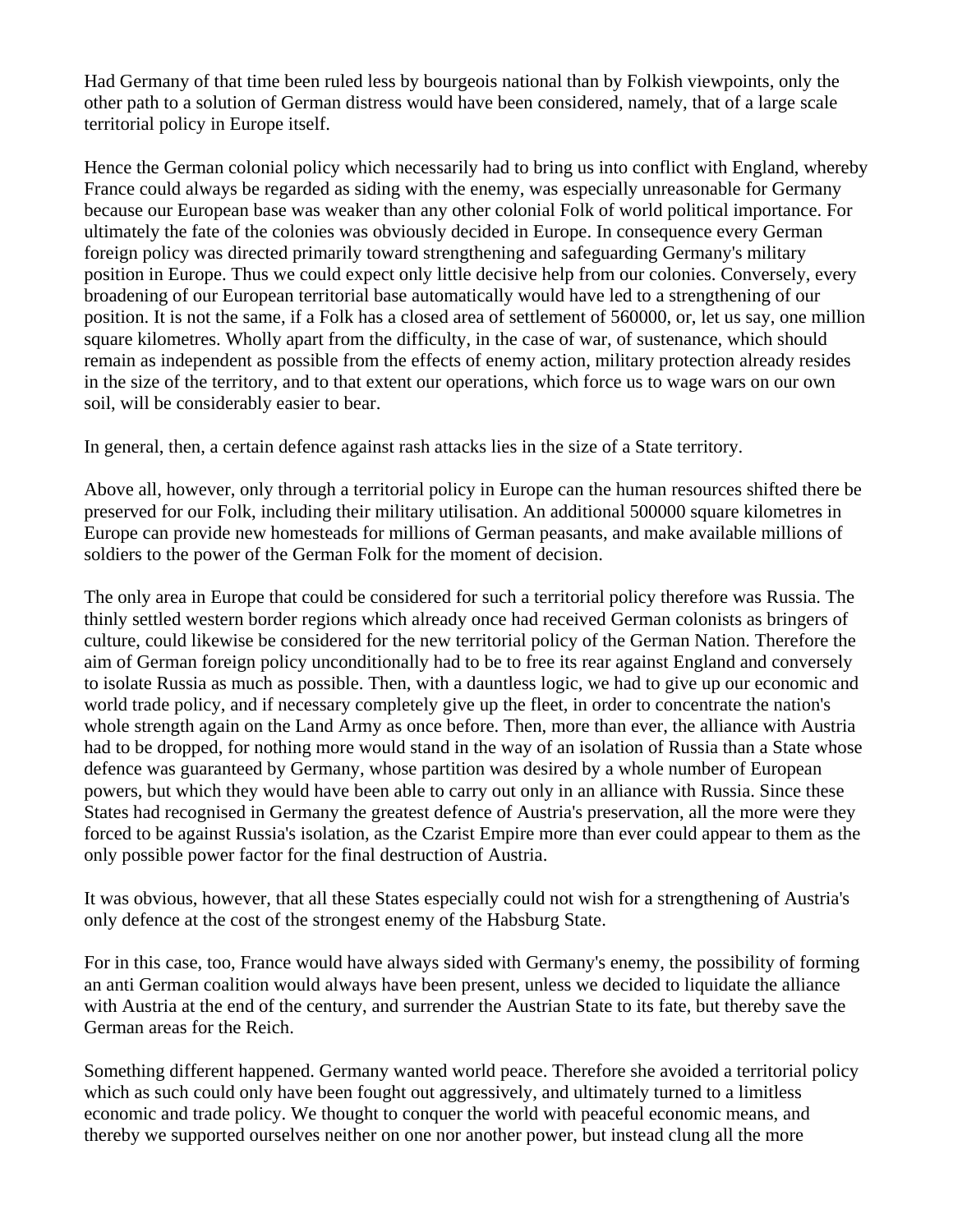doggedly to the dying Habsburg State the more a general political isolation resulted therefrom. Broad circles within Germany welcomed this, partly out of real political incompetence and also partly out of wrongly understood patriotic legitimist ideas, and finally also partly in the hope, still nourished, that the hated Hohenzollern Empire could one day be thereby led to collapse.

When the World War burst forth bloodred on August 2nd, 1914, the pre War alliance policy had as a matter of fact already suffered its actual defeat. In order to help Austria, Germany had been pushed into a war which then was to revolve only around her own existence. Her enemies were the adversaries of her world trade as well as of her general greatness altogether, and those who were awaiting the fall of Austria. Her friends, the impossible Austrian Hungarian State structure on the one side and the constantly weak and ailing Turkey on the other. Italy, however, took the step that Germany perforce should have taken and carried out herself, had her destiny been guided by the genius of a Bismarck instead of weak philosophers and bragging hurrah!-patriots. The fact that later Italy finally undertook an offensive against a former ally, again merely matched Bismarck's prophetic foresight, namely, that only two conditions could exist at all between Italy and Austria: an alliance or war.

[www.adolfhitler.ws](http://web.archive.org/web/20030623113519/http:/www.adolfhitler.ws/)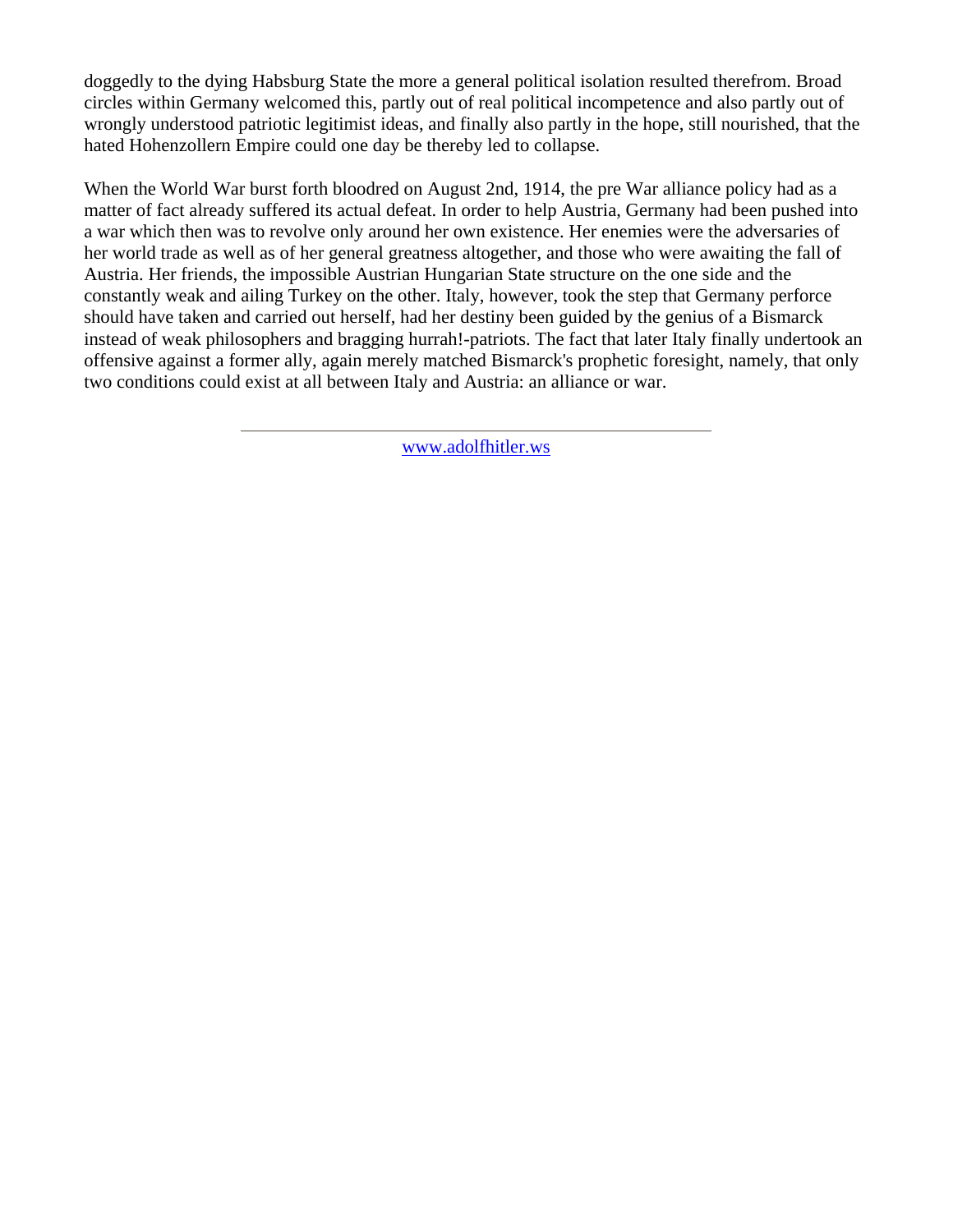### Chapter 8

#### MILITARY POWER AND FALLACY OF BORDER RESTORATION AS GOAL

On November 11th, 1918, the armistice was signed in the forest of Compiègne. For this, fate had chosen a man who was one of those bearing major guilt for the collapse of our Folk. Matthias Erzberger, deputy of the Centre, and according to various assertions the bastard son of a servant girl and a Jewish employer, was the German negotiator who affixed his name to a document which, compared and measured against the four and a half years of heroism of our Folk, seems incomprehensible if we do not assume the deliberate intention to bring about Germany's destruction.

Matthias Erzberger himself had been a petty bourgeois annexationist, that is, one of those men who, especially at the beginning of the war, had tried to remedy the lack of an official war aim in their own way and manner. For even though in August, 1914, the entire German Folk instinctively felt that this struggle involved their being or non being, nevertheless once the flames of the first enthusiasm were extinguished, they were not in any way clear either about the threatening non being, or the necessity of remaining in being. The enormity of the idea of a defeat and its consequences was slowly blotted out through a propaganda which had complete free rein within Germany, and which twisted or altogether denied the real aims of the Entente in a way that was as adroit as it was mendacious. In the second and especially in the third year of the War, it had also succeeded to some extent in removing the fear of defeat from the German Folk, since, thanks to this propaganda, people no longer believed in the enemy's annihilatory will. This was all the more terrible as, conversely, nothing was allowed to be done which could inform the Folk of the minimum that had to be achieved in the interests of its future self preservation, and as a reward for its unprecedented sacrifices. Hence the discussion over a possible war aim took place only in more or less irresponsible circles and acquired the expression of the mode of thought as well as the general political ideas of its respective representatives. While the sly Marxists, who had an exact knowledge of the paralysing effect of a lack of a definite war aim, forbade themselves to have one altogether, and for that matter talked only about the reestablishment of peace without annexations and reparations, at least some of the bourgeois politicians sought to respond to the enormity of the bloodshed and the sacrilege of the attack with definite counterdemands. All these bourgeois proposals were purely border rectifications and had nothing at all to do with geopolitical ideas. At best they still thought of satisfying the expectations of German princes who were unemployed at the time by the formation of buffer States. Thus even the founding of the Polish State appeared as a wise decision in national political terms to the bourgeois world, aside from a few exceptions. Individuals pushed economic viewpoints to the foreground according to which the border had to be formed; for example, the necessity of winning the ore basin of Longwy and Briey; other strategical opinions, for example, the necessity of possessing the Belgian fortresses on the Meuse River, and so on.

It should be self evident that this was no aim for a State engaged in a war against twenty six States, in which the former had to take upon itself one of the most unprecedented bloodsheddings in history, while at home an entire Folk was literally surrendered to hunger. The impossibility of justifying the necessity for enduring the War helped to bring about its unfortunate outcome.

Hence when the collapse took place in the homeland, a knowledge of war aims existed even less, as their former weak representatives had meanwhile moved further away from their former meagre demands. And this was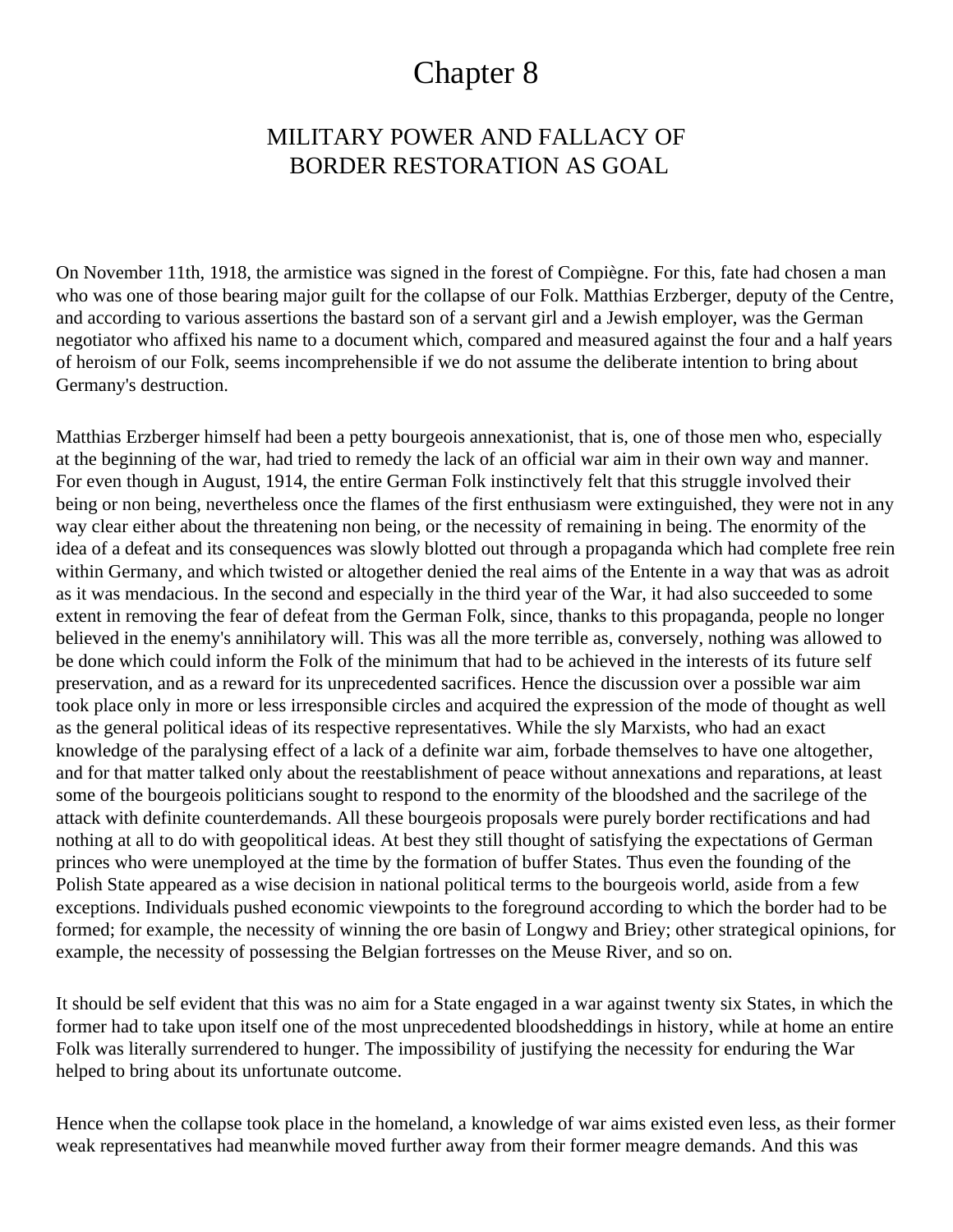quite understandable. For to want to conduct a war of this unprecedented extent so that the borders instead of running through Herbesthal should run through Liége, or so that instead of a Czarist commissar or governor, a German princeling could be installed as potentate over some Russian province or other, would have been really irresponsible and monstrous. It lay in the nature of German war aims, so far as they were at all subject to discussion, that they were later altogether denied. Truly for such baubles a Folk should not have been kept for even an hour longer in a war whose battlefields had slowly become an inferno.

The sole war aim that the monstrous bloodshed would have been worthy of could consist only in the assurance to German soldiers of so and so many hundred thousand square kilometres, to be allotted to front line fighters as property, or to be placed at the disposal of a general colonisation by Germans. With that the War would have quickly lost the character of an imperial enterprise, and instead would have become a cause of the German Folk. For, after all, the German grenadiers really had not shed their blood so that Poles might acquire a State, or so that a German Prince might be set on a plush covered throne.

Thus in 1918 we stood at the end of a completely senseless and aimless squandering of the most precious German blood.

Once more had our Folk infinitely staked its heroism, courageous sacrifice, indeed defiance of death and joyousness in responsibility, and nevertheless been forced to leave the battlefields weakened and beaten. Victorious in a thousand battles and skirmishes, and in the end nevertheless defeated by those who had been beaten. This was the handwriting on the wall for the German domestic and foreign policy of the pre War time and the four and a half years of the bloody struggle itself.

Now after the collapse there arose the alarmed question, whether our German Folk had learned anything from this catastrophe, whether those who had deliberately betrayed it up to this time would still determine its fate, whether those who had so pitifully failed until this time would henceforth also dominate the future with their phrases, or whether finally our Folk would be educated to a new way of thinking about domestic and foreign policy and shift its action accordingly.

For if a miracle does not take place for our Folk, its path will be one of ultimate doom and destruction.

What is Germany's present situation? And what are the prospects for her future? And what kind of a future will this be?

The collapse which the German Folk suffered in 1918 lies, as I want once more to establish here, not in the overthrow of its military organisation, or in the loss of its weapons, but rather in its inner decay which was revealed at that time, and which today increasingly appears. This inner decay lies just as much in respect to the worsening of its racial value as in the loss of all those virtues which condition the greatness of a Folk, guarantee its existence, and promote its future.

Blood value, the idea of personality, and the instinct for self preservation, slowly threatened to be lost to the German Folk. Internationalism triumphs in its stead and destroys our Folk value, democracy spreads by stifling the idea of personality, and in the end an evil pacifistic liquid manure poisons the mentality favouring bold self preservation. We see the effects of this vice of mankind appear in the whole life of our Folk. Not only does it make itself noticeable in the field of political concerns, no, but also in that of economy, and not least in that of our cultural life, so that, if it is not brought to a halt once and for all, our Folk will be excluded from the number of nations with a future.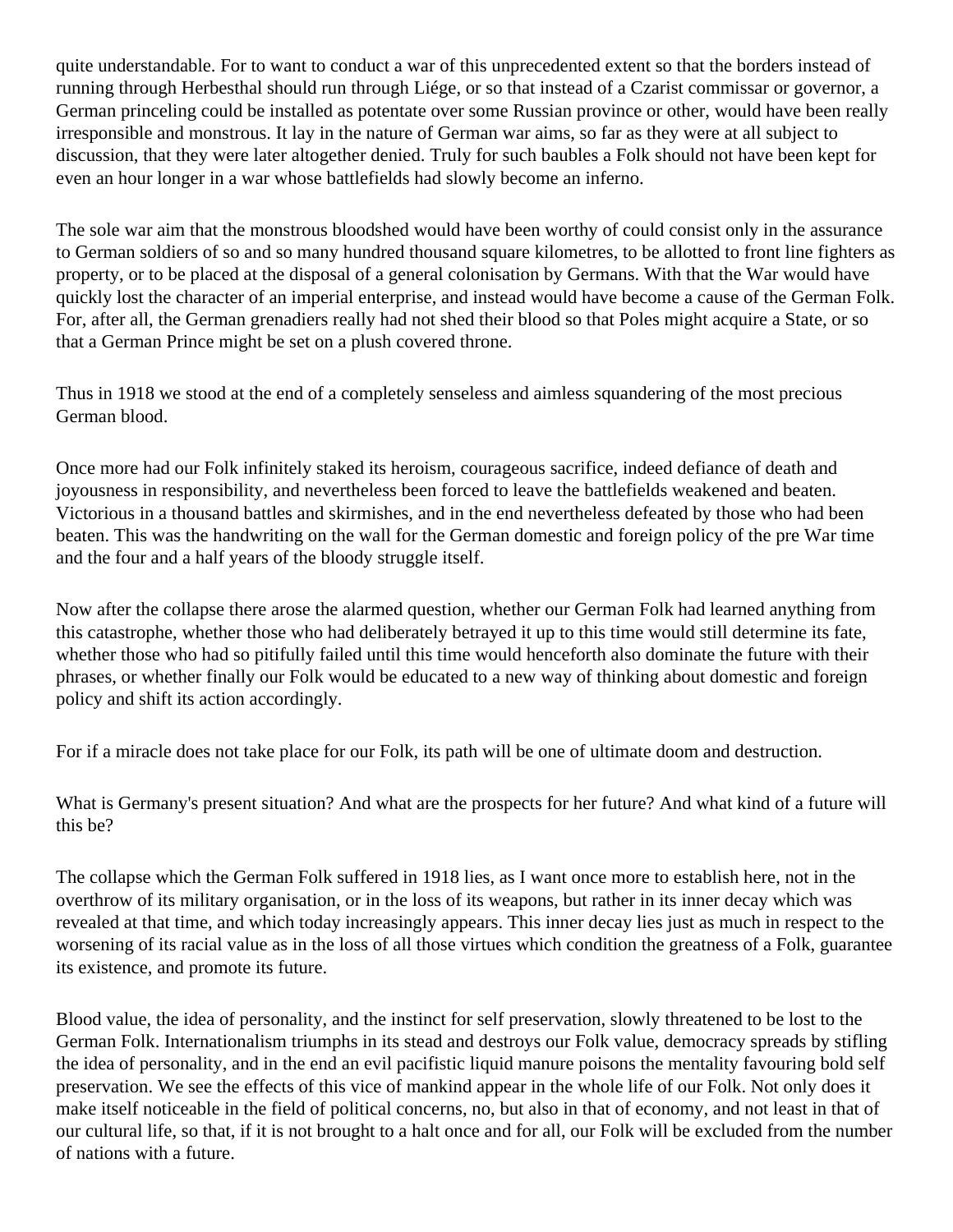The great domestic task of the future lies in the elimination of these general symptoms of the decay of our Folk. This is the mission of the National Socialist Movement. A new nation must arise from this work which overcomes even the worst evils of the present, the cleavage between the classes, for which the bourgeoisie and Marxism are equally guilty.

The aim of this reform work of a domestic political kind must finally be the regaining of our Folk's strength for the prosecution of its struggle for existence and thereby the strength to represent its vital interests abroad.

Our foreign policy is also presented by this with a task that it must fulfil. For the more domestic policy must furnish the Folkish instrument of strength to foreign policy, the more must also foreign policy, through the actions and measures it adopts, promote and support the formation of this instrument.

If the foreign policy task of the old bourgeois national State had primarily been that of the further unification in Europe of those belonging to the German Nation in order then to work up to a higher territorial policy viewed in Folkish terms, then the foreign policy task of the post War period must at the outset be one that promotes the forging of the internal instrument of power. For the foreign policy aspirations of the pre War period had at their disposal a State that perhaps was not very highly exigent in a Folkish sense, but which had a wonderful Army establishment. Even if Germany of that time had long since ceased to place such an emphasis on the military, as for example Old Prussia, and therefore was outmatched by other States, especially in the extent of the Army organisation, nevertheless the inner quality of the Old Army was incomparably superior to all other similar institutions. At that time this best instrument of the art of war stood at the disposal of a State leadership with a bold foreign policy. In consequence of this instrument as well as of the general high esteem which it enjoyed, the freedom of our Folk was not only a result of our factually proved strength, but rather of the general credit that we possessed in consequence of this remarkable Army instrument, as well as partly in consequence of the rest of the exemplarily clean State apparatus.

The German Folk no longer possesses this most important instrument for the defence of a nation's interests, or at least it possesses it to a completely insufficient extent, and very far removed from the foundation which conditioned its former strength.

The German Folk has acquired a mercenary Army. In Germany, these mercenary troops run the danger of sinking to the level of policemen armed with special technical weapons. The comparison of the German mercenary Army with the English turns out unfavourably to the Germans. The English mercenary army was always the bearer of England's military defence and aggressive ideas as well as of her military tradition. In her mercenary troops and the militia system peculiar to her, England possessed the Army organisation which, in view of her insular position sufficed, indeed seemed suitable for fighting to the finish for England's vital interests. The idea of manifesting English power of resistance in such a form in no way sprang from cowardice, in order thereby to be able to spare shedding the blood of the English Folk. On the contrary. England fought with mercenaries as long as they sufficed for the defence of England's interests. She called for volunteers immediately the struggle required a greater commitment. She introduced general military conscription immediately the needs of the country demanded it. For regardless of how the momentary organisation of the English power of resistance looked, it was always committed in a dauntless struggle for England. And the formal army organisation in England was always only an instrument for the defence of English interests, committed with a will, which did not even shrink, if necessary, from demanding the blood of the whole nation. Wherever England's interests were decisively at stake, she at any rate knew how to preserve a hegemony which, considered purely technically, goes as far as the demand for a two power standard. If we compare the infinitely responsible [solicitous] care shown here with the frivolousness with which Germany, and national bourgeois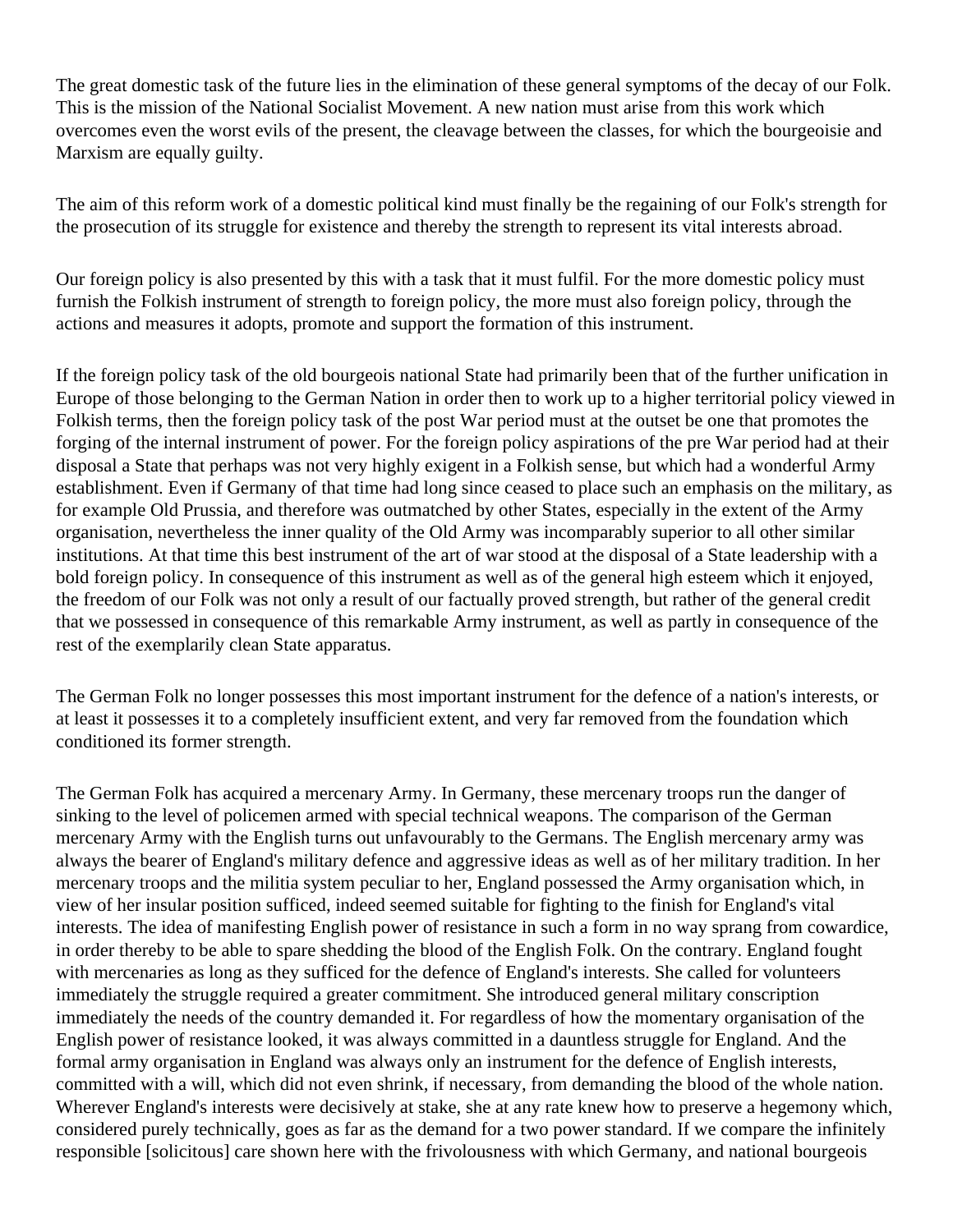Germany at that, neglected her armaments in the pre War period, we must still today be gripped by a deep sadness. Just as England knew that her future, indeed her existence, depended on the strength of her fleet, so should this bourgeois national Germany have known that the existence and future of the German Reich depended on the strength of our land power. In Europe, Germany should have had to counter the two power standard on land to the two power standard on the seas. And just as England with an iron determination saw a reason for going to war at every violation of this standard, so did Germany have to prevent every attempt in Europe to outflank her army through France and Russia by a military decision, even one which had to be precipitated, and for which more than one favourable opportunity had presented itself. Even here this bourgeoisie misused one of Bismarck's utterances in a most senseless way. Bismarck's assertion that he did not intend to wage preventive war was joyfully seized upon by all weak, energyless and also irresponsible armchair politicians as a cover for the disastrous consequences of their anything goes policy. Only thereby they completely forgot that all three wars which Bismarck had conducted were wars which, at least according to the conceptions of these anti preventive war peace philosophers, could have been avoided. Consider, for example, what insults by Napoleon III in 1870 would have to be heaped on the German Republic of today for it to decide to request M. Benedetti to moderate his tone somewhat. Neither Napoleon nor the whole French Folk would ever have been able to incite the German Republic of today to a Sedan: or does one believe that if Bismarck had not wanted a decision, the war of 1866 could not have been prevented? Now here it can be objected that this was a question of wars with clearly set aims, and not of a kind whose only ground lies in the fear of an attack by the enemy. But in reality this is only word splitting. Because Bismarck was convinced that the struggle with Austria was inevitable, he prepared himself for it and carried it through when the occasion suited Prussia. The reform of the French army by Marshal Niel made clearly perceptible the intention to give French policy and French chauvinism a forceful weapon for an attack against Germany. As a matter of fact, it would doubtless have been possible for Bismarck to bring the conflict to some kind of a peaceful solution in 1870. But it was more expedient for him to fight it out to the finish at a time when the French army organisation had not yet arrived at its full efficiency. Moreover, all these interpretations of Bismarckian utterances suffer from one thing, namely, they confuse Bismarck the diplomat with a republican parliamentarian. How Bismarck himself judged such utterances is best shown in his reply to a questioner before the outbreak of the Prussian Austrian War, who would have very much liked to know whether Bismarck really intended to attack Austria, whereupon the latter, with an impervious expression, replied: No, I have no intention of attacking Austria, but neither would I have the intention of telling them, in case I wanted to attack her.

Moreover, the hardest war that had ever been fought by Prussia was a preventive war. When Frederick The Great had received final knowledge of the intention of his old enemies, through a scribbler soul, he did not wait until the others attacked, on the grounds of a fundamental rejection of a preventive war, but went immediately over to the attack himself.

For Germany, any violation of the two power standard of necessity should have been a cause for a preventive war. For what would it have been easier to answer before history: for a preventive war in 1904, which could have defeated France when Russia seemed to be entangled in Eastern Asia, or for the World War which ensued from this neglect, and which required many times the blood, and plunged our Folk into the abyss of defeat?

England never had such scruples. Her two power standard on the seas seemed to be the prerequisite for the preservation of English independence. As long as she had the strength, she allowed no change to be made in this situation. When, however, this two power standard was given up after the World War, it was then only under the pressure of circumstances which were stronger than any contrary British intention. With the American Union, a new power of such dimensions has come into being as threatens to upset the whole former power and orders of rank of the States.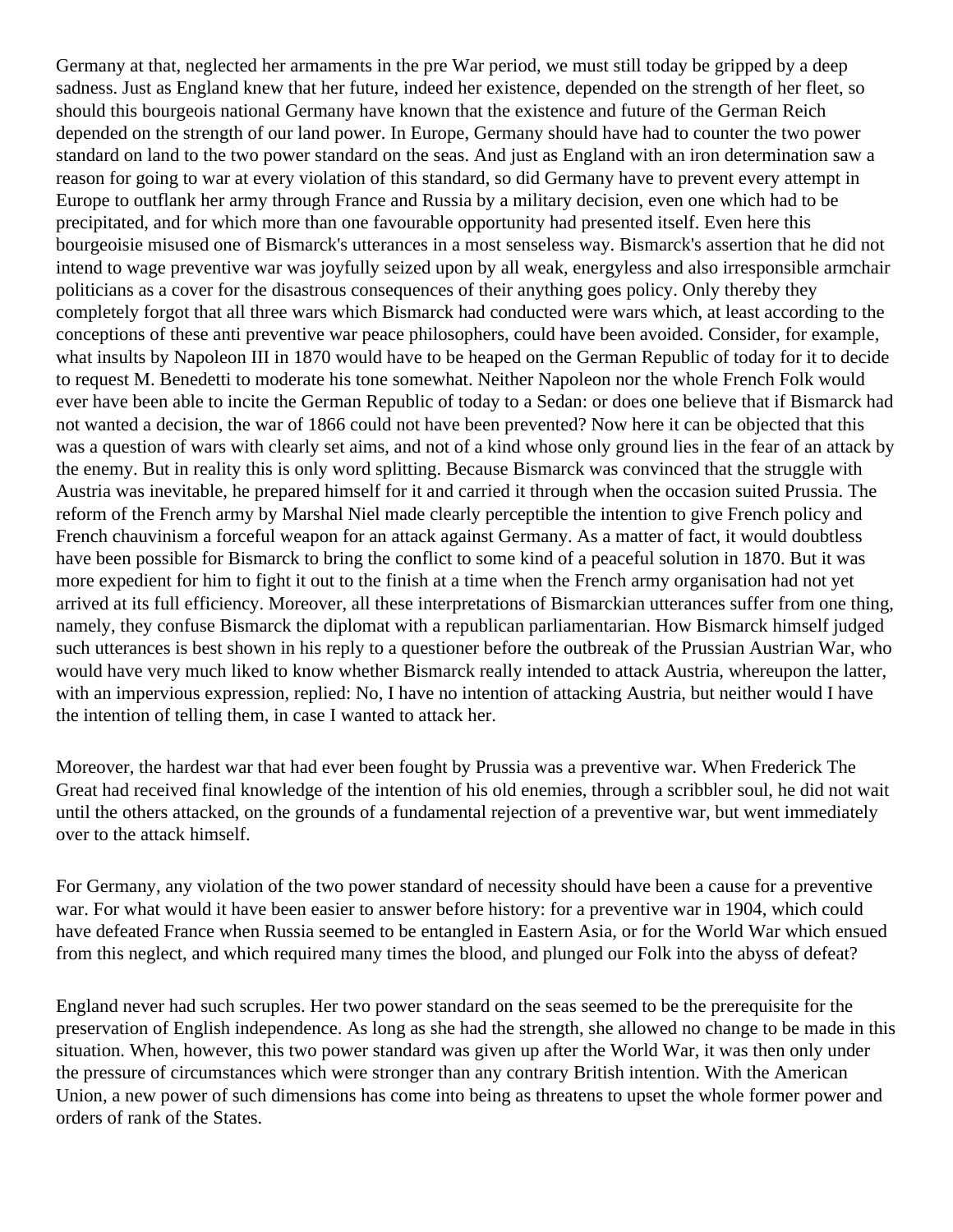At any rate, up to now the English fleet was always the most striking proof, regardless of how the form of the organisation of the land army looked, that decisively determined England's will to self preservation. This was the reason why the English mercenary army never acquired the bad characteristics of other mercenary troops. It was a fighting military body of wonderful individual training, with excellent weapons, and a conception of service which viewed it as a sport. Thus what endowed this small body of troops with a special importance was the direct contact with the visible manifestations in life of the British world empire. As this mercenary army had fought for England's greatness in almost all parts of the world, it had thereby in like measure also come to know England's greatness. The men who now in Southern Africa, now in Egypt, and at times in India, represented England's interests as the possessors of her military prestige, through this also received an indelible impression of the immense greatness of the British IMPERIVM.

Such an opportunity is completely lacking to the presentday German mercenary troops. Indeed, the more we feel ourselves induced to make concessions to this spirit in the small Army itself, under the pressure of pacifistic parliamentary majorities, which in reality represent traitors to their Folk and country, it gradually ceases to be an instrument of war. Instead it becomes a police corps for the maintenance of peace and order, which means, in reality, of peaceful subjugation. No army with a high intrinsic value can be trained, if the preparation for war is not the aim of its existence. There are no armies for the maintenance of peace, but rather only for the victorious fighting of wars to the end. The more, in short, one tries finally to unhinge the Reich Defence from the tradition of the Old Army, the more will it itself become traditionless. For with troops, the value of a tradition does not lie in a few successful quellings of internal strike revolts, or in preventing the plundering of foodstuffs, but in the glory gained through victorious battles. In reality, however, the German Reich Defence departs from the tradition of this glory in proportion as from year to year it ceases to be a representative of the national idea. The more it finally kills the conscious, national, hence nationalistic spirit in its own ranks, and removes its representatives, in order to give their posts to democrats and altogether ordinary ambitious persons, all the more will it become alien to the Folk. Let the sly gentlemen not fancy that they can make contact with the Folk by concessions to the pacifistic democratic part of our Folk. Any military organisation as such is deeply hated by this part of the German Folk, as long as it is indeed military and not the burglar protection agency of international pacifistic stock exchange interests. The only part to which an army can have an inner relationship in a militarily valuable sense, is that nationally conscious core of our Folk which not only thinks in a soldierly manner out of tradition, but rather, out of national love, is also the only part ready to wear the grey tunic in defence of honour and freedom. It is necessary, however, that a military body maintain intimate relations with those from whom it itself in the hour of need can supplement itself, and not with those who betray it at every opportunity. Hence the present leaders of our so called Reich Defence can act as democratically as they please; nevertheless, they will thereby never attain to a closer bond with the German Folk, because the German Folk for which this is appropriate is not to be found in the democratic camp. Since, however, the former Chief Of The German Reich Defence especially, General von Seeckt, not only did not put up any resistance to the removal of hardened, deliberately national minded Officers, but rather even [himself] advocated it, they themselves finally created the instrument which dropped him with a relatively light heart.

Since General von Seeckt's retirement, however, the democratic pacifistic influence has been tirelessly active in order to make out of the Defence Force that which the present rulers of the State have in their minds as the most beautiful ideal: a republican democratic parliamentary guard.

Obviously a foreign policy cannot be conducted with such an instrument.

Hence today the first task of German domestic policy ought to be that of giving the German Folk a military organisation suitable to its national strength. Since the forms of the present Defence Force could never suffice for this goal, and, conversely, are determined by foreign policy motives, it is the task of German foreign policy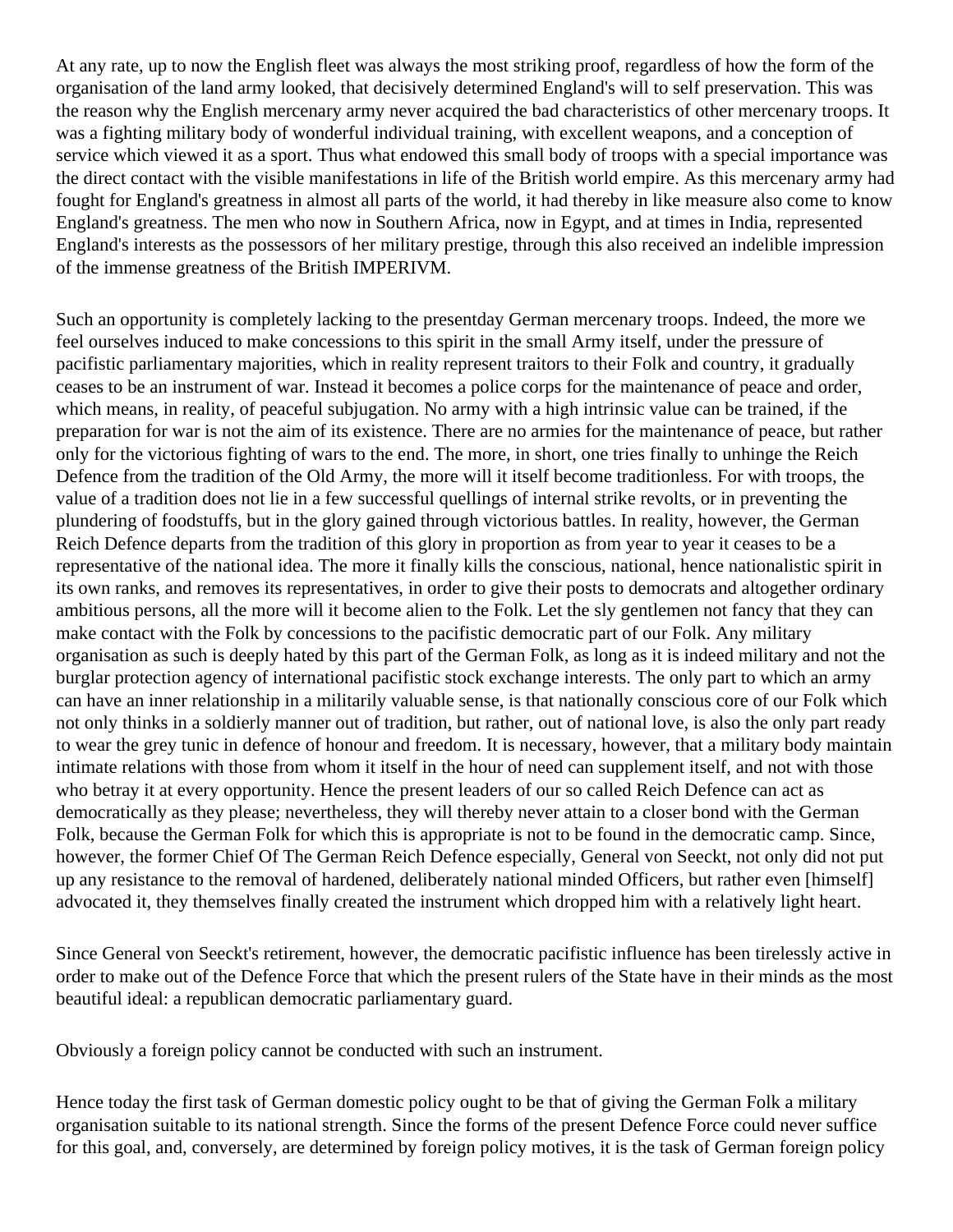to bring about all the possibilities that could permit the reorganisation of a German National Army. For that must be the immovable aim of any political leadership in Germany, so that one day the mercenary Army will again be replaced by a truly German National Army.

For just as the purely technical military qualities of the present are superior, so must the general qualities of the German Defence Force deteriorate in their development in the future. The former without doubt is to be credited to General von Seeckt and to the Defence Force's Officers' Corps altogether. Thus the German Defence Force could really be the Army framework for the future German National Army. Just as, in general, the task of the Defence Force itself must be, by the educational stress placed on the national fighting task, to train the mass of Officers and Sergeants for the later National Army.

No true national thinking German can dispute that this aim must be held immovably in sight. Even less can he dispute that its execution is possible only if the nation's foreign policy leaders assure the general necessary prerequisites.

Thus the first task of German foreign policy is primarily the creation of conditions which make possible the resurrection of a German Army. For only then will our Folk's vital needs be able to find their practical representation.

Fundamentally, however, it must be further observed that the political actions which are to guarantee the resurrection of a German Army must lie in the framework of a necessary future development for Germany as such.

Hence there is no need to stress that a change of the present army organisation, wholly apart from the present internal political situation as well as for reasons of foreign policy, cannot materialise as long as purely German interests and German viewpoints alone speak for such a change.

It lay in the nature of the World War and in the intention of Germany's main enemies, to carry out the liquidation of this greatest battle action of the Earth in such a way that as many States as possible would be interested in its perpetuation. This was achieved through a system of distribution of territories, in which even States with otherwise divergent desires and aims were held together in a solid antagonism by the fear that they could in that case suffer losses through a Germany once more become strong.

For, if ten years after the World War it is still possible, against all the experience of world history, to maintain a kind of coalition of the victor States, the reason lies only in the fact, glorious for Germany, of the recollection of that struggle in which our Fatherland had stood up to twenty six States all together.

Thus it will also last as long as the fear of suffering losses through a resurrected German power Reich is greater than the difficulties between these States. And it is further obvious that it will last as long as no will exists anywhere to allow the German Folk a rearmament which can be viewed as a threat by these victor States. On the basis of the knowledge that, first, a real representation of German vital interests in the future cannot take place through an inadequate German Defence Force but rather only through a German National Army, that, second, the formation of a German National Army is impossible for as long as the present foreign policy strangulation of Germany does not slacken, third, that a change of foreign policy obstacles to the organisation of a National Army appears possible only if such a new formation is not in general felt as a threat, the following fact emerges with respect to a German foreign policy possible at this time: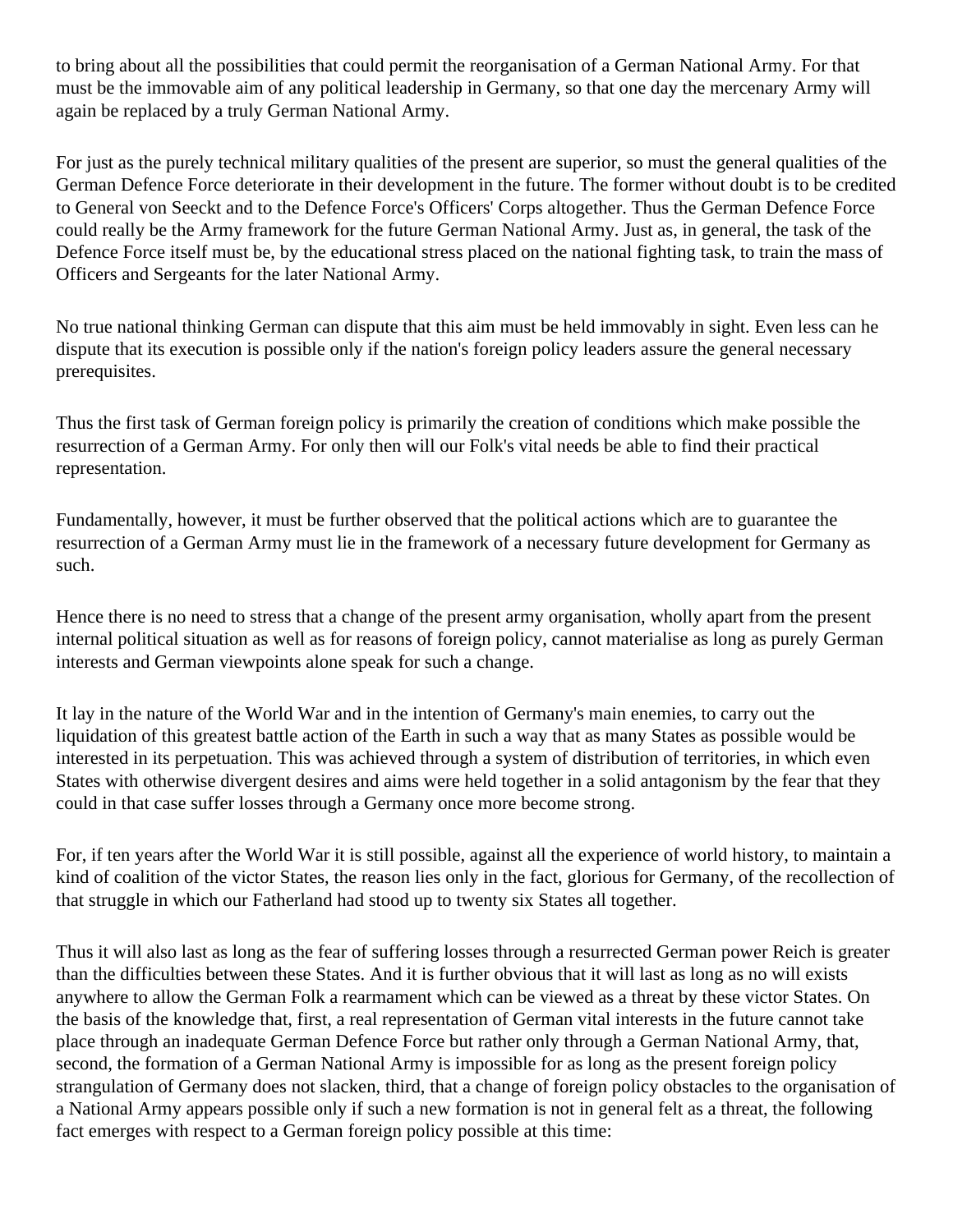Under no circumstances must presentday Germany see her foreign policy in terms of a formal border policy. Once the principle of the restoration of the borders of the year 1914 is laid down as the set goal of foreign policy, Germany will face a closed phalanx of her former enemies. Then any possibility is excluded of setting up another Army which serves our interests more, as against the one whose definite form was determined by the peace treaty. Hence the foreign policy slogan of restoration of the borders has become a mere phrase, because it can never be realised for the lack of the necessary strength for this.

It is characteristic that precisely the so called German bourgeoisie, again headed by the patriotic leagues, has made its way to this most stupid foreign policy aim. They know that Germany is powerless. They know further that, wholly apart from our internal decline, military means would be required for the restoration of our borders, and they know further that we do not possess these means as a result of the peace treaty, and also that we cannot acquire them in consequence of the solid front of our enemies. But nevertheless they proclaim a foreign policy slogan which precisely because of its essential character forever removes the possibility of achieving those means of power which would be necessary in order to carry out the slogan.

This is what is called bourgeois statesmanship, and in its fruits that we see before us it exhibits the incomparable spirit that dominates it.

The Prussia of that time required only seven years, from 1806 to 1813, for her resurgence. In the same time bourgeois statesmanship, in union with Marxism, has led Germany up to Locarno. Which is a great success in the eyes of the present bourgeois Bismarck, Herr Stresemann, because it offers the possible, which even the above mentioned Herr Stresemann could achieve. And politics is the art of the possible. If Bismarck had ever imagined that fate would have damned him to endorse with this utterance the statesmanlike qualities of Herr Stresemann, he would have surely omitted the utterance, or in a very small note he would have denied Herr Stresemann the right to refer to it.

Thus the slogan of the restoration of the German borders as an aim for the future is doubly stupid and dangerous, because, in reality, it in no way encompasses any useful aim worth striving for.

The German borders of the year 1914 were borders which presented something incomplete in exactly the same way as the borders of all nations are at all times incomplete. The territorial distribution of the world at any time is the momentary result of a struggle and a development which by no means is concluded, but one which clearly continues further. It is stupid to take the border of any sample year in a nation's history, and, offhand, to represent it as a political aim. We can, of course, present the border of the year 1648, or that of 1312, and so on, just as well as the border of the year 1914. This all the more so as indeed the border of the year 1914 was not satisfactory in a national, military or geopolitical sense. It was only the momentary situation in our Folk's struggle for existence which has been going on for centuries. And even if the World War had not occurred, this struggle would not have had its end in 1914.

If the German Folk had in fact achieved the restoration of the borders of the year 1914, the sacrifices of the World War would have been no less in vain. But also, there would not be the slightest gain for our Folk's future in such a restoration. This purely formal border policy of our national bourgeoisie is just as unsatisfactory in its possible end result as it is intolerably dangerous. Indeed it need not even be covered by the dictum of the art of the possible, for this is, above all, only a theoretical phrase, which nevertheless seems suitable to destroy every practical possibility.

As a matter of fact, such a foreign policy aim also cannot stand up to a real critical examination. Hence attempts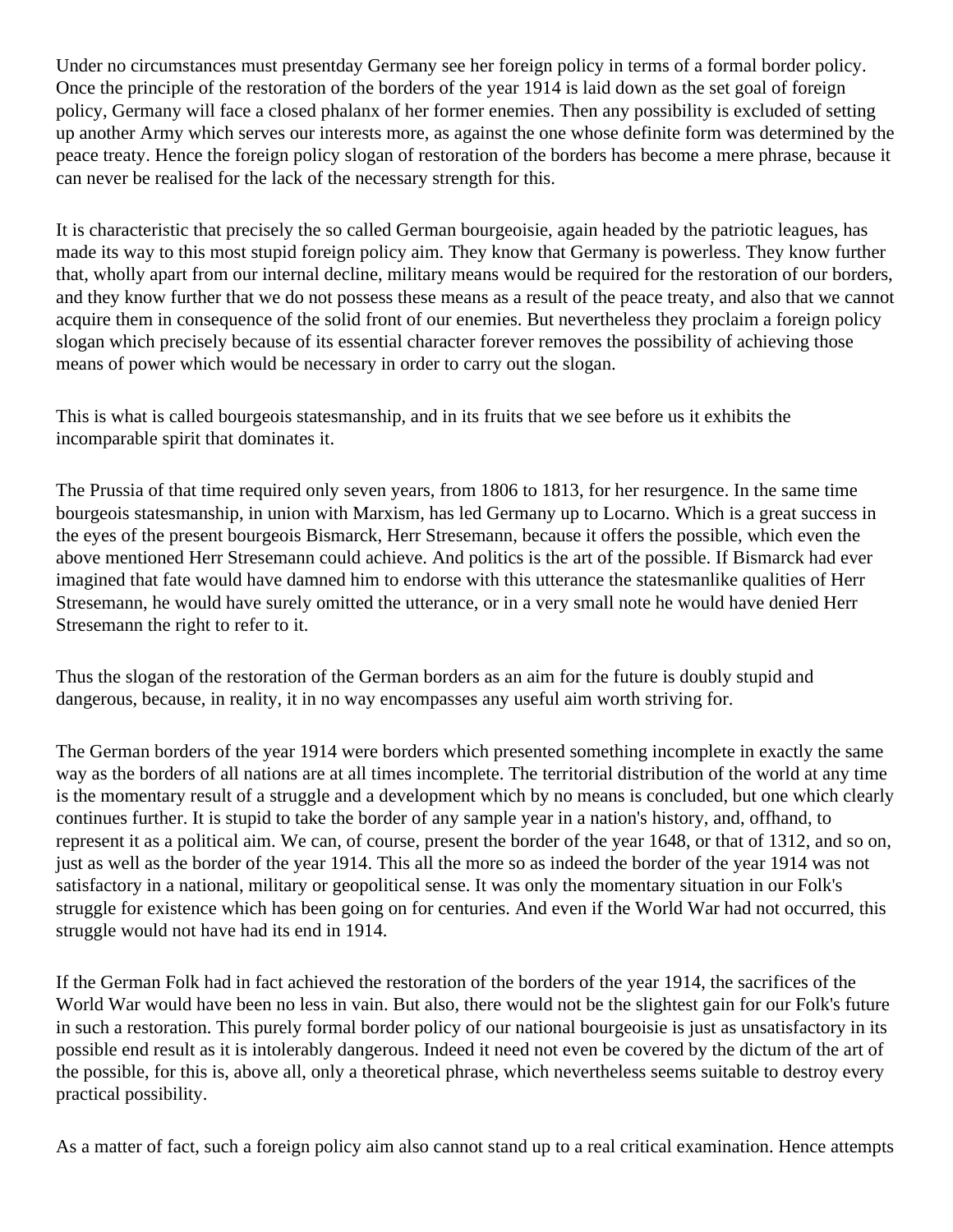are made to motivate it less on logical grounds than on grounds of national honour.

National honour requires that we restore the borders of the year 1914. This is the tenor of the discussions at the beer evenings which the representatives of national honour hold on all sides.

First of all, national honour has nothing to do with the obligation to conduct a stupid and impossible foreign policy. For the result of a bad foreign policy can be the loss of a Folk's freedom, whose consequence is slavery, and which certainly cannot be viewed as a condition of national honour. To be sure a certain degree of national dignity and honour can still be preserved under oppression, but then this is not a question of shouting or national phrases, and so on, but, on the contrary, the expression which is to be found in the decorum with which a Folk bears its fate.

Let there be no talk in presentday Germany, above all, of national honour, let no one try to make himself conspicuous, as though one could preserve the national honour outwardly by any kind of rhetorical barking. No, this cannot be done, and for the reason that it is no longer there. And by no means is it no longer there because we lost the War, or because the French occupied Alsace-Lorraine, or the Poles stole Upper Silesia, or the Italians took the Southern Tyrol. No, the national honour is no longer there because the German Folk, in the most difficult time of its struggle for existence, exposed to the light of day a lack of character, an unabashed servility, a dog like crawling fawning that can only be called shameless. For the reason that we subjected ourselves miserably without being forced to do so, indeed because the leaders of this Folk, against eternal historical truth and our own knowledge, themselves assumed the war guilt, and indeed burdened our whole Folk with it, because there was no oppression by the enemy which would have not found thousands of creatures as willing helpers among our Folk. Because, conversely, there were those who shamelessly reviled the time of the great deeds of our Folk, spat upon the most glorious flag of all times, indeed defiled it with dirt, tore the cockades from home coming soldiers before whom the world had trembled, pelted the flag with mud balls, ripped off ribbons and badges of honour, and degraded a thousandfold even the memory of Germany's greatest period. No enemy had so reviled the German Army as it was defiled by the representatives of the November crime. No enemy had disputed the greatness of the Commanders of the German Army as much as they were calumniated by the scoundrelly representatives of the new idea of government. And which was more certain dishonour for our Folk: the occupation of German areas by the enemy, or the cowardice with which our bourgeoisie surrendered the German Reich to an organisation of pimps, pickpockets, deserters, black marketeers and hack journalists? Let not the gentlemen prattle now about German honour, as long as they bow under the rule of dishonour. They have no right to want to conduct a foreign policy in the name of national honour, if the domestic policy is one characterised by the most antinationalist shamelessness which has ever afflicted a great nation.

Whoever wants to act in the name of German honour today must first launch a merciless war against the infernal defilers of German honour. They are not the enemies of yore, but they are the representatives of the November crime. That collection of Marxist, democratic pacifistic, destructive traitors of our country who pushed our Folk into its present state of powerlessness.

To revile former enemies in the name of national honour and recognise the shameless allies of this enemy as the rulers within their own country -- that suits the national dignity of this presentday so called national bourgeoisie.

I frankly confess that I could reconcile myself to any of the former enemy, but that my hatred against the betrayers of our own Folk in our ranks is and remains irreconcilable.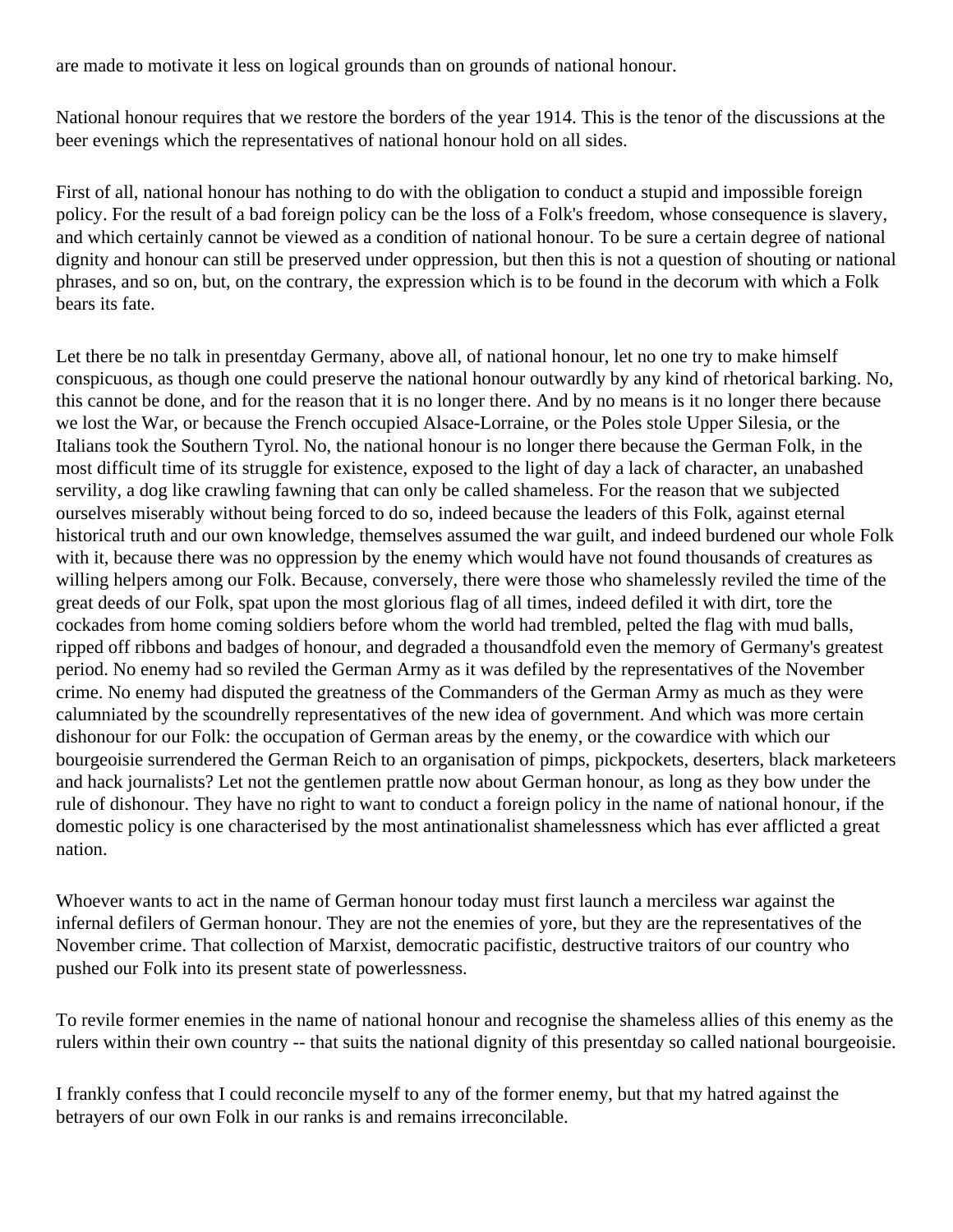What the enemy inflicted on us is grievous and deeply humiliating to us, but the wrong committed by the men of the November crime is the most dishonourable, the basest crime of all times. I am helping to make amends for German honour by striving to bring about a situation in which these creatures will some day be called to account.

I must, however, reject the idea that any other grounds could be a standard for the ordering of foreign policy save that of the responsibility of securing the freedom and the future of the life of our Folk.

The whole senselessness of the patriotic national bourgeois border policy shows itself on the basis of the following consideration:

If the avowal of German as the mother tongue is used as a basis, the German nation numbers .......... Folk.

Of this figure, .......... millions are in the mother country.

In which .....Consequently, of all the Germans in the world, there are only .......... millions within the present Reich territory, who represent .......... percent of the total number of our Folk altogether.

[www.adolfhitler.ws](http://www.adolfhitler.ws/)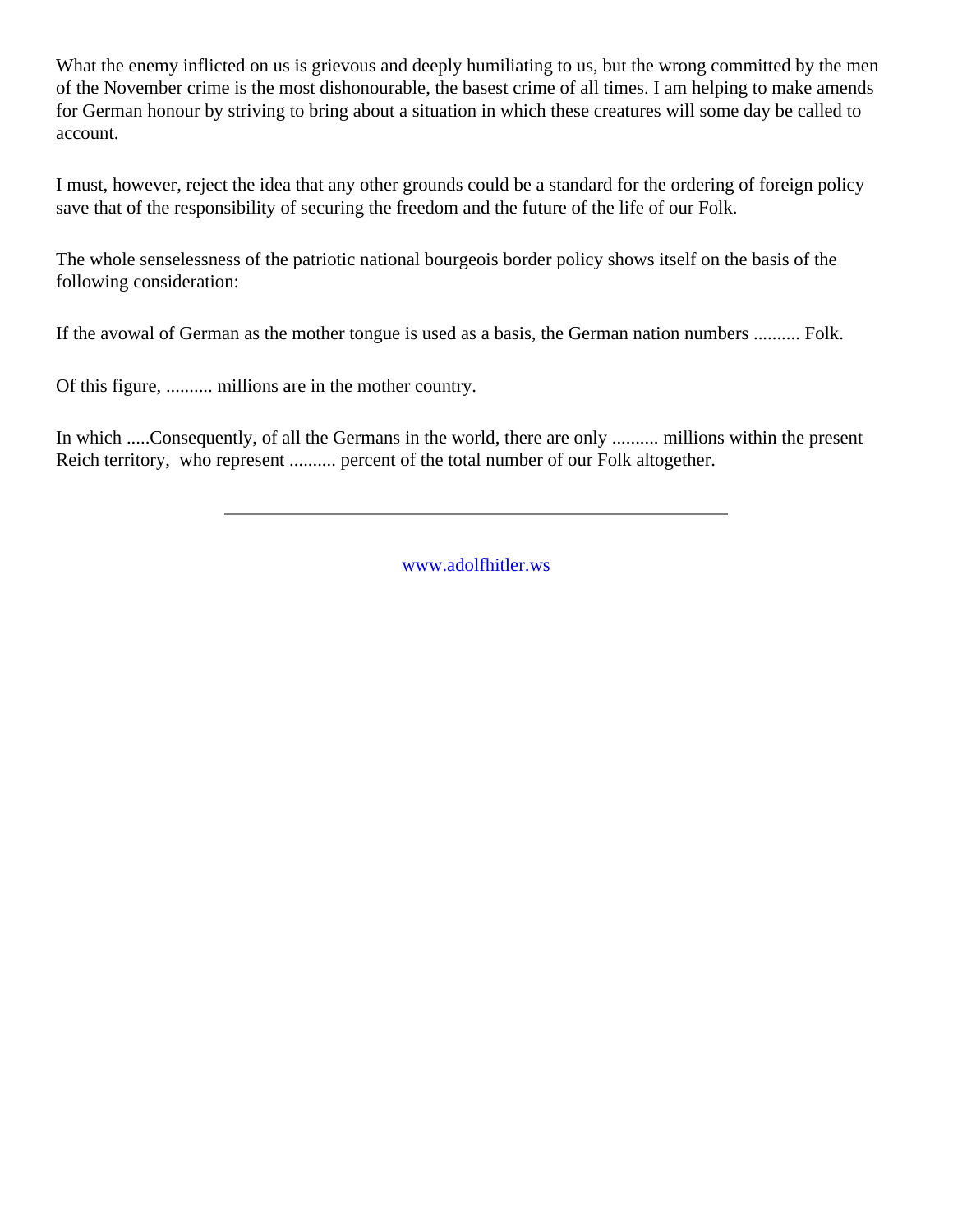## Chapter 9

### HOPELESSNESS OF AN ECONOMIC SOLUTION

Of the Germans not united with the motherland, in consequence of the slow loss of dedicated racial comrades, the following must be regarded, that is, a total number of approximately .......... million Germans find themselves in a situation which, in all human probability, will one day cause their de-Germanisation. In no case, however, will they be able to take further part in the motherland's fateful struggle in any kind of decisive form, and just as little, too, in the cultural development of their Folk. Whatever the German element individually accomplishes in North America, it will not be reckoned to the benefit of the German Folk as such, but adds to the cultural aggregate of the American Union. Here the Germans are really only the cultural fertilisers for other Folks. Indeed, in reality, the greatness of these nations is, in general, not seldom to be ascribed to the high percentage of German contributions and accomplishments.

Once we keep the size of this constant loss of people in view, we will immediately be able to estimate the slight importance of the border policy sponsored by the bourgeois world.

Even if a German foreign policy were to restore the borders of the year 1914, the percentage of Germans living within the Reich territory, that is, belonging to our nation, would rise despite this only, from .......... percent to ............ percent. Thus the possibility of enlarging this percentage considerably could hardly be in question any more.

If, notwithstanding, the German element abroad wants to remain true to the nation, this can at the outset be only a question of a language and cultural loyalty, in that the more it rises to a consciously manifested feeling of belongingness, the more does the motherland of the German nation honour the German name in the dignity of her representatives.

Thus the more Germany as a Reich transmits a mark of the greatness of the German Folk to the world, the more will the German element conclusively lost to the State receive a stimulus at least to take pride in belonging spiritually to this Folk. On the other hand, the more wretchedly the motherland herself attends to her interests, and accordingly transmits a bad impression abroad, the weaker will the inner inducement be felt to belong to such a Folk.

Since the German Folk does not consist of Jews, the German element, especially in Anglosaxon countries, nevertheless and unfortunately will increasingly be anglicised and presumably likewise be lost to our Folk, spiritually and ideologically as well. Just as its practical work accomplishments are already lost to them.

Insofar, however, as it is a matter of the fate of those Germans who were broken off from the German Nation by the events of the World War and the peace treaty, it must be said that their fate and future is a question of regaining the motherland's political power.

Lost territories will not be retrieved by protest actions, but rather by a victorious sword. Thus, whoever today desires the liberation of any territory whatsoever in the name of national honour must also be ready to stake all, with iron and blood, for the liberation, otherwise such a chatterbox should keep his mouth shut. Along with this,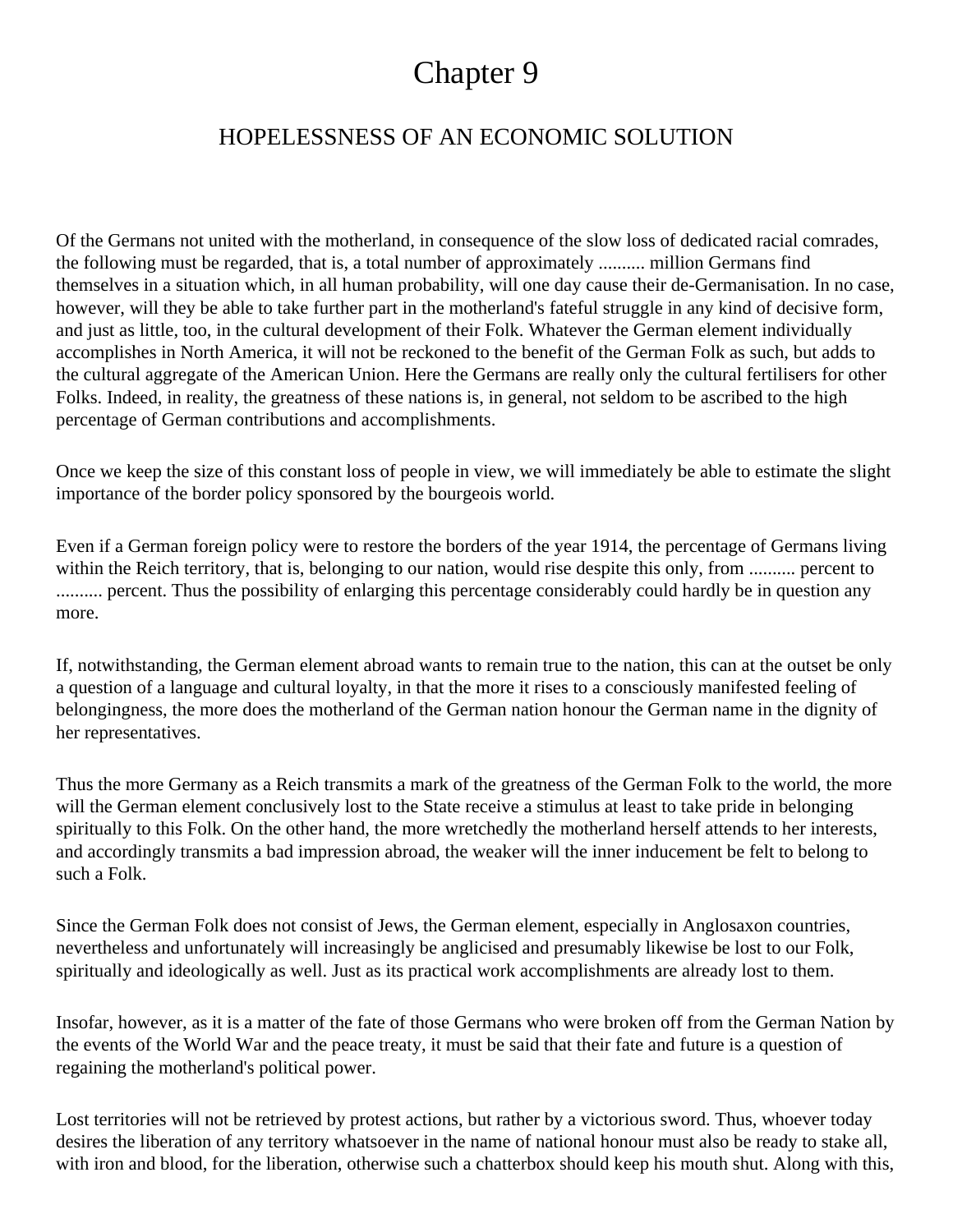to be sure, follows the duty also of carefully considering whether we possess the power to carry out such a struggle, and secondly whether the blood risked leads, or can lead, to the desired success, and thirdly, whether the success achieved matches the blood that must be staked.

I most solemnly protest against the claim that a duty of national honour exists which compels us to have two million men bleed to death on the battlefield in order that, under the most favourable result, we may be able to enter a total of a quarter million men, women and children on our books. This is not national honour that is made manifest here, but rather a lack of principle, or madness. It is no national honour, however, for a Folk to be ruled by madmen.

Certainly a great Folk will protect even its last citizen with collective action. But it is an error to impute this to sentiment to honour, rather than primarily to a sagacious insight and human experience. As long as a nation tolerates an injustice that is inflicted on some of its citizens, it will slowly but increasingly weaken its own position, since such a tolerance would serve the inner strengthening of an aggressive minded enemy just as it grinds down trust in the strength of one's own State. We know all too well what the consequences are in history of a constant yielding in little things, not to know how to be able to judge the necessary consequences in big things. Hence a solicitous State leadership will all the more preferably attend to the interests of its citizens in the smallest things, as with that the risk of its own commitment is reduced in proportion as that of the adversary rises. If today in any State an injustice is committed against an English citizen, and England undertakes her citizen's defence, the danger of England being involved in a war on account of this one Englishman is no greater for England than for the other State, which inflicts the injustice. Hence the firm action of a government respected as such in defence of even a single person is altogether not an unbearable risk, since indeed the other State will have just as little interest in starting a war on account of a trifling injustice that may have been inflicted on a single person. A general conception of honour has been formulated on the basis of this knowledge and the thousand year old application of this principle, namely, that a powerful State take every individual citizen under its protection and defend him with all its might.

Further, through the nature of European hegemony, a certain practice has been developed in the course of time to demonstrate this conception of honour in more or less cheap examples, so as to raise the prestige of individual European States, or at least to give it a certain stability. As soon as an alleged, or even faked, injustice was committed against a Frenchman or an Englishman in certain countries that were weak and less powerful militarily, this subject's defence with armed power was undertaken. That is to say, a couple of warships put on a military demonstration, which in the worst cases was firing practice with live ammunition, or an expeditionary force of some kind was landed with which the power to be punished was to be chastised. Not seldom, at the same time, the wish that thus an excuse for intervention might be obtained, was father to the thought.

It would probably never occur to the English even to exchange a note with North America on account of a trifling incident for which they would take bloody revenge on Liberia.

Thus, the more the defence of the individual citizen is undertaken on grounds of pure expediency and with every means in a strong State, the less can a Reich, made completely defenceless and powerless, be expected to undertake a foreign policy step on the grounds of so called national honour, which perforce must lead, after all, to the destruction of its last prospects for the future. For if the German Folk justifies its present border policy, espoused in the so called national circles, by the necessity of representing German honour, the result will not be the redemption of German honour, but rather the externalisation of German dishonour. That is to say, it is not at all dishonourable to have lost territories, but it is dishonourable to conduct a policy which must needs lead to a complete enslavement of one's own Folk. And all this only so as to be able to give vent to just ugly talk and to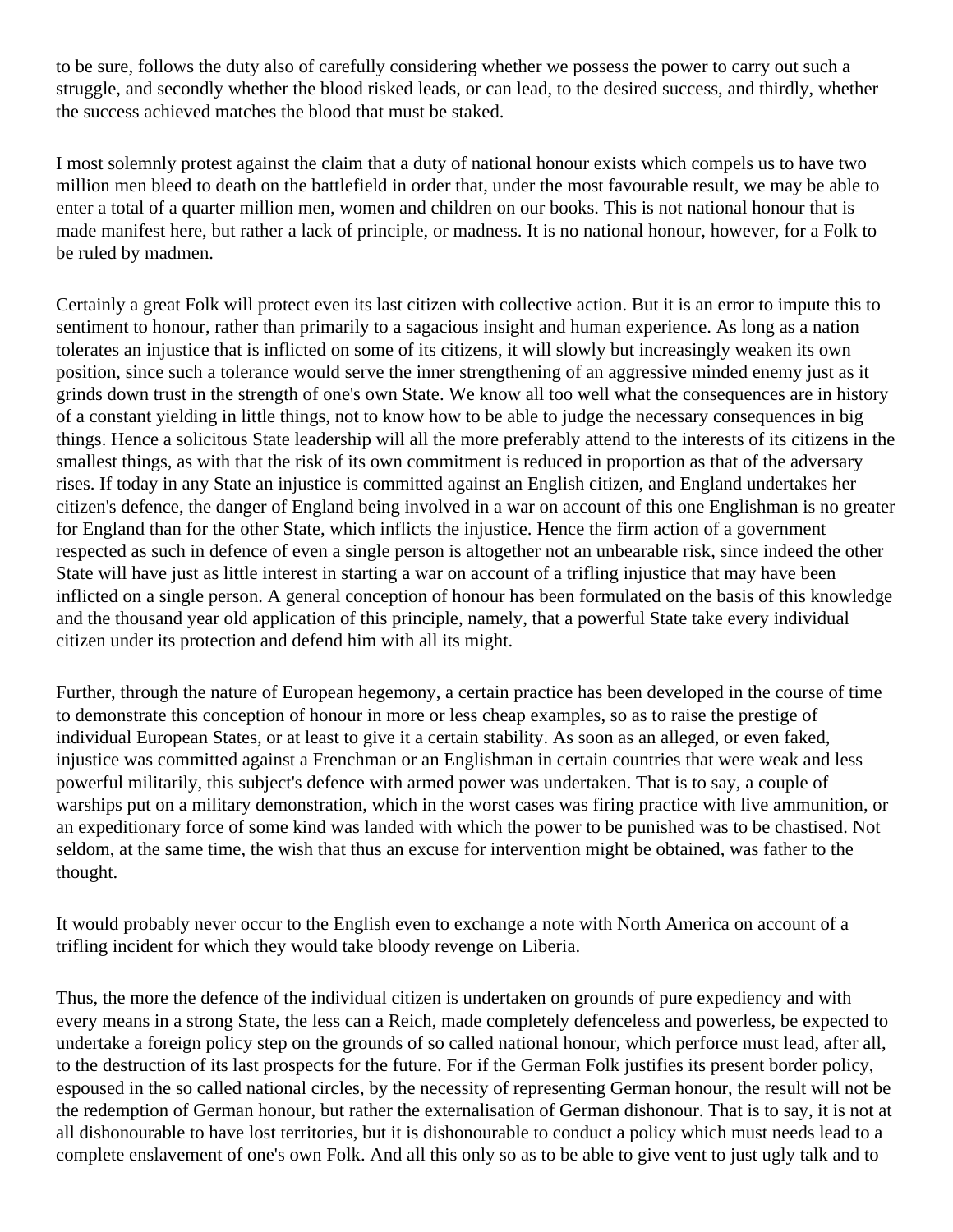avoid action. For this is just a question of empty talk. If we really wanted to establish a policy having national honour as its goal, then we must at least entrust this policy to persons worthy of esteem according to all common notions of honour. As long, however, as German domestic and foreign policy is conducted by forces which, with cynical smirks, proclaim in the Reich Parliament that for them there exists no Fatherland called Germany, for just so long will it be the first task of these national bourgeois and patriotic phrase mongering heroes merely to secure the simplest recognition of the idea of national honour in Germany through their domestic policy. But why do they not do it; indeed, on the contrary, why do they enter coalitions with avowed betrayers of the country at the expense of this so called national honour? Because otherwise a difficult struggle would be necessary, whose outcome they view with small confidence, and which, indeed, could lead to the destruction of their own existence. To be sure, this private existence of theirs is holier than the defence of national honour within the country. Yet they gladly risk the nation's future existence for a couple of phrases.

The national border policy becomes downright senseless if we look beyond both the afflictions and tasks of the present to the necessity of shaping a life for our Folk in the future.

Hence the border policy of our bourgeois patriotic Fatherland circles is especially senseless because it requires the greatest blood stakes, and yet contains the smallest prospects for our Folk's future.

The German Nation is less in a position today than in the years of peace to nourish itself on its own territory. All the attempts -- either through increasing land yields as such, or by cultivating the last fallow lands -- to bring about an increase of the German production of foodstuffs, did not enable our Folk to nourish itself from its own soil. In fact, the Folk mass now living in Germany can no longer be satisfied with the yield of our soil. Every further increase of these yields, however, would not be applied to the benefit of the increment to our population, but instead would be completely spent in satisfying the increase of the general living requirements of individuals. A model living standard is created here which is primarily determined by a knowledge of conditions and of life in the American Union. Just as the living requirements of rural communities rise as a result of the slow awareness and the influence of life in the big cities, so do the living requirements of entire nations rise under the influence of the life of better situated and richer nations. Not seldom a people's living standard, which thirty years before would have appeared as a maximum, is regarded as inadequate simply for the reason that in the meanwhile knowledge has been acquired about the living standard of another Folk. Just as in general, man, even in the lowest circles, takes for granted appointments which eighty years before were unheard of luxuries even for the upper classes. The more space is bridged through modern technology, and especially communication, and nations are brought closer together, the more intensive their mutual relations become, the more also will living conditions reciprocally leave their mark on each other and seek to approximate one another. It is an erroneous opinion that in the long run one can hold a Folk of a definite cultural capacity and also of a real cultural importance to an otherwise generally valid living standard by an appeal to perceptible facts or even to ideals. The broad masses especially will show no understanding of this. They feel the hardship; either they grumble against those who in their opinion are responsible -- something which is dangerous at least in democratic States, since thereby they provide the reservoir for all attempts at revolutionary upheavals -- or through their own measures they try to bring about a rectification as they understand it and as it arises from their own insight. The fight against the child begins. They want to lead a life like others, and cannot. What is more natural than that the responsibility is put on large families, in which no joy is taken any more, and which are limited as much as possible as a burdensome evil.

Hence it is false to believe that the German Folk in the future could acquire an increase in number by an increase of its domestic agricultural production. In the most favourable of cases, the upshot is only a satisfaction of the increased living requirements as such. But since the increase of these living requirements is dependent on the living standard of other nations which, however, stand in a much more favourable relation of population to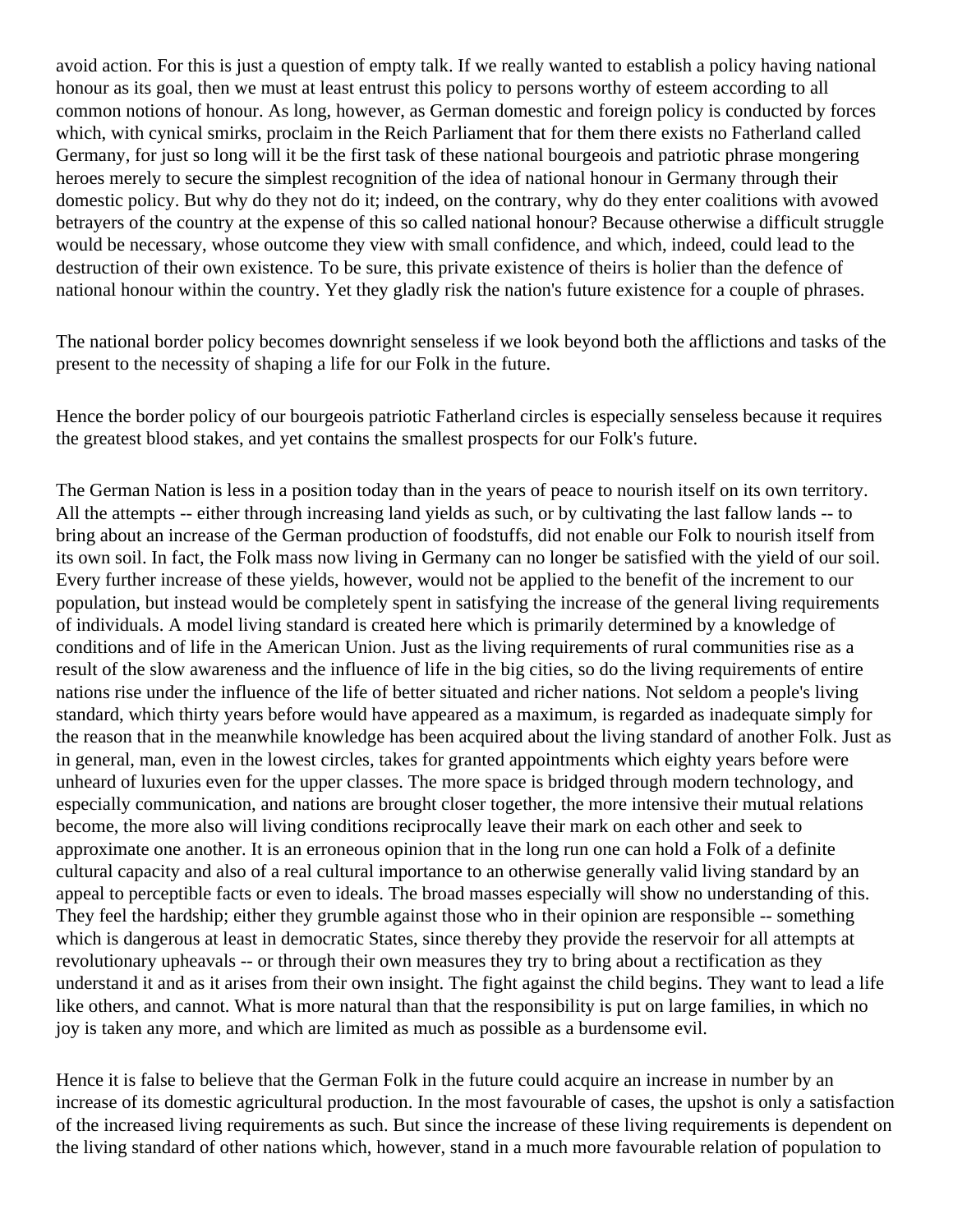land, they, in the future, too will be far ahead in their living equipment. Consequently this stimulus will never die out, and one day either a discrepancy will arise between the living standard of these Folks and those poorly provided with land, or the latter will be forced, or believe themselves forced, to reduce their number even further.

The German Folk's prospects are hopeless. Neither the present living space, nor that achieved by a restoration of the borders of 1914, will allow us to lead a life analogous to that of the American Folk. If we want this, either our Folk's territory must be considerably enlarged, or the German economy will again have to embark on paths already known to us since the pre War period. Power is necessary in both cases. Specifically, first of all, in the sense of a restoration of our Folk's inner strength, and then in a military mounting of this strength.

Presentday National Germany, which sees the fulfilment of the national task in its limited border policy, cannot deceive herself that the problem of the nation's sustenance will in any way be solved thereby. For even the utmost success of this policy of the restoration of the borders of 1914 would bring only a renewal of the economic situation of the year 1914. In other words, the question of sustenance which then, as now, was completely unsolved, will imperiously force us onto the tracks of world economy and world export. As a matter of fact, the German bourgeoisie, and the so called national leagues with it, also think only in economic political terms. Production, export and import are the catchwords with which they juggle and from which they hope for the Nation's salvation in the future. It is hoped to raise the export capacity through an increase of production, and thereby be able to provide adequately for import needs. Only it is completely forgotten that for Germany this whole problem, as has already been stressed, is not at all a problem of increasing production, but rather a question of sales possibility; and that the export difficulties would not at all be obviated by a reduction of German production costs as, again, our bourgeois sly dogs presume. Because, inasmuch as this, in itself, is only partly possible in consequence of our limited domestic market, making German export commodities able to compete by lowering production costs -- for instance, through the dismantling of our social legislation, and the duties and burdens resulting therefrom -- it will only bring us thither, where we had landed on August 4th, 1914. It really is part of the whole incredible bourgeois national naivete to presume that England would or ever could tolerate a German competition dangerous to her. Yet, these are the very same people who well know, and who always stress, that Germany did not want a war in 1914, but that instead she was literally pushed into it. And that it was England who, out of sheer competitive envy, gathered together former enemies and let loose against Germany. Today, however, these incorrigible economic dreamers imagine that England, after having risked the whole existence of her world empire in the monstrous four and one half year World War, and in which she remained the victor, will now view German competition differently than at that time. As if for England this whole question were a sporting matter. No. For decades before the War, England had tried to break the threatening German economic competition, the growing German maritime trade, and so on, with economic countermeasures. Only when they were forced to understand that this would not succeed, and when on the contrary Germany, by building her Navy, showed that she was actually determined to carry out her economic warfare to the extent of the peaceful conquest of the world, did England as a last resort invoke violence. And now, after she has remained the victor, they think they can play the game all over again; whereas, on top of all this, Germany today is not at all in a position to throw any kind of power factor into the scales, thanks indeed to her domestic and foreign policy.

The attempt to restore our Folk's sustenance and to be able to maintain it by the increase of our production and by reducing the costs of the same, ultimately will fail for the reason that we cannot undertake the final consequence of this struggle because of the lack of military power. Thus the end would be a collapse of the German Folk's sustenance and of all these hopes along with it. Entirely aside from the fact, too, that now even the American Union is emerging in all fields as the sharpest competitor to all European nations fighting as export nations for the world's markets. The size and the wealth of her domestic market permits production figures and thereby production equipment which so reduce manufacturing costs that, despite enormous wages, it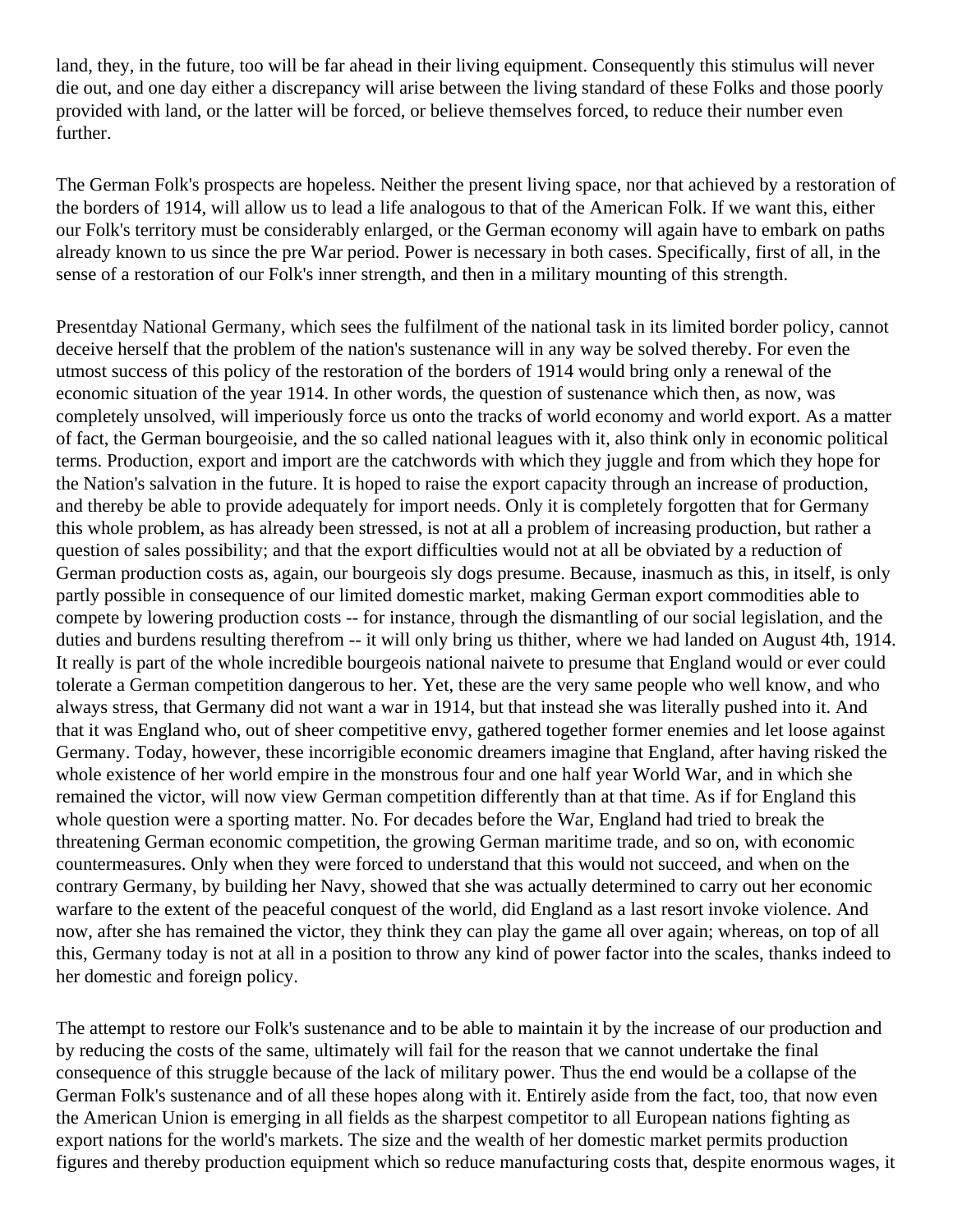no longer seems possible to undercut her prices. Here the development of the automobile industry may be considered as a warning example. Not only because we Germans, for instance, despite our laughable wages, are not in a position, even only to a degree, to export successfully against American competition, but we must also look on as American cars spread alarmingly even to our own country. This is possible only because the size of her domestic market, her wealth in purchasing power and also in raw materials, guarantees the American automobile industry domestic sales figures which alone make possible manufacturing methods which in Europe would be impossible in consequence of the lack of these domestic sales potentials. The consequence of this is the enormous export possibilities of the American automobile industry. Thus here it is a question of the general motorising of the world that is a matter of incommensurable importance for the future. For the replacement of human and animal power by motors is only at the beginning of its development, whose end cannot at all be foreseen today. At any rate, for the American Union, the modern automobile industry is on the whole at the forefront of all other industries.

Thus in many other areas, our continent will increasingly appear as an economic factor, in an aggressive form, and thereby help to sharpen the struggle for the sales market. From an examination of all factors, especially in view of the limitation of our own raw materials and the ensuing threatening dependence on other countries, Germany's future perforce appears very gloomy and sad.

But even if Germany were to master all her increasing economic difficulties, she would still be in the same spot as she had already been on August 4th, 1914. The ultimate decision as to the outcome of the struggle for the world market will lie in power, and not in economics.

It has been our curse, however, that even in peacetime a great part of the national bourgeoisie, precisely, was permeated by the idea that power could be renounced through an economic policy. Today, its chief representatives are also to be sought in those more or less pacifistic circles who, as the adversaries and enemies of all heroic, Folkish virtues, would be glad to see a Statepreserving, indeed even a Stateforming, strength in economics. But the more a Folk accepts the belief that it can maintain its life only through peaceful economic activity, the more will its very economy be surrendered to collapse. For, ultimately, economics, as a purely secondary matter in national life, is linked to the primary existence of a strong State. The sword had to stand before the plough, and an Army before economics.

If it is believed that we can renounce this in Germany, our Folk's sustenance will be wrecked.

As soon, however, as a Folk in general once impregnates its life with the thought that it can find its daily subsistence through peaceful economic activity alone, the less will it think of a violent solution in case this attempt should fail; on the contrary, it will then all the more try to take the easiest path to overcome the miscarriage of the economy without thereby having to risk its blood. As a matter of fact, Germany already finds herself in the middle of this situation. Emigration and birth control are the medicines recommended for our nation's salvation by the representatives of pacifistic economic policy and the Marxist view of the State.

The result of following these counsels, especially for Germany, will be of the most fateful importance. Germany is racially composed of so many unequal constituent elements that a permanent emigration perforce will remove from our Nation people who have the greatest capacity for resistance, who are the boldest and most determined. These, above all, like the Vikings of yore, will also today be the bearers of Nordic blood. This slow diminution of the Nordic element leads to a lowering of our general race value and thus to a weakening of our technical, cultural, and also civic political productive forces. Hence, the consequences of this weakening will be especially grievous for the future, because there now appears as a dynamic actor in world history a new State, which, as a truly European colony, has for centuries received the best Nordic forces of Europe by way of emigration; aided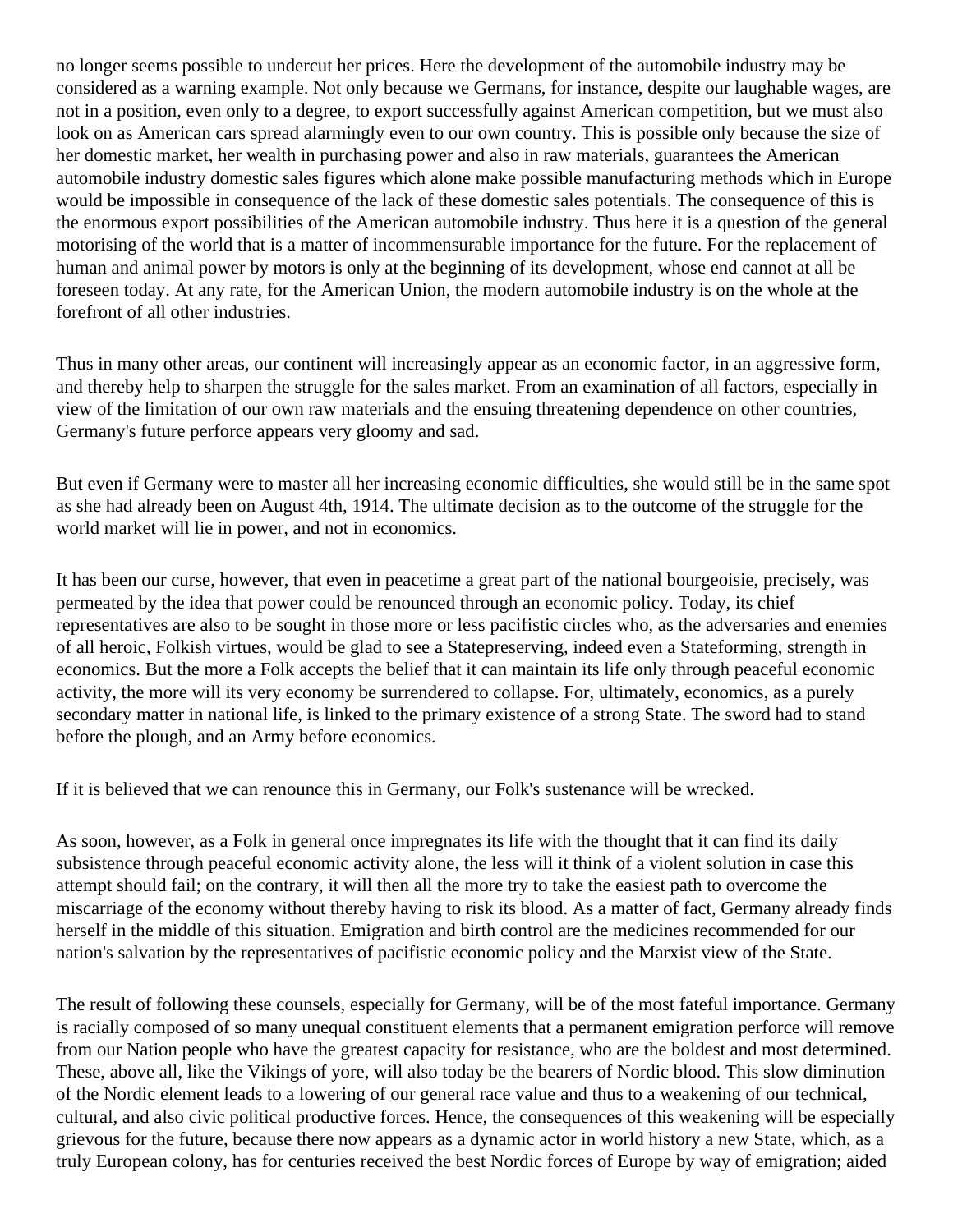by the community of their original blood, these have built a new, fresh community of the highest racial value. It is no accident that the American Union is the State in which at the present time most inventions are being made by far, some of which are of an incredible boldness. Americans, as a young, racially select Folk, confront Old Europe, which has continually lost much of its best blood through war and emigration. Just as little as one can equate the accomplishment of one thousand degenerate Levantines in Europe, say in Crete, with the accomplishment of one thousand racially still more valuable Germans or Englishmen, so can one just as little equate the accomplishment of one thousand racially questionable Europeans to the capacity of one thousand racially highly valuable Americans. Only a conscious Folkish race policy would be able to save European nations from losing the law of action to America, in consequence of the inferior value of European Folks vis-àvis the American Folk. If in place of this, however, the German Folk, along with a bastardisation systematically conducted by Jews with inferior human material and a lowering of its racial value as such caused thereby, also lets its best bloodbearers be taken away by a continuation of emigration in hundreds upon hundreds of thousands of individual specimens, it will slowly sink to the level of an equally inferior race, and hence to that of an incompetent and valueless Folk. The danger is especially great since, because of the complete indifference on our side, the American Union itself, inspired by the teachings of its own ethnologists, has established special standards for immigration. By making entry to American soil dependent on definite racial prerequisites on the one hand, as well as on the definite physical health of the individual as such, bleeding Europe of its best people has, indeed, perforce been legally regulated. This is something which our whole so called national bourgeois world and all its economic politicians either do not see, or, at least, will not hear of because it is unpleasant to them, and because it is much cheaper to pass over these things with a couple of general national phrases.

To this lowering, imposed by Nature, of the general value of our Folk by forced emigration in consequence of our economic policy, is added birth control as a second disadvantage. I have already set forth the consequences of the fight against the child. They lie in a reduction of the count of individuals brought to life, so that a further selection cannot take place. On the contrary, people take pains that all who are once born are kept alive under any circumstances. Since, however, ability, energy, and so on, are not necessarily connected with the first born, but instead become visible in each case only in the course of the struggle for existence, the possibility of a weeding out and a selection according to such criteria is removed. Nations become impoverished in talents and energies. Again, this is especially bad in nations in which the dissimilarity of basic racial elements extends even into families. For then, according to the Mendelian Law Of Division, a separation takes place in every family which can partly be attributed to one racial side, partly to the other. If, however, these racial values vary in their importance for a Folk, then even the value of the children of one family already will be dissimilar on racial grounds. Since the firstborn in no way must grow according to the racially valuable sides of both parents, it lies in the interest of a nation that later life at least search out the more racially valuable from among the total number of children, through the struggle for existence, and preserve them for the nation and, conversely, put the nation in the possession of the accomplishments of these racially valuable individuals. But if man himself prevents the procreation of a greater number of children and limits himself to the firstborn or at least to the secondborn, he will nevertheless want to preserve especially these inferior racial elements of the nation, even if these do not possess the most valuable characteristics. Thus he artificially hinders nature's process of selection, he prevents it, and thereby helps to impoverish a nation of powerful personalities. He destroys the peak value of a Folk.

The German Folk which, as such, does not have that average value, as for example the English, will be especially dependent on personality values. The extraordinary extremes that we can observe everywhere in our Folk are only the after effects of our disruption, determined by blood, into superior and inferior racial elements. In general, the Englishman will have a better average. Perhaps he will never arrive at the harmful depths of our Folk, but also never at its heights of brilliance. Therefore, his life will move along a more average line and be filled with a greater steadiness. In contrast, German life in everything is infinitely unstable and restless and acquires its importance only by its extraordinarily high achievements, through which we make amends for the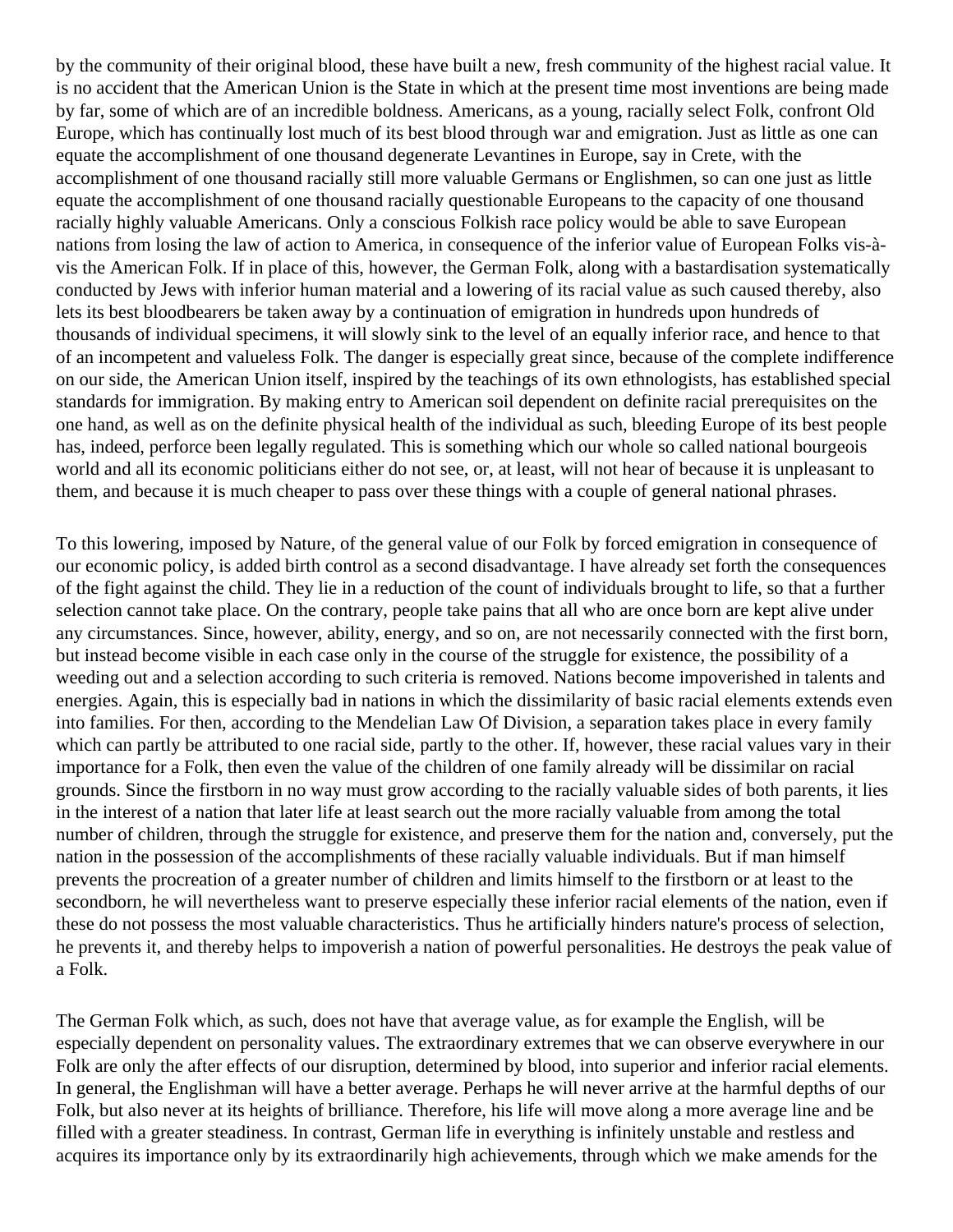disquieting aspects of our Nation. Once, however, the personal bearers of these high achievements are removed through an artificial system, these very achievements cease. Then our Folk moves toward a permanent pauperisation of personality values, and thereby to a lowering of its whole cultural and spiritual importance.

If this condition should continue for just several hundred years, our German Folk would be, at the least, so weakened in its general importance that it would no longer be able to raise any kind of claim to be called a Folk of world consequence. In any case, it will no longer be in a position to keep pace with the deeds of the considerably younger, healthier American Folk. Then, because of a great number of causes, we ourselves will experience what not a few old cultural Folks prove in their historical development. Through their vices, and in consequence of their thoughtlessness, the Nordic bloodbearer was slowly eliminated as the most racially valuable element of the bearers of culture and founders of States, and thereby they left behind a human hodgepodge of such slight intrinsic importance that the law of action was wrested from their hands to pass over to other younger and healthier Folks.

All of south eastern Europe, especially the still older cultures of Asia Minor and Persia, as well as those of the Mesopotamian lowlands, provide classroom examples of the course of this process.

Thus, just as here history was slowly shaped by the racially more valuable Folks of the Occident, the danger likewise arises that the importance of racially inferior Europe slowly is leading to a new determination of the world's fate by the Folk of the North American continent.

That this danger threatens all Europe has, after all, already been perceived by some today. Only few of them wish to understand what it means for Germany. Our Folk, if it lives with the same political thoughtlessness in the future as in the past, will have to renounce its claim to world importance once and for all. Racially, it will increasingly atrophy until it finally sinks to degenerate, animallike feed bags lacking as well the memory of past greatness. As a State in the future order of World States, they will at best be like that which Switzerland and Holland have been in Europe up to now.

This will be the end of the life of a Folk whose history has been two thousand years of world history.

This fate will no longer be changed with stupid national bourgeois phrases whose practical senselessness and worthlessness must already have been proved by the success of development up to now. Only a new reformation movement, which sets a conscious knowledge against racial thoughtlessness and draws all the conclusions from this knowledge, can still snatch our Folk back from this abyss.

It will be the task of the National Socialist Movement to carry over into a policy applied in practice the knowledge and scientific insights of race theory, either already existing or in the course of development, as well as the world history clarified through it.

Since today Germany's economic fate vis-à-vis America is in fact also the fate of other nations in Europe, there is again a movement of credulous followers, especially among our Folk, who want to oppose a European union to the American Union in order thereby to prevent a threatening world hegemony of the North American continent.

For these people, the Pan European Movement, at least at first sight, really seems to have much that is alluring about it. Indeed, if we could judge world history according to economic viewpoints, it could even be pertinent. Two are always more than one for the mechanic of history, and thus for the mechanical politician. But values,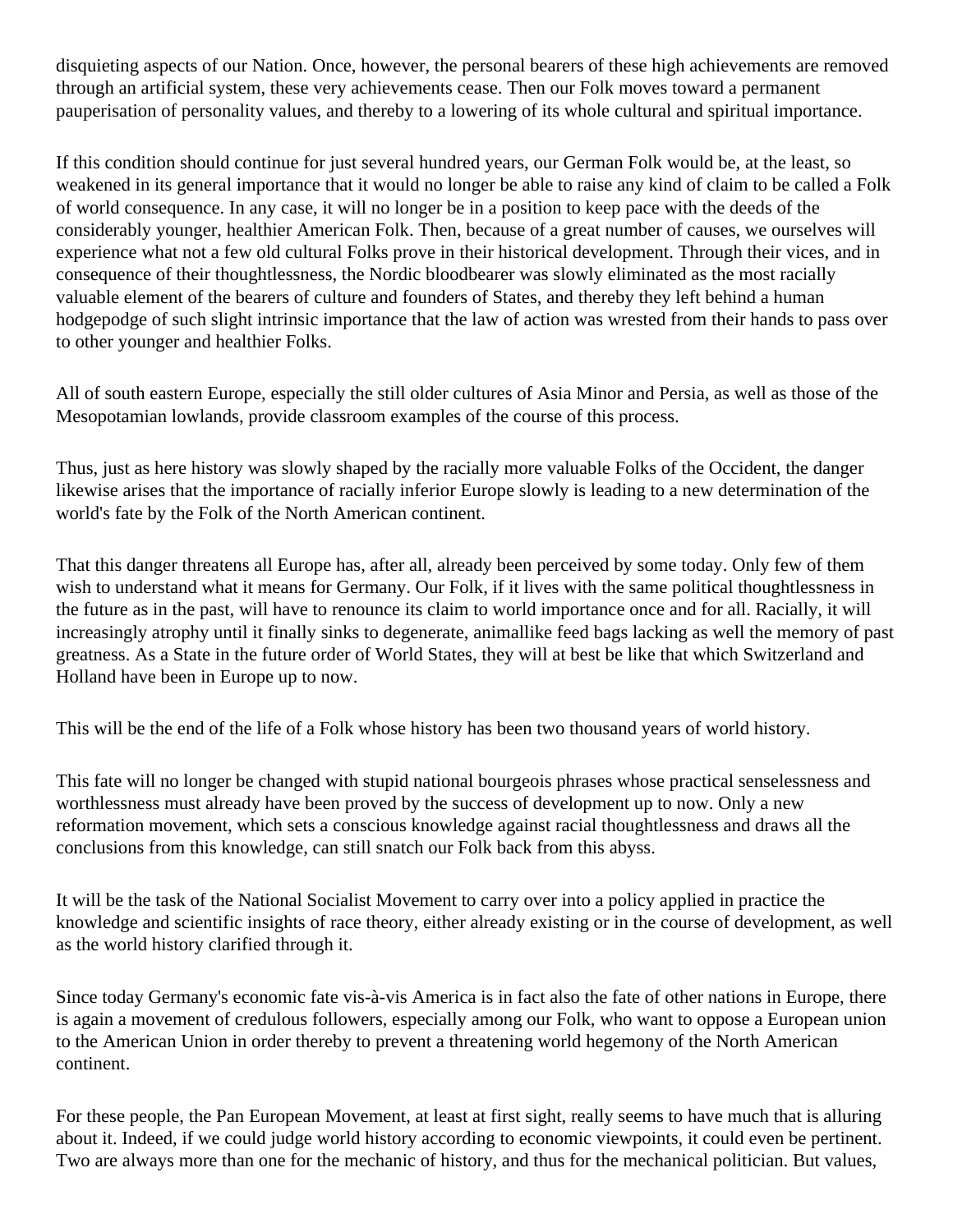not numbers, are decisive in the life of nations. That the American Union was able to achieve such a threatening height is not based on the fact that .......... million people form a State there, but on the fact that .......... square kilometres of the most fertile and the richest soil is inhabited by .......... million people of the highest race value. That these people form a State has a heightened importance for the other parts of the world, despite the territorial size of their living area, insofar as an organisation, all encompassing, exists thanks to which, indeed, the racially conditioned individual value of these people, can find a compact deployment of collective forces for fighting through the struggle for existence.

If this were not correct, if the importance of the American Union thus lay in the size of the population alone, or else in the size of the territory, or in the relation in which this territory stands to the size of the population, then Russia would be at least as dangerous for Europe. Presentday Russia encompasses .......... million people on .......... million square kilometres. These people are also comprised in a State structure whose value, taken traditionally, would have to be even higher than that of the American Union. Despite this, however, it would never occur to anybody to fear a Russian hegemony over the world for this reason. No such inner value is attached to the number of the Russian people, so that this number could become a danger for the freedom of the world. At least never in the sense of an economic and power political rule of the other parts of the globe, but at best in the sense of an inundation of disease bacilli which at the moment have their focus in Russia.

If, however, the importance of the threatening American position of hegemony seems to be conditioned primarily by the value of the American Folk, and then only secondarily by the size of this Folk's given living space and the favourable relation between population and soil resulting therefrom, this hegemony will not be eliminated by a purely formal numerical unification of European nations, so far as their inner value is not higher than that of the American Union. Otherwise, present day Russia would necessarily appear as the greatest danger to this American Union, as would China, still more, which is inhabited by over 400 million people.

Thus, first and foremost, the Pan European Movement rests on the fundamental basic error that human values can be replaced by human numbers. This is a purely mechanical conception of history which avoids an investigation of all shaping forces of life, in order, in their stead, to see in numerical majorities the creative sources of human culture as well as the formative factors of history. This conception is in keeping with the senselessness of our western democracy as with the cowardly pacifism of our high economic circles. It is obvious that it is the ideal of all inferior or half breed bastards. Likewise, that the Jew especially welcomes such a conception. For, logically pursued, it leads to racial chaos and confusion, to a bastardisation and Negrification of cultural mankind, and thereby ultimately to such a lowering of its racial value that the Hebrew who has kept free of this can slowly rise to world domination. At least, he fancies that ultimately he will be able to develop into the brain of this mankind which has become worthless.

Aside from this fundamental basic error of the Pan European Movement, even the idea of a unification of European States, forced by a general insight emerging from a threatened distress, is a fantastic, historically impossible childishness. Thereby, I do not mean to say that such a unification under a Jewish protectorate and Jewish impulsion as such would not be possible from the outset, but only that the result could not match the hopes for which the whole monkey business sets the stage. Let no one believe that such a European coalition could mobilise any strength that would manifest itself externally. It is an old experience that a lasting unification of nations can take place only if it is a question of nations which are racially equivalent and related as such, and if, secondly, their unification takes place in the form of a slow process of struggle for hegemony. Thus did Rome once subjugate the Latin States one after the other, until finally her strength sufficed to become the crystallisation point of a world empire. But this is likewise the history of the birth of the English World Empire. Thus, further, did Prussia put an end to the dismemberment of Germany, and thus only in this way could a Europe one day rise that could attend to the interests of its population in a compact governmental form.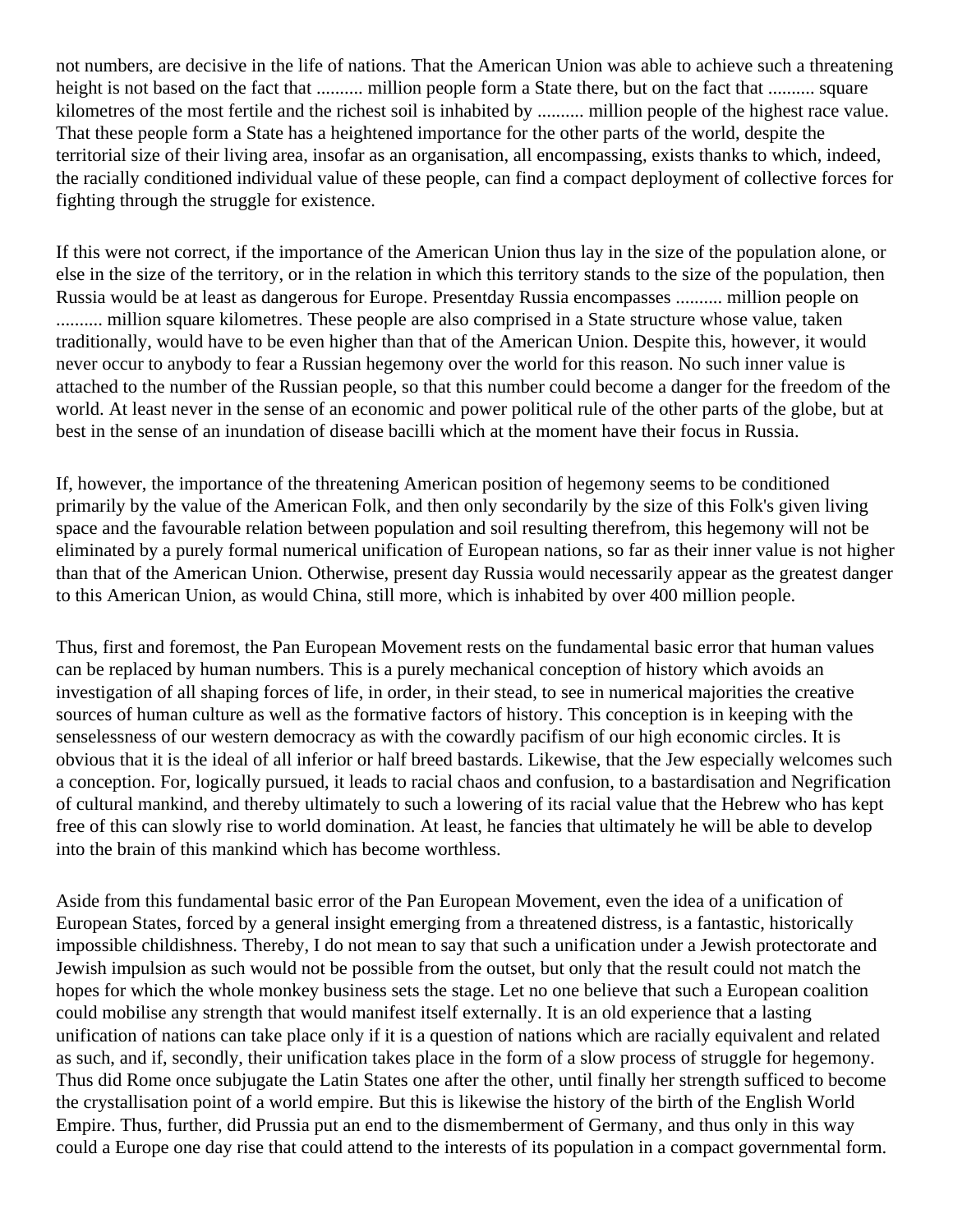But -- this would only be the result of a centuries long struggle, since an infinite quantity of old customs and traditions must be overcome and an assimilation of Folks who are already extraordinarily divergent racially would have to materialise. The difficulty, then, of giving a unitary State language to such a structure can likewise be solved only in a centuries long process.

However all this would not be the realisation of the present Pan European train of thought, but rather the success of the struggle for existence of the strongest nations of Europe. And what remained would as little be a Pan Europe as, for instance, the unification of the Latin States formerly was a Pan Latinisation. The power which at that time had fought through this unification process in centuries long battles gave its name forever to the whole structure. And the power which would create a Pan Europe along such natural ways would thereby at the same time rob it of the designation Pan Europe.

But even in such a case, the desired success would not materialise. For once any European great power today - and naturally it could involve only a power which was valuable according to its Folkdom, that is, racially important -- brings Europe to unity along these lines, the final completion of this unity would signify the racial submersion of its founders, and thereby remove even the last value from the whole structure. It would never be possible thereby to create a structure which could bear up against the American Union.

In the future only the State which has understood how to raise the value of its Folkdom and to bring it to the most expedient State form for this, through its inner life as well as through its foreign policy, will be able to face up to North America. By posing such a solution as possible, a whole number of States will be able to participate, which can and will lead to a heightened fitness if for no other reason than the mutual competition.

It is again the task of the National Socialist Movement to strengthen and to prepare to the utmost its own Fatherland itself for this task.

The attempt, however, to realise the Pan European idea through a purely formal unification of European nations, without having to be forced in centuries long struggles by a European ruling power, would lead to a structure whose whole strength and energy would be absorbed by the inner rivalries and disputes exactly as formerly the strength of the German clans in the German Union. Only when the internal German question had been finally solved through Prussia's power superiority could a commitment of the Nation's united strength beyond its borders ensue. It is frivolous, however, to believe that the contest between Europe and America will always be only of a peaceful economic nature, if economic motives develop into determining vital factors. In general, it lay in the nature of the rise of the North American State that at first it could exhibit little interest in foreign policy problems. Not only in consequence of the lack of a long governmental tradition, but rather simply in consequence of the fact that within the American continent itself extraordinarily large areas stood at the disposal of man's natural urge for expansion. Hence, the policy of the American Union, from the moment of breaking away from the European mother State to most recent times, was primarily a domestic one. Indeed, the struggles for freedom were themselves at bottom nothing but the shaking off of foreign policy commitments in favour of a life viewed exclusively in terms of domestic policy. In proportion as the American Folk increasingly fulfil the tasks of internal colonisation, the natural, activist urge that is peculiar to young nations will turn outward. But then the surprises which the world may perchance still experience could least of all be seriously opposed by a pacifistic democratic Pan European hodgepodge State. According to the conception of that everybody's bastard, Coudenhove, this Pan Europe would one day play the same role vis-à-vis the American Union, or a nationally awakened China that was formerly played by the old Austrian State vis-à-vis Germany or Russia.

Really, there is no need to refute the opinion that just because a fusion of Folks of different nationalities has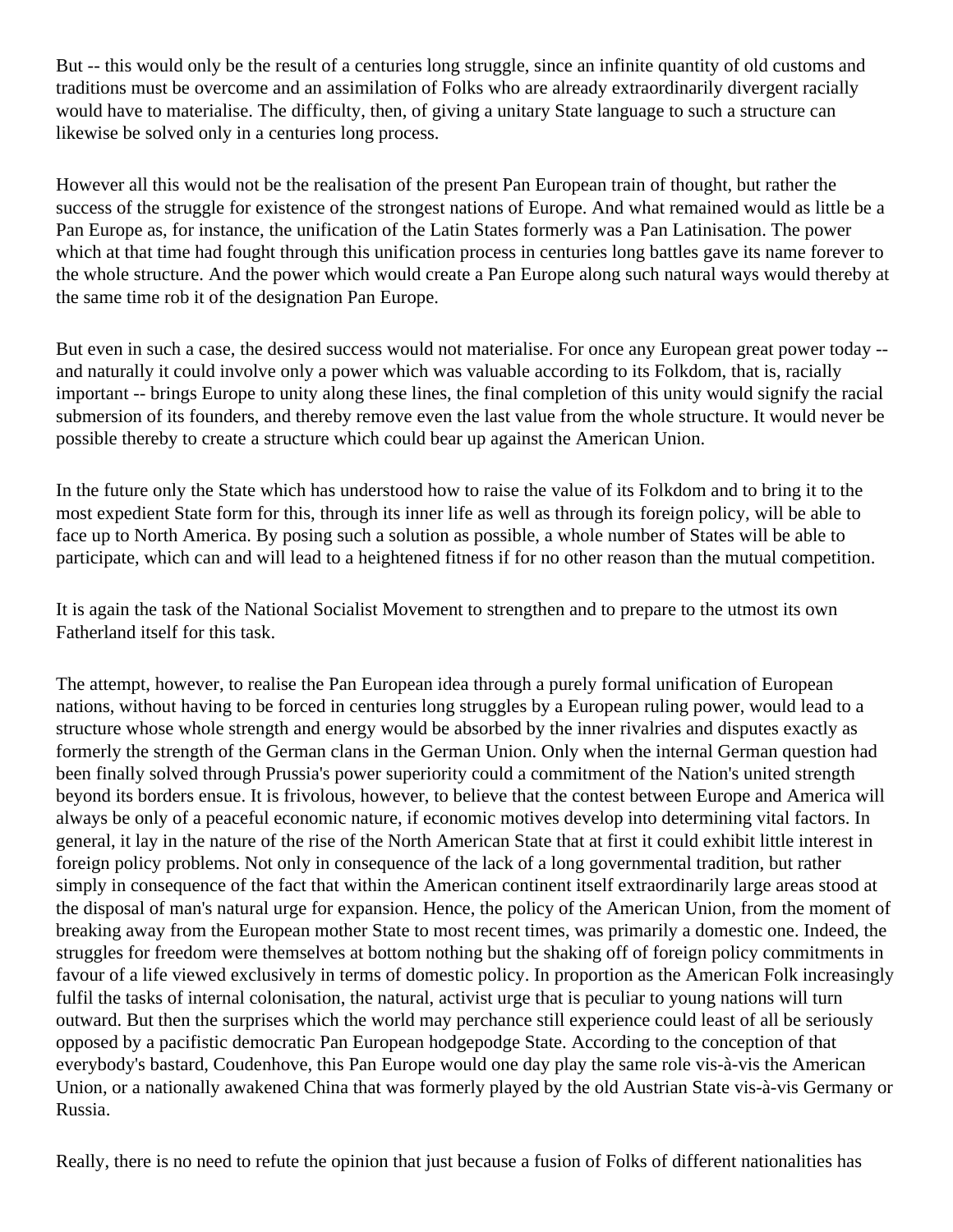taken place in the American Union, this must also be possible in Europe. The American Union, to be sure, has brought people of different nationalities together into a young nation. But closer scrutiny discloses that the overwhelming majority of these different ethnic groups racially belong to similar or at least related basic elements. For since the emigration process in Europe was a selection of the fittest, this fitness in all European Folks lying primarily in the Nordic admixture, the American Union, in fact, has drawn to itself the scattered Nordic elements from among Folks who were very different as such. If, in addition, we take into account that it involved people who were not the bearers of any kind of theory of government, and consequently were not burdened by any kind of tradition, and, further, the dimensions of the impact of the new world to which all people are more or less subject, it becomes understandable why a new nation, made up of peoples from all European countries, could arise in less than two hundred years. It must be considered, however, that already in the last century this fusion process became more difficult in proportion as, under the pressure of need, Europeans went to North America, who, as members of European national States, not only felt themselves united with them Folkishly for the future, but who particularly prized their national tradition more highly than citizenship in their new homeland. Moreover, even the American Union has not been able to fuse people of alien blood who are stamped with their own national feeling or race instinct. The American Union's power of assimilation has failed vis-à-vis the Chinese as well as vis-à-vis the Japanese element. They also sense this well and know it, and therefore they would best prefer to exclude these alien bodies from immigration. But thereby American immigration policy itself confirms that the earlier fusion presupposed peoples of definite equal race foundations, and immediately miscarried as soon as it involved people who were fundamentally different. That the American Union itself feels itself to be a Nordic German State, and in no way an international mishmash of Folks, further emerges from the manner in which it allots immigration quotas to European nations. Scandinavians, that is, Swedes, Norwegians, further Danes, then Englishmen, and finally Germans, are allotted the greatest contingents. Rumanians and Slavs very little, Japanese and Chinese they would prefer to exclude altogether. Consequently, it is a Utopia to oppose a European coalition or a Pan Europe, consisting of Mongols, Slavs, Germans, Latins, and so on, in which all others than Teutons would dominate, as a factor capable of resistance, to this racially dominant, Nordic State. A very dangerous Utopia, to be sure, if we consider that again countless Germans see a rosy future for which they will not have to make the most grievous sacrifices. That this Utopia of all things came out of Austria is not without a certain comedy. For, after all, this State and its fate is the liveliest example of the enormous strength of structures artificially glued together but which are unnatural in themselves. It is the rootless spirit of the old imperial city of Vienna, that hybrid city of the Orient and the Occident, which thereby speaks to us.

[www.adolfhitler.ws](http://www.adolfhitler.ws/)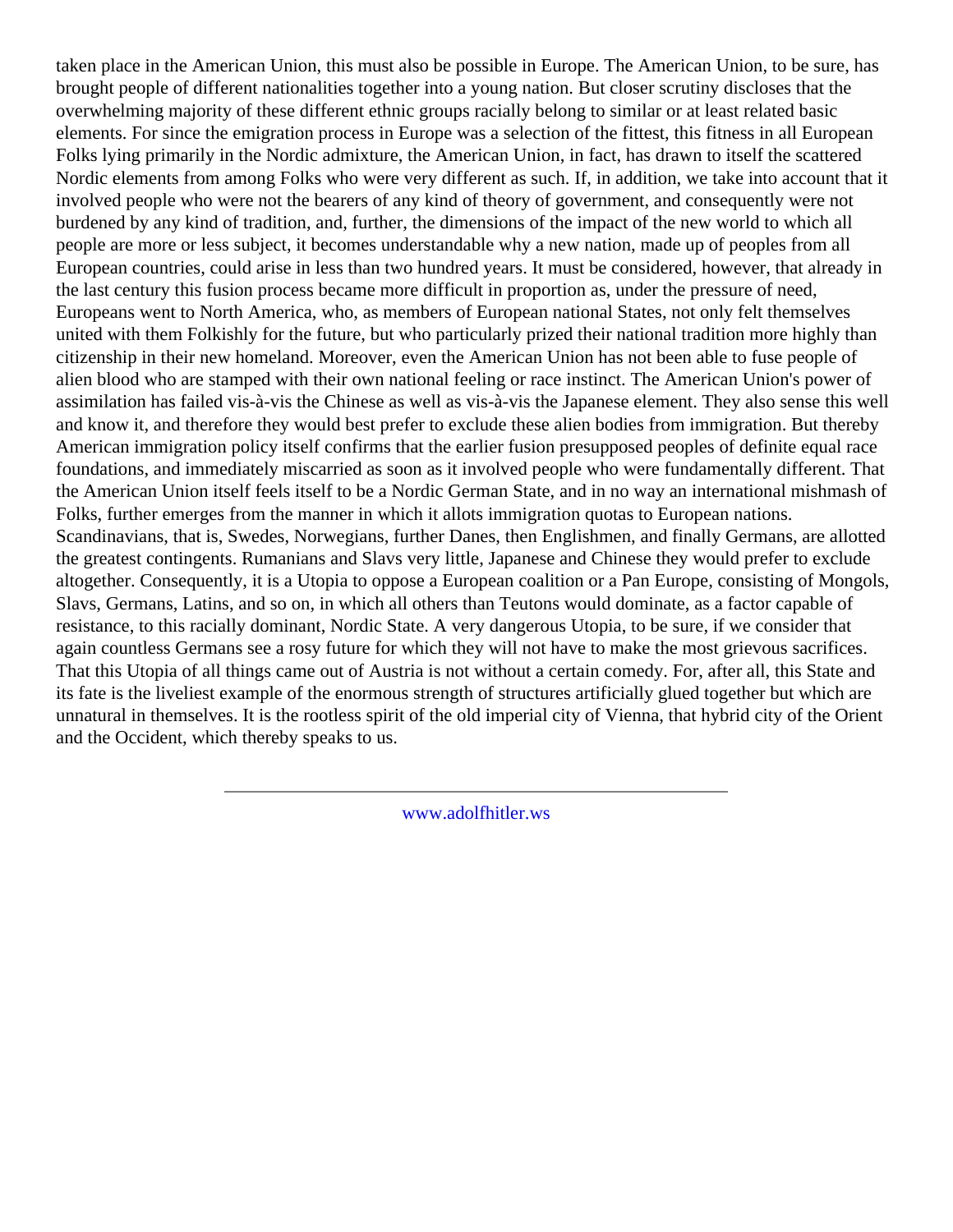## Chapter10

### ON NECESSITY FOR AN ACTIVE FOREIGN POLICY

Summing up, therefore, it can be reiterated that our bourgeois national policy, the foreign policy aim of which is the restoration of the borders of the year 1914, is senseless and indeed catastrophic. It perforce brings us into conflict with all the States which took part in the World War. Thus it guarantees the continuance of the coalition of victors which is slowly choking us. It thereby always assures France a favourable official opinion in other parts of the world for her eternal proceedings against Germany. Even were it successful, it would signify nothing at all for Germany's future in its results, and nevertheless compel us to fight with blood and steel. Further, it altogether prevents in particular any stability of German foreign policy.

It was characteristic of our pre War policy that it necessarily gave an outside observer the image of decisions often as wavering as they were incomprehensible. If we disregard the Triple Alliance, the maintenance of which could not be a foreign policy aim but only a means to such an aim, we can discover no stable idea in the leaders of our Folk's fate in the pre War period. This is naturally incomprehensible. The moment the foreign policy aim no longer signified a struggle for the German Folk's interests, but rather the preservation of world peace, we lost the ground under our feet. I can certainly outline a Folk's interests, establish them, and, regardless of how the possibilities of their advocacy stand, I can nevertheless keep the great aim uninterruptedly in view. Gradually the rest of mankind will also acquire a general knowledge of a nation's special, definite, chief foreign policy ideas. This then offers the possibility of regulating mutual relations in a permanent way, either in the sense of an intended resistance against the known operation of such a power, or a reasonable awareness of it, or also in the sense of an understanding, since, perhaps, one's own interests can be achieved along a common path.

This stability in foreign policy can be established with a whole series of European States. For long periods of her existence, Russia exhibited definite foreign policy aims which dominated her whole activity. In the course of the centuries, France has always represented the same foreign policy aims regardless who embodied political power in Paris at the moment. We may speak of England not only as a State with a traditional diplomacy, but above all as a State with a foreign policy idea become a tradition. With Germany, such an idea could be discerned only periodically in the Prussian State. We see Prussia fulfil her German mission in the short period of the Bismarckian statecraft, but thereafter any foreign policy aim staked out far in advance came to an end. The new German Reich, especially after Bismarck's retirement, no longer had such an aim since the slogan of preserving peace, that is, of maintaining a given situation, does not possess any kind of stable content or character. Just as any passive slogan is doomed in reality to be the plaything of an aggressive will. Only he who himself wants to act can also determine his action according to his will. Hence the Triple Entente, which wanted to act, also had all the advantages which lie in the self determination of action, whereas the Triple Alliance through its contemplative tendency to preserve world peace was at a disadvantage to the same degree. Thus the timing and opening of a war was established by nations with a definite foreign policy aim, whereas, conversely, the Triple Alliance powers were surprised by it at an hour that was everything but favourable. If we in Germany ourselves had had even the slightest bellicose intention, it would have been possible through a number of measures, which could have been carried out without effort, to have given another face to the start of the War. But Germany never had a definite foreign policy aim in view, she never thought of any kind of aggressive steps for the realisation of this aim, and consequently events caught her by surprise.

From Austria-Hungary we could hope for no other foreign policy aim as such, save that of wriggling through the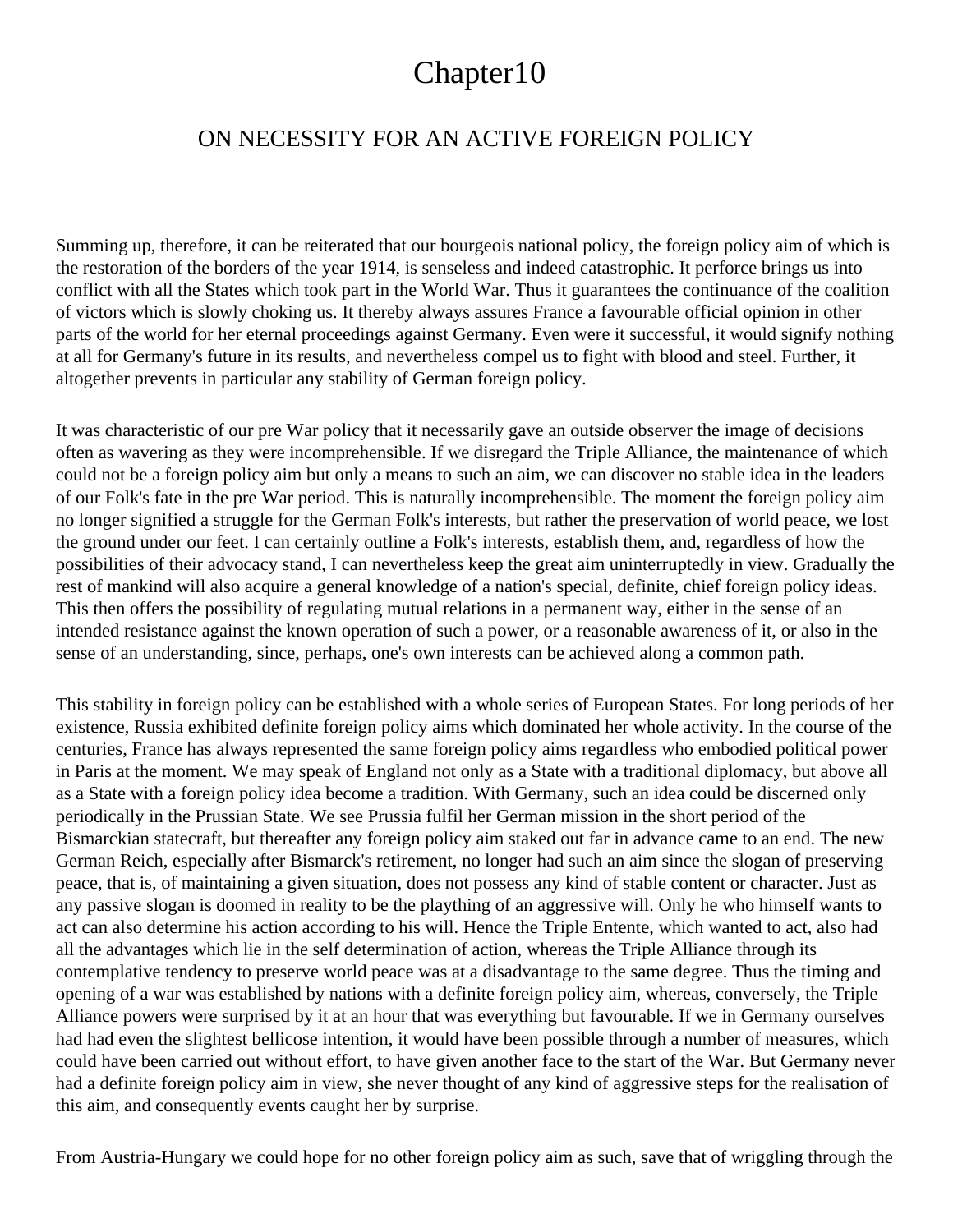hazards of European politics, so that the rotten State structure as much as possible nowhere bumps into anything, in order thus to conceal from the world the real inner character of this monstrous corpse of a State.

The German national bourgeoisie, which alone is under discussion here -- since international Marxism as such has no other aim but Germany's destruction -- even today has learned nothing from the past. Even today it does not feel the necessity of setting for the nation a foreign policy aim that may be regarded as satisfactory, and thereby give our foreign policy endeavours a certain stability for a more or less long time. For only if such a possible foreign policy goal appears fundamentally staked out can we discuss in detail the possibilities that can lead to success. Only then does politics enter the stage of the art of the possible. As long, however, as this whole political life is not dominated by any leading idea, individual actions will not have the character of utilising all possibilities for the achievement of a certain success as such. Instead, they are but individual stations along the way of an aimless and planless muddling through from today to tomorrow. Above all is lost that certain persistence which the execution of great aims always requires; that is: one will try this today and that tomorrow, and the day after one will have this foreign policy possibility in view, and suddenly pay homage to a wholly opposite intention -- insofar, that is, as this visible confusion as confusion is not actually in keeping with the wish of that power which rules Germany today, and in truth does not wish for a resurgence of our Folk ever. Only international Jewry can possess a lively interest in a German foreign policy which by its continual, seemingly irrational, sudden transitions, lacks that clear plan, and which, as its only justification, at best asserts: Indeed, we too naturally don't know what should be done, but we do something precisely because something must be done. Yes, not seldom can we actually hear that these men are so little convinced of the inner sense of their foreign policy actions that, as highest motivation, they can only inquire whether somebody else may know a better one. This is the foundation on which the statecraft of a Gustav Stresemann rests.

In contrast, precisely today more than ever is it necessary for the German Folk to set itself a foreign policy goal which meets its real inner needs and, conversely, guarantees an unconditional stability to its foreign policy activity for the humanly predictable proximate period of time. For only if our Folk fundamentally determines and persistently fights for its interests in such a way, can it hope to induce this or that State whose interests are not opposed to ours, now at last established, and which indeed may even be parallel, to enter into a closer union with Germany. For the idea of wanting to solve our Folk's distress through the League Of Nations is exactly as unjustified as it was to let the German question be decided by the Frankfurt Federal Parliament.

The satisfied nations dominate the League Of Nations. Indeed, it is their instrument. To a large measure they have no interest in allowing a change in the territorial distribution of the globe, unless it again appeals to their interests. And while they talk about the rights of small nations, in reality it is only the interests of the largest they have in view.

If Germany again wants to achieve a real freedom so that, under its blessing, she can give the German Folk its daily bread, she must take the measures thereto outside the Parliament Of The League Of Nations in Geneva. But then, for the lack of sufficient strength, it will be necessary that she find allies who can believe that they may also serve their own interests by going along with Germany. Such a situation, however, will never arise if Germany's real foreign policy aim has not become fully clear to these nations. And, above all, Germany by herself will never acquire the strength and inner force for that persistence necessary, alas, to sweep away the obstacles of world history. For then one will never learn how to have patience in particulars, and also to renounce them if necessary, in order finally to be able to achieve the vitally necessary aim on a large scale. For even among allies, relations will never be completely frictionless. Disturbances of reciprocal relations can arise over and over again to assume threateningly dangerous forms if the strength to overcome these petty unpleasantnesses and obstacles does not lie in the very dimensions of the foreign policy aim ultimately staked out. Here the French national leadership of the pre War decades may serve as an exemplary model. How it lightly passed over small matters, indeed, even remained silent before the most bitter events, so as not to lose the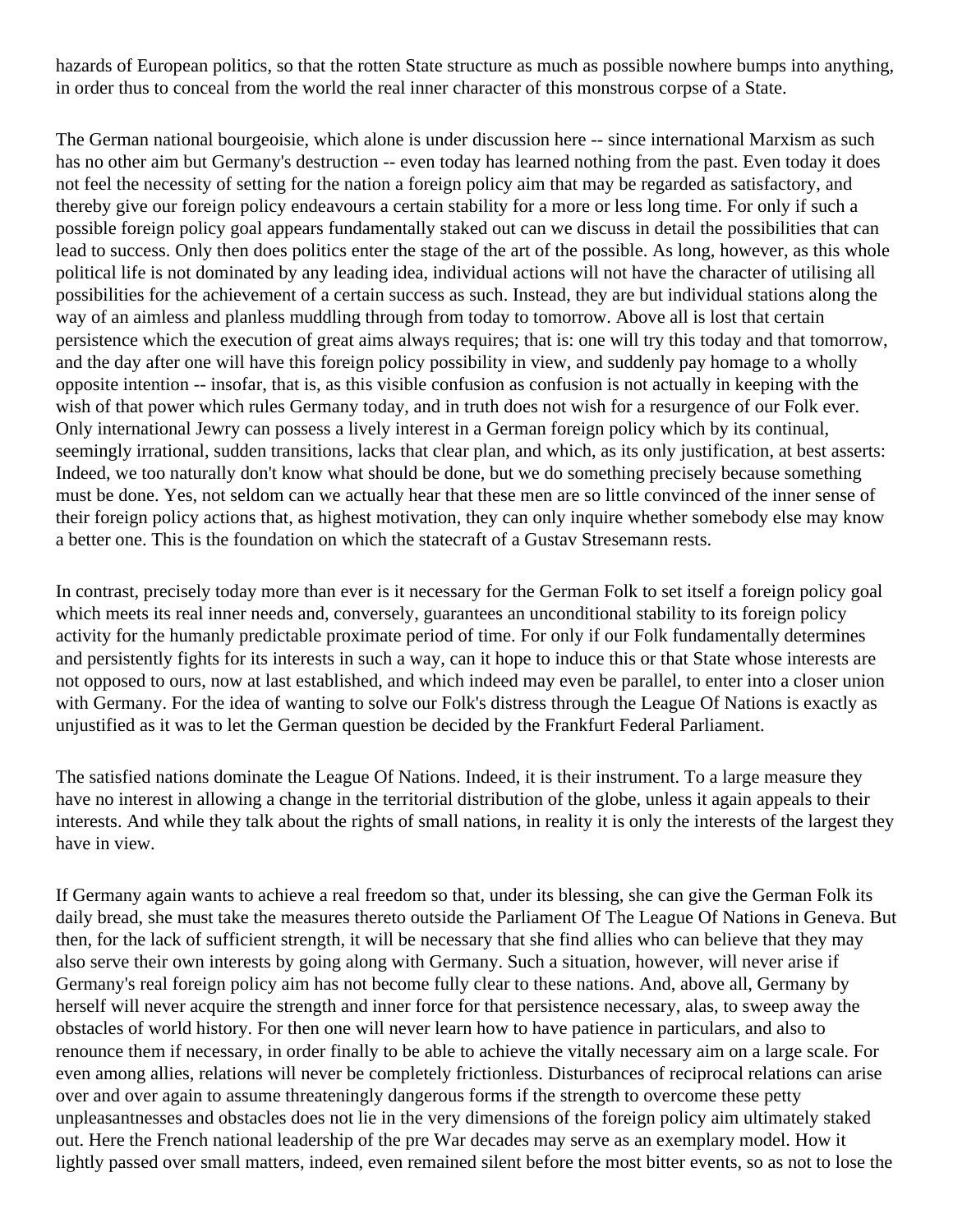possibility of organising a war of revenge against Germany, in such contrast to our eternally bawling hurrah! patriots, and, consequently, their frequent barking at the moon.

The staking out of a clear foreign policy aim appears as important, furthermore, for the reason that, otherwise, the representatives of other interests among one's own Folk will always find it possible to confuse public opinion, and to make, and in part even provoke, petty incidents into a cause for the radical change of opinion on foreign policy. Thus, out of the petty disputes which result from conditions themselves or which are artificially fabricated, France will again and again try to bring about ill feeling, indeed estrangement, among nations which, by the whole nature of their real vital interests, would be dependent upon each other, and which perforce would have to take a stand against France in concert. Such attempts, however, will be successful only if in consequence of the lack of an unshakeable political aim, one's own political actions do not possess a true stability, and above all, because persistence in the preparation of measures serviceable to the fulfilment of one's own political aim is also lacking.

The German Folk, which possesses neither a foreign policy tradition nor a foreign policy aim, will by itself rather be inclined to pay homage to Utopian ideals, and thereby neglect its real vital interest. For what has our Folk not raved over in the last hundred years? Now it was Greeks whom we wanted to save from the Turks, then Turks on whom we bestowed our affection against Russians and Italians, after which our Folk again found an enchantment in waxing enthusiastic over Polish freedom fighters, and then in indulging their feelings for the Boers, and so on. But what have all these most stupid soulful gushings, as incompetent politically as they were garrulous, cost our Folk?

Thus the relation to Austria, as was emphasised with special pride, was not one of practical understanding, but a true inner alliance of the heart. If only reason instead of the heart had spoken at this time, and understanding had decided, Germany would be saved today. But for the very reason that we are the kind of a Folk which lets its political actions be determined too little according to the grounds of a really reasonable, rational insight -- for which reason we cannot look back on any great political tradition -- we must, at least for the future, give our Folk an unshakeable foreign policy aim which seems suitable for making the political measures of the State leadership understandable to the broad masses in their particulars. Only thus will it be ultimately possible that millions with a divining faith will stand behind a government leadership which carries out decisions which in their particulars may have something painful about them. This is a prerequisite for bringing about a mutual understanding between the Folk and the State leadership and, to be sure, also a prerequisite for anchoring the State leadership itself in a certain tradition. It will not do that every German government have its own foreign policy goal. One can quarrel only over the means, one can dispute over them, but the goal itself must be established as unchangeable once and for all. Then politics can become the great art of the possible, that is, it is reserved to the brilliant abilities of the individual government leaders to perceive the possibilities, from instance to instance, of bringing the Folk and the Reich nearer to its foreign policy aim

This setting of a foreign policy goal is altogether non existent in presentday Germany. Hence the unguided, wavering and unsure manner of attending to our Folk's interests becomes understandable, as does also the whole confusion of our public opinion. Hence also the incredible capers of our foreign policy which always end unhappily without the Folk being even at least capable of judging the persons responsible and really calling them to account. No, one does not know what to do.

To be sure there are not a few people today who fully believe we should do nothing. They boil down their opinion to the effect that Germany today must be clever and reserved, that she engage herself nowhere, that we must keep the development of events well in view but ourselves not take part in them, in order, one day, to assume the role of the laughing third one, who reaps the benefits, while the other two quarrel.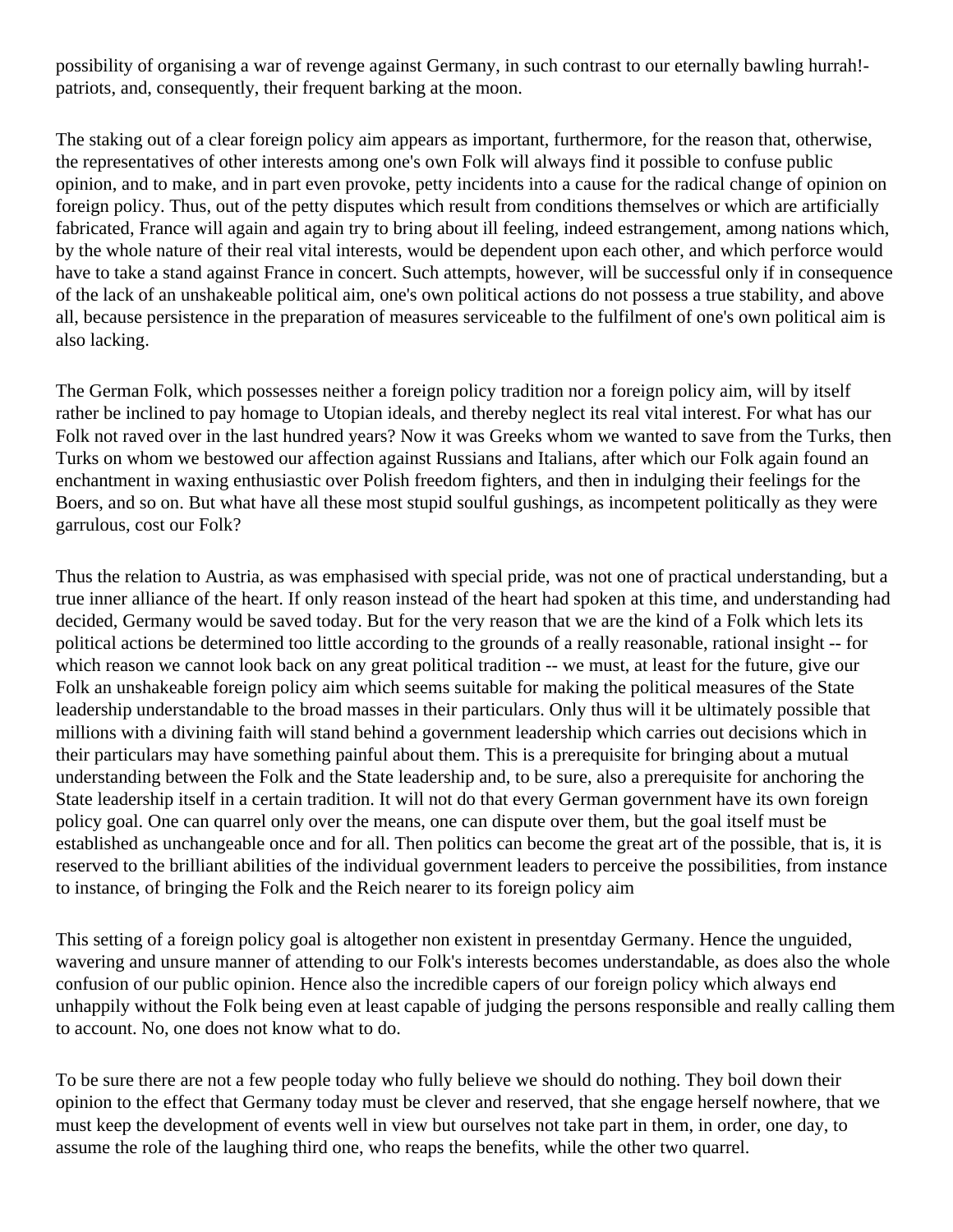Yes, yes, our present bourgeois statesmen are so clever and wise. A political judgement which is troubled by no knowledge of history. There are not a few proverbs which have become a real curse for our Folk. For example, the wiser one yields, or clothes make the man, or one can get through the whole land with hat in hand, or when two fight, the third rejoices.

In the life of nations, at least, the last proverb applies only in a wholly conditional sense. [And this for the following reason] Namely, if two quarrel hopelessly within a nation, then a third who is outside a nation can win. In the life of nations with one another, however, the ultimate success will be had by States which deliberately engage in disputes because the possibility of increasing their strength lies only in a quarrel. There is no historical event in the world that cannot be judged from two points of view. The neutrals on one side always confront the interventionist on the other. And, in general, the neutrals will always get the worst of it, whereas the interventionists rather can claim the benefits for themselves, insofar, indeed, as the party on which they wagered does not lose.

In the life of nations this means the following: If two mighty powers quarrel on this globe, the more or less small or large surrounding States either can take part in this struggle, or keep their distance from it. In one case the possibility of a gain is not excluded, insofar as the participation takes place on the side which carries off the victory. Regardless who wins, however, the neutrals will have no other fate save enmity with the remaining victor State. Up to now none of the globe's great States has arisen on the basis of neutrality as a principle of political action, but only through struggle. If towering power States as such are on Earth, all that remains for small States to do is either to renounce their future altogether, or to fight with the more favourable coalition and under its protection, and thus increase their own strength. For the role of the laughing third always presupposes that this third already has a power. But whoever is always neutral will never achieve power. For to the extent that a Folk's power lies in its inner value, the more does it find its ultimate expression in the organisational form of a Folk's fighting forces on the battlefield, created by the will of this inner value. This form, however, will never rise if it is not put to the test from time to time. Only under the forge hammer of world history do a Folk's eternal values become the steel and iron with which history is made. But he who avoids battles will never attain the strength to fight battles. And he who never fights battles will never be the heir of those who struggle with each other in a military conflict. For the previous heirs of world history were not, for instance, Folks with cowardly concepts of neutrality, but young Folks with better swords. Neither Antiquity nor the Middle Ages nor modern times knows even a single example of any power States coming into being save in permanent struggle. Up to now, however, the historical heirs have always been power States. In the life of nations, to be sure, even a third can be the heir when two quarrel. But then from the very outset this third is already the power which deliberately lets two other powers quarrel in order to defeat them once and for all later without a great sacrifice on its part. Thereby neutrality loses the character of passive non participation in events altogether, and instead assumes that of a conscious political operation. Obviously no sagacious State leadership will begin a struggle without weighing the size of its possible stakes and comparing it with the size of the adversary's stakes. But if it has perceived the impossibility of being able to fight against a certain powers, all the more so will it be forced to try to fight together with this power. For then the strength of the hitherto weaker power can eventually grow out of this common struggle, in order if necessary to fight for is own vital interests also against the latter. Let no one say that then no power would enter into an alliance with a State which some day itself might become a danger. Alliances do not present policy aims, but only means to the aims. We must make use of them today even if we know a hundred times that the later development can possibly lead to the opposite. There is no alliance that lasts forever. Happy the nations which, in consequence of the complete divergence of their interests, can enter into an alliance relationship for a definite time without being forced to a mutual conflict after the cessation of the same. But a weak State especially, which wants to achieve power and greatness, must always try to take an active part in the general political events of world history.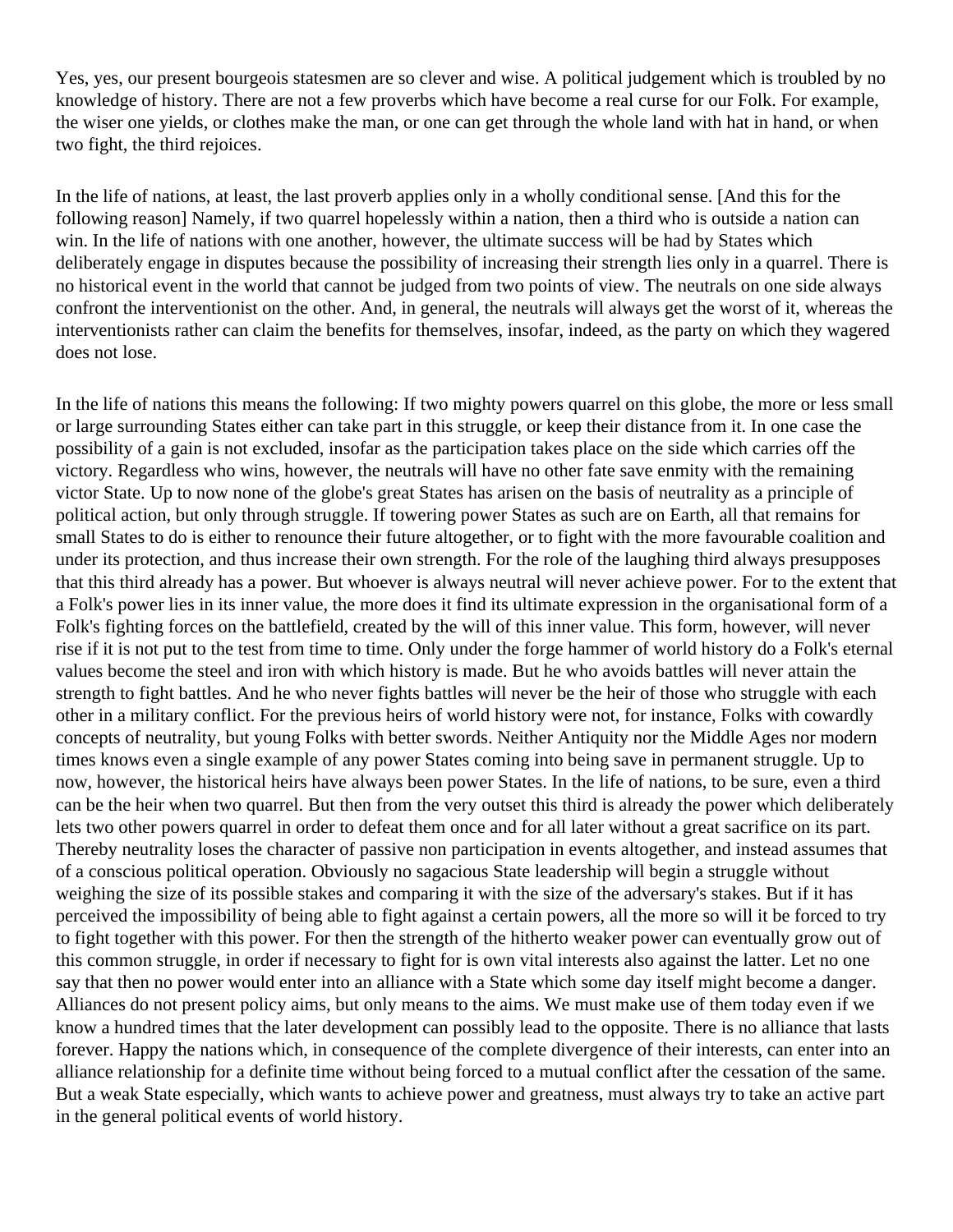When Prussia entered her Silesian War, this too was a relatively secondary phenomenon alongside the violent dispute between England and France, which at that time was already in full swing. Perhaps Frederick The Great can be reproached for having pulled English chestnuts out of the fire. But would the Prussia ever have arisen with which a Bismarck could create a new Reich, if at that time a Hohenzollern prince had sat on the throne who, in the knowledge of the future greater evens of world history, preserved his Prussia in a State of pious neutrality? The three Silesian Wars brought Prussia more than Silesia. On these battlefields grew those Regiments which in the future were to carry the German banners from Weissenburg and Wörth up to Sedan, in order finally to greet the new emperor of the new Reich in the Hall Of Mirrors in the Palace Of Versailles. Prussia at that time was certainly a small State, unimportant in population and territorial size. But by leaping into the middle of the great actions of world history, this little State had obtained for itself a legitimisation for the founding of the later German Reich.

And once, even the neutralists triumphed in the Prussian State. This was in the period of Napoleon I. At that time it was believed at first that Prussia could remain neutral, and for this she was later punished with the most terrible defeat. Both conceptions confronted one another sharply even in the year 1812. The one for neutrality, and the other, headed by Baron vom Stein, for intervention. The fact that the neutralists won out in 1812 cost Prussia and Germany infinite blood and brought them infinite suffering. And the fact that at last in 1813 the interventionists broke through saved Prussia.

The World War gave the clearest answer to the opinion that one can achieve political success by preserving a careful neutrality as a third power. What have the neutrals of the World War achieved practically? Were they the laughing third one, for instance? Or does one believe that, in a similar event, Germany would play another role? And let no one think that the reason for this lies only in the magnitude of the World War. No, in the future, all wars, insofar as they involve great nations, will be Folk's wars of the most gigantic dimensions. As a neutral State in any other European conflict, Germany, however, would possess no more importance than Holland or Switzerland or Denmark, and so on, in the World War. Does one really think that after the event we would get out of nowhere the strength to play the role against the remaining victor which we did not venture to play in a union with one of the two combatants?

At any rate, the World War has proven one thing explicitly: whoever conducts himself as a neutral in great world historical conflicts, may perhaps at first make a little business, but, in terms of power politics, he will thereby ultimately also be excluded from a codetermination of the world's fate.

Thus, had the American Union preserved her neutrality in the World War, today she would be regarded as a power of the second rank, regardless of whether England or Germany had emerged as a victor. By entering the War, she raised herself to England's naval strength, but in international political terms marked herself as a power of decisive importance. Since her entry into the World War the American Union is appraised in a completely different way. It lies in the nature of mankind's forgetfulness no longer to know [to forget], after only a short time, what the general judgement of a situation had been only a few years before. Just as today we detect a complete disregard of Germany's former greatness in the speeches of many foreign statesmen, just as little, conversely, can we appraise the extent of the increase in value that the American Union has experienced in our judgement since her entry into the World War.

This is also the most compelling statesmanlike justification for Italy's entry into the War against her former allies. Had Italy not taken this step, she would now share the role of Spain, no matter how the dice had rolled. The fact that she carried out the much criticised step to an active participation in the World War brought a rise in her position and a strengthening of the same which has found its ultimate crowning expression in Fascism. Without her entry into the War, the latter would have been a completely unthinkable phenomenon.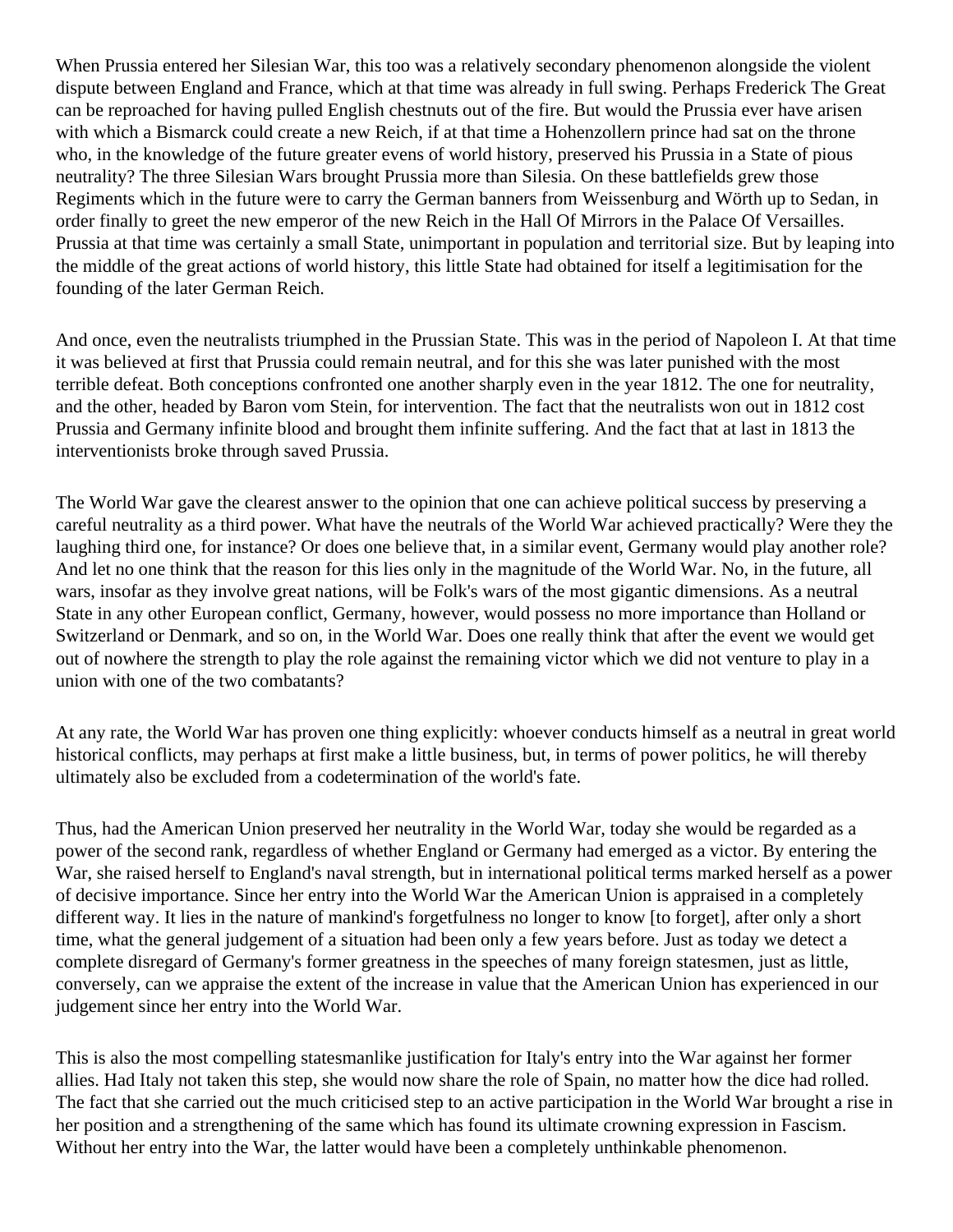The German can ponder this with or without bitterness. It is important to learn from history, especially if its teachings speak to us in such a compelling way.

Thus the belief that through a prudent, reserved neutrality vis-à-vis the developing conflicts in Europe and elsewhere, one can some day reap the benefits thereof as a laughing third one, is false and idiotic. In general, freedom is preserved neither by begging nor by cheating. And also not by work and industry, but exclusively by struggle, and indeed by one's own struggle. Thus it is very easily possible that more weight is attached to the will than to the deed. Not seldom, in the framework of a wise alliance policy, nations have achieved successes unrelated to the success of their arms. But fate does not always measure a nation which boldly stakes its life according to the dimensions of its deeds, but rather, very frequently, according to the dimensions of its will. The history of Italian unification in the nineteenth century is noteworthy for this. But the World War also shows how a whole number of States can achieve extraordinary political successes less through their military accomplishments [successes] than through the foolhardy boldness with which they take sides and the doggedness with which they hold out.

If Germany wants to put an end to her period of enslavement by all, she must under all circumstances actively try to enter into a combination of powers in order to participate in the future shaping of European life in terms of power politics.

The objection that such participation contains a grievous risk is correct. But, after all, does one really believe that we will achieve freedom without taking a risk? Or does one think that there has ever been a deed of world history which was not linked with a risk? Was Frederick The Great's decision, for instance, to participate in the first Silesian War, not linked with a risk? Or did Germany's unification by Bismarck entail no dangers? No, a thousand times no! Beginning with man's birth up to his death, everything is questionable. Only death seems certain. But for this very reason the ultimate commitment is not the worst for the reason that one day, in one way or another, it will be demanded.

Naturally it is a matter of political sagacity to choose the stake in such a way that it yields the highest possible gain. But not to stake anything at all for fear, perhaps, of picking the wrong horse means to renounce a Folk's future. The objection that such an action may have the character of a risky gamble can most easily be refuted by simple reference to previous historical experience. By a risky gamble we understand a game in which from the outset the chances of winning are subject to the fate of chance. This will never be the case in politics. For the more the ultimate decision lies in the darkness of the future, the more is the conviction of the possibility or impossibility of a success erected on humanly perceptible factors. The task of a nation's political leadership is to weigh these factors. The result of this examination, then, must also lead to a decision. Thus this decision is consonant with one's own insight, and is sustained by faith in possible success on the basis of this insight. Hence I can just as little call a politically decisive deed a risky gamble, just because its outcome is not one hundred percent certain, as an operation undertaken by a surgeon the outcome of which likewise will not necessarily be successful. From time immemorial it has always been in keeping with the nature of great men to execute deeds whose success is even doubtful and indefinite with the utmost energy, if the necessity thereof as such lay before them, and if after a mature examination of all conditions this very action alone could be considered.

The joy of responsibility in the framing of great decisions in the struggles of nations will, of course, be all the greater the more the actors, by observation of their Folk, can conclude that even a miscarriage will not be able to destroy the nation's vital strength. For in the long run a Folk, inwardly healthy at its core, can never be effaced through defeats on the battlefield. Thus insofar as a Folk possesses this inner health, with the prerequisite of a sufficient racial importance, the courage for difficult undertakings can be the greater since even the failure of the same would not, by far, signify the downfall of such a Folk. And here Clausewitz is right, when in his principles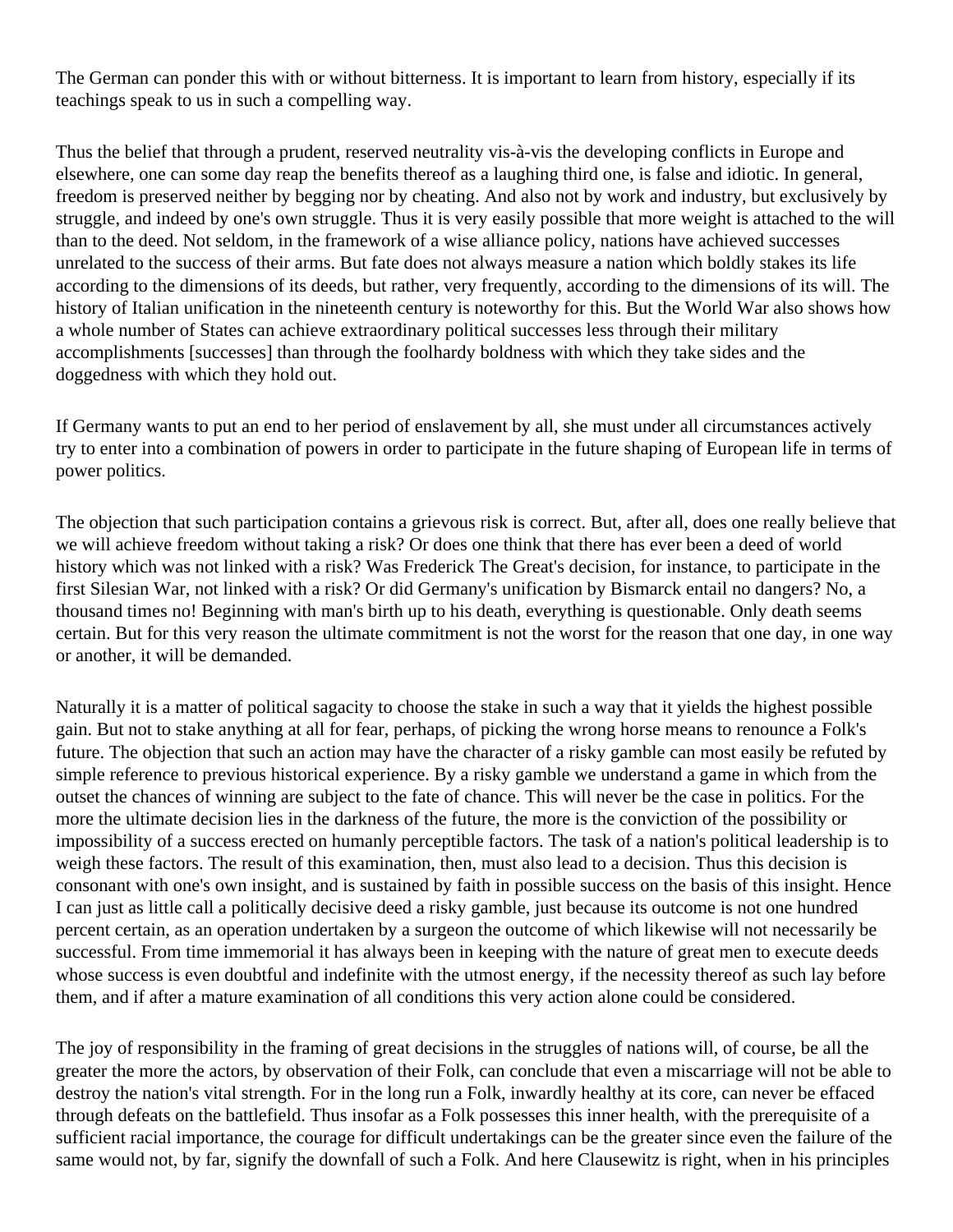he asserts that, with a healthy Folk, such a defeat may repeatedly lead to a later resurgence, and that, conversely, only cowardly subjection, that is, a supine surrender to fate, can lead to ultimate destruction. The neutrality, however, which is today recommended to our Folk as the only action possible, is really nothing but a volitionless surrender to a fate determined by foreign powers. And only therein lies the symptom and the possibility of our decline. If, on the contrary, our Folk itself had undertaken abortive attempts to achieve freedom, a factor that could be beneficial to our Folk's strength would lie in the very manifestation of this attitude. For let it not be said that it is political sagacity which holds us back from such steps. No, it is a wretched cowardice and a lack of principle which in this case, as so often in history, one tries to confuse with intelligence. Obviously a Folk under the duress of foreign powers can be forced by circumstances to endure years of foreign oppression. But the less a Folk can seriously do outwardly against overpowering forces, the more, however, will its internal life press toward freedom and leave nothing untried that could be suitable for changing the momentarily given condition one day by staking such a Folk's entire strength. One will then endure the yoke of a foreign conqueror, but with clenched fists and gritted teeth, waiting for the hour which offers the first opportunity of shaking off the tyrant. Something like this can be possible under the pressure of conditions. But what presents itself today as political sagacity, however, is as a matter of fact a spirit of voluntary subjection, of unprincipled renunciation of any resistance, indeed the shameless persecution of those who dare to think of such a resistance and whose work obviously could serve their Folk's resurgence. It is the spirit of inner self disarmament, of the destruction of all moral factors which one day could serve a resurrection of this Folk and State. This spirit can really not give itself the airs of political sagacity, for actually it is a State destroying dishonourableness.

And, to be sure, this spirit must hate every attempt at an active participation of our Folk in future European developments, because the necessity of a struggle against this spirit indeed lies in the mere attempt at such a participation.

If, however, a State leadership seems to be affected by this corrupting spirit, it becomes the task of the opposition which perceives, represents and thus espouses a Folk's real vital forces to inscribe the struggle [the education] for national resurgence, and through it for national honour, on its banners. And it must not let itself be intimidated by the assertion that foreign policy is the task of responsible State leadership, for there has not been such a responsible leadership for a long time. On the contrary, it must adhere to the conception that, besides the formal laws of momentary governments, there exist eternal obligations which compel every member of a nation to do what is perceived as necessary for the existence of the Folkish Community. Even if this stands a thousand times in opposition to the intentions of bad and incompetent governments.

Hence precisely in Germany today the highest obligation should devolve on the so called National Opposition, in view of the unworthiness of the general leadership of our Folk to establish a clear foreign policy aim, and to prepare and educate our Folk for the execution of these ideas. Primarily, it must launch the sharpest war against the hope, widely spread today, that our fate can be changed somewhat by active cooperation with the League Of Nations. In general, it must see to it that our Folk gradually realises that we must not expect an amelioration of the German situation from institutions the representatives of which are the interested parties in our present misfortune. Further, it must deepen the conviction that all social aspirations are Utopian promises devoid of any real worth without the regaining of German freedom. It must further bring our Folk the knowledge that, for this freedom, one way or another, only the staking of its own strength can be considered. And that, consequently, our whole domestic and foreign policy must be such that by virtue of it our Folk's inner strength grows and increases. Finally, it must enlighten the Folk to the effect that this staking of strength must take place for a really worthwhile aim, and that for this purpose we cannot go forward to meet our fate alone, but will need allies.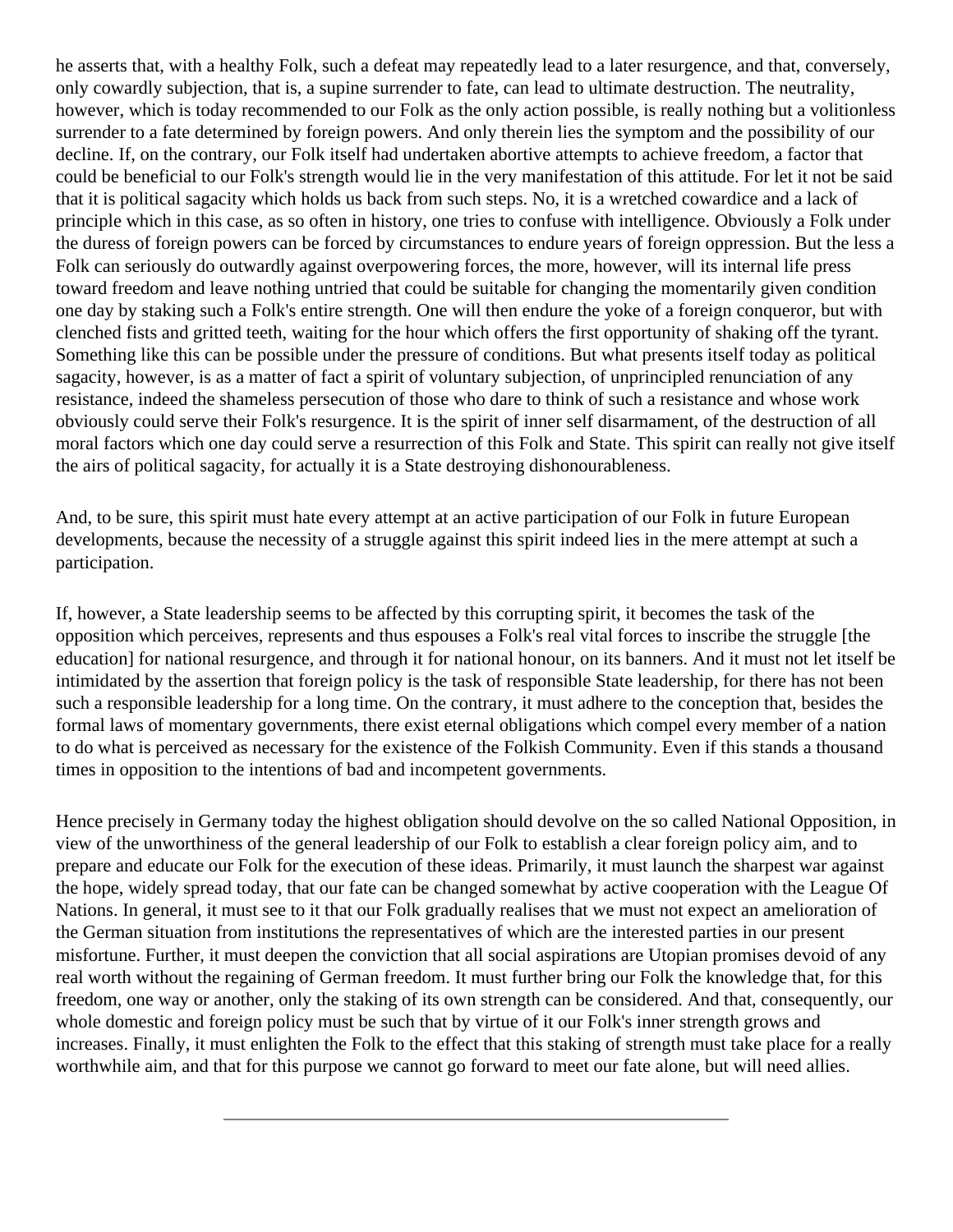[www.adolfhitler.ws](http://www.adolfhitler.ws/)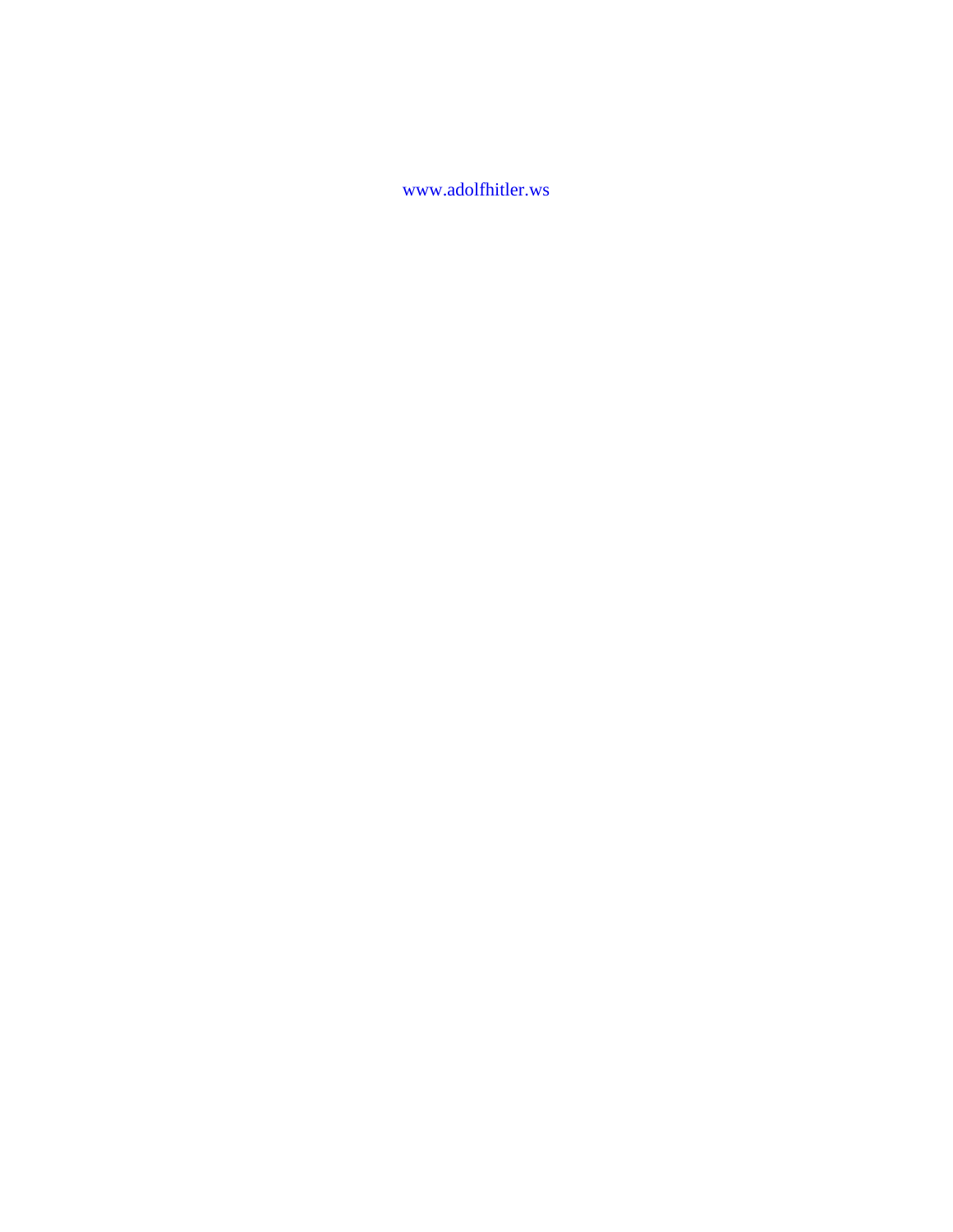# Chapter11

### GERMANY AND RUSSIA

The size of the possible military commitment as well as the relation of this means of power to those of the surrounding States is of decisive importance for the question of the future shaping of German foreign policy, apart from the inner power of our Folk, of its strength and assessment of character.

I need not express myself further on the moral inner weakness of our presentday Folk in this work. Our general weaknesses which are in part grounded in a matter of blood, and in part lie in the nature of our present governmental organisation, or must be attributed to the effects of our poor leadership, are perhaps less familiar to the German public than, unfortunately, they are to the rest of the world, which knows them well. Most of the measures of our oppressors are occasioned by knowledge of this weakness. But with all acknowledgment of the factual conditions, it should still never be forgotten that the same people of today hardly ten years ago accomplished deeds unrivalled in history. The German Folk which at the moment leaves such a depressing impression has, nevertheless, more than once proved its powerful merit in world history. The World War itself is the most glorious evidence of our Folk's heroism and spirit of sacrifice, of its death defying discipline and its brilliant capability in thousands upon thousands of areas in the organisation of its life. Its purely military leadership has also achieved immortal successes. Only the political leadership has failed. It was already the precursor of that of today, even so much worse.

Today the inner qualities of our Folk may be a thousandfold unsatisfactory, but in one blow they will yield another image, as soon as another fist takes the reins of events in order to lead our Folk out of its present decline.

In our own history, we see how wonderful is precisely our Folk's capacity for transformation. Prussia in 1806 and Prussia in 1813. What a difference! In 1806, the State characterised by the most abject capitulation everywhere, an unheard of wretchedness in the civic attitude, and in 1813 the State characterised by the most glowing hatred against foreign domination and a sense of patriotic sacrifice for one's own Folk, the most heroic will to fight for freedom! What, in truth, has changed since then? The Folk? No, in its inner essence it has remained as before, only its leadership had come into other hands. A new spirit followed the weakness of the Prussian governmental administration and the ossified and aged leadership of the post Frederick period. Baron vom Stein and Gneisenau, Scharnhorst, Clausewitz and Blücher were the representatives of the new Prussia. And the world in a few months had again forgotten that seven years before this Prussia had undergone the experience of Jena.

And was it, for instance, otherwise before the founding of the Reich? Hardly a decade was required for a new Reich, which in the eyes of many seemed to be the most powerful embodiment of German power and mastery, to arise out of the German decline, the German disunity, and the general political dishonourableness. A single head, towering above all, had restored freedom of development to the German genius in a battle against the mediocrity of the majority. Let us dispense with Bismarck in our history, and only wretched mediocrity would fill the most glorious period for our Folk in centuries.

Just as the German Folk could in a few years be hurled down from its unprecedented greatness, by the mediocrity of its leadership, into its present chaos, so can it be pulled up again by an iron fist. Its inner value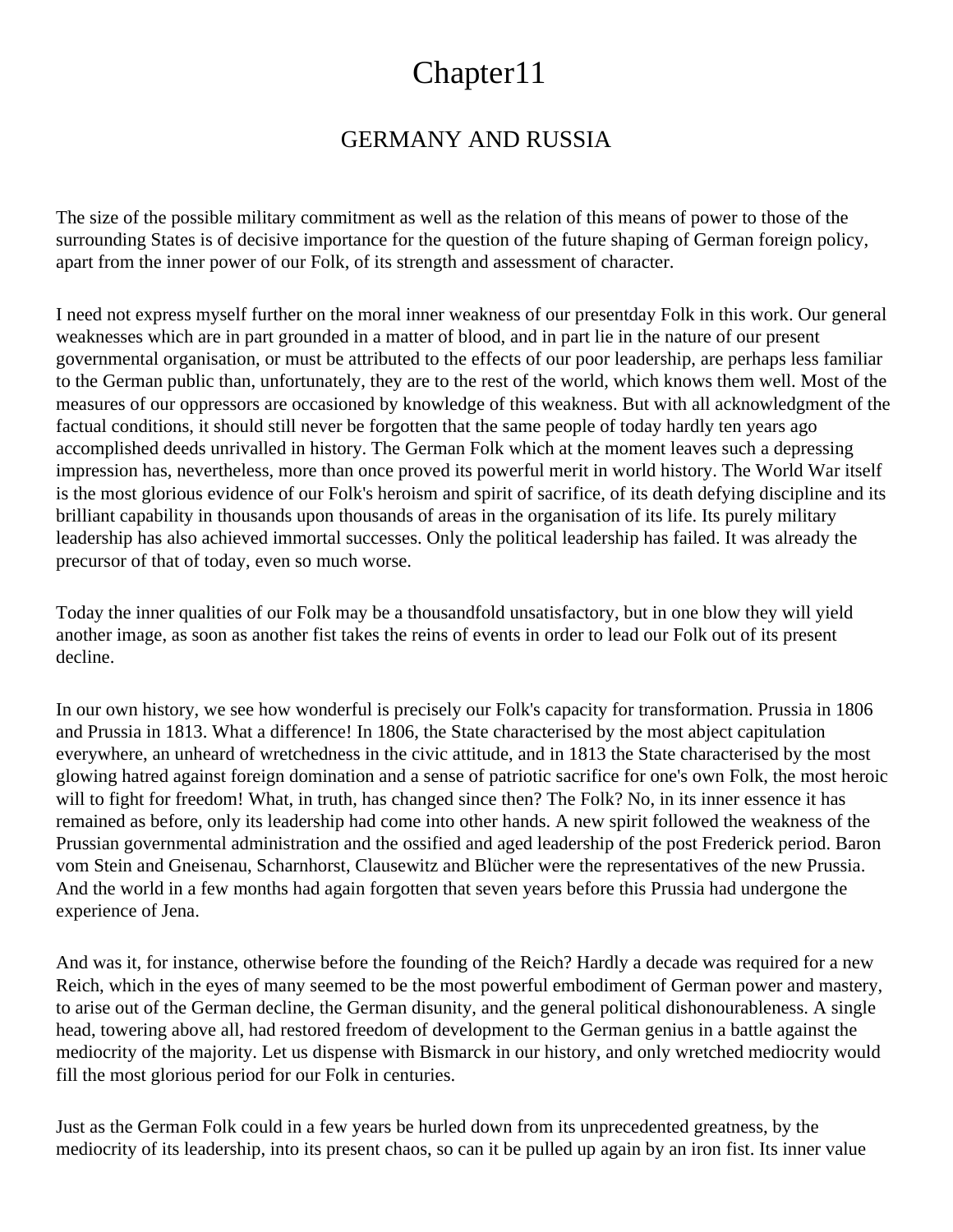will then make its appearance so visibly before the entire world that merely the actuality of its existence must compel a regard for and an appraisal of this fact.

If at the start, however, this value is a slumbering one, it is more than ever necessary to provide clarity on Germany's real power value existing at the moment.

I have already tried to draw a brief picture of the momentary German instrument of military power, the Reich Defence. Here I wish to sketch Germany's general military situation in relation to the surrounding world.

Germany at the present time is encircled by three power factors or power groups.

England, Russia and France are at present, militarily, the most threatening of Germany's neighbours. At the same time, French power appears strengthened by a system of European alliances which reach from Paris to Belgrade via Warsaw and Prague.

Germany lies wedged between these States, with completely open borders. What is especially threatening thereby is that the western border of the Reich runs through Germany's greatest industrial region. This western border, however, in consequence of its length and of the lack of all real natural barriers, offers only a few possibilities for defence by a State whose military means seem most extremely limited. Even the Rhine cannot be viewed as a fully effective line of military resistance. Not only because the possibility of finding the necessary technical preparations for this has been taken away from Germany by the peace treaties, but because the river itself offers even fewer obstacles to the passage of armies with modern equipment than the slight means of German defence which must be dispersed over too long a front. Moreover, this river runs through Germany's greatest industrial area, and consequently a struggle over it from the outset would mean the destruction of the industrial areas and factories technically most important for national defence. But if in consequence of a French German conflict Czechoslovakia should come under consideration as a further opponent of Germany, a second great industrial region, Saxony, which could be useful industrially for the conduct of the war, would be exposed to the greatest danger of war. Here too the border, without natural defence, runs down to Bavaria, so broadly and openly that the prospect of a resistance promising success can hardly be considered. If Poland also were to take part in such a war, the entire eastern border in addition, apart from a few inadequate fortifications, would be defenceless against attack.

Whereas on the one hand the German borders are militarily indefensible and are surrounded openly in long lines by enemies, our North Sea coast is especially small and confined. The naval power for its defence is laughable, and completely worthless as such. The Fleet which we claim today, beginning with our so called battleships, is at best the finest target material for enemy firing practice. The two newly built ships, light cruisers, modern in themselves, have no decisive value, indeed not even an apparent one. The Fleet we are allowed is inadequate even for the Baltic Sea. All in all, the only value of our Fleet is at most that of a floating gunnery school.

Thus, in case of a conflict with any naval power, not only would German trade be ended in a moment, but there would also be the danger of landings.

The entire unpropitiousness of our military situation stems from this other consideration:

Berlin, the Reich's capital, is barely 175 kilometres from the Polish border. It lies scarcely 190 kilometres from the nearest Czech border, just as far as the distance between Wismar and the Stettin Lagoon as the crow flies. Thus this means that Berlin can be reached by modern aircraft in less than one hour from these borders. If we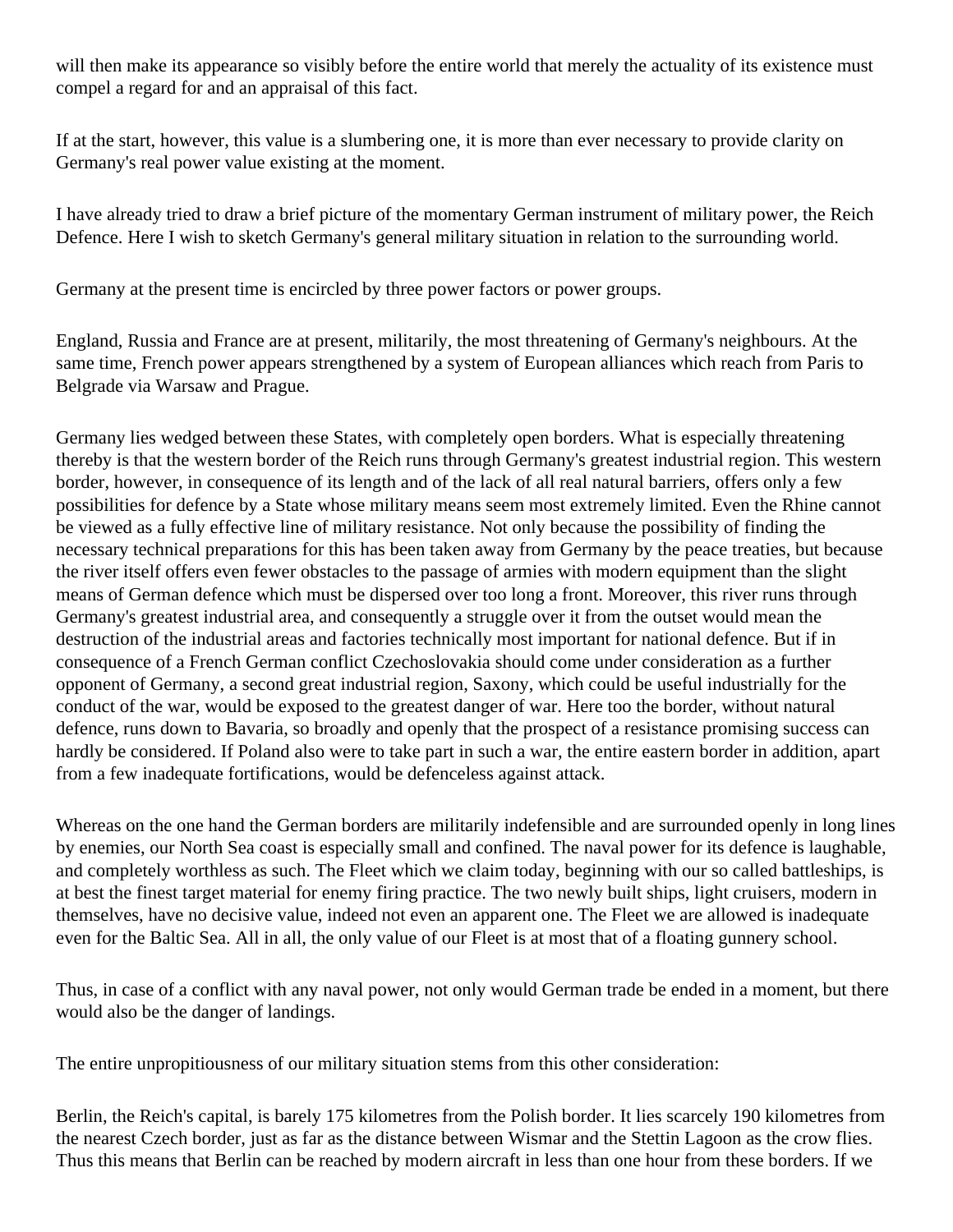draw a line stretching 60 kilometres east of the Rhine River, within it will lie almost the entire western German industrial region. From Frankfurt to Dortmund there is hardly one major German industrial locality which does not lie within this zone. As long as France occupies a part of the left bank of the Rhine, she is in a position to push forward by aircraft into the heart of our western German industrial region in hardly 30 minutes. München is just as far from the Czech borders as Berlin is from the Polish and Czech borders. Czech military aircraft would need approximately 60 minutes to reach München, 40 minutes to Nuremberg, 30 minutes to reach Regensburg; even Augsburg lies only 200 kilometres from the Czech border, and consequently could also be easily reached in scarcely an hour by presentday aeroplanes. As the crow flies, however, Augsburg is almost as distant from the Czech border as it is from the French border. From Augsburg to Straßburg the line of flight is 230 kilometres, but it is only 210 kilometres to the nearest French border. Hence Augsburg also lies within a zone which can be reached by hostile aircraft in an hour. Indeed, if we examine the German border from this point of view, it turns out that within an hour's flight time the following can be reached: the entire industrial region in western Germany, including Osnabrück, Bielefeld, Kassel, Würzburg, Stuttgart, Ulm, Augsburg. In the east: München, Augsburg, Würzburg, Magdeburg, Berlin, Stettin. In other words, with the present situation of the German borders, there is only a very small area embracing a few square kilometres which could not be visited by hostile aircraft within the first hour.

Hence France must be considered as the most dangerous enemy because she alone, thanks to her alliances, is in a position to be able to threaten almost the whole of Germany with aircraft, even an hour after the outbreak of a conflict.

At the present time, the military counteractions Germany could take against the application of this weapon, all in all, are quite nil.

This single observation already shows the hopeless situation into which a German resistance against France, based only on itself, must land at once. Whoever has himself been often subjected in the field to the effects of an enemy air attack best knows how to appraise especially the moral effects resulting therefrom.

But Hamburg and Bremen, too, in general all our coastal cities, would today no longer escape this fate since the large navies have the possibility of bringing floating landing places very close to the coast by means of aircraft carriers.

But Germany today not only has no technically effective weapons in a sufficient amount to oppose to air attacks. Even otherwise the purely technical equipment of our small Reich Defence is hopelessly inferior to that of our enemy. The lack of heavy artillery might be put up with more easily than the lack of a really promising possibility of defence against armoured tanks. If Germany today were thrust into a war against France and her allies without beforehand being in a position to be able to find at least the most necessary preparations for defence, the issue would be decided in a few days on the basis of the purely technical superiority of our adversaries. Measures required for defence against such a hostile attack could no longer be taken during the struggle itself.

Likewise false is the opinion that we will be able to put up a resistance, at least for a certain time, by improvised means, since these very improvisations already require a certain amount of time which is no longer available in case of a conflict. For events would roll more quickly and thereby produce more facts than there would be time left for us to organise countermeasures against these events.

Hence, from whatever side we consider the possibilities of foreign policy, for Germany one case must in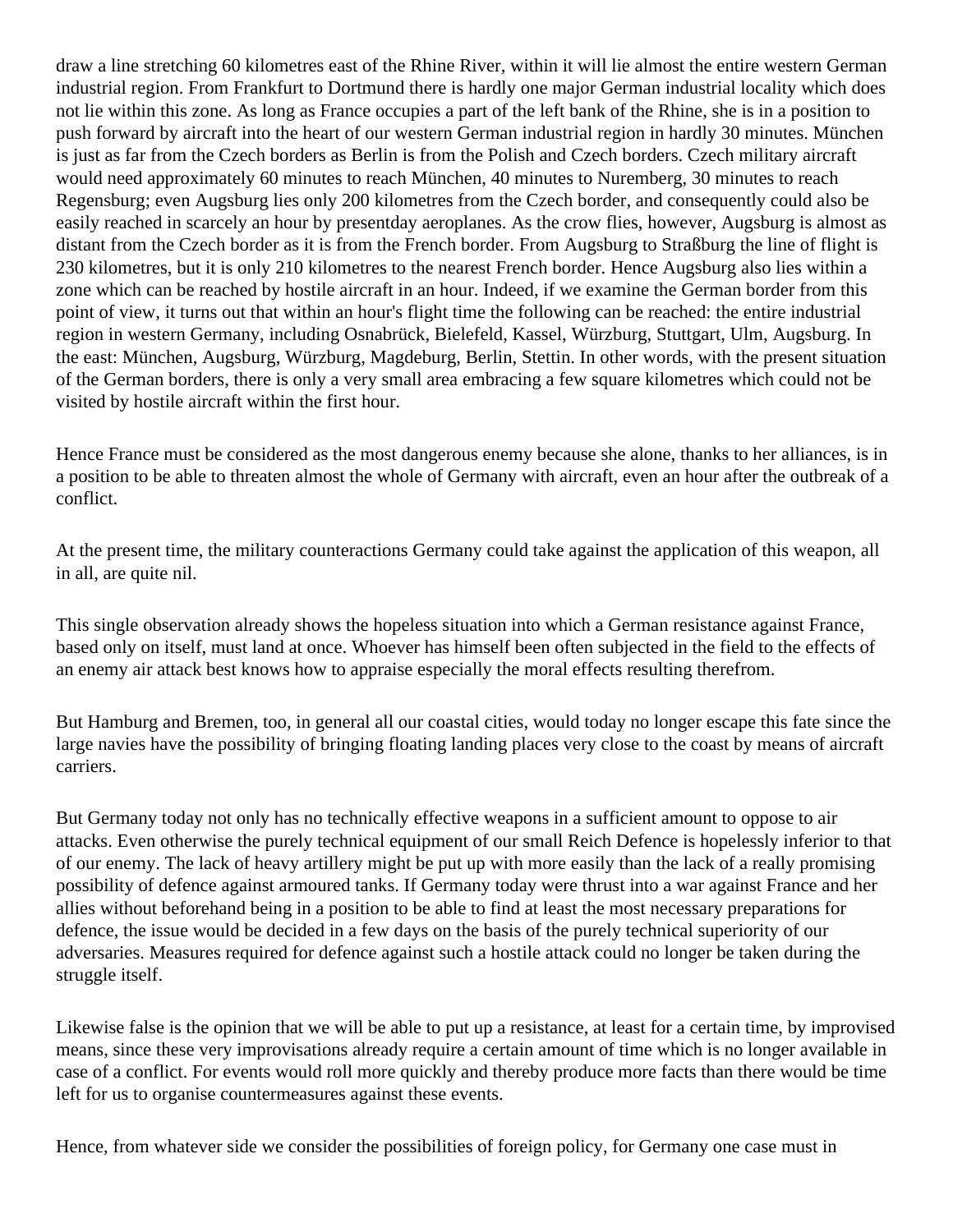principle be excluded: we will never be able to proceed against the forces now mobilised in Europe by relying only on our military means. Thus any combination which brings Germany into conflict with France, England, Poland and Czechoslovakia, and so on, without beforehand giving her the possibility of a thorough preparation, is therefore void.

This fundamental perception is important because there are still among us in Germany, even today, well meaning, national minded men who in all earnestness believe that we must enter into an association with Russia.

Even if considered only from a purely military point of view, such an idea is unviable or catastrophic for Germany

Just as before the year 1914, today also we can assume as unconditionally established for always that in any conflict involving Germany, regardless on what grounds, regardless for what reasons, France will always be our adversary. Whatever European combinations may emerge in the future, France will always take part in them in a manner hostile to Germany. This lies in the traditionally anchored intention of French foreign policy. It is false to believe that the outcome of the War has changed anything on this score. On the contrary, the World War did not bring about for France the complete fulfilment of the war aim she had in mind. For this aim was by no means only the regaining of Alsace-Lorraine, but, on the contrary, Alsace-Lorraine itself represents only a small step in the direction of the goal of French foreign policy. That the possession of Alsace-Lorraine in no way abolished the tendencies of French policy, aggressively directed against Germany, is most strikingly proved by the fact that at the very time France possessed Alsace-Lorraine, the tendency of French foreign policy directed against Germany was, nevertheless, already in existence. The year 1870 showed more clearly than the year 1914 what France ultimately intended. At that time no need was felt to veil the aggressive character of French foreign policy. In the year 1914, perhaps made wise by experiences, perhaps also influenced by England, the French considered it more correct to profess general ideals of humanity on the one hand, and to limit their aim to Alsace-Lorraine on the other. These tactical considerations, however, did not in the least signify an inner deflection from the former goals of French policy, but only a concealment of the same. Afterward, as before, the leading idea of French foreign policy was the conquest of the Rhine River borders, whereby the mutilation of Germany into individual States, linked as loosely as possible to each other, was viewed as the best defence of this border. That this safeguarding of France in Europe, achieved thereby, was to serve the fulfilment of greater world political aims, does not alter the fact that for Germany these French continental political intentions are a question of life and death.

As a matter of fact, indeed, France also had never taken part in a coalition in which German interests in any way would have been promoted. In the last three hundred years, Germany had been attacked by France twenty nine times all told up to 1870. A fact which, on the eve of the Battle Of Sedan, moved Bismarck to oppose the French General Wimpffen most sharply when the latter tried to achieve a mitigation of the terms of surrender. It was Bismarck at that time who, in response to the declaration that France would not forget a German concession but would remember it gratefully forever in the future, immediately stood up and confronted the French negotiator with the hard, naked facts of history. Bismarck stressed, in this sense, that France had attacked Germany so often in the last three hundred years, regardless of the prevailing form of government, that for all the future he was convinced that regardless how the capitulation was formulated, France would immediately attack Germany anew as soon as she felt strong enough for it, either through her own strength or through the strength of allies.

Thereby Bismarck had more correctly appraised French mentality than our present political leaders of Germany. He could do this because he, who himself had a policy aim in view, could also have an inner understanding of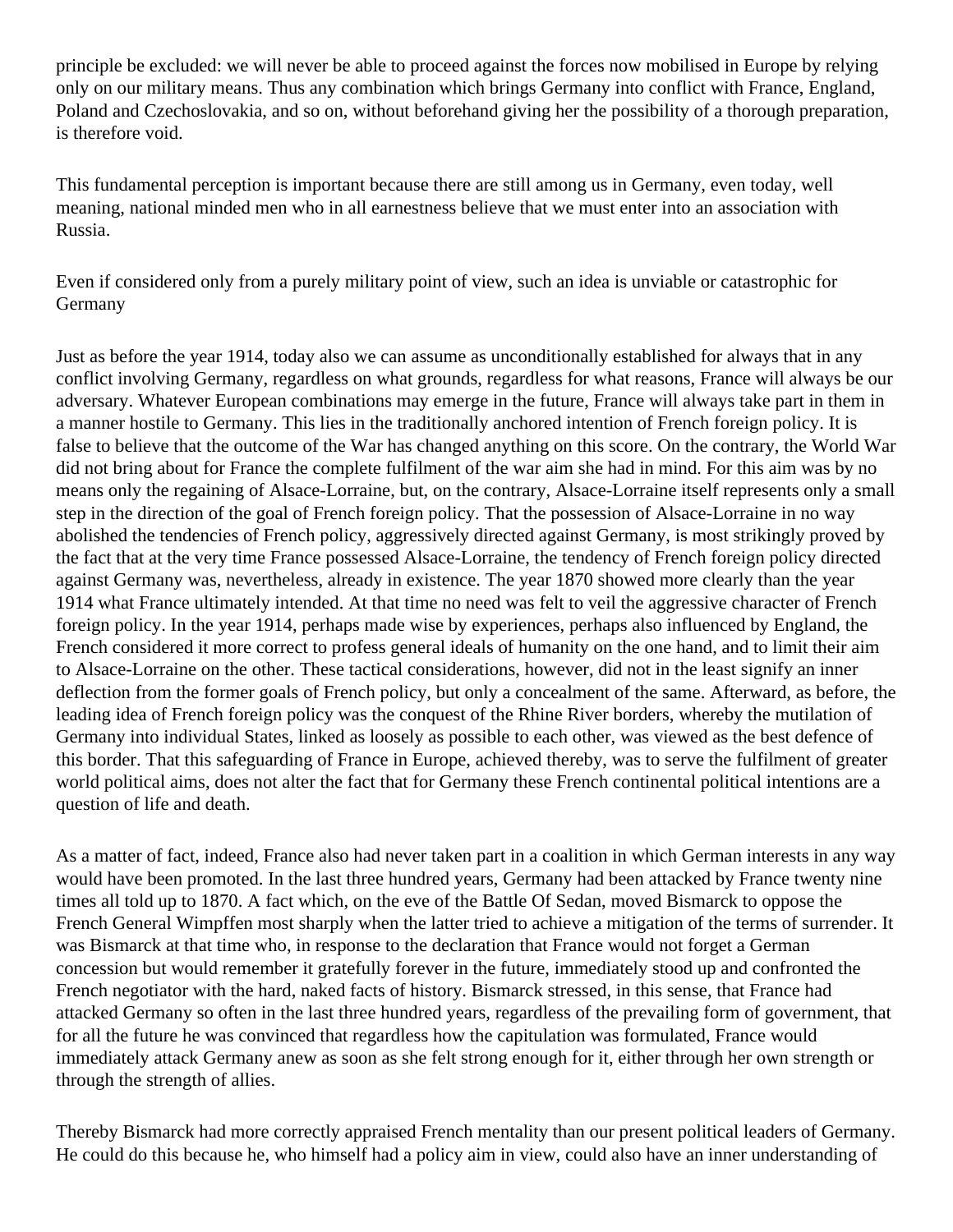the policy goals others set themselves. For Bismarck the intention of French foreign policy was clearly established. It is incomprehensible to our presentday leaders, however, because they are lacking in every clear political idea.

If, moreover, France, on the occasion of her entry into the World War, had only the intention of regaining Alsace-Lorraine as a definite aim, the energy of the French war leadership would not have been nearly what it was. The political leadership, especially, would not have come around to a determination which seemed worthy of the greatest admiration during many situations during the World War. It lay, however, in the nature of this greatest coalition war of all times that a complete fulfilment of all wishes was all the less possible since the internal interests of the participant nations themselves had exhibited very great divergences. The French intention [desire] of a complete effacement of Germany in Europe still stood opposed to the English desire to prevent an unconditional French position of hegemony, as much as such a one for Germany.

Thus, for the curtailment of French war aims, it was important that the German collapse take place in forms that did not yet make public opinion fully aware of the whole dimension of the catastrophe. In France they had come to know the German Grenadier in such a way that only with hesitation could they look forward to a possibility that France might be forced to step forth alone for the fulfilment of her ultimate political goal. Later, however, under the impact of Germany's inner defeat, now become generally visible, when they might have been more determined on such an action, the war psychosis in the other parts of the world had already so widely abated that a unilateral action by France for a final aim of such magnitude could no longer have been carried out without opposition on the part of her former allies.

Thereby we are not saying that France renounced her aim. On the contrary, she will try as persistently as before to achieve in the future what the present prevented. France will also in the future, as soon as she feels capable of this through her own power or the power of her allies, attempt to dissolve Germany, and try to occupy the bank of the Rhine River in order in this way to be able to commit French strength elsewhere with no threat to her rear. That thereby France is not in the least irritated in her intention by changes in the forms of German Government is all the more comprehensible since the French Folk itself, indeed, without any regard to its constitutions of the moment, clings equally to its foreign policy ideas. A Folk which itself always pursues a definite foreign policy goal, paying no regard as to whether as rulers it has a republic or a monarchy, bourgeois democracy or a Jacobin terror, will have no understanding that another Folk, perhaps by a change of its form of government, could also undertake a change of its foreign policy aims. Hence nothing will change France's attitude to Germany as such, regardless whether in Germany an Reich or a Republic represents the nation, or even socialist terror rules the State.

Obviously, France is not indifferent vis-à-vis German events, but at the same time her attitude is determined only by the probability of a greater success, that is, of a facilitation of its foreign policy action by a definite German form of government. France will wish Germany the constitution which will leave France to expect the least resistance to Germany's destruction. If, therefore, the German Republic as a special sign of its value tries to induce French friendship, in reality this is the most devastating certificate of its incapacity. For it is welcomed in Paris only because France regards it as poor in values for Germany. In no way is it thereby said that France will confront this German Republic otherwise than as it has in analogous conditions of our governmental weakness in past times. On the Seine River they were always fonder of German weakness than German strength because it seemed to guarantee France's foreign policy activity an easier success.

This French tendency will in no way be changed by the fact that the French Folk suffer from no lack of territory. For in France policy for centuries has least been determined by sheer economic distress, but much more by impulses of feeling. France is a classic example of the fact that the sense of a healthy territorial gain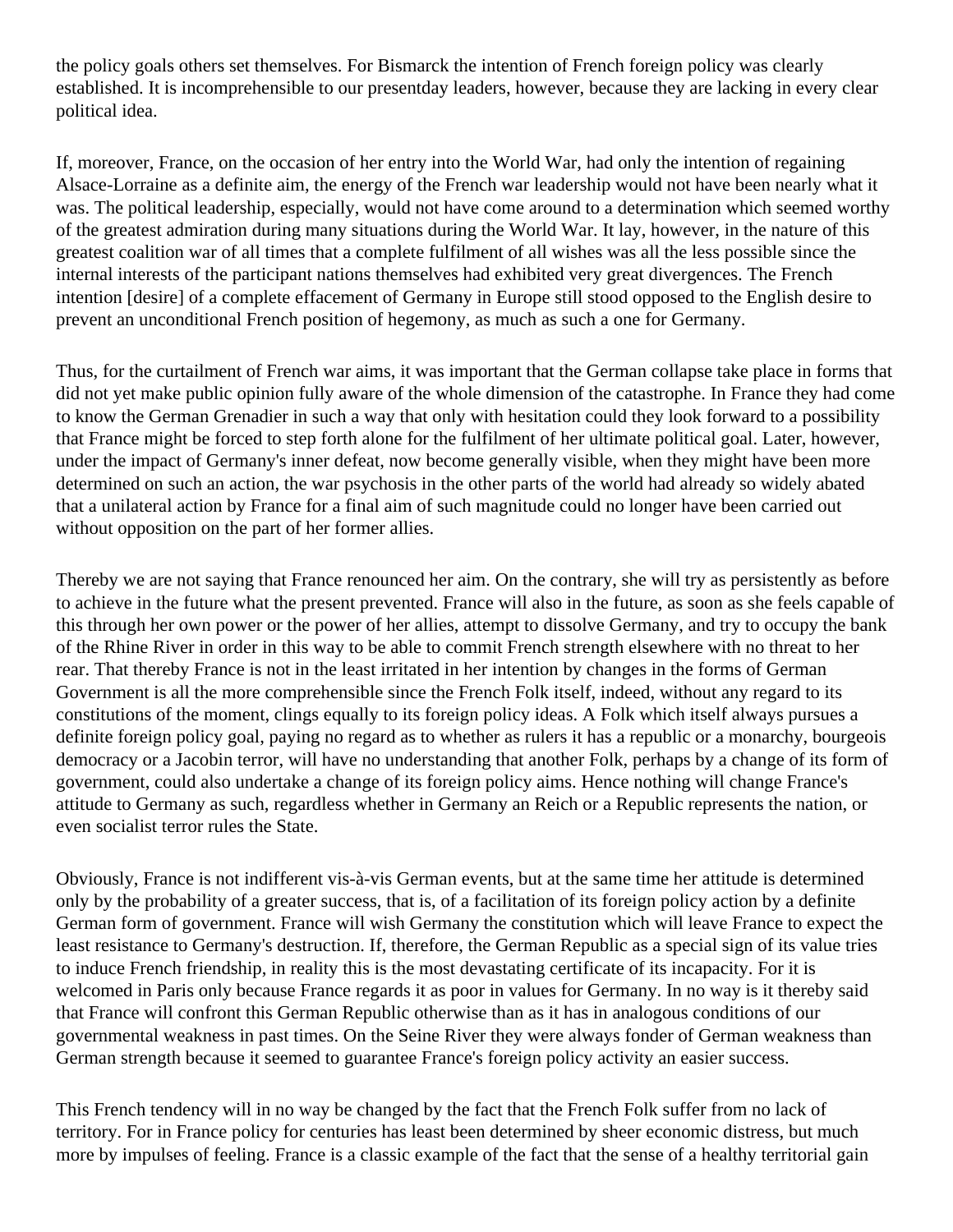policy can easily change over into its opposite, once Folkish principles are no longer determining, and so called governmental national principles take their place. French national chauvinism has departed from Folkish points of view to such an extent that, for the gratification of a mere power titillation, they Negrify their own blood just to maintain the character of a grand nation numerically. Hence France will also be an eternal disturber of world peace for as long as a decisive and fundamental lesson is not administered to this Folk some day. Moreover, nobody has better characterised the nature of French vanity than Schopenhauer with his utterance: Africa has its monkeys, Europe has its French.

French foreign policy has always received its inner impulse from this mixture of vanity and megalomania. Who in Germany wants to wait and hope that, the more France is estranged from rational clear thinking, in consequence of her general Negrification, she will yet one day undertake a change in her disposition and intentions toward Germany?

No, regardless of how the next development in Europe proceeds, France, by utilising momentary German weaknesses and all the diplomatic and military possibilities at her disposal, will always seek to inflict harm on us and to split our Folk so that she can ultimately bring it to a complete disintegration.

Hence for Germany any coalition which does not signify a binding of France is by itself impermissible.

The belief in a German Russian understanding is in itself fantastic as long as a regime rules in Russia which is permeated by only one aim: to carry over the Bolshevist poisoning to Germany. It is natural, therefore, for communist elements to agitate for a German Russian alliance. They thereby hope, rightfully, to be able to lead Germany herself to Bolshevism. It is incomprehensible, however, if national Germans believe that it is possible to achieve an understanding with a State whose greatest interest is the destruction of this very national Germany. Obviously, should such an alliance finally come into being today, its result would be the complete rule of Jewry in Germany exactly as in Russia. Likewise incomprehensible is the opinion that one can wage a war against the capitalist Western European world with this Russia. For, in the first place, presentday Russia is anything but an anticapitalist State. It is, to be sure, a country that has destroyed its own national economy, but, nevertheless, only in order to give international finance capital the possibility of an absolute control. If this were not so, how could it be, secondly, that the very capitalist world in Germany takes a position in favour of such an alliance? It is after all the Jewish press organs of the most outspoken stock exchange interests who espouse the cause of a German Russian alliance in Germany. Does one really believe that the Berlin Daily Paper or the Frankfurt Times and all their illustrated papers speak more or less overtly for Bolshevik Russia because the latter is an anticapitalist State? In political matters, it is always a curse when the wish becomes father to the thought.

To be sure, it is conceivable that in Russia itself an internal change within the Bolshevik world may ensue to the extent that the Jewish element, perhaps, could be crowded out by a more or less Russian national element. Then the possibility might not be excluded that presentday Bolshevik Russia, in reality Jewish capitalistic, would be driven toward [to a] national anticapitalist tendencies. In this case, to which many things seem to point, it would be conceivable, to be sure, that Western European capitalism would seriously take a position against Russia. But then an alliance of Germany with this Russia would also be complete insanity. For the idea that such an alliance could somehow be held secret is as unjustified as the hope to arm ourselves for the conflict through military preparations that are made quietly.

Then there would only be two real possibilities: either this alliance would be viewed by the Western European world, poising itself against Russia, as a danger, or not. If yes, then I don't know who can seriously believe that there will be time for us to arm ourselves in a manner suitable at least to prevent a collapse in the first twenty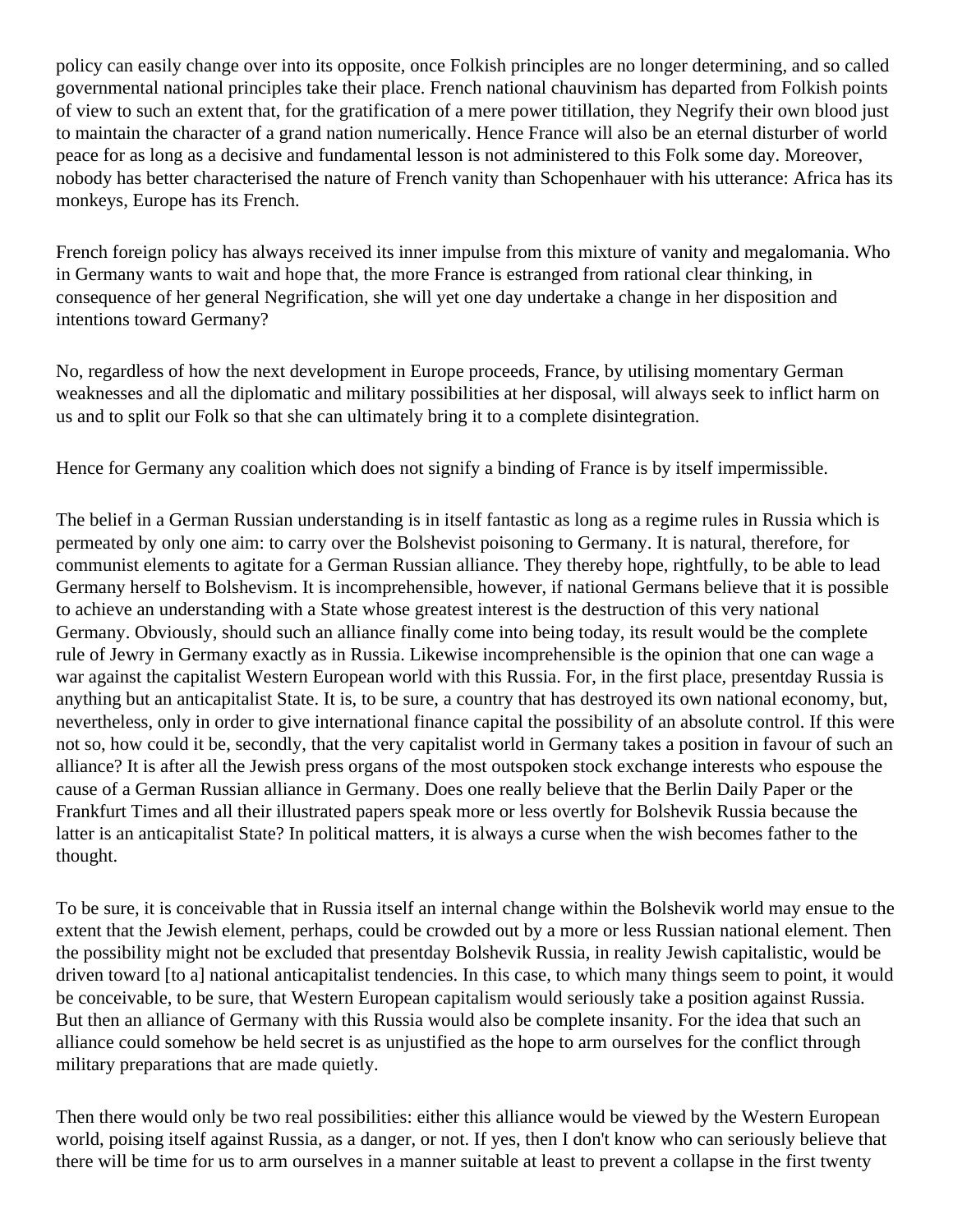four hours. Or do people really believe in earnest that France will wait until we have built our air defence and our tank defence? Or do they believe that this can happen secretly in a country in which treason is no longer considered shameless, but a courageous deed worthy of emulation? No, if Germany really wants to enter into an alliance with Russia against Western Europe, then Germany will again become a historic battlefield tomorrow. On top of this, it requires an entirely uncommon fantasy to fancy that Russia could somehow come to Germany's help, in what way I know not. The only success of such an action would be that Russia could thereby still escape a catastrophe for a certain time, as it would first break over Germany. But a popular inducement for such a struggle against Germany could hardly exist, especially in the western States. Just imagine Germany allied with a real anticapitalist Russia, and then picture how this democratic world Jewish press would mobilise all the instincts of the other nations against Germany. How, especially in France, complete harmony would immediately be established between French national chauvinism and the Jewish stock exchange press. For let one not confuse such a process with the struggle of White Russian Generals against the Bolshevism of an earlier time. In the years 1919 and 1920, national White Russia fought against the Jewish stock exchange revolution, in truth international capitalist red revolution in the highest sense. Today, however, anticapitalist Bolshevism, become national, would stand in a struggle against world Jewry. Whoever understands the importance of press propaganda, and its infinite possibilities for inciting nations and besetting people, can imagine to what orgies of hate and passion against Germany the European western nations would be whipped. For then Germany would no longer be allied with the Russia of a great, noteworthy, ethical, bold idea, but with the despoilers of the culture of mankind.

Above all, there could be no better chance for the French government to master its own inner difficulties than to undertake a fully dangerfree struggle against Germany in such a case. French national chauvinism could be all the more satisfied since then, under the protection of a new world coalition, it could come much closer to the fulfilment of the ultimate war aim. For regardless of the nature of the alliance between Germany and Russia, militarily, Germany alone would have to sustain the most terrible blows. Wholly apart from the fact that Russia does not border directly on Germany and, consequently, must itself first overrun the Polish State -- even in the case of a subjugation of Poland by Russia which as such is quite improbable -- in the best of circumstances such Russian help could essentially arrive on German territory only when Germany no longer existed. But the idea of a landing of Russian Divisions anywhere in Germany is completely excluded as long as England and France have complete control of the Baltic Sea. Moreover, the landing of Russian troops in Germany would fail because of countless technical deficiencies.

Thus, should a German Russian alliance some day have to undergo the test of reality, and there is no such thing as an alliance without the idea of war, Germany would be exposed to the concentrated attacks of all Western Europe without being able to provide for her own defence in a serious way.

But now there remains the question of just what meaning a German Russian alliance should have in general. Only the one of preserving Russia from destruction and sacrificing Germany for that? Regardless of how this alliance would turn out in the end, Germany could not arrive at setting a decisive foreign policy goal. For thereby nothing would be changed regarding the fundamental vital question, indeed regarding the vital needs, of our Folk. On the contrary, Germany, thereby, would be more than ever cut off from the only rational territorial policy in order to pad out her future with the scuffle over unimportant border adjustments. For the question of space for our Folk cannot be solved either in the west or in the south of Europe.

The hope in a German Russian alliance, which haunts the minds of even many German national politicians, however, is more than questionable for still another reason.

In general, it seems self evident in national circles that we cannot very well ally ourselves with a Jewish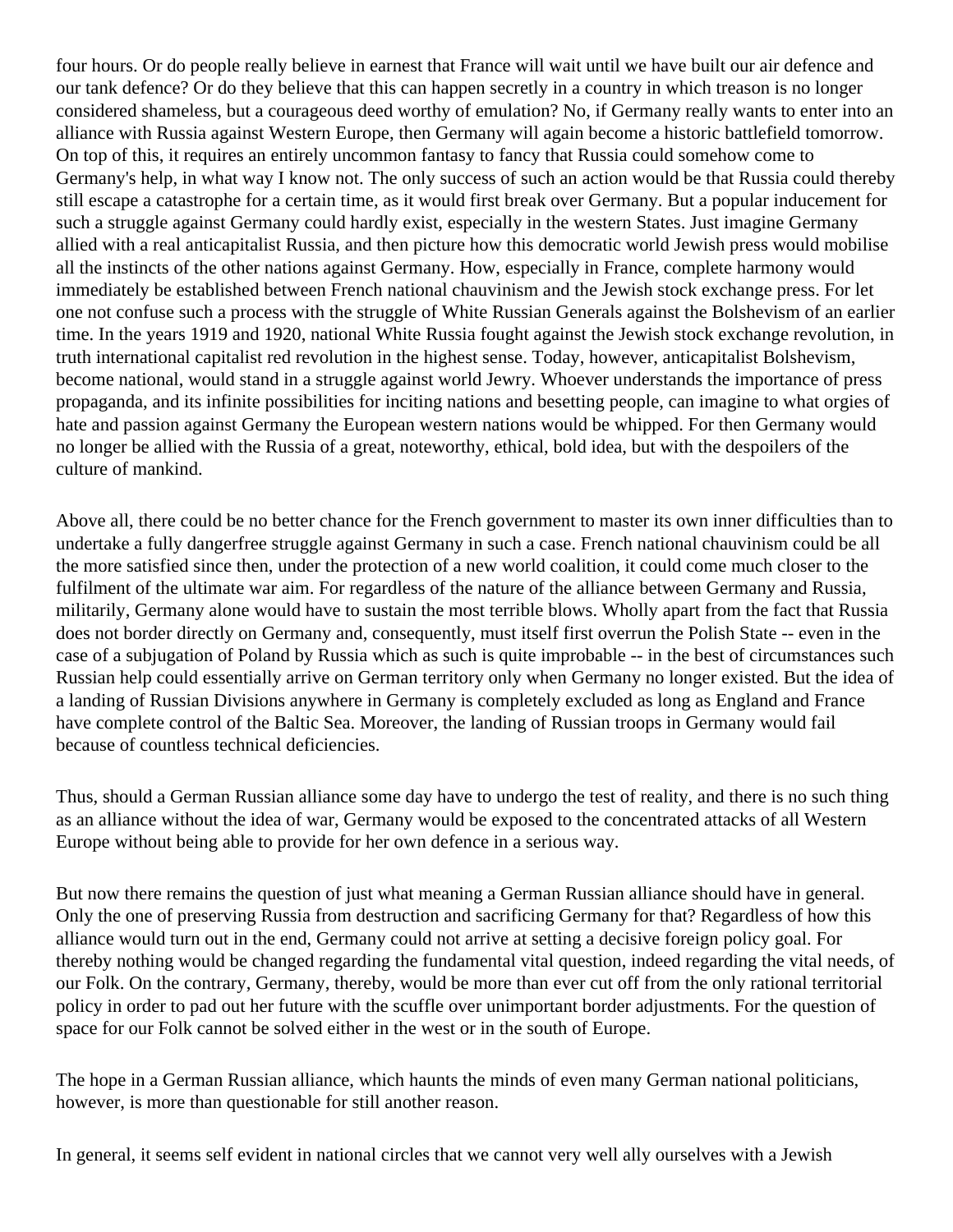Bolshevist Russia, since the result, according to all probability, would be a Bolshevisation of Germany. Obviously, we do not want this. But we base ourselves on the hope that one day the Jewish character -- and thereby the most fundamentally international capitalistic character of Bolshevism in Russia -- might disappear in order to make place for a national communism, anticapitalist on a world scale. Then this Russia, permeated once more by national tendencies, might very well come up for consideration in terms of an alliance with Germany.

This is a very great error. It rests on an extraordinary ignorance of the psyche of the Slavic Folk Soul. This should not amaze anybody if we reflect on how little knowledge even politically minded Germany had of the spiritual conditions of her erstwhile allies. Otherwise we would never have fallen so low. If, therefore, today the national politicians in favour of friendship with Russia try to motivate their policy by reference to Bismarck's analogous attitudes, they disregard a whole multitude of important factors which at that time, but not today, spoke in favour of Russian friendship.

The Russia which Bismarck knew was not a typical Slavic State, at least insofar as it was a question of the political leadership of the same. In general, Slavdom is lacking in Stateforming forces. In Russia especially, government formations were always attended to by foreign elements. Since the time of Peter The Great there were, above all, very many Baltic Germans who formed the skeleton and the brains of the Russian State. In the course of centuries, countless thousands of these Germans have been Russified, but only in the sense in which our own bourgeoisie, our national bourgeoisie, would like to Germanise or Teutonise Poles or Czechs. Just as in this case the new fledged German is in truth only a German speaking Pole or Czech, likewise did these artificial Russians remain German, or better, Teutons, according to their blood and hence their capabilities. Russia is indebted to this Teutonic upper stratum for her political State as well as for what little exists of her cultural value. A great Russia would neither have arisen nor would she have been able to preserve herself without this really German upper and intellectual stratum. As long as Russia had been a State with an autocratic form of government, this upper stratum, which in truth was not at all Russian, also decisively influenced the political life of the gigantic empire. Even Bismarck knew this Russia at least in part. It was with this Russia that the master of German political statesmanship had political dealings. But, even in his lifetime, the reliability and stability of Russian policy, both domestic and foreign, fluctuated precariously and became in part incalculable. This lay in the gradual suppression of the German upper stratum. This process of the transformation of the Russian intelligentsia was caused in part by a bleeding of the Russian nation in consequence of many wars, which, as has been already mentioned in this book, primarily decimate the racially more valuable forces. Actually the officer corps especially was for the most part non Slav by descent, but in every case not of Russian blood. On top of this came the slight increase in the upper stratum of the intelligentsia as such, and finally the artificial training by the schools of a real Russiandom with regard to blood. The slight Statepreserving value of the new Russian intelligentsia as such was grounded on blood, and revealed itself most sharply perhaps in the nihilism of the Russian universities. Most fundamentally, however, this nihilism was nothing but the opposition, determined by blood, of real Russiandom to the racially alien upper stratum.

The Pan Slavic idea was counterposed to the Russian idea of the State in proportion as Russia's Teutonic, Stateforming upper stratum was replaced by a racially pure Russian bourgeois class. From the first hour of its birth it was Folkish, Slavish [Russian], and anti German. The anti German disposition of the newly emerging Russiandom, especially in the strata of the so called intelligentsia, however, was not only a pure reflex action against the former autocratic alien upper class in Russia, for instance, on the grounds of politically liberal modes of thought. Rather, in the most intrinsic sense, it was the protest of the Slavic nature against the German. They are two Folk Souls which have only very little in common, whereby indeed it must first be established whether this littleness they have in common has its cause in the confusedly broken racial individual elements of which the Russian as well as the German Folk seems to be constituted. Thus what is common to us and to the Russians is as little consonant with the German as with the Russian character but, instead, is to be ascribed only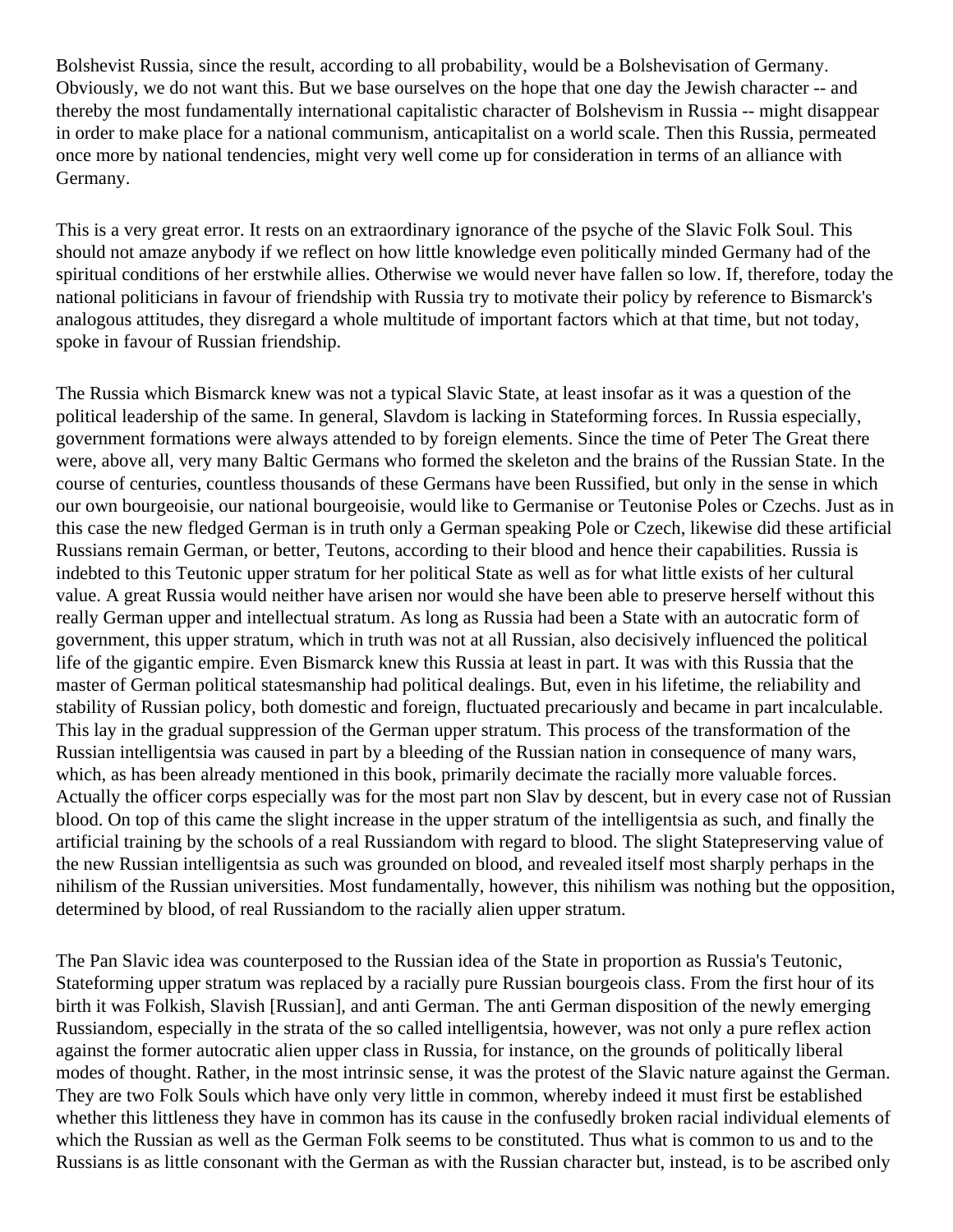to our mixture of bloods which has brought just as many eastern Slavic elements to Germany as Nordic German ones to Russia.

But if as a test of the two spiritual endowments we were to take a purely Nordic German, from Westphalia let us say, and place a purely Slavic Russian opposite to him, an infinite chasm would yawn between these two representatives of the two Folks. Actually the Slavic Russian Folk has always felt this, and has therefore always had an instinctive antipathy toward the German. Solid thoroughness as well as the cold logic of sober thought, are something which the real Russian inwardly finds unsympathetic and in part even incomprehensible. Our sense of order will not only find no reciprocal love, but will always elicit aversion. What with us is felt as something self evident is for the Russian, however, an affliction, since it represents a restriction of his natural, differently structured spiritual and instinctual life. Hence Slavic Russia will feel itself drawn more and more to France. And indeed to an increasing degree, since the Frankish Nordic element is also being suppressed in France. The facile, superficial, more or less effeminate French life was more able to fascinate the Slav because inwardly it is closer to him than the severities of our German struggle for existence. Hence it is no accident if Pan Slavic Russia waxes politically enthusiastic over France, exactly as the Russian intelligentsia of Slavic blood found in Paris the Mecca of its own needs for civilisation.

The process of the rise of a Russian national bourgeoisie at the same time caused [signified] an inner alienation of this new Russia vis-à-vis Germany, which now could no longer build on a racially related Russian upper stratum.

As a matter of fact, already at the turn of the century, the anti German orientation of the representatives of the Folkish Pan Slav idea was so strong and its influence on Russian policy had grown to such an extent that even Germany's more than decent attitude vis-à-vis Russia, on the occasion of the Russian Japanese war, could no longer check the further estrangement of the two States. Then came the World War which to no little extent had also been kindled by the Pan Slavist agitation. The real governmental Russia, insofar as it had been represented by the erstwhile upper stratum, therefore could hardly put in a word anymore.

The World War itself then brought about a further [the last] bleeding of Russia's Nordic German elements, and the last remains were finally extirpated by the Revolution and Bolshevism. It was not as if the Slav race instinct had deliberately carried out the struggle for the extermination of the former non Russian upper stratum by itself. No, it had acquired new leaders meantime in Jewry. Jewry, pressing toward the upper strata and therefore toward supreme leadership, has exterminated the former alien upper class with the help of the Slav race instinct. Thus it is a quite understandable process if Jewry has taken over the leadership of all areas of Russian life with the Bolshevik revolution, since by itself and out of itself Slavdom is altogether lacking in any organising ability and thereby also in any Stateforming and Statepreserving power. Take away all the elements which are not purely Slavic from Slavdom, and it will immediately succumb to disintegration as a State. To be sure, fundamentally, any formation of States may at first have its innermost inducement in the encounter between Folks of a higher and lower order, whereby the bearers of the higher blood value -- for reasons of self preservation -- develop a definite community spirit which first allows them the possibility of an organisation and a rule over inferior Folks. Only the overcoming of common tasks compels the adoption of organisational forms. But the difference between the Stateforming and the non Stateforming elements lies precisely in the fact that the formation of an organisation for the preservation of their stock vis-à-vis other types becomes possible for the former, whereas the non Stateforming incompetents are not capable by themselves of finding those organisational forms which would guarantee their existence vis-à-vis others.

Thus presentday Russia or, better said, presentday Slavdom of Russian nationality, has received as master the Jew, who first eliminated the former upper stratum, and now must prove his own Stateforming power. In view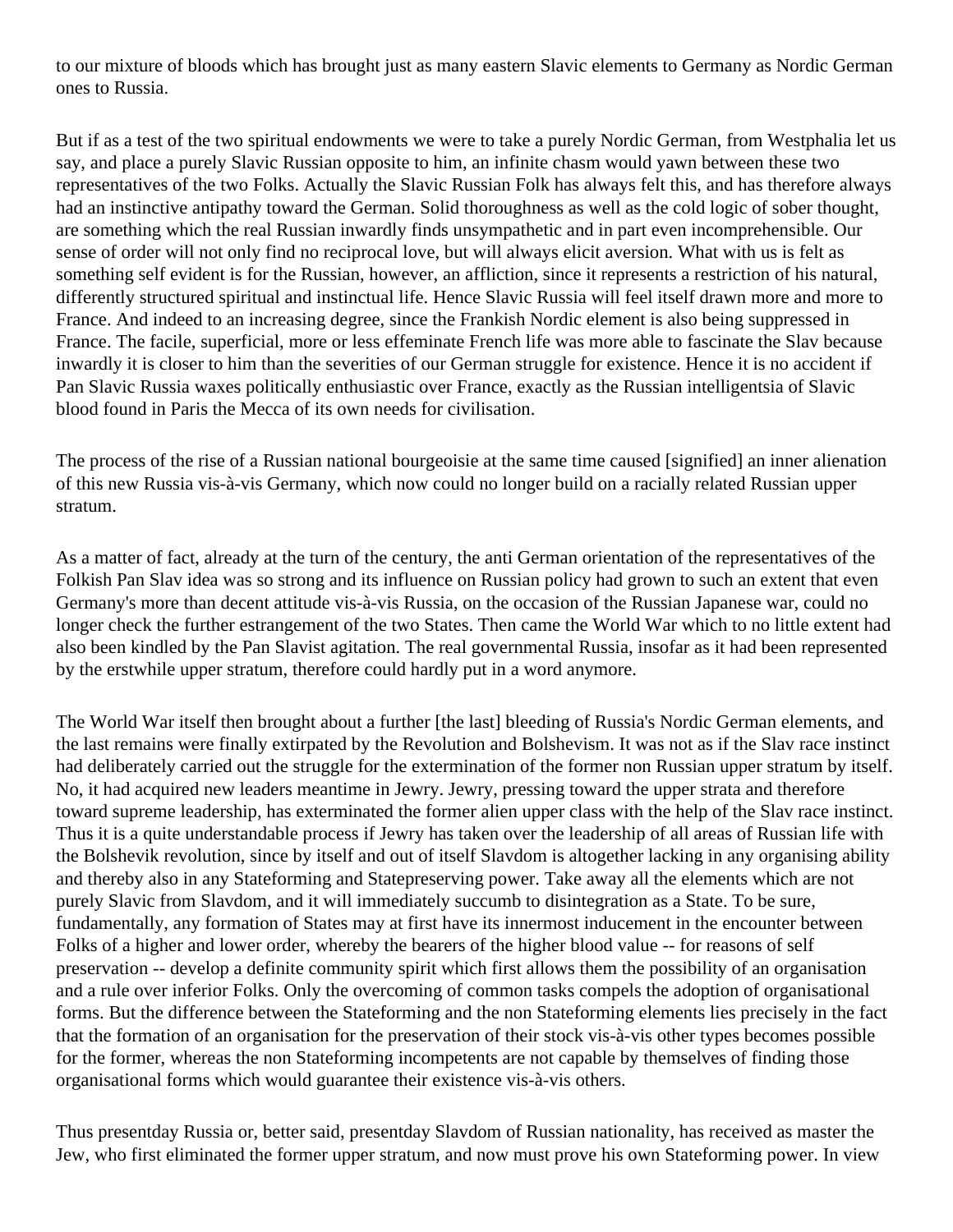of the endowment of Jewry, which after all is only destructive, it will operate even here only as the historical ferment of decomposition. It has summoned to its help spirits of which it can no longer rid itself, and the struggle of the inwardly anti State Pan Slav idea against the Bolshevist Jewish State idea will end with the destruction of Jewry. What will then remain will be a Russia as insignificant in governmental power as she will be deeply rooted in an anti German attitude. Since this State will no longer possess a Statepreserving upper stratum anchored anywhere, it will become a source of eternal unrest and eternal insecurity. A gigantic land area will thus be surrendered to the most variegated fate, and instead of stabilisation of relations between States on Earth, a period of the most restless changes will begin.

Thus the first phase of these developments will be that the most different nations of the world will try to enter into relations with this enormous complex of States in order thereby to bring about a strengthening of their own position and intentions. But such an attempt will always be linked to the effort also to exert their own intellectual and organisational influence on Russia at the same time.

Germany may not hope to come up for consideration in any way during this development. The whole mentality of presentday and future Russia is opposed to this. For the future, an alliance of Germany with Russia has no sense for Germany, neither from the standpoint of sober expediency, nor from that of human community. On the contrary, it is good fortune for the future that this development has taken place in just this way because, thereby, a spell has been broken which would have prevented us from seeking the goal of German foreign policy there where it solely and exclusively can lie: territory in the east.

[www.adolfhitler.ws](http://www.adolfhitler.ws/)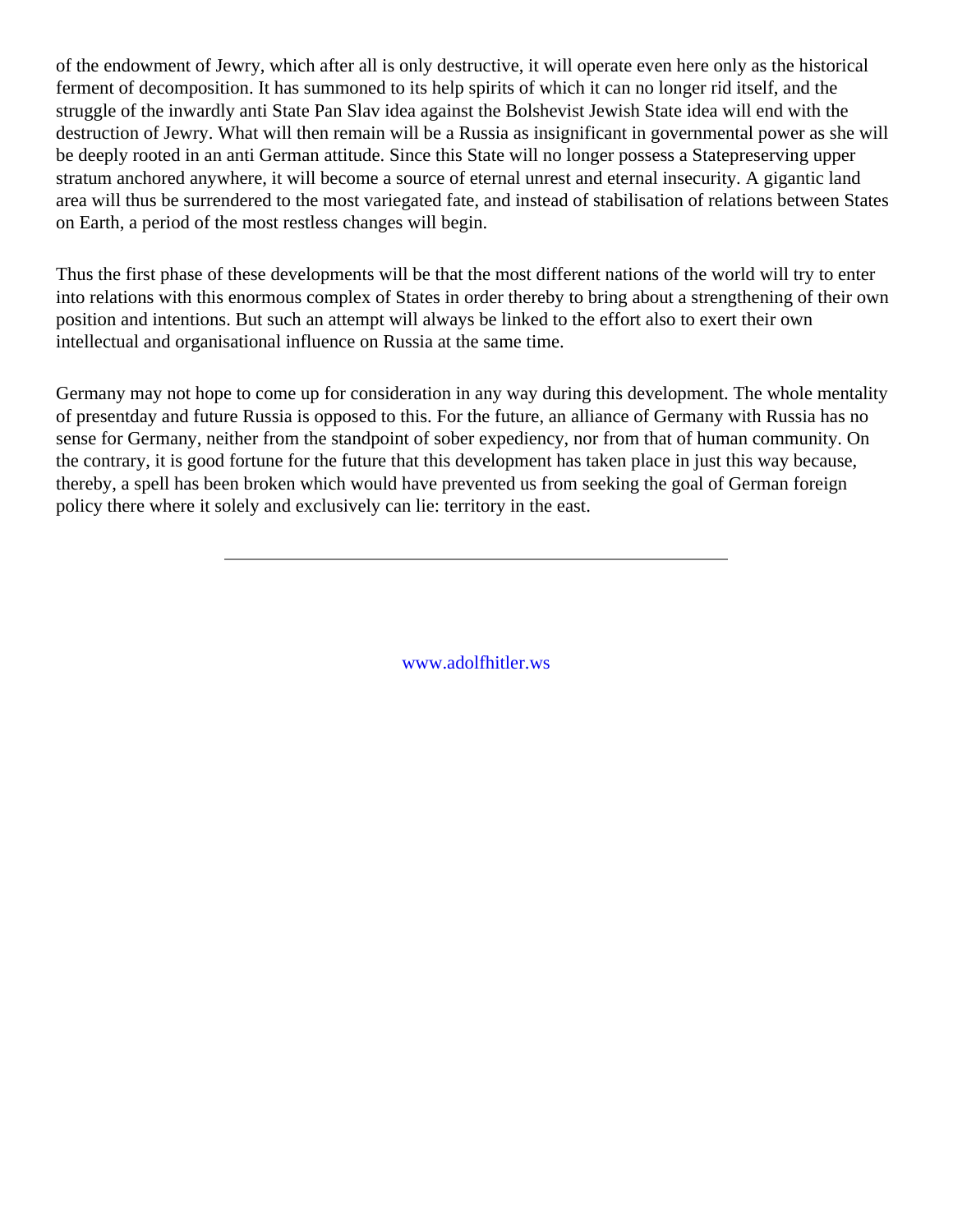# Chapter12

## GERMAN FOREIGN POLICY

In view of Germany's hopeless military situation, the following must be borne in mind in the formulation of future German foreign policy.

Germany cannot bring about a change in her present situation by herself, so far as this must ensue by means of military power. Germany cannot hope that a change of her situation will emerge through measures taken by the League Of Nations, as long as the determining representatives of this institution are at the same time the parties interested in Germany's destruction. Germany cannot hope to change her present situation through a combination of powers which brings her into conflict with the French system of alliances surrounding Germany, without first acquiring the possibility of eliminating her sheer military powerlessness so that, in case the commitments of the alliance go into effect, she may be able to come forward immediately with the prospect of military success

Germany cannot hope to find such a combination of powers as long as her ultimate foreign policy aim does not seem clearly established, and, at the same time does not contradict the interests of those States which can be considered in terms of an alliance with Germany -- indeed, even appear serviceable to them.

Germany cannot hope that these States can be found outside the League Of Nations. On the contrary, her only hope must consist in her eventual success in extricating individual States from the coalition of victor States, and building a new group of interested parties with new aims which cannot be realised through the League Of Nations because of its whole nature. Germany may only hope to achieve success in this way if she finally renounces her former vacillating seesaw policy, and fundamentally decides upon a single direction, and at the same time assumes and bears all the consequences.

Germany should never hope to make world history through alliances with nations whose military value seems sufficiently characterised by the fact of their former defeats, or whose general racial importance, is inferior. For the struggle for the regaining of German freedom will thereby again raise German history to the level of world history. Germany should never forget for a moment that regardless how, and along what ways, she thinks to change her fate, France will be her enemy, and that France from the outset can count on any combination of powers that turns against Germany.

[www.adolfhitler.ws](http://www.adolfhitler.ws/)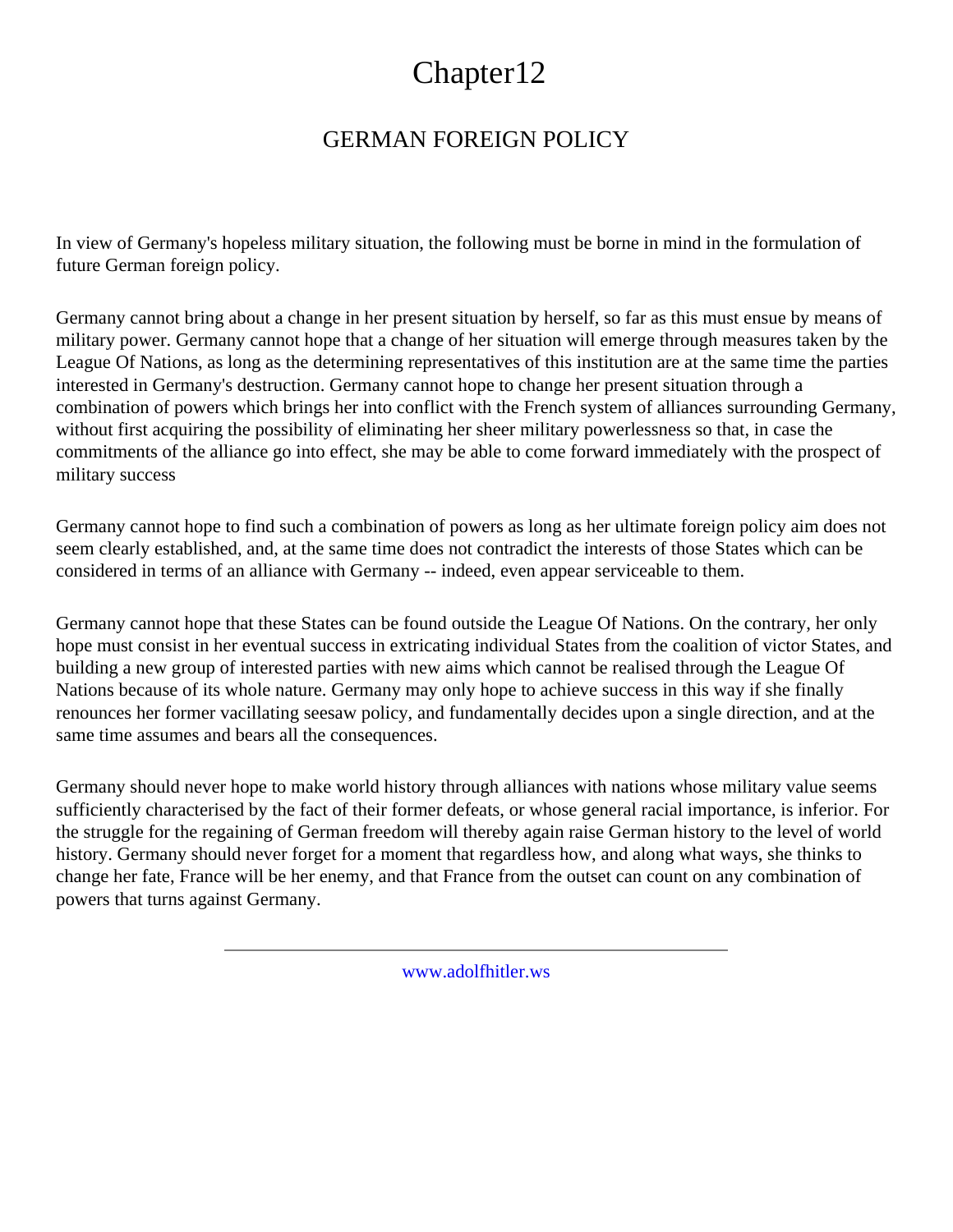# Chapter13

### GERMAN GOALS

We cannot examine Germany's foreign policy possibilities without first possessing clarity on what we want in Germany itself, that is, on how Germany itself thinks to shape her future. Further, we must then try to determine clearly the foreign policy goals of those powers in Europe which, as members of the coalition of victors, are important as world powers.

I have already dealt with Germany's various foreign policy possibilities in this book. Nevertheless, I shall once more briefly present the possible foreign policy goals so that they may yield a basis for the critical examination of the relations of these individual foreign policy aims to those of other European States.

1) Germany can renounce setting a foreign policy goal altogether. This means that, in reality, she can decide for anything and need be committed to nothing at all.

Thus in the future she will continue the policy of the last thirty years, but under other conditions. If now the world consisted just of States with a similar political aimlessness, Germany could at least endure this even though it could hardly be justified. But this is not at all the case. Thus, just as in ordinary life a man with a fixed life goal that he tries to achieve at all events will always be superior to others who live aimlessly, exactly likewise is it in the life of nations. But, above all, this is far from saying that a State without a political goal is in the position to avoid dangers which such a goal may bring in its train. For just as it seems exempt from an active function, in consequence of its own political aimlessness, in its very passiveness it can also just as easily become the victim of the political aims of others. For the action of a State is not only determined by its own will, but also by that of others, with the sole difference that in one case it itself can determine the law of action, whereas in the other case the latter is forced upon it. Not to want a war because of a peaceful sentiment, is far from saying that it can also be avoided. And to avoid a war at any price is far from signifying saving life in the face of death.

Germany's situation in Europe today is such that she is far from allowing herself to hope that she may go forward to a condition of contemplative peace with her own political aimlessness. No such possibility exists for a nation located in the heart of Europe. Either Germany itself tries actively to take part in the shaping of life, or she will be a passive object of the lifeshaping activity of other nations. All the sagacity hitherto supposedly able to extricate nations from historical dangers through declarations of a general disinterest has, up to now, always shown itself to be an error as cowardly as it is stupid. Whoever will not be a hammer in history, will be an anvil. In all its development up to now, our German Folk has had a choice only between these two possibilities. When it itself wanted to make history, and accordingly joyfully and boldly staked all, then it was still the hammer. When it believed that it could renounce the obligations of the struggle for existence, it remained, up to now, the anvil on which others fought out their struggle for existence, or it itself served the alien world as nutriment.

Hence, if Germany wants to live, she must take the defence of this life upon herself, and even here the best parry is a thrust. Indeed, Germany may not hope at all that she can still do something for shaping her own life, if she does not make a strong effort to set a clear foreign policy aim which seems suitable for bringing the German struggle for existence into an intelligent relation to the interests of other nations.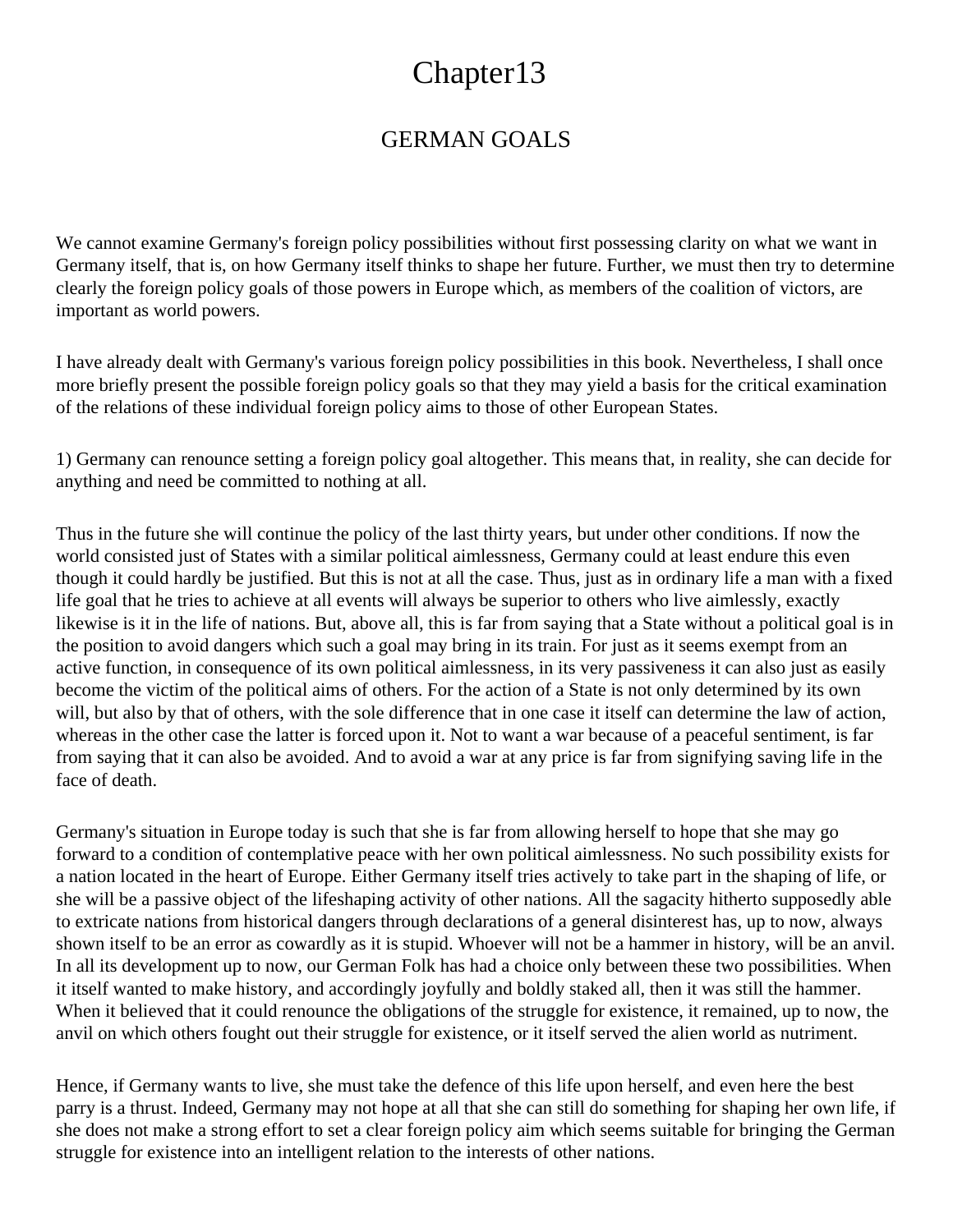If we do not do this, however, aimlessness on a large scale will cause planlessness in particulars. This planlessness will gradually turn us into a second Poland in Europe. In the very proportion that we let our own forces become weaker, thanks to our general political defeatism, and the only activity of our life is spent in a mere domestic policy, we will sink to being a puppet of historical events whose motive forces spring from the struggle for existence and for their interests waged by other nations.

Moreover, nations which are not able to take clear decisions over their own future and accordingly would like best of all not to participate in the game of world development, will be viewed by all the other players as a spoilsport and equally hated. Indeed, it can even happen that, on the contrary, the planlessness of individual political actions, grounded in the general foreign policy aimlessness, is regarded as a very shrewd impenetrable game and responded to accordingly. It was this which befell us as a misfortune in the pre War period. The more impenetrable, because they were incomprehensible, were the political decisions of the German Governments of that time, the more suspicious they seemed. And all the more, therefore, were especially dangerous ideas suspected behind the most stupid step.

Thus, if today Germany no longer makes an effort to arrive at a clear political goal, in practice she renounces all possibilities of a revision of her present fate, without in the least being able to avoid future dangers.

2) Germany desires to effect the sustenance of the German Folk by peaceful economic means, as up to now. Accordingly, even in the future, she will participate most decisively in world industry, export and trade. Thus she will again want a great merchant fleet, she will want coaling stations and bases in other parts of the world, and finally she will want not only international sales markets, but also her own sources of raw material, if possible, in the form of colonies. In the future such a development will necessarily have to be protected, especially by maritime means of power.

This whole political goal for the future is a Utopia, unless England is seen as defeated beforehand. It establishes anew all the causes which in 1914 resulted in the World War. Any attempt by Germany to renew her past along this way must end with England's mortal emnity, alongside which France may be reckoned as a most certain partner from the outset.

From a Folkish standpoint setting, this foreign policy aim is calamitous, and it is madness from the point of view of power politics.

3) Germany establishes the restoration of the borders of the year 1914 as her foreign policy aim.

This goal is insufficient from a national standpoint, unsatisfactory from a military point of view, impossible from a Folkish standpoint with its eye on the future, and mad from the viewpoint of its consequences. Thereby, even in the future, Germany would have the whole coalition of former victors against her in a compact front. In view of our present military position, which with a continuation of the present situation will worsen from year to year, just how we are to restore the old borders is the impenetrable secret of our national bourgeois and patriotic government politicians.

4) Germany decides to go over to a clear, farseeing territorial policy. Thereby she abandons all attempts at world industry and world trade, and instead concentrates all her strength in order, through the allotment of sufficient living space for the next hundred years to our Folk, also to prescribe a path of life. Since this territory can be only in the east, the obligation to be a naval power also recedes into the background. Germany tries anew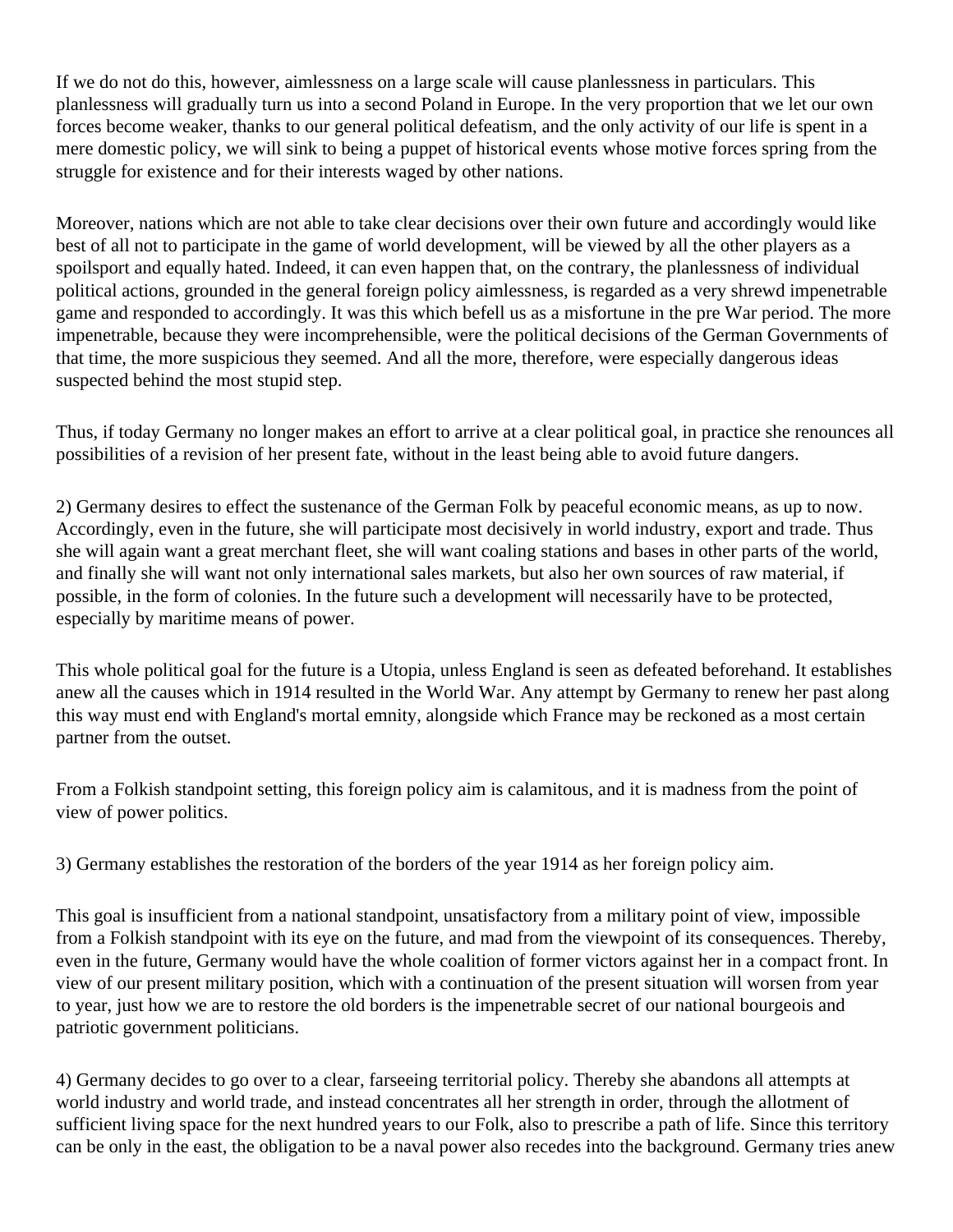to champion her interests through the formation of a decisive power on land.

This aim is equally in keeping with the highest national as well as Folkish requirements. It likewise presupposes great military power means for its execution, but does not necessarily bring Germany into conflict with all European great powers. As surely as France here will remain Germany's enemy, just as little does the nature of such a political aim contain a reason for England, and especially for Italy, to maintain the enmity of the World War.

[www.adolfhitler.ws](http://www.adolfhitler.ws/)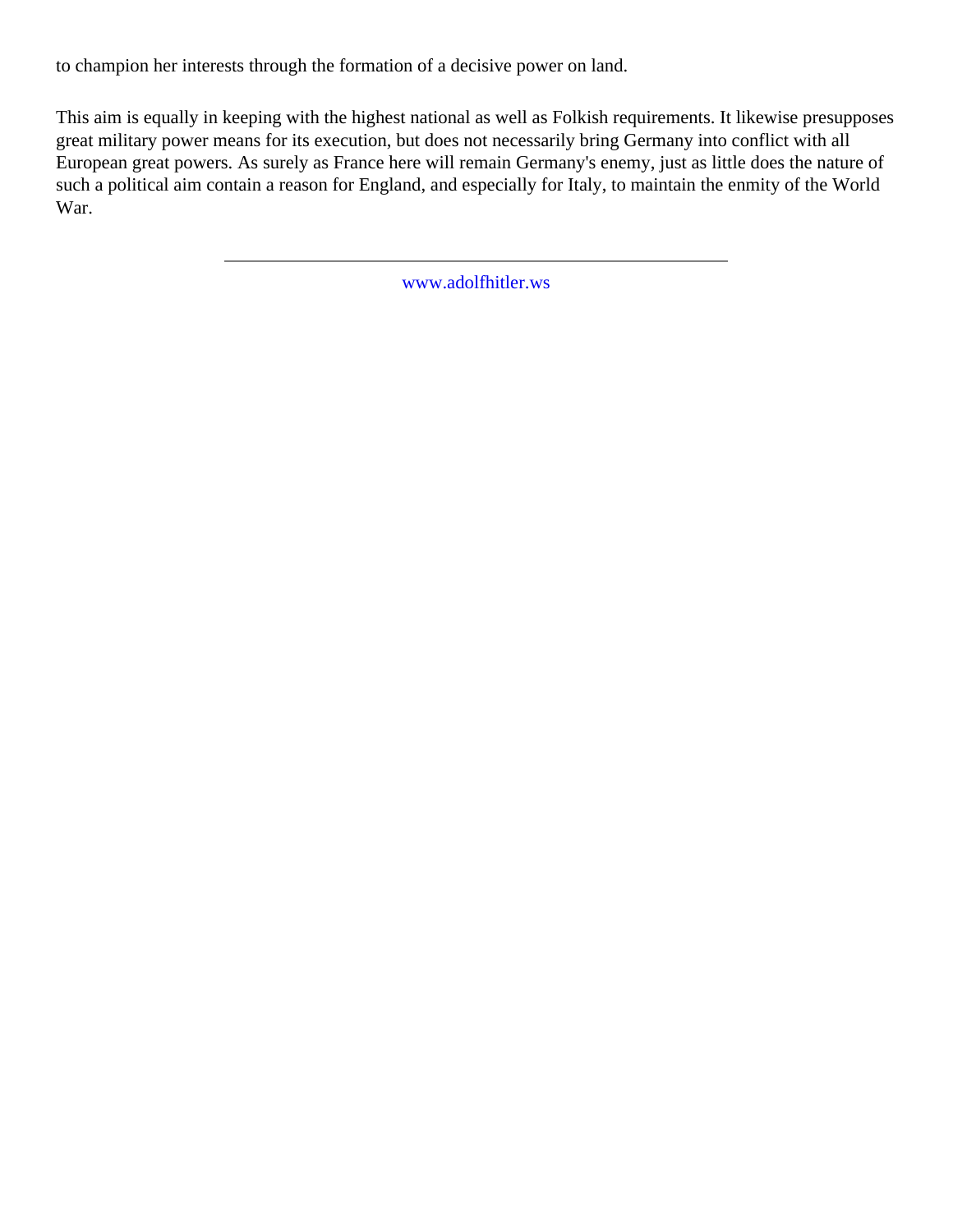## Chapter14

#### ENGLAND AS AN ALLY

It is fitting to review the great foreign aims of the other European powers for a closer understanding of the possibilities just adduced. In part these aims are recognisable in the previous activity and efficacy of these States, in part they are virtually laid down programmatically, and otherwise lie in vital needs that are so clearly recognisable that even if the States momentarily embark on other paths, the compulsion of a harsher reality necessarily leads them back to these aims.

That England has a clear foreign policy goal is proved by the fact of the existence and therewith of the rise of this giant empire. Let no one fancy, after all, that a world empire can ever be forged without a clear will thereto. Obviously not every single member of such a nation goes to work every day with the idea of setting a great foreign policy goal, but in a completely natural way even an entire Folk will be gripped by such a goal so that even the unconscious acts of individuals nevertheless lie in the general line of the aim that has been set and actually benefit it. Indeed the general political goal will slowly stamp itself on the very character of such a Folk, and the pride of the presentday Englishman is no different from the pride of the former Romans. The opinion that a world empire owes its rise to chance, or that, at least, the events which conditioned its establishment were accidental historical processes which always turned out luckily for a nation, is false. Ancient Rome owed its greatness, exactly as does presentday England, to the soundness of Moltke's assertion that in the long run luck is always with the fit. This fitness of a Folk in no way lies only in racial value, but also in the ability and skill with which these values are applied. A world empire of the size of ancient Rome, or of present day Great Britain, is always the result of a marriage between the highest race value and the clearest political aim. As soon as one of these two factors begins to be lacking, first a weakening sets in, and ultimately perhaps even a decline.

Presentday England's aim is conditioned by the race value of Anglosaxonism as such, and by her insular position. It lay in the race value of Anglosaxonism to strive for territorial space. Of necessity, this drive could find fulfilment only outside presentday Europe. Not that the English had not, from time to time, also attempted to take soil in Europe for their expansionist lusts. But all these enterprises failed because of the fact that they were opposed by States which at that time were of a no less great racial fitness. Later English expansion in the so called colonies led at the outset to an extraordinary increase of English maritime life. It is interesting to see how England, which at first exported men, ultimately went over to the export of commodities, and thereby weakened her own agriculture. Although now a great part of the English Folk, indeed the average in general, is inferior to the German peak value, nevertheless the centuries old tradition of this Folk has become so much part of its own flesh and blood that vis-à-vis our own German Folk it possesses considerable political advantages. If today the globe has an English world empire, then for the time being there is also no Folk which, on the grounds of its general civic political characteristics as well as its average political sagacity, would be more fitted for it.

The fundamental idea which dominated English colonial policy, on the one hand, was to find a territorial market for English human material and to keep the latter in a governmental relation with the Motherland; and, on the other hand, to secure the English economy's markets and sources of raw material. It is understandable that the Englishman is convinced that the German cannot colonise, just as it is understandable, conversely, that the German believes the same about the Englishman. Both Folks take different standpoints in judging colonising capacities. Thus the English standpoint was infinitely more practical, more sober, and the German standpoint more romantic. When Germany strove for her first colonies, she was already a military State in Europe and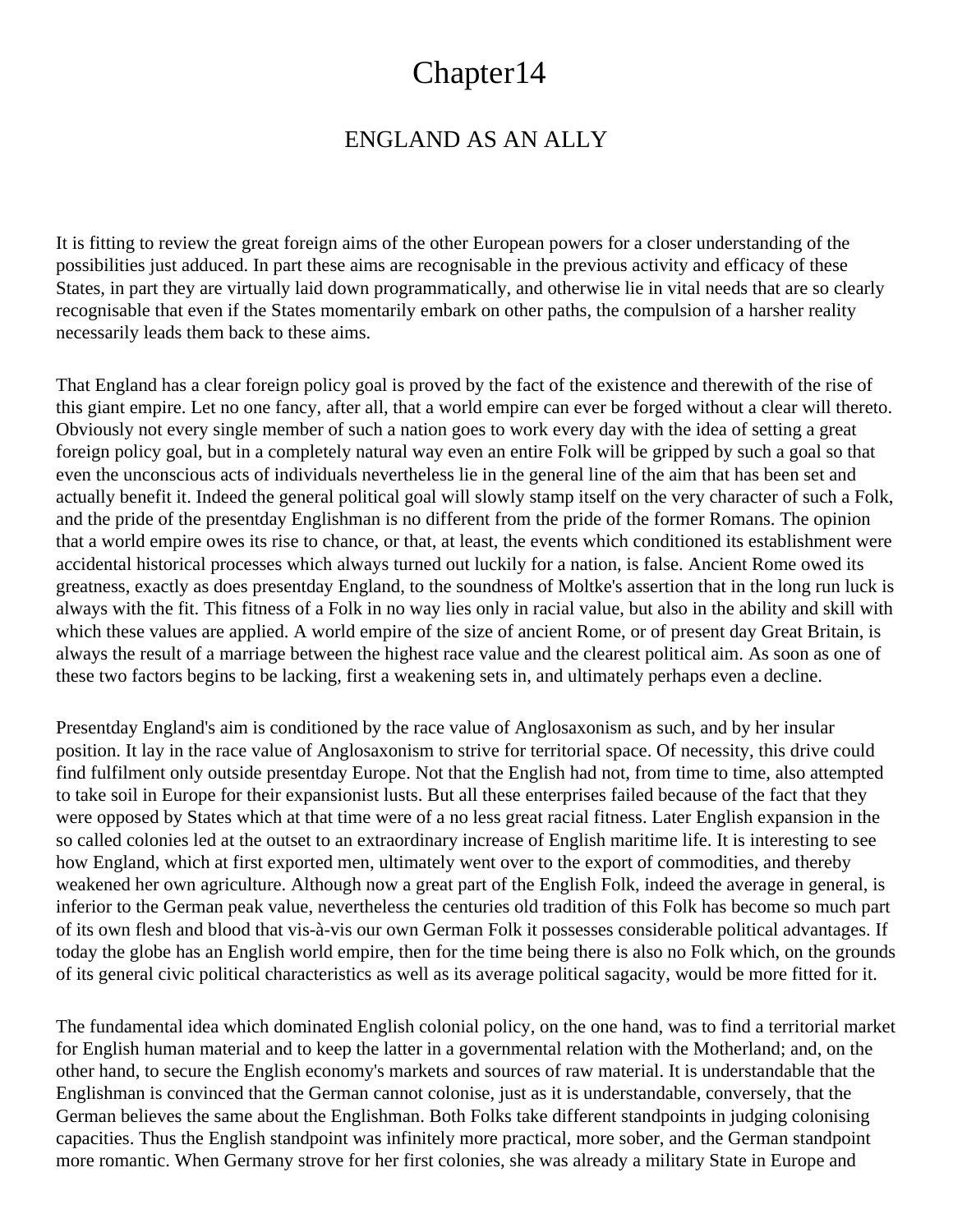thereby a power State of the first rank. She had wrested the title of a world power through imperishable accomplishments in all fields of human culture as well as in that of military skill. It was now noteworthy that especially in the nineteenth century a general impulse toward colonies permeated all nations, whereas the original leading idea had already fully declined. For example, Germany motivated her claim to colonies with her ability and her desire to spread German culture. As such it was nonsense. For culture, which is the general life expression of a definite Folk, cannot be transmitted to another Folk with wholly other psychic prerequisites. This may, at best, go with a so called international civilisation which stands in the same relation to culture as jazz music to a Beethoven symphony. But wholly apart from this, it would never have occurred to an Englishman at the time England's colonies were founded to motivate his actions otherwise than with the very real and sober advantages which they might bring with them. If later England espoused the freedom of the seas or of oppressed nations, it was never for the purpose of justifying her colonial activity, but to destroy ugly competitors. Hence English colonial activity was perforce successful in part because of the most natural reasons. For the less the Englishman ever gave a thought to such a notion as wanting to impose English culture or English breeding on savages, the more sympathetic did such a government necessarily seem to savages who were absolutely not hungry for culture. On top of this, to be sure, there was also the whip which one likewise could all the sooner use, since thereby one did not run the danger of departing from a cultural mission. England needed markets and sources of raw material for her commodities, and she secured these markets for herself through power politics. This is the sense of English colonial policy. If later even England nevertheless mouthed the word culture, it was only from a purely propagandistic viewpoint, so that she also could morally embroider her own exceedingly sober actions somewhat. In reality the living conditions of the savages were a matter of complete indifference to the English as long, and to the extent, that they did not affect the living conditions of the English themselves. That later still other ideas, of a political prestige character, were linked with colonies of the size of India is conceivable and understandable. But no one can dispute that, for instance, Indian interests never determined English living conditions, but instead English living conditions determined India's. Likewise it cannot be disputed that even in India the Englishman does not set up any cultural institution of any kind so that, for instance, the natives may share in English culture, but rather so that, at best, the Englishman can draw more benefits from his colonies. Or does one believe that England brought railroads to India just to put Indians in possession of European transport possibilities, and not in order to make possible a better utilisation of the colony as well as to guarantee an easier domination? If today in Egypt England again follows in the footsteps of the Pharaohs and stores the water of the Nile by means of gigantic dams, it is certainly not done in order to make the Earthly life of the poor fellah easier, but only in order to make English cotton independent of the American monopoly. But these are all viewpoints which Germany never dared to think about openly in her colonial policy. The English were the educators of the natives for England's interests, the German was the teacher. That in the end the natives might have felt better with us than they did under the English would, for a normal Englishman, be far from speaking for our kind of colonisation policy, but surely for that of the English instead.

This policy of a gradual conquest of the world, in which economic power and political strength always went hand in hand, conditioned England's position vis-à-vis other States. The more England grew into her colonial policy, the more she required dominion over the seas, and the more she achieved dominion over the seas, the more, in consequence of this, she became again a colonial power. But then also, the more jealously did she finally begin to watch that nobody competed with her for dominion of the seas or of colonial possessions.

There is a very erroneous and widespread notion, especially in Germany, according to which England would immediately fight against any European hegemony. As a matter of fact this is not correct. England actually concerned herself very little with European conditions as long as no threatening world competitor arose from them, so that she always viewed the threat as lying in a development which must one day cut across her dominion over the seas and colonies.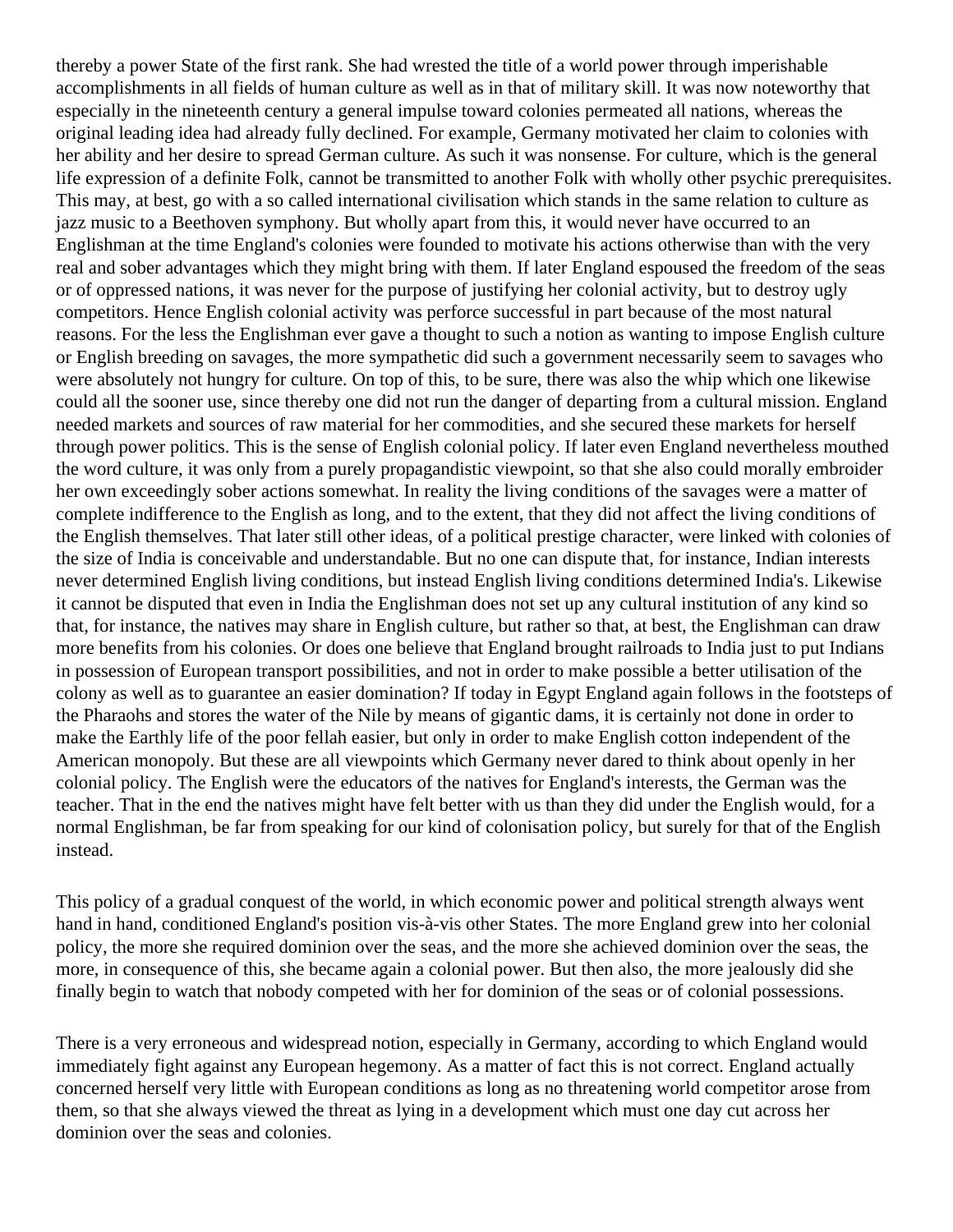There is no conflict of England in Europe in which the former did not have to protect her trade and overseas interests. The struggles against Spain, Holland and later France had their ground not in the threatening military might of these States as such, but only in the way this power was founded as well as in the effects of the same. If Spain had not been an overseas power and thereby a power in competition with England, the latter would presumably have taken little notice of Spain. The same applies to Holland. And even England's later gigantic struggle against France was never waged against Napoleon's continental France, but rather against Napoleonic France which viewed her continental policy only as a springboard and as a basis for greater, altogether non continental aims. In general, France, given her geographical position, will be the power most threatening to England. It was perhaps the only State in which even a limited continental development could contain dangers for England's future. It is all the more noteworthy and instructive for us Germans that despite this, England decided to enter the World War together with France. It is instructive because it proves that, despite all the steadfast adherence to the great fundamental ideas of English foreign policy, momentary existing possibilities are always taken into account there and never renounced merely because a threat to England could likewise rise from one of them in the near or distant future. Our German God Punish England politicians are always of the opinion, to wit, that a good relationship with England in the future must always founder on the fact that England would never seriously give a thought to promoting Germany's interests by an alliance with her in order to see Germany counterposed to her again one day as a dangerous and threatening power. Obviously England will not conclude an alliance to promote Germany's interests, but only in order to foster British interests. But up to now England has provided many examples that she could, very often, couple the representation of her interests with the representation of the interests of other nations. And that then she had recourse to alliances, although according to human prediction, even these were bound to change into later enmity. For divorces sooner or later underlie political marriages, since, indeed, they do not serve the representation of the common interests of both sides, but instead aim only with common means at promoting or defending the interests of two States which, as such, are different, but which for the time being are not opposed.

England's relations vis-à-vis Prussia prove that she does not fundamentally oppose resistance to a European great power of superior military importance, as long as the foreign policy aims of this power are manifestly of a purely continental character. Or will one dispute that under Frederick The Great, Prussian military power was beyond all doubt by far the strongest in Europe? Let no one believe that England did not fight against the Prussia of that time only for the reason that, despite its military hegemony, she had to be numbered among the smaller States in terms of territorial size in Europe. Not at all. For when England herself had previously fought out her wars against the Dutch, Dutch territory in Europe was still considerably smaller than the Prussia of late Frederickian time. And one could really not talk of a threatening hegemony or dominant power position on the part of Holland. If nevertheless England pressed Holland hard in decades long struggles, the reason lay exclusively only in the thwarting of England's dominion of the sea and trade by Holland, as well as in the general colonial activity of the Dutch. Thus one should not deceive oneself: if the Prussian State had not so exclusively dedicated itself to purely continental aims, it would at all times have had England as its sharpest enemy regardless of the size of Prussia's purely military means in Europe, or the danger of a hegemonisation of Europe by Prussia. Our national patriotic politicians, who do little thinking, have not seldom bitterly reproached the successors of the great Elector for neglecting the overseas possessions brought into being by the Elector, indeed for surrendering them and thereby having no interest in the maintenance and further construction of a Brandenburg Prussian fleet. It was Prussia's good fortune, and later Germany's, that this was the case.

Nothing speaks so well for the outstanding statesmanship, especially of Frederick William I, than the fact that, with all the scanty and surely infinitely limited means of the small Prussian State, he concentrated exclusively on the promotion of the Land Army. Not only for the reason that through it this small State could maintain a superior position in one weapon, but was thereby also spared England's enmity. A Prussia following in Holland's footsteps would not have been able to fight the three Silesian Wars, with England as an added enemy at her back. Aside from the fact that any achievement of a real naval standing by the small Prussian State would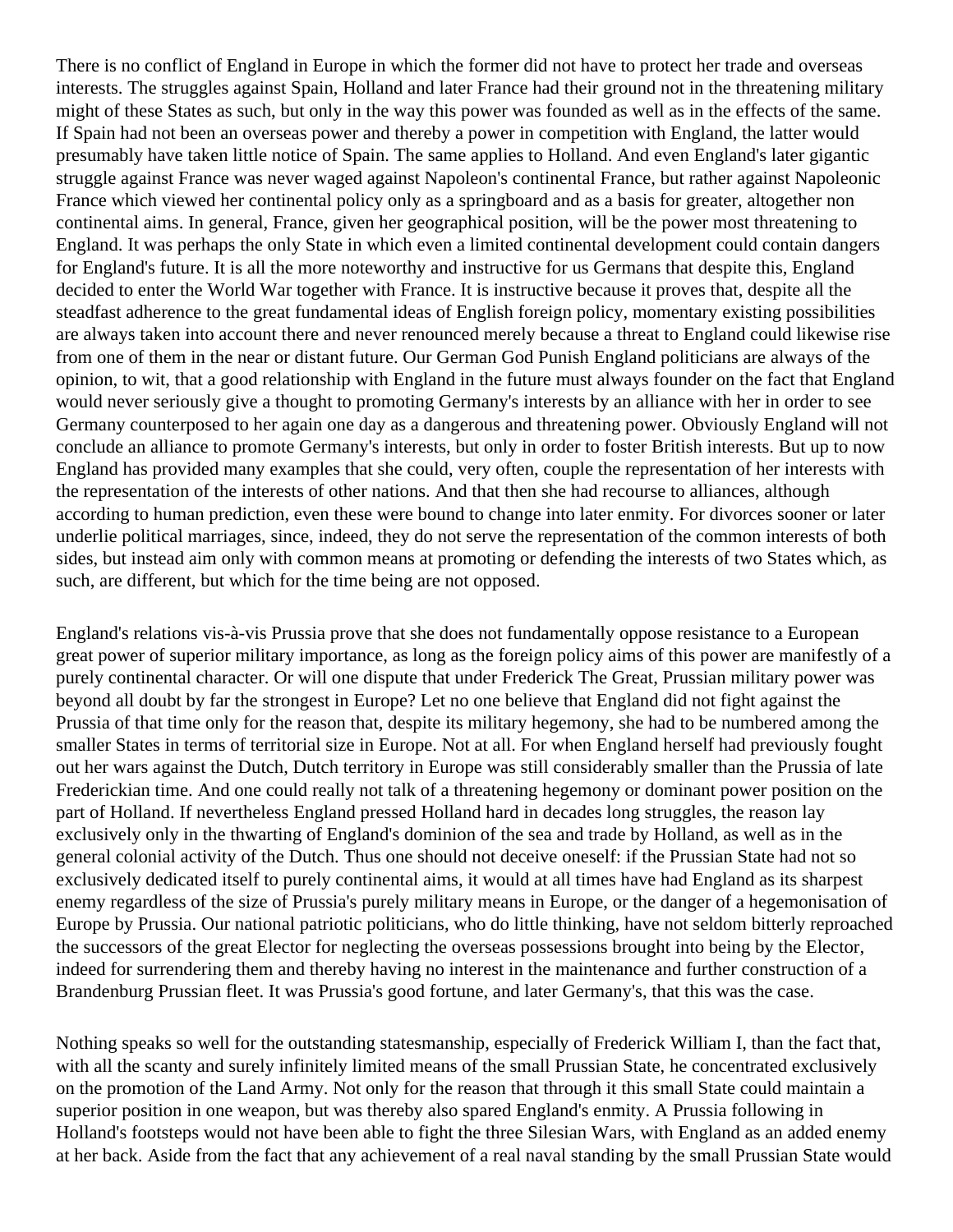necessarily miscarry in the long run in consequence of the territorial base of the motherland which was exceedingly limited and unfavourably situated in a military sense. Even at that time it would have been child's play for the English to rid themselves of a dangerous competitor in Europe through a general coalition war. In general the fact that the later Prussia could develop out of little Brandenburg and in turn a new German Reich out of the later Prussia was due only to that sagacious insight into the real power relations as well as into the possibilities of the Prussia of that time, so that the Hohenzollerns, up to the time of Bismarck, limited themselves almost exclusively to a strengthening of land power. It was the only clear, consequential policy. If German Prussia and then later Germany in general wanted to go toward a future, it could only be guaranteed by a supremacy on land which matched the English supremacy on the seas. It was Germany's misfortune that we slowly moved away from this insight and built up our land power insufficiently and instead went over to a naval policy whose end result had been inadequate anyway. Even the Germany of the post Bismarckian period could not afford the luxury of creating and maintaining a superior armament on land and sea simultaneously. It has been one of the most important principles of all times that a nation recognise which weapon is most necessary and indispensable for the preservation of its existence, and then promote it to the extreme by staking all its means on it. England recognised and followed this principle. For England, dominion of the seas was really the substance of her existence. Even the most brilliant military periods on the mainland, the most glorious wars, the most matchless military decisions, could not move the English to see in land power for England anything but something ultimately subordinate, and to concentrate the whole strength of the nation on the maintenance of a superior dominion of the seas. In Germany, to be sure, we let ourselves be swept along by the great colonial waves of the nineteenth century, strengthened perhaps by romantic memories of the old Hansa as well as driven by the peaceful economic policy, to shelve the exclusive promotion of the Land Army and to take up the construction of a Fleet. This policy acquired its final expression in the proposition, as preposterous as it was calamitous: Our future lies on the water. No, exactly to the contrary, it lay and lies for us in Europe on land, just as exactly as the causes of our decline will always be of a purely continental character: our unfortunate territorial and terrible military geographical position.

As long as Prussia limited herself to purely European aims in her foreign policy aspirations, she had no serious danger to fear from England. The objection that nevertheless a pro French mood already prevailed in England in the year 1870-71 is not relevant, and in any case signifies nothing at all. For at that time a pro German attitude prevailed just as much in England; indeed France's action was branded as a sacrilege from the pulpit in English churches. Moreover, it was the official attitude adopted which is decisive. For it is entirely obvious that France will indeed have continual sympathies in a State of England's importance, all the more so as the influence of a country's press is not seldom exerted through foreign capital. France has always known how to mobilise sympathy for herself adroitly. Thus she has always played Paris as her most remarkable auxiliary weapon. But this did not take place only in England, for instance, but even in Germany. In the very middle of the war, in the year 70/71, a not small clique was to be found in Berlin society, indeed at the Berlin court, who made no bones about their pro French sympathies. At any rate they knew how to postpone the bombardment of Paris for a long time. And it is humanly understandable that English circles should have viewed German military success with mixed joy. But in any case they could not move the official attitude of the British government toward an intervention. Even the opinion that this is to be ascribed only to the fact that the rear was covered by Russia, which Bismarck had assured, changes nothing. For this covering of the rear was thought of primarily against Austria. If, however, England had given up her neutral attitude at that time, even Russia's covering of the rear would not have been able to avert an immense conflagration. For then Austria would naturally have been involved and, one way or the other, the success of the year 1871 would hardly have come to pass. As a matter of fact Bismarck had a continual quiet fear of meddling by other States not only in the war, but even in the peace negotiations. For what took place several years later vis-à-vis Russia, the intervention of other powers, [note 10] could have been staged against Germany by England just as well.

The course of the anti German attitude of the English can be exactly followed. It parallels our development on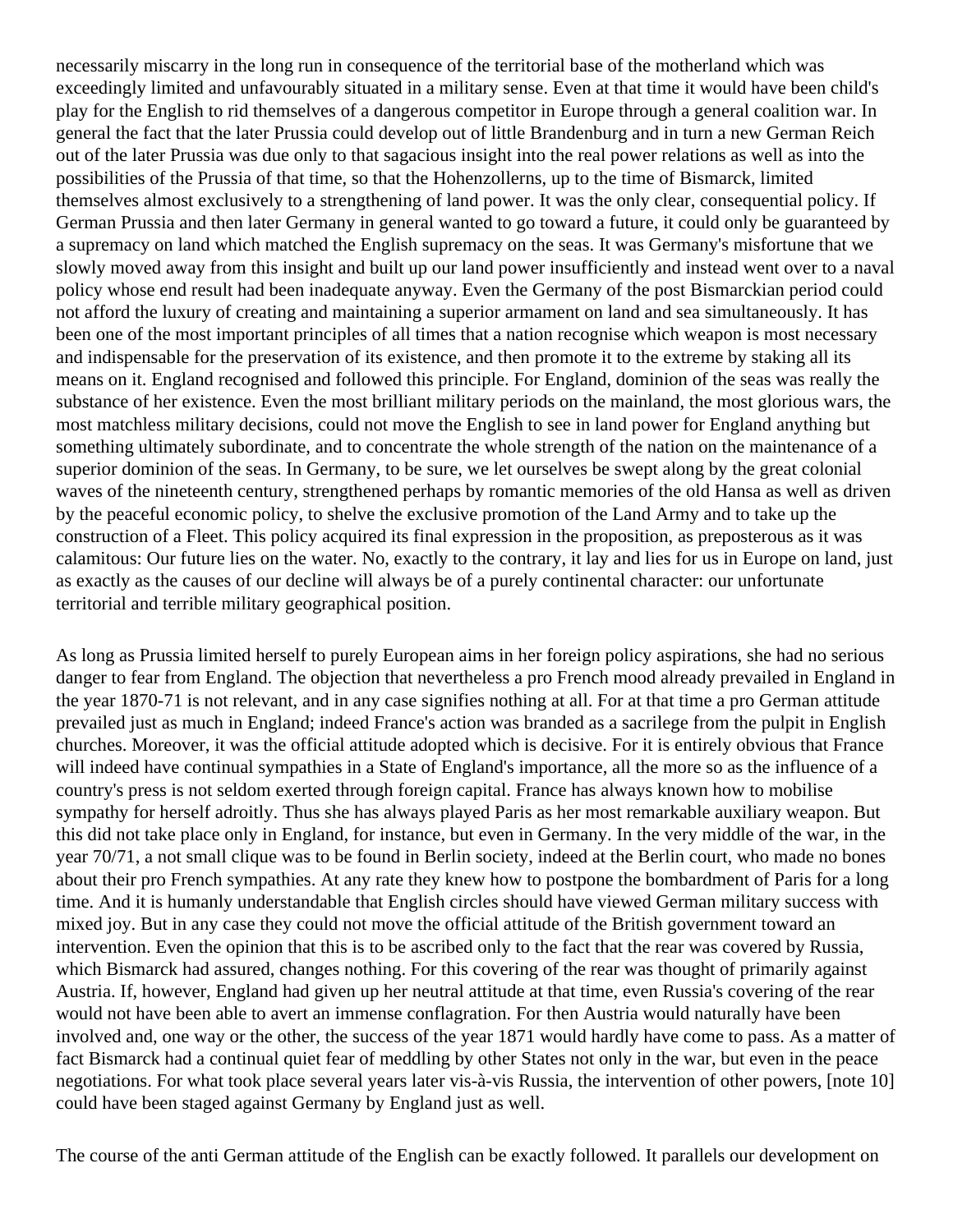the seas, rises with our colonial activity to an overt antipathy, and finally ends up with our naval policy in a frank hatred. One cannot take it amiss that in England a really solicitous State leadership scented a threatening danger for the future in this development of a Folk as efficient as the Germans. We must never apply our German sins of omission as a measure for judging the actions of others. The frivolousness with which post Bismarckian Germany allowed her position in terms of power politics to be threatened in Europe by France and Russia, without undertaking any serious countermeasures, far from allows us to impute similar neglect to other powers or to denounce them in moral indignation, if indeed they attend to the vital needs of their Folks better.

If pre War Germany had decided upon a continuance of the former Prussian continental policy instead of her peaceful world and economic policy with its fateful repercussions, then first of all she could have raised her land power to that superior height formerly enjoyed by the Prussian State, and secondly she need not have feared an unconditional enmity with England. For this much is sure: if Germany had used all the enormous means which she squandered on the Fleet for the strengthening of her Land Army, then her interests might have been fought for in a different way, at least on the decisive European battlefields. And the Nation would have been spared seeing a Land Army, worse than inadequately armed, slowly bleed to death against an overwhelming world coalition, while the Navy, at least in its decisive combat units, rusted away in the harbours in order finally to terminate its existence in a more than ignominious surrender. Let us not find excuses for the leaders, but have the courage rather to admit that this lay in the very nature of such a weapon for us. For at the same time the Field Army was pulled out of one battle and hurled into another without regard to losses and any other hardships. The Land Army was really the German weapon, grown out of a hundred year tradition, but in the end our Fleet was only a romantic plaything, a parade piece that was built for its own sake, and which again for its own sake could not be risked. The whole benefit which it brought us is disproportionate to the terrible enmity with which it saddled us.

If Germany had not taken this development, at the turn of the century we still could have reached an understanding with England, which at that time was ready for one. To be sure, such an understanding would have lasted only if had been accompanied by a fundamental shift in our foreign policy goal. Even at the turn of the century Germany could have decided upon a resumption of the former Prussian continental policy, and, together with England, prescribed the further development of world history. The objection of our eternal temporisers and doubters that this would nevertheless have been uncertain is based on nothing but personal opinions. English history up to now speaks against it in any case. By what right can such doubters presume that Germany could not have played the same role as Japan? The stupid phrase that Germany thereby would have hauled England's chestnuts out of the fire could just as much be applied to Frederick The Great who, ultimately, on European battlefields, helped to facilitate England's conflicts with France outside Europe. It is almost stupid to cite the further objection that nevertheless England one day would have gone against Germany. For then even in such a case Germany's position, following a successful defeat of Russia in Europe, would be better than it was at the start of the World War. On the contrary, if the Russian Japanese war had been fought in Europe between Germany and Russia, Germany would have received such a purely moral increase in power that, for the next thirty years, every other European power would have carefully weighed whether to break the peace and let itself be incited into a coalition against Germany. But all these objections always spring from the mentality of pre War Germany which itself as an opposition knew everything, but did nothing.

The fact is, at that time England made an approach to Germany, and there is the further fact that Germany for her part could not make up her mind to emerge from the mentality of this eternal temporising and hesitation and come to a clear stand. What Germany refused at that time was solicitously tended to by Japan, and thereby she achieved the fame of a world power in a relatively cheap way.

If nobody in Germany wanted to do this under any circumstances, then we necessarily should have joined the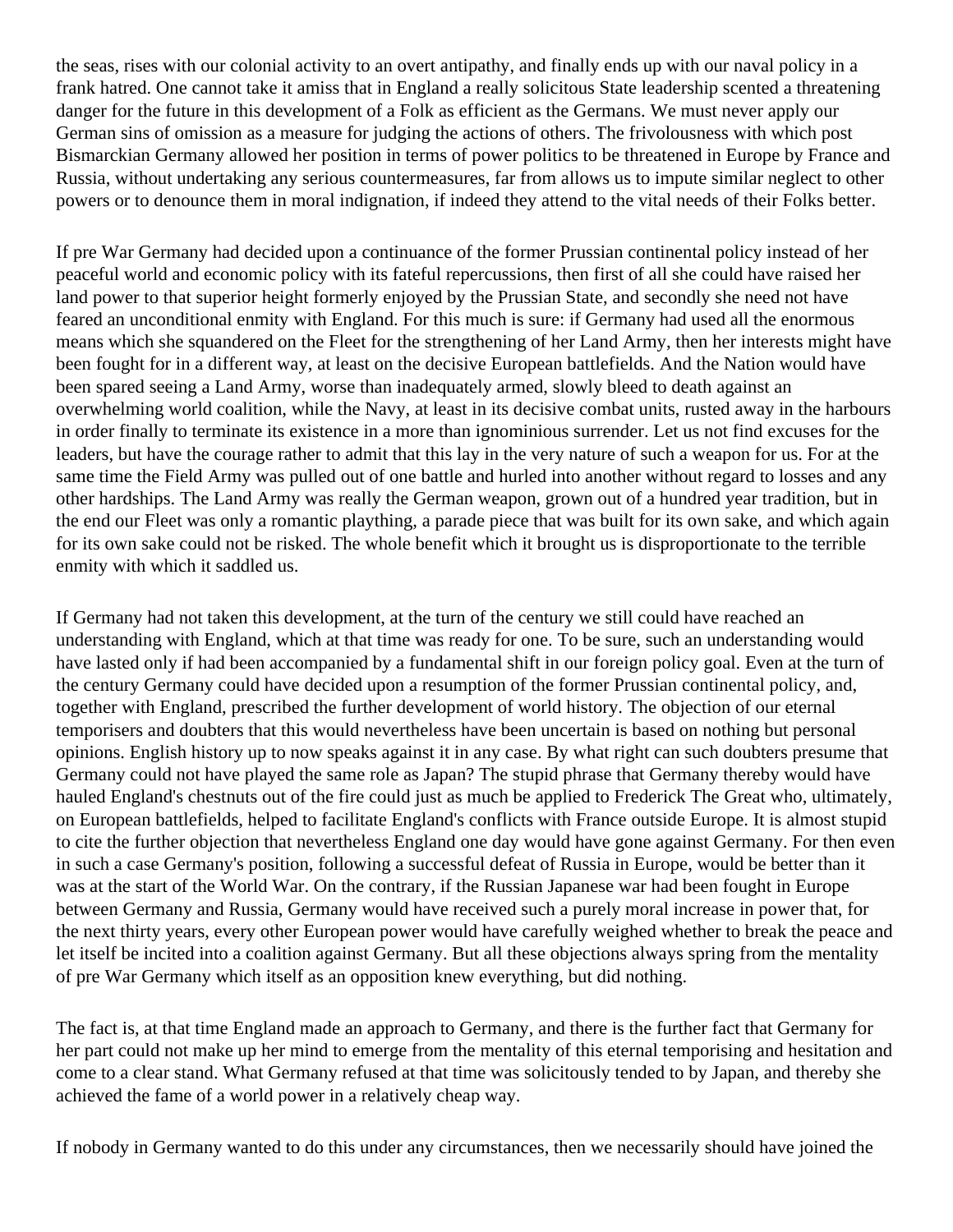other side. Then we could have utilised the year 1904 or 1905 in a conflict with France, and had Russia at our rear. But these temporisers and delayers wanted that just as little. Out of sheer caution, sheer hesitation and sheer knowledge, they were never able to establish what they really wanted at any hour. And only therein lies the superiority of English statesmanship, for that country is not ruled by such smartalecks who can never brace themselves for an action, but by men who think naturally and for whom politics most surely is an art of the possible, but who also take all possibilities by the forelock, and really strike with them.

Once Germany, however, had shunned such a fundamental understanding with England, which, as already noted, would have made durable sense only if in Berlin a clear continental territorial political aim had been arrived at, England began to organise the world resistance against the country threatening British interests as regards her dominion of the seas.

The World War did not proceed as had been thought at the beginning in view of our Folk's military efficiency, which was not presumed to be what it was even in England. To be sure, Germany was finally overcome, but only after the American Union had made its appearance on the battlefield, and Germany had lost the support of her rear in consequence of the internal collapse of the homeland. But the actual English war aim had not been achieved thereby. Indeed, the German threat to English supremacy on the seas was eliminated, but the American threat, with a considerably stronger base, took its place. In the future the greatest danger to England would not be in Europe any more at all, but in North America. In Europe itself at this time, France is the State that is most dangerous to England. Her military hegemony has an especially threatening significance for England, in consequence of the geographical position which France occupies vis-à-vis England. Not only for the reason that a great number of vitally important English centres seems to be almost defencelessly exposed to French aerial attacks, but even by means of artillery fire a number of English cities can be reached from the French coast. Indeed, if modern technology succeeds in producing a considerable increase in the firing power of the heaviest artillery, then a bombardment of London from the French mainland does not lie beyond the limits of the possible. But it is even more important that a French submarine war against England would possess a wholly different basis than the earlier German one during the World War. France's broad encampment on two seas would make it very difficult to carry out sealing off measures which could be easily successful vis-à-vis the confined triangle of water.

Whoever in presentday Europe tries to find natural enemies against England will always chance upon France and Russia: France as a power with continental political aims, which in truth, however, are only a cover for very widely demarcated intentions of a general international political character; Russia as a threatening enemy of India and the possessor of oil sources which today have the same importance once possessed by iron and coal mines in past centuries.

If England herself remains true to her great world political aims, her potential opponents will be France and Russia in Europe, and, in the other parts of the world, especially the American Union in the future.

n contrast no inducement exists to make eternal England's enmity against Germany. Otherwise English foreign policy would be determined by motives that lie far beyond all real logic, and therefore could have a decisive influence on the determination of the political relations among nations perhaps only in the head of a German professor. No, in the future, in England positions in accordance with purely expedient points of view will be taken up just as soberly as has happened for three hundred years. And just as for three hundred years allies could become England's enemies and enemies again become allies, so will this also be the case in the future as long as general and particular necessities call for it. If, however, Germany comes to a fundamentally new political orientation which no longer contradicts England's sea and trade interests, but spends itself in continental aims, then a logical ground for England's enmity, which would then be just hostility for hostility's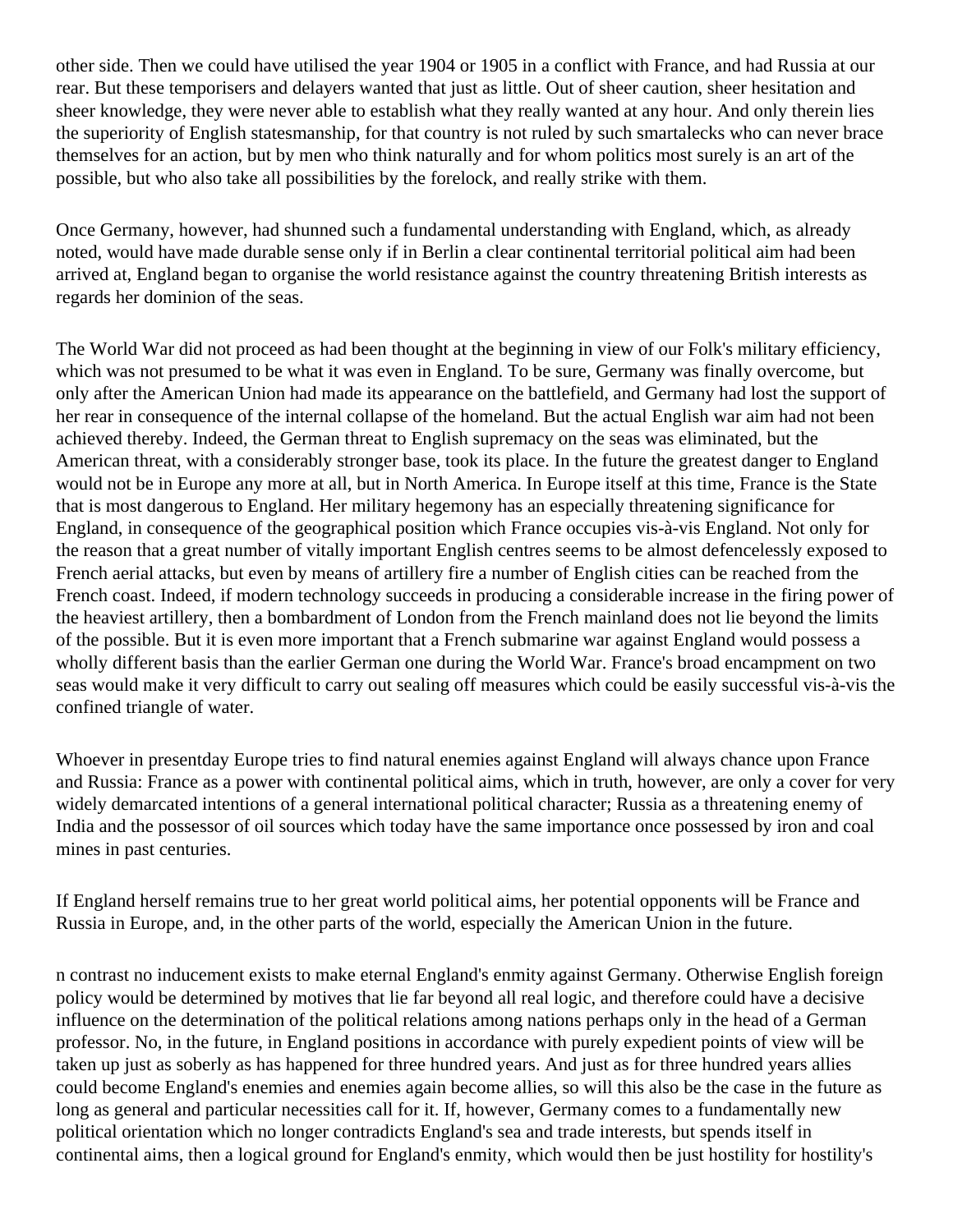sake, would no longer exist. For even the European balance of power interests England only as long as it hinders the development of a world trade and sea power that may threaten England. There is no foreign policy leadership at all which is less determined by doctrines that bear no relation to life's realities than the English. A world empire does not come into being by means of a sentimental or purely theoretical policy.

Hence the sober perception of British interests will be determining for English foreign policy in the future too. Whoever cuts across these interests will thereby also be England's enemy in the future. Whoever does not touch them, his existence will also not be touched by England. And whoever can be useful to her from time to time will be invited on England's side regardless of whether he had been an enemy in the past or perhaps can again become one in the future.

Only a bourgeois national German politician can manage to refuse a useful alliance for the reason that later, perhaps, it can end in enmity. To impute such an idea to an Englishman is an insult to the political instinct of this Folk.

Naturally if Germany does not set herself any political goal, and we muddle through planlessly from one day to the other as up to now without any guiding thought; or if this goal lies in the restoration of the borders and territorial conditions of the year 1914 and thereby in the end lands into a policy of world trade, colonisation and naval power, England's future enmity with us will indeed be certain. Then Germany will suffocate economically under her Dawes burdens, politically decay under her Locarno treaties, and increasingly weaken racially in order finally to terminate her life as a second Holland or a second Switzerland in Europe. This can certainly be achieved by our bourgeois national and patriotic armchair politicians; for this all they need do is continue further along their present path of phrase mongering, shooting off their mouths in protests, making war on all Europe, and then crawling cravenly into a hole before every act. This then is what the national bourgeois patriotic policy of Germany's resurgence means. Thus, just as our bourgeoisie in the course of barely sixty years has known how to degrade and to compromise the national concept, so in its decline does it destroy the beautiful concept of the Fatherland by degrading it also to a mere phrase in its patriotic leagues.

To be sure, yet another important factor emerges in regard to England's attitude toward Germany: the decisive influence world Jewry also possesses in England. Just as surely as Anglosaxonism itself can overcome its war psychosis vis-à-vis Germany, world Jewry just as surely will neglect nothing to keep the old enmities alive so as to prevent a pacification of Europe from materialising, and thereby enable it to set its Bolshevist destructive tendencies into motion amid the confusion of a general unrest.

We cannot discuss world policy without taking this most terrible power into account. Therefore I will deal especially with this problem further in this book.

[www.adolfhitler.ws](http://www.adolfhitler.ws/)

 $>$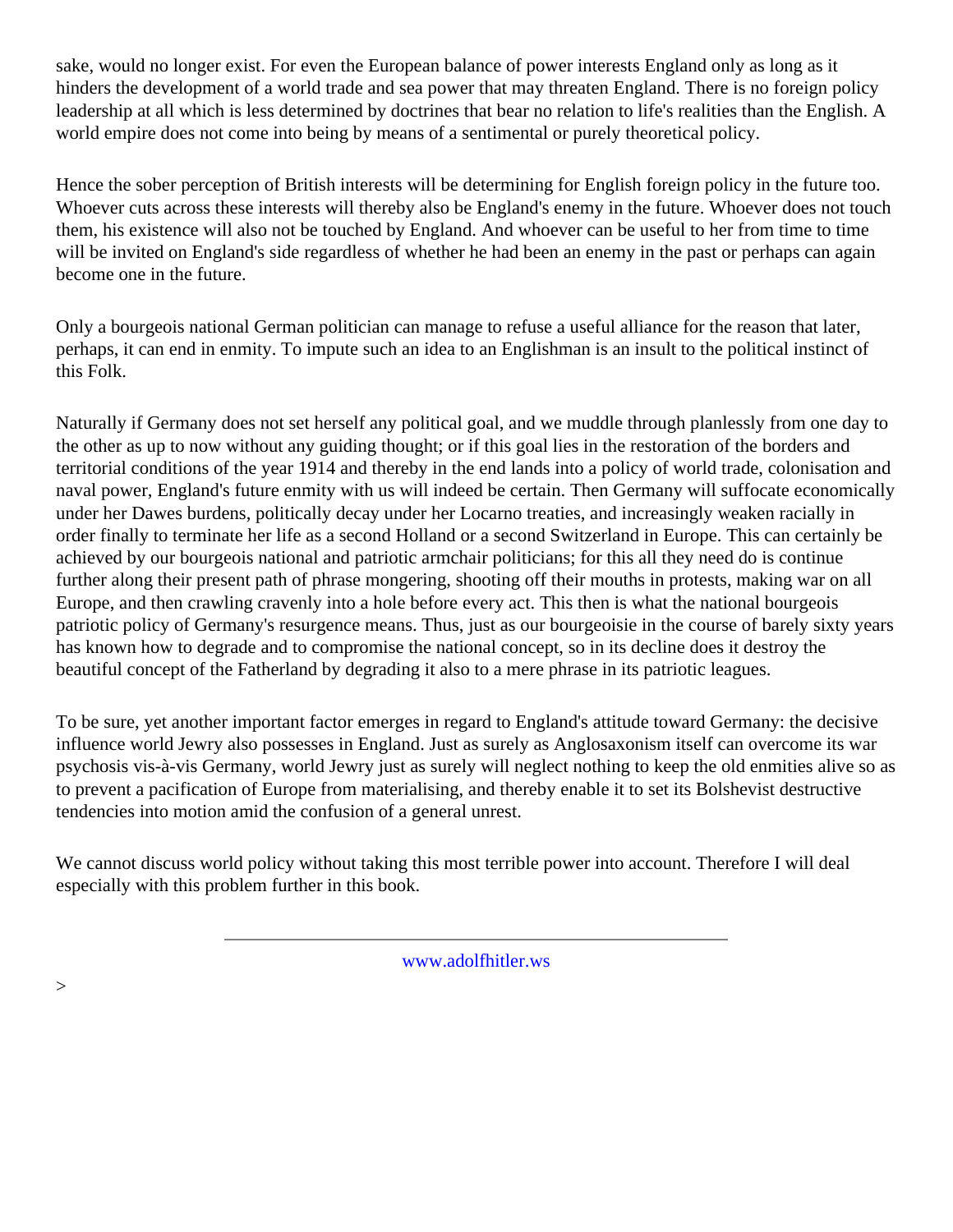## Chapter 15

#### ITALY AS AN ALLY

Certainly if England is under no compulsion to maintain her wartime enmity toward Germany forever on grounds of principle, Italy has even less grounds to do so. Italy is the second State in Europe that must not be fundamentally hostile to Germany. Indeed, her foreign policy aims need not cross with Germany's at all. On the contrary, with no other State does Germany have perhaps more interests in common than precisely with Italy, and conversely.

At the same time that Germany tried to achieve a new national unification, the same process also took place in Italy. To be sure, the Italians lacked a central power of gradually growing, and ultimately towering, importance, such as Germany in the making possessed in Prussia. But as German unification was primarily opposed by France and Austria as true enemies, so likewise did the Italian unification movement also have to suffer most under these two powers. The chief cause, of course, lay with the Habsburg State which must have and did have a vital interest in the maintenance of Italy's internal dismemberment. Since a State of the size of Austria-Hungary is unthinkable without direct access to the sea, and the only territory which could be considered for this -- at least in regard to its cities -- was inhabited by Italians, Austria necessarily disapprovingly opposed the rise of a united Italian State for fear of the possible loss of this territory in case of the founding of an Italian national State. At that time even the boldest political aim of the Italian Folk could lie only in its national unification. This then perforce also conditioned the foreign policy attitude. Hence as Italian unification [that through Savoys] slowly took shape, Cavour, its brilliant great statesman, utilised all possibilities which could serve this particular aim. Italy owes the possibility of her unification to an extraordinarily cleverly chosen alliance policy. Its aim was primarily to bring about the paralysis of the chief enemy of unification, Austria-Hungary, indeed finally to induce this State to leave the north Italian provinces. Withal, even after the conclusion of the provisional unification of Italy, there were more than 800000 Italians in Austria-Hungary alone. The national aim of the further unification of people of Italian nationality was at first bound to undergo a postponement when, for the first time, there began to arise the dangers of an Italian French estrangement. Italy decided to enter the Triple Alliance, chiefly in order to gain time for her inner consolidation.

The World War at last brought Italy into the camp of the Entente for reasons that I have already discussed. Thereby Italian unity had been carried a powerful step forward. Even today, however, it is not yet completed. For the Italian State, though, the great event was the elimination of the hated Habsburg empire. To be sure, its place was taken by a Southern Slav structure which already presented a danger hardly less great for Italy on the basis of general national viewpoints.

For just as little as the bourgeois national and purely border policy conception in Germany could in the long run satisfy our Folk's vital needs, equally little could the purely bourgeois national unification policy of the Italian State satisfy the Italian Folk.

Like the German Folk, the Italian Folk lives on a small soil surface which in part is scantily fertile. For centuries, indeed many centuries, this overpopulation has forced Italy to a permanent export of people. Even though a great part of these emigrants, as seasonal labourers, return to Italy in order to live there on their savings, this leads more than ever to a further aggravation of the situation. Not only is the population problem not solved thereby, but it is sharpened rather. Just as Germany through her export of goods fell into a state of dependence on the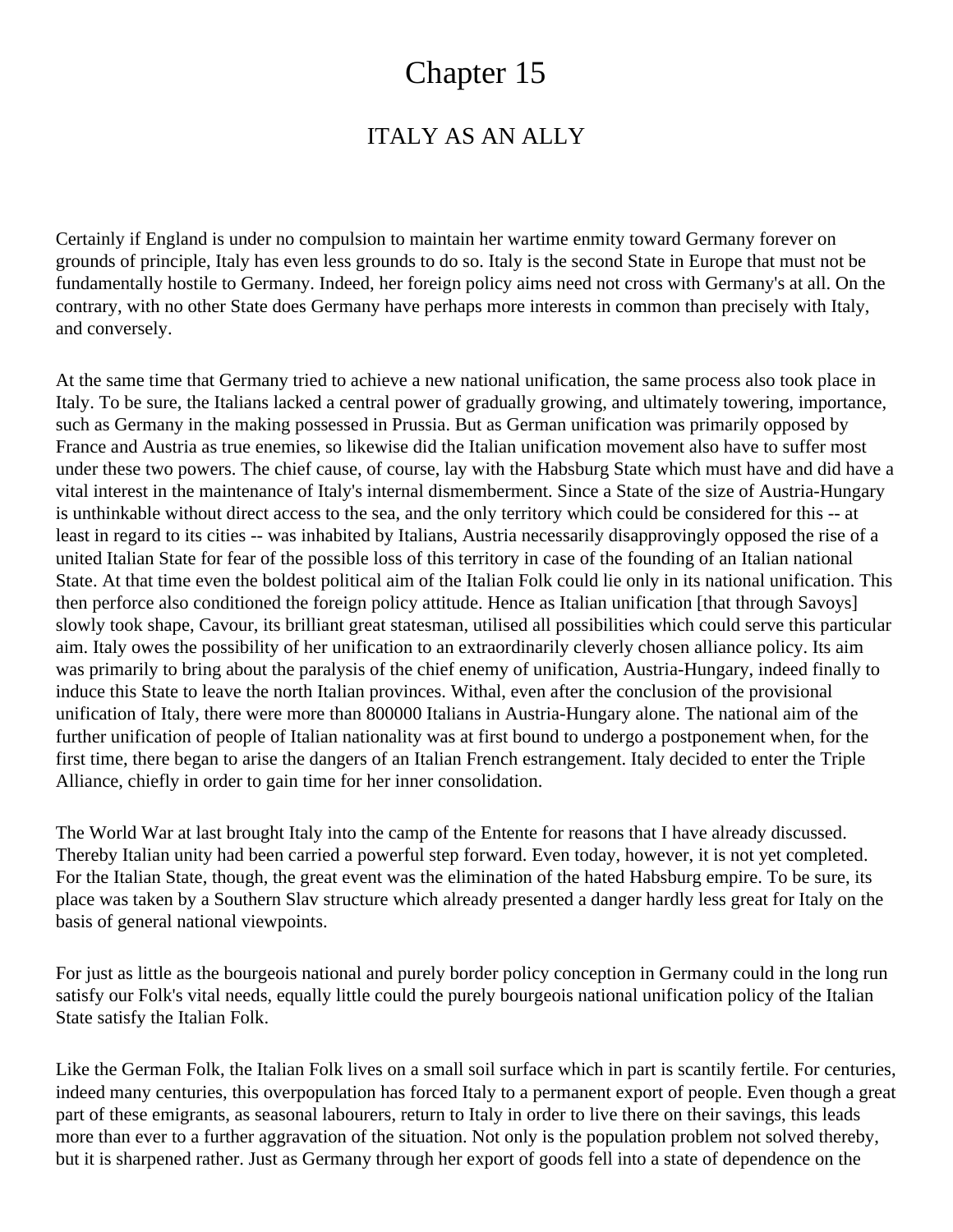ability, potentiality and willingness of other powers and countries to receive these goods, likewise and exactly did Italy with her export of people. In both cases a closing of the receiving market, resulting from events of any kind whatsoever, perforce led to catastrophic consequences within these countries.

Hence Italy's attempt to master the problem of sustenance through an increase of her industrial activity cannot lead to any ultimate success because, at the outset, the lack of natural raw materials in the Italian Motherland robs her in great measure of the required ability to compete.

Just as in Italy the conceptions of a formal bourgeois national policy are being overcome and a Folkish feeling of responsibility is taking its place, likewise will this State also be forced to deviate from its former political conceptions in order to turn to a territorial policy on a grand scale.

The shore basins of the Mediterranean Sea constitute, and hence remain, the natural area of Italian expansion. The more presentday Italy departs from her former unification policy and goes over to an imperialist policy, the more will she fall into the ways of ancient Rome, not out of any presumption to power, but out of deep, internal necessities. If today Germany seeks soil in Eastern Europe, this is not the sign of an extravagant hunger for power, but only the consequence of her need for territory. And if today Italy seeks to enlarge her influence on the shores of the Mediterranean basin and ultimately aims to establish colonies, it is also only the release ensuing from sheer necessity, out of a natural defence of interests. If the German pre War policy had not been struck with total blindness, it would necessarily have supported and fostered this development with every means. Not only because it would have meant a natural strengthening of an ally, but because it might perhaps have offered the only possibility of drawing Italian interests away from the Adriatic Sea and thereby lessened the sources of irritation with Austria-Hungary. Such a policy, in addition, would have stiffened the most natural enmity which can ever exist, namely that between Italy and France, the repercussions of which would have strengthened the Triple Alliance in a favourable sense.

It was Germany's misfortune that at that time not only did the Reich leadership flatly fail in this respect, but that, above all, public opinion -- led on by insane German national patriots and foreign policy dreamers -- took a stand against Italy. Especially, moreover, for the reason that Austria discovered something unfriendly about the Italian operation in Tripoli. At that time, however, it appertained to the political wisdom of our national bourgeoisie to back every stupidity or baseness of Viennese diplomacy, indeed if possible to undertake stupid and base acts itself, in order thereby to demonstrate the inner harmony and solidarity of this cordial alliance before the world in the best possible way.

Now Austria-Hungary is wiped out. But Germany has even less cause than before to regret a development of Italy which one day must necessarily proceed at the expense of France. For the more presentday Italy discovers her highest Folkish tasks, and the more, accordingly, she goes over to a territorial policy conceived along Roman lines, the more must she run into the opposition of her greatest competitor in the Mediterranean Sea, France. France will never tolerate Italy's becoming the leading power in the Mediterranean. She will try to prevent this, either through her own strength, or through a system of alliances. France will lay obstacles in the path of Italy's development wherever possible, and finally she will not shrink from recourse to violence. Even the so called kinship of these two Latin nations will change nothing on this score, for it is no closer than the kinship between England and Germany.

On top of that, in proportion as France declines in her own Folk's power, this State proceeds to the opening up of her reservoir of niggers. Thus a danger of unimaginable proportions draws near for Europe. The idea of French niggers, who can contaminate white blood, on the Rhine as cultural guards against Germany, is so monstrous that it would have been regarded as completely impossible only a few decades ago. Surely France itself would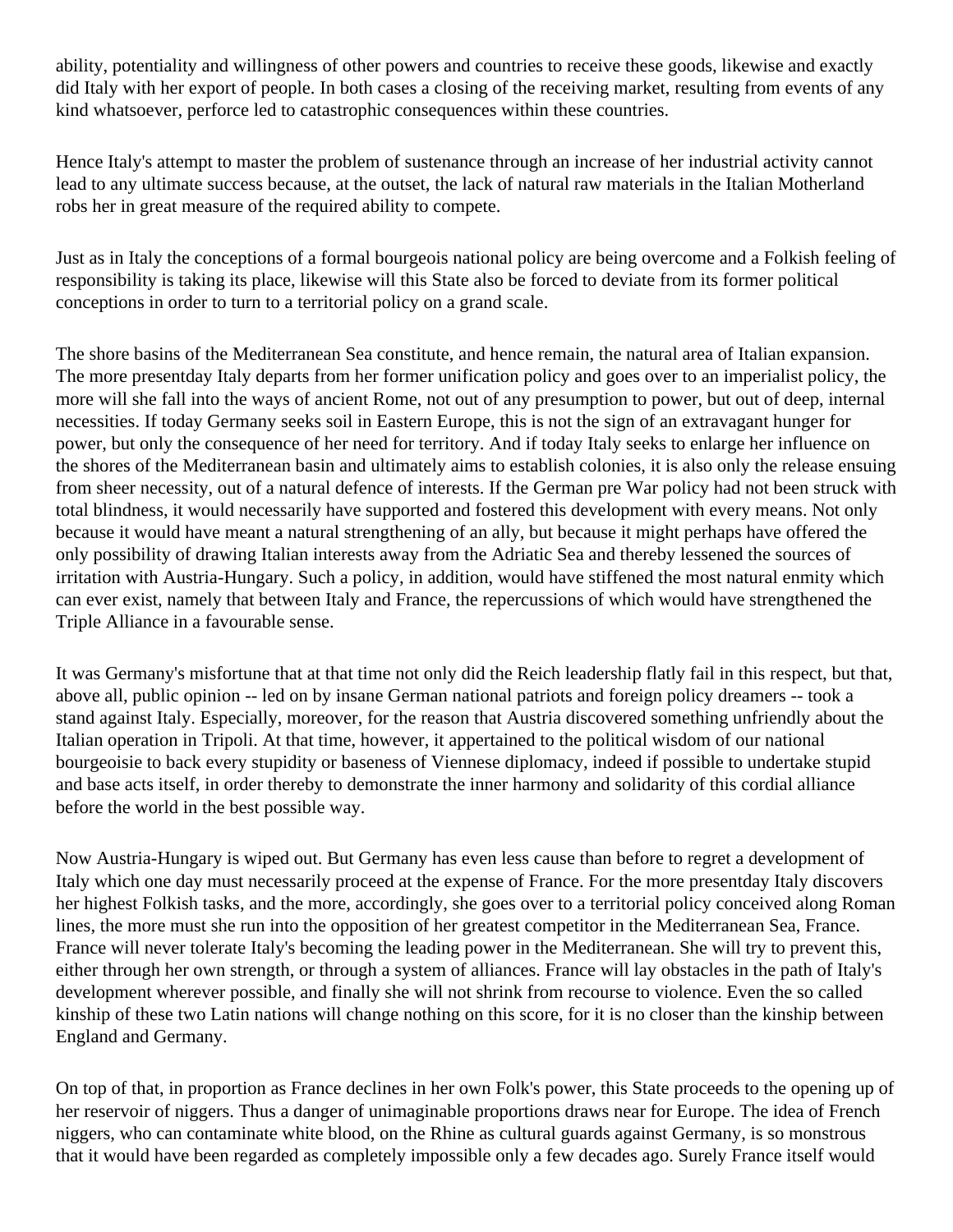suffer the greatest harm through this blood pollution, but only if the other European nations remain conscious of the value of their white race. Viewed in purely military terms, France can very well supplement her European formations, and, as the World War has shown, also commit them effectively. Finally, this completely non French nigger army indeed vouchsafes a certain defence against communist demonstrations, since utter subordination in all situations will be easier to preserve in an army which is not at all linked by blood to the French Folk. This development entails its greatest danger for Italy first of all. If the Italian Folk wants to shape its future according to its own interests, it will ultimately have nigger armies, mobilised by France, as its enemy. Thus it cannot in the least lie in Italy's interest to be in a state of enmity with Germany, something which even in the best of cases cannot make a profitable contribution to the shaping of Italian life in the future. On the contrary, if any State can finally bury war enmity, this State is Italy. Italy has no inherent interest in a further oppression of Germany if, for the future, both States want to attend to their most natural tasks.

Bismarck had already perceived this fortunate circumstance. More than once did he confirm the complete parallel between German and Italian interests. It was he who even then pointed out that the Italy of the future must seek her development on the shores of the Mediterranean Sea, and it was he who further ascertained the harmony of German and Italian interests by stressing that only France could think of disturbing this shaping of Italian life, whereas Germany was bound to welcome it from her viewpoint. Actually in the whole future he sees no necessary cause for an estrangement, let alone enmity, between Italy and Germany. If Bismarck rather than Bethmann Hollweg had guided Germany's destiny before the World War, indeed, even this terrible enmity, incurred only on account of Austria, would never have come to pass.

Moreover, with Italy as with England, it is a positive fact that a continental expansion of Germany in Northern Europe is no threat, and thereby can give no cause for an estrangement by Italy against Germany. Conversely, for Italy the most natural interests speak against any further increase of French hegemony in Europe.

Hence Italy, above all, would warrant consideration in terms of an alliance relation with Germany.

The enmity with France has already become obvious ever since Fascism in Italy brought a new idea of the State and with it a new will to the life of the Italian Folk. Therefore France, through a whole system of alliances, is not only trying to strengthen herself for a possible conflict with Italy, but also to hamper and separate Italy's possible friends. The French aim is clear. A French system of States is to be built that reaches from Paris via Warsaw, Prague, Vienna, up to Belgrade. The attempt to draw Austria into this system is in no way as hopeless as it may seem at first sight. In view of the dominating character of the influence which Vienna with its two million inhabitants exerts over the rest of Austria, which encompasses only six million people, this country's policy will always be determined primarily by Vienna. The fact that an alliance with Paris is far more likely as such than one with Italy lies in the cosmopolitan nature of Vienna which has been revealed even more pointedly in the last decade. This was already taken care of by the manipulation of public opinion guaranteed by the Vienna press. But this activity threatens to become especially effective since this press, with the help of the clamour over the Southern Tyrol, has also succeeded in stirring up the completely instinctless bourgeois national province against Italy. Thus a danger of an incommensurable extent draws near. For the Germans, more than any other Folk, can be brought to the most incredible, in reality truly suicidal, decisions by an agitational press campaign conducted consistently over many years.

If, however, France succeeds in fitting Austria into the chain of her friendship, Italy one day will be forced into a two front war, or she must again renounce a real representation of the interests of the Italian Folk. In both cases for Germany there is the danger that a possible German ally is finally excluded for an unpredictable period of time, and that France thus increasingly becomes the master of Europe's fate.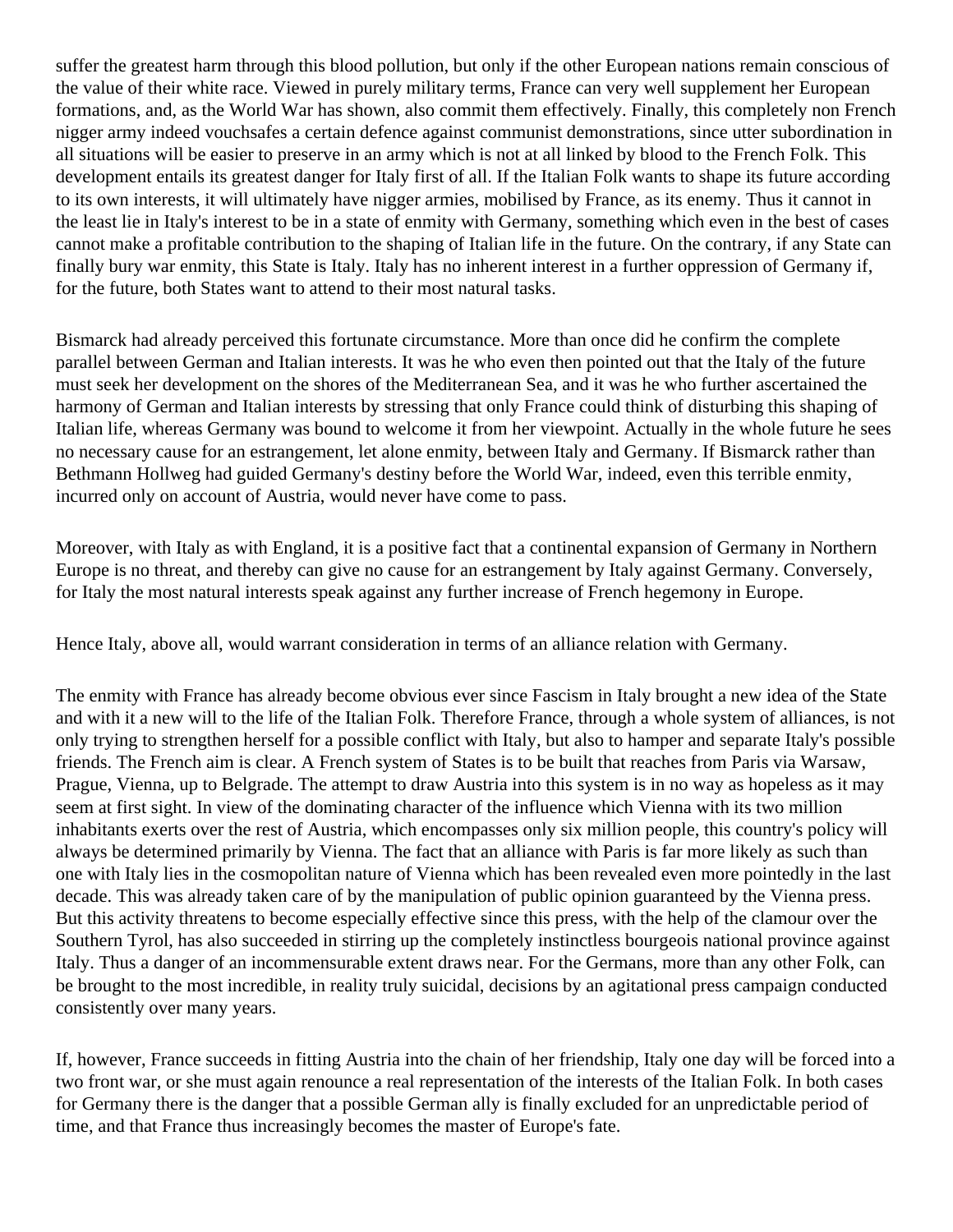Let no one indulge in any illusions as to what this entails for Germany. Our bourgeois national border politicians and protesters from the patriotic leagues will then have their hands full in order again, in the name of national honour, to eliminate the traces of the mistreatments which they would have to endure from France, thanks to their farsighted policy.

Since the National Socialist Movement concerns itself with ideas of foreign policy, I have tried to educate it to become a bearer of a clear foreign policy aim by a consideration of all the arguments discussed. It is unjust to raise the reproach that this is primarily the task of the Government, in a State, first of all, the official governments of which come from the bosom of parties who neither have any cognisance of Germany nor want a happy future for this Germany. Since those who were responsible for arranging the November crime have become qualified to govern, it is no longer the interests of the German Nation which are represented, but instead those of the wrongly acting parties. In general we cannot very well expect the promotion of Germany's vital needs by people to whom the Fatherland and the Nation are but means to an end, and which, if necessary, they shamelessly sacrifice for their own interests. Indeed, the instinct of self preservation of these people and parties, so often visible, in truth by itself speaks against any resurgence of the German Nation, since the freedom struggle for German honour perforce would mobilise forces which must lead to the fall and destruction of the former defilers of German honour. There is no such thing as a struggle for freedom without a general national resurgence. But a resurgence of the national conscience and the national honour is unthinkable without first bringing those responsible for the previous degradation to justice. The naked instinct of self preservation will force these degenerate elements and their parties to thwart all steps that could lead to a real resurrection of our Folk. And the seeming insanity of many acts of these Herostrats of our Folk, once we properly gauge the inner motives, becomes a planned, adroit, albeit infamous and contemptible, action.

In a time such as this when public life acquires its shape from parties of this kind and is represented solely by people of inferior character, it is the duty of a national reform Movement to go its own way even in foreign policy which some day, according to all human prediction and reason, must lead to the success and happiness of the Fatherland. Hence, so far as the reproach of conducting a policy that does not correspond to official foreign policy comes from the Marxist democratic Centre camp, it can be set aside with the contempt it deserves. But if bourgeois national and so called Fatherland circles raise it, this is really only the expression and the symbol of the state of mind of professional joiners which exerts itself only in protests, and simply cannot seriously grasp that another movement possesses the indestructible will ultimately to become a power, and that in a prevision of this fact it already undertakes the necessary education of this power.

Since the year 1920 I have tried with all means and most persistently to accustom the National Socialist Movement to the idea of an alliance among Germany, Italy and England. This was very difficult, especially in the first years after the War, since the God Punish England standpoint, first and foremost, still robbed our Folk of any capacity for clear and sober thinking in the sphere of foreign policy, and continued to hold it prisoner.

The situation of the young Movement was infinitely difficult even vis-à-vis Italy, especially since an unprecedented reorganisation of the Italian Folk set in under the leadership of the brilliant statesman Benito Mussolini, which drew the protest of all the States directed by Freemasonry. For whereas up to the year 1922 the fabricators of official German opinion took altogether no notice of the sufferings of those parts of our Folk severed from Germany through their crimes, they now suddenly began to honour the Southern Tyrol with their attention. With all the means of a cunning journalism and a mendacious dialectic, the Southern Tyrol problem was blown up into a question of extraordinary importance so that, in the end, Italy incurred a proscription in Germany and Austria conferred on none other of the victor States. If the National Socialist Movement honestly wanted to represent its foreign policy mission, sustained by the conviction of the unconditional necessity of the same, it could not draw back from the struggle against this system of lies and confusion. Thus at the same time it could not count on any allies, but instead had to be guided by the idea that one should sooner renounce a cheap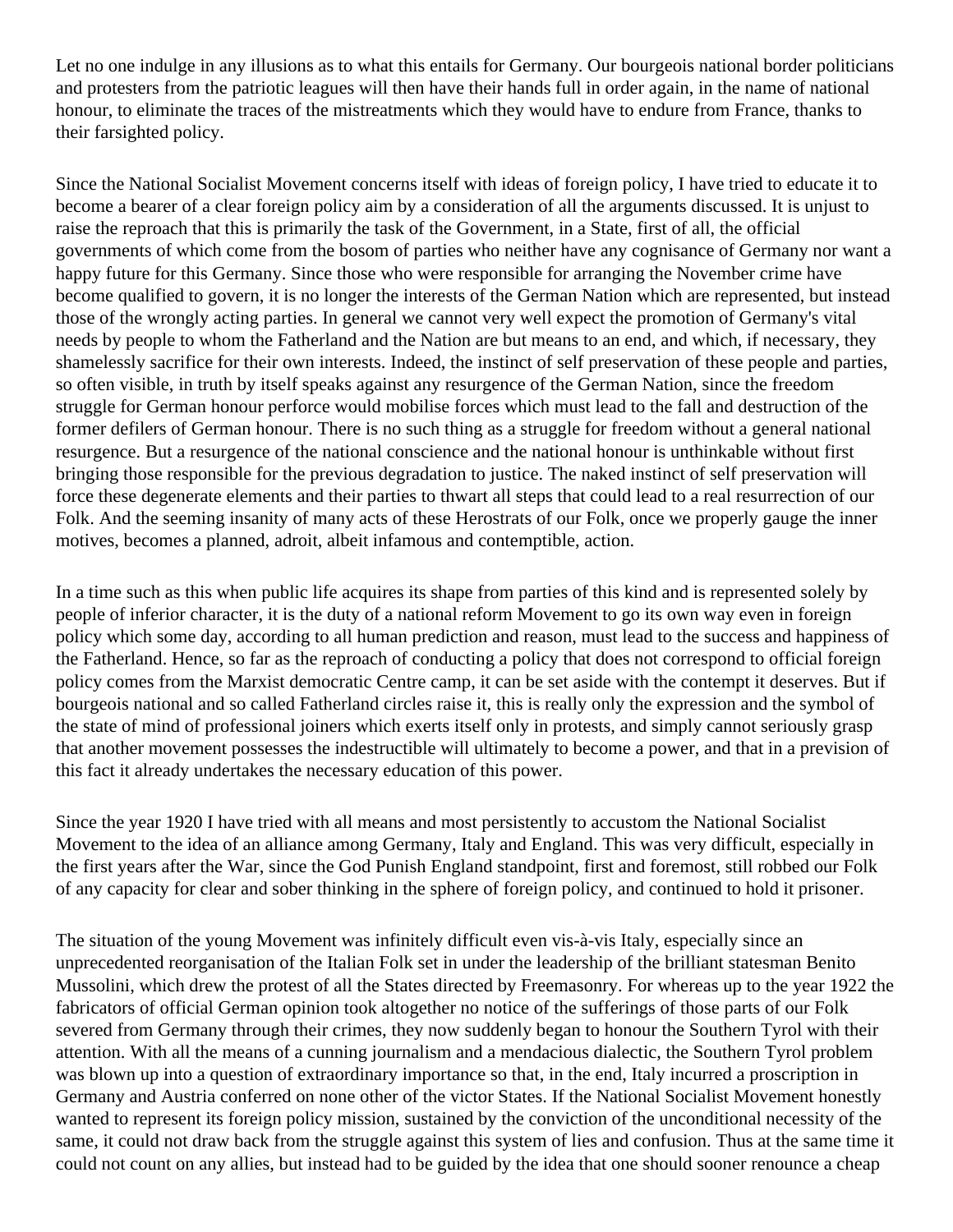popularity rather than act against a perceived truth, a necessity that lay before one, and the voice of one's conscience. And even if one would thereby be defeated, this would still be more honourable than to participate in a crime that had been seen through.

When in the year 1920 I pointed to the possibility of a later association with Italy, all the prerequisites thereto, at least at first, actually seemed to be lacking. Italy was in the circle of the victor States, and shared in the actual or merely presumed advantages of this situation. In the years 1919 and 1920 there seemed no prospect at all that the inner structure of the Entente would loosen in any predictable time. The powerful world coalition still placed a great value on showing that it was a self sufficient guarantor of the victory and thus also of the peace. The difficulties which had already come to light in connection with the drawing up of the peace treaties came all the less to the consciousness of a broad public opinion since the directors of an adroitly staged production knew how to preserve the impression of complete unity, at least outwardly. This common action was based just as much on the public opinion which had been created by a generally homogeneous war propaganda as it was on the still insecure fear of the German giant. Only slowly did the outside world get a glimpse of the dimensions of Germany's inner decay. A further reason contributed to the seemingly almost indissoluble solidarity of the victor States: the hope of the individual States that they would thus not be overlooked when the time came to share the spoils. Finally there was the further fear that if at that time a State should actually withdraw, Germany's fate, nevertheless, would have taken no other course, and then perhaps France alone would be the sole beneficiary of our collapse. For in Paris they naturally never gave a thought to bringing about a change in the attitude toward Germany which had been set in motion during the War. For me the peace is the continuation of the war. With this statement, white haired old Clemenceau expressed the French Folk's real intentions.

The complete planlessness of German intentions confronted this, at least seeming, inner solidity of the coalition of victors, the immovable aim of which, inspired by France, was the complete annihilation of Germany even after the event. Next to the contemptible villainy of those who in their country, against all truth and against their own conscience, put the blame for the war on Germany and insolently deduced a justification for the enemy's extortions therefrom, stood a partly intimidated, partly uncertain national side which believed that now after the ensuing collapse it could help matters by means of the most painful possible reconstruction of the nation's past. We lost the war in consequence of a lack of national passion against our enemies. The opinion in national circles was that we must replace this harmful deficiency and anchor this hatred against the former enemies in the peace. At the same time it was noteworthy that, from the start, this hatred was concentrated more against England, and later Italy, than against France. Against England because, thanks to the Bethmann Hollwegian soporific policy, nobody had believed in a war with England up to the last hour. Therefore her entry into the war was viewed as an extraordinarily shameful crime against loyalty and faith. In the case of Italy the hatred was even more understandable in view of the political thoughtlessness of our German Folk. They had been so imprisoned in the mist and fog of the Triple Alliance by official government circles that even Italy's non intervention for the benefit of Austria-Hungary and Germany was viewed as a breach of loyalty. And they saw a boundless perfidy in the later joining up of the Italian Folk with our enemies. This accumulated hatred was discharged in the typically bourgeois national fulmination and battle cry: God Punish England. Since God is just as much on the side of the stronger and the more determined, as well as preferably on the side of those who are cleverer, he manifestly refused to inflict this punishment. Nevertheless, at least during the war, whipping up of our national passion by every means was not only allowed but obviously called for. It was only a hindrance in that we were blinded by it to the real actualities, although the passion was never fanned too high among us. In politics there is no standpoint of contrariness, and therefore, even during the War, it was wrong to draw no other consequences, especially from Italy's entry into the world coalition, except those of a flaming anger and indignation. For, on the contrary, we should have had the duty then especially to keep on reexamining the possibilities of the situation in order to come to those decisions that might have warranted consideration for saving the threatened German Nation. For with Italy's entry into the front of the Entente, an extraordinary aggravation of the war situation was unavoidable, not only in consequence of the increase in terms of arms which the Entente acquired, but much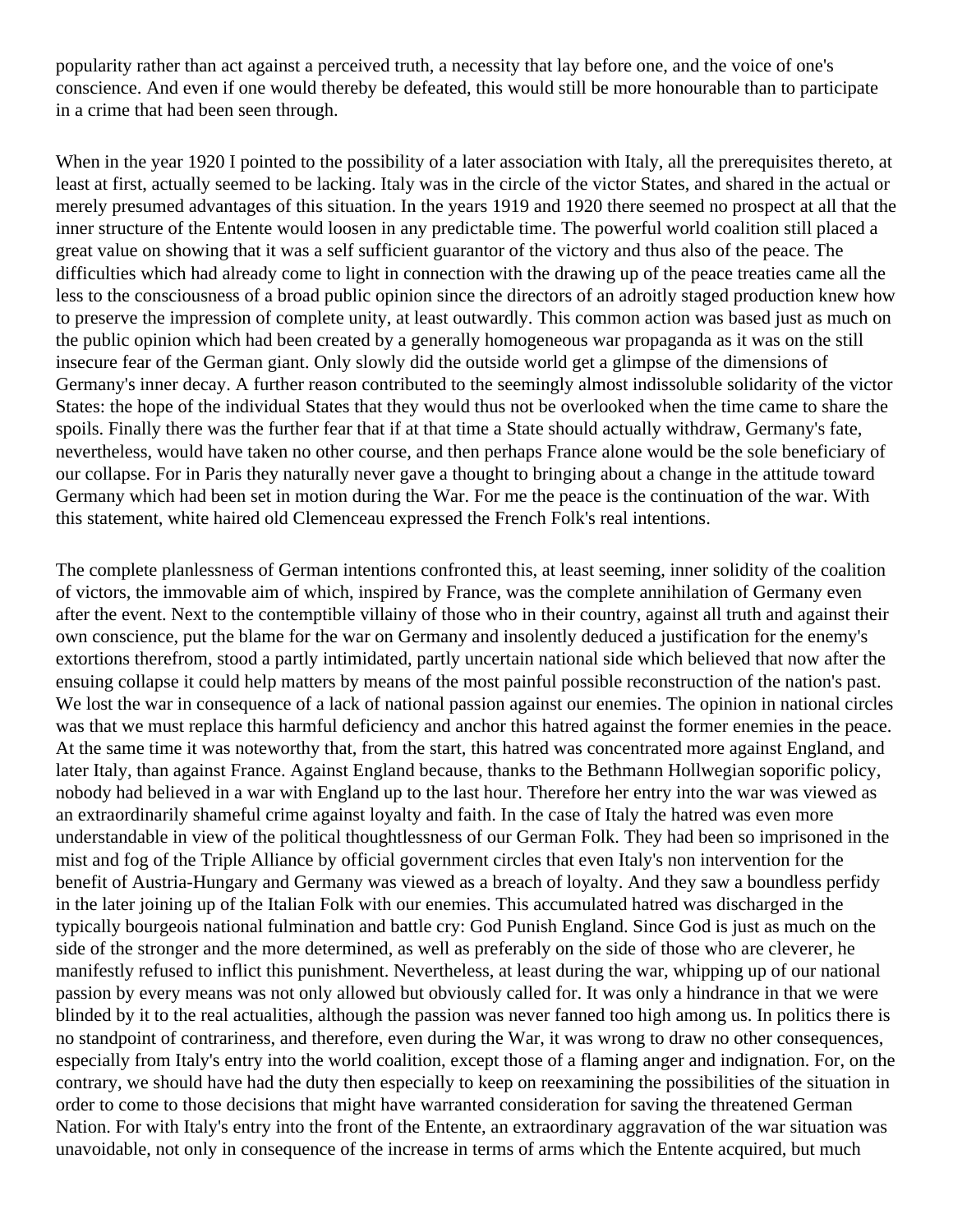more rather in consequence of the moral strengthening which necessarily lay in the emergence of such a power on the side of the world coalition being formed, especially for France. In terms of duty, the Nation's political leaders at that time perforce should have decided, cost what it may, to put an end to the two front and three front war. Germany was not responsible for the further maintenance of the corrupt, slovenly Austrian State. Nor did the German soldier fight for the family power policy of the hereditary House Of Habsburg. This at best lay in the mind of our non combatant hurrah!-shouters, but not in that of those at the front shedding their blood. The sufferings and hardships of the German musketeers were already immeasurable in the year 1915. These sufferings could be demanded for the future and the preservation of our German Folk, but not for the salvation of the Habsburg big power megalomania. It was a monstrous idea to let millions of German soldiers bleed in a hopeless war only so that a dynasty could preserve a State, the most private dynastic interests of which for centuries had been anti German. This insanity will become completely understandable to us in its entirety only if we keep in view that the best German blood had to be shed so that, in the most favourable case, the Habsburgs might again have another chance to denationalise the German Folk in peacetime. We not only had to undertake the most monstrous bloodshed on two fronts for this madness, which screamed to heaven, no, we were even duty bound again and again to fill the holes which treason and corruption had torn in our worthy ally's front with German flesh and blood. And thereby we made this sacrifice for a dynasty which itself was ready to leave its all sacrificing ally in the lurch at the first opportunity which offered itself. And who indeed later did just this. To be sure, our bourgeois national Fatherland patriots speak as little of the betrayal as they do of the continuous betrayal of the Austrian troops of Slavic nationality allied with us, who went over to the enemy's side in whole regiments and brigades, in order finally in their own legions to join the fight against those who had been dragged into this dreadful misfortune by the operations of their State. Moreover, by itself, Austria-Hungary would never have participated in a war which might have involved Germany. That here or there some perhaps really believed to gain protection from the Triple Alliance, grounded in reciprocity, can be ascribed only to the boundless ignorance of Austrian conditions which generally prevailed in Germany. The worst disappointment for Germany would have materialised had the World War broken out on account of Germany. The Austrian State, with its Slav majority and with its Habsburg Ruling House, fundamentally anti German and anti Reich oriented, would never have taken up arms to defend and assist Germany against all the rest of the world, as Germany stupidly did. As a matter of fact, vis-à-vis Austria-Hungary, Germany had but one duty to fulfil, namely: to save the German element of this State by all means, and to eliminate the most degenerate, most guilt laden dynasty that the German Folk ever had to endure.

For Germany, Italy's entry into the World War perforce should have been the occasion for a fundamental revision of her attitude vis-à-vis Austria-Hungary. It is not a political act, let alone an expression of the sagacity and competence of political leaders, in such a case to find no other answer than sullen indignation and impotent rage. Such a thing is usually harmful even in private life, but in political life it is worse than a crime. It is an act of stupidity.

And even if this attempt at a change of the former German attitude had led to no success, it at least would have absolved the nation's political leadership from the guilt of not having tried it. In any case, after Italy's entry into the World War, Germany should have tried to put an end to the two front war. She should then have striven for a separate peace with Russia, not only on the basis of a renunciation of any utilisation of the successes in the east already achieved by German arms, but even, if necessary, of a sacrifice of Austria-Hungary. Only the complete dissociation of German policy from the task of saving the Austrian State and its exclusive concentration on the task of helping the German Folk could still afford a possibility of victory, according to human appraisals.

Moreover, with the demolition of Austria-Hungary, the incorporation of nine million German Austrians into the Reich as such would have been a more worthwhile success before history and for our Folk's future than the gain, doubtful in its consequences, of a few French coal and iron mines. But it must be stressed again and again that the task -- even of a German foreign policy that is only bourgeois national -- should not have been the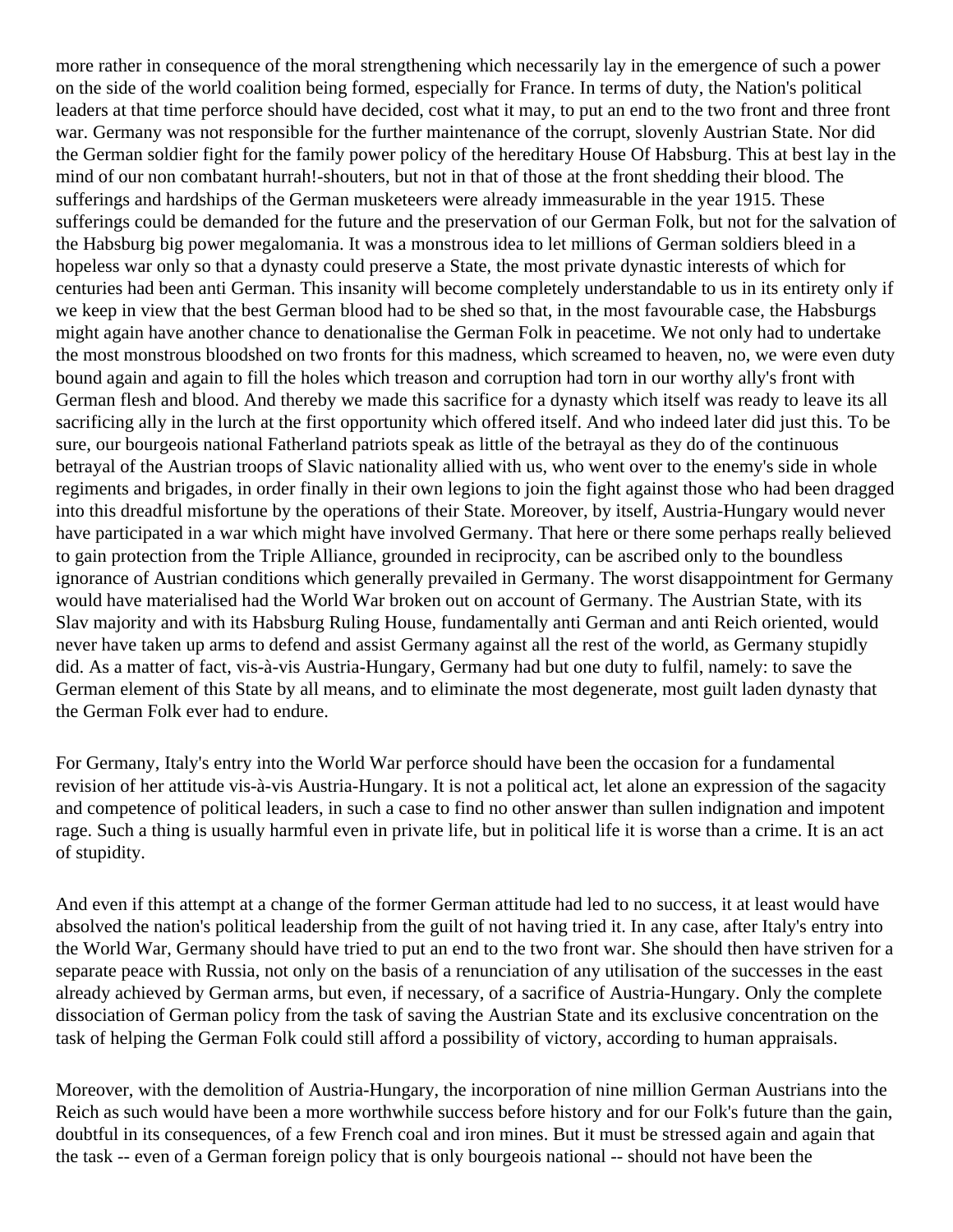preservation of the Habsburg State, but exclusively the salvation of the German Nation, including the nine million Germans in Austria. Otherwise nothing else at all, indeed absolutely nothing else.

As is known, the reaction of the Reich's leaders to the situation created by Italy's entry into the World War was quite different. They tried more than ever to save the Austrian State with its deserting Slavic brothers of the alliance by staking German blood in a still greater measure, and, in the homeland, by calling down heaven's revenge on the faithless erstwhile ally. In order to cut themselves off from any possibility of ending the two front war, they let the artful and cunning Vienna diplomacy induce them to found the Polish State. Thereby any hope of arriving at an understanding with Russia, which naturally could have been obtained at the expense of Austria-Hungary, was shrewdly prevented by the Habsburgs. Thus the German soldier from Bavaria, Pomerania, Westphalia, Thüringia and East Prussia, from Brandenburg, Saxony and from the Rhine, was given the high honour, in the most terrible, bloody battles of world history, to sacrifice his life by the hundreds of thousands, not for the salvation [formation] of the German Nation, but for the formation of a Polish State to which, in case of a favourable outcome of the World War, the Habsburgs would have given a representative, and which then would have been an eternal enemy for Germany.

Bourgeois national State policy. But if this reaction to the Italian step had already been an unforgivable absurdity during the War, the preservation of this emotional reaction to the Italian step after the War was a still greater, capital stupidity.

To be sure, Italy was in the coalition of victor States even after the War, and hence also on the side of France. But this was natural, for Italy had certainly not entered the War out of pro French feelings. The determining force which drove the Italian Folk to it was exclusively the hatred against Austria and the visible possibility of being able to benefit their own Italian interests. This was the reason for the Italian step, and not any kind of fantastic emotional feeling for France. As a German one can be deeply pained that Italy took far reaching steps now that the collapse of her hated centuries old enemy has taken place, but one must not let it deprive his mind of sound reason. Fate had changed. Once Austria had more than 800000 Italians under her rule, and now 200000 Austrians fell under Italy's rule. The cause of our pain is that these 200000 who interest us are of German nationality.

Neither the future aims of a national nor of a Folkishly conceived Italian policy are fulfilled by the elimination of the eternally latent Austrian Italian conflict. On the contrary, the enormous increase of the self consciousness and power consciousness of the Italian Folk by the war, and especially by Fascism, will only increase its strength to pursue greater aims. Thus the natural conflicts of interest between Italy and France will increasingly appear. We could have counted on that and hoped for it as early as the year 1920. As a matter of fact, the first signs of an internal disharmony between the two States were already visible at that time. Whereas the Southern Slav instincts for a further curtailment of the Austrian German element were sure of France's undivided sympathy, the Italian attitude already at the time of the liberation of Carinthia from the Slavs was at least very well disposed toward the German element. This inner shift vis-à-vis Germany was also displayed in the attitude of the Italian commissions in Germany itself, most pointedly on the occasion of the struggles in Upper Silesia. At any rate, at that time one could already discern the beginning of an inner estrangement, albeit only faint at first, between the two Latin nations. According to all human logic and reason, and on the basis of all the experiences of history hitherto, this estrangement must increasingly deepen and one day end in an overt struggle. Whether she likes it or not, Italy will have to fight for her State's existence and future against France, just as Germany itself. It is not necessary for this that France always be in the foreground of operations. But she will pull the wires of those whom she has cleverly brought into a state of financial and military dependence on her, or with whom she seems to be linked by parallel interests. The Italian French conflict can just as well begin in the Balkans, as it may find its end on the lowlands of Lombardy.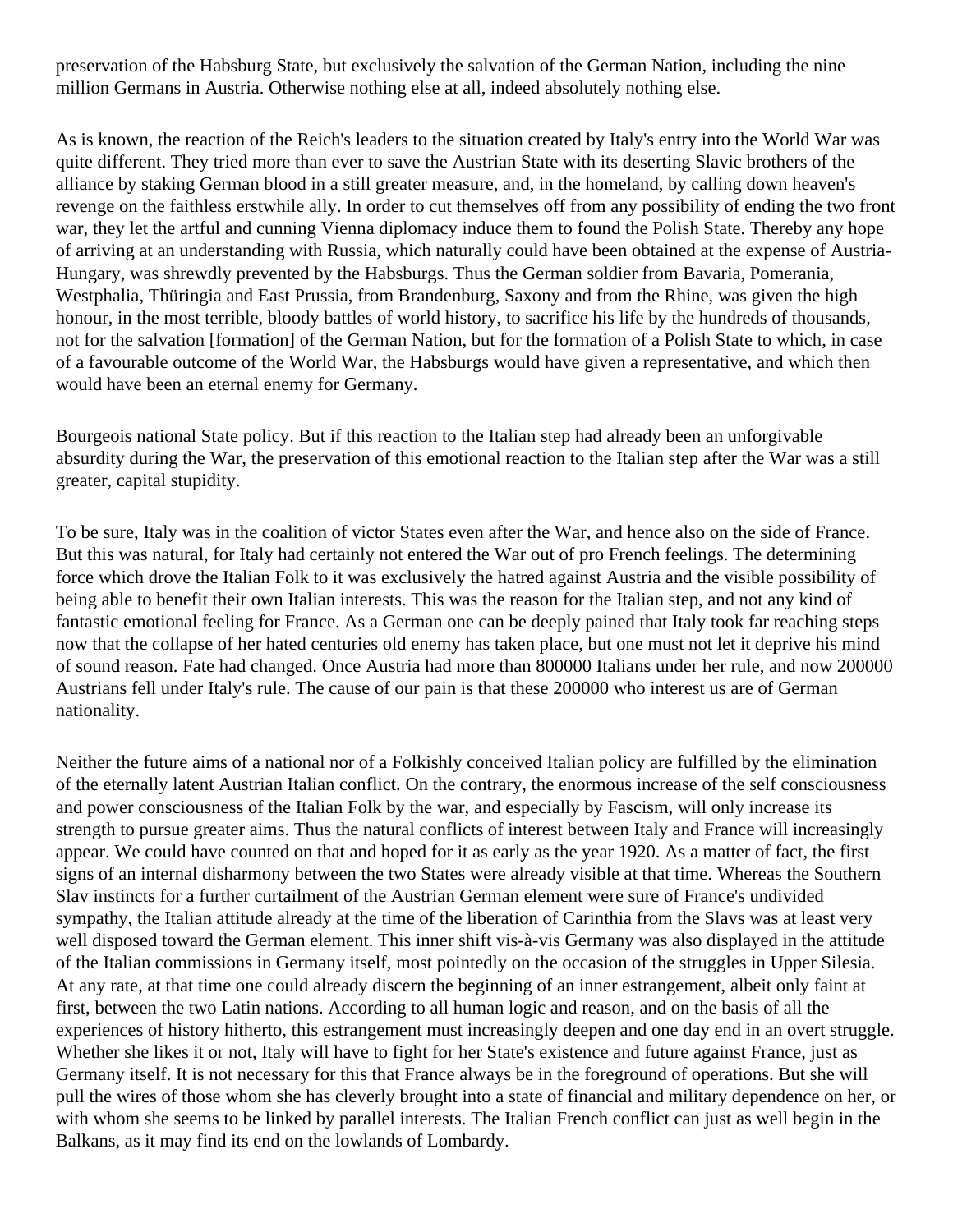In view of this compelling probability of a later enmity of Italy with France, already in the year 1920 this very State came under consideration primarily as a future ally for Germany. The probability increased to certainty when, with the victory of Fascism, the weak Italian Government, which ultimately was subject to international influences, was eliminated, and a regime took its place which had nailed the exclusive representation of Italian interests as a slogan on its banners. A weak Italian democratic bourgeois government, by disregarding Italy's real future tasks, could perhaps have maintained an artificial relation with France. But a nationally conscious and responsible Italian regime, never. The struggle of the Third Rome for the future of the Italian Folk acquired its historic declaration on the day when the FASCES became the symbol of the Italian State. Thus one of the two Latin nations will have to leave its place in the Mediterranean Sea, whereas the other will acquire supremacy as the prize of this struggle.

As a nationally conscious and rationally thinking German, I firmly hope and strongly wish that this State may be Italy and not France.

Thereby my attitude toward Italy will be induced by motives of future expectations, and not by sterile reminiscences of the War.

The standpoint, Declarations Of War Are Accepted Here, as an inscription on troop transports, was a good sign of the victorious confidence of the peerless Old Army. As a political proclamation, however, it is a mad stupidity. Today it is even more mad if one takes the position that, for Germany, no ally can warrant consideration which stood on the enemy's side in the World War and shared in the spoils of the World War at our expense. If Marxists, Democrats and Centrists raise such a thought to a leitmotif of their political activity, this is clearly for the reason that this most degenerate coalition does not desire a resurgence of the German Nation ever. But if national bourgeois and Fatherland circles take over such ideas, then that's the limit. For let one name any power at all which could possibly be an ally in Europe and which has not enriched itself territorially at our expense or that of our allies of that time. On the basis of this standpoint, France is excluded from the outset because she stole Alsace-Lorraine and wants to steal the Rhineland, Belgium because it possesses Eupen and Malmedy, England because, even if she does not possess our colonies, at least she administers them in large part. And any child knows what this means in the life of nations. Denmark is excluded because she took North Schleswig, Poland because she is in possession of West Prussia and Upper Silesia and parts of East Prussia, Czechoslovakia because she oppresses almost four million Germans, Rumania because she likewise has annexed more than a million Germans, Yugoslavia because she has nearly 600000 Germans, and Italy because today she calls the Southern Tyrol her own.

Thus, for our national bourgeois and patriotic circles, the alliance possibilities are altogether impossible. But then they do not need them at all. For through the flood of their protests, and the rumble of their hurrahs, they will in part stifle the resistance of the other parts of the world, and in part overthrow it. And then, without any allies, indeed without any weapons, supported only by the clamourousness of their glib tongue, they will retrieve the stolen territories, let England subsequently still be punished by God, but chastise Italy and deliver her to the deserved contempt of the whole world -- so far as up to this point they have not been hanged on lamp posts by their own momentary foreign policy allies, the Bolshevist and Marxist Jews.

At the same time, it is noteworthy that our national circles of bourgeois and patriotic origin never at all realise that the strongest proof of the fallacy of their attitude toward foreign policy lies in the concurrence of Marxists, Democrats and Centrists, above all especially in the concurrence of Jewry. But one must know our German bourgeoisie well in order immediately to know why this is so. They are all infinitely happy at least to have found an issue in which the presumed unity of the German Folk seems to be effected. No matter if this concerns a stupidity. Despite this, it is infinitely comforting for a courageous bourgeois and Fatherland politician to be able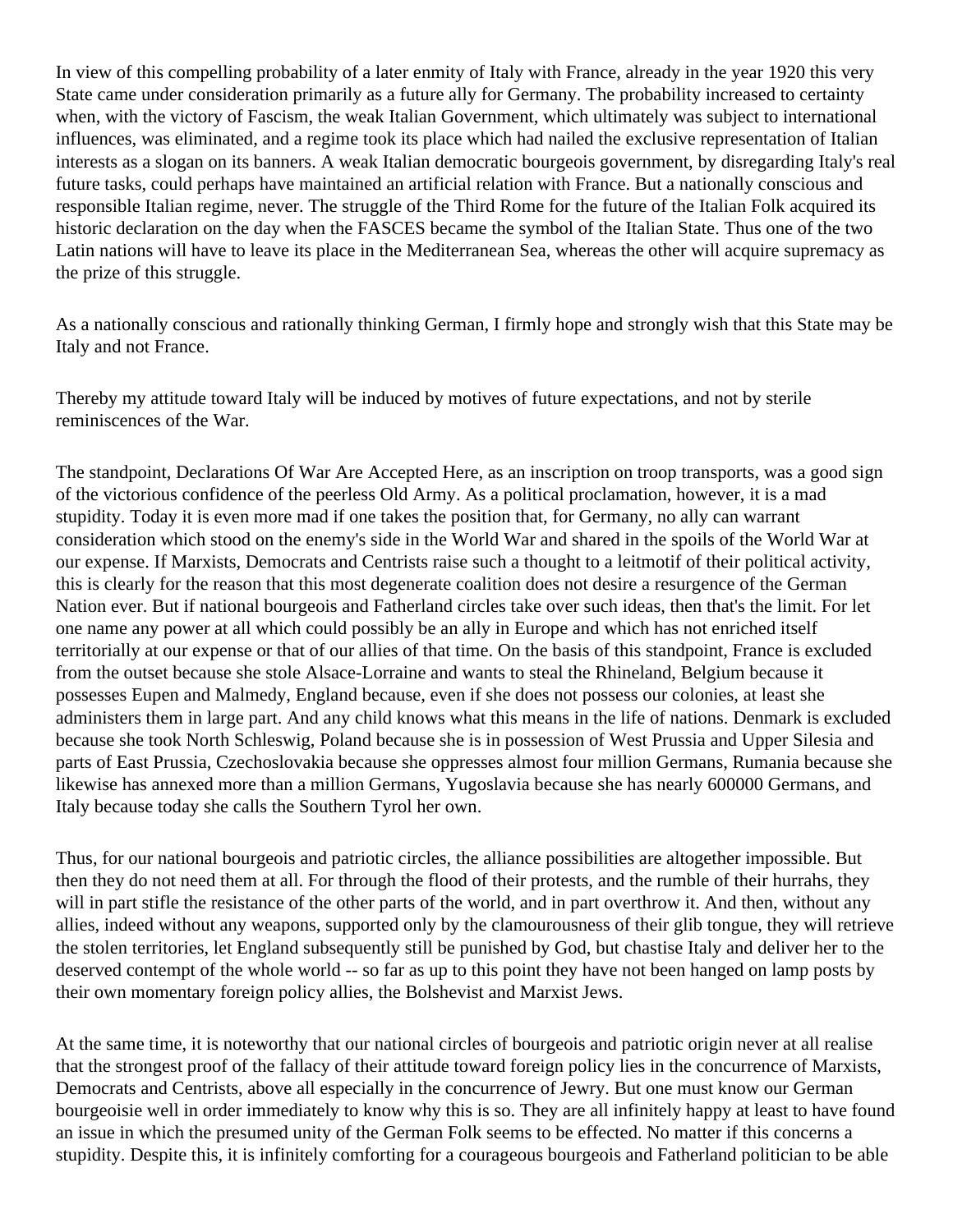to talk in tones of national struggle without receiving a punch on the jaw for it from the nearest communist. That they are spared this only for the reason that their political conception is just as sterile in national terms as it is valuable in Jewish Marxist terms, either does not occur to these people, or it is concealed in the deepest recesses of their being. The extent which the corruption of lies and cowardice has assumed among us is something unheard of.

When in the year 1920 I undertook to orient the foreign policy position of the Movement toward Italy, I at first ran into complete incomprehension on the part of national circles, as well as in so called Fatherland circles. It was simply incomprehensible to these people how, contrary to the general duty of continual protests, one could formulate a political idea which -- taken practically -- signified the intrinsic liquidation of one of the enmities of the World War. In general, national circles found it beyond comprehension that I did not want to place the main weight of national activity on protests which were trumpeted to the skies in front of the Feldherrnhalle in München, or somewhere else, now against Paris, then again against London or also against Rome, but wanted to place it instead on the elimination first within Germany of those responsible for the collapse. A flaming protest demonstration against Paris also took place in München on the occasion of the Paris diktat, which, to be sure, must have caused M. Clemenceau little worry. But it induced me to elaborate with all vigour the National Socialist attitude in opposition to this protest mania. France had only done what every German could know and perforce should have known. Were I myself a Frenchman I would have supported Clemenceau as a matter of course. To bark permanently at an overpowering adversary from a distance is as undignified as it is idiotic. On the contrary, the national opposition of the Fatherland circles should have bared its teeth at those in Berlin who were responsible for, and guilty of, the terrible catastrophe of our collapse. To be sure, it was more comfortable to scream against Paris curses which could not be actualised in view of the factual conditions, than to stand up against Berlin with deeds.

This also applied especially to the representatives of that Bavarian government policy, who, to be sure, sufficiently exhibit the nature of their brilliance by the facts of their success up to now. For the very men who continually asserted the desire to preserve Bavaria's sovereignty, and who at the same time also had in view maintenance of the right to conduct foreign policy, should primarily have been obliged to put forth a possible foreign policy of such sort that Bavaria, thereby, could of necessity have obtained leadership of a real national opposition in Germany conceived in its grand aspects. In view of the complete inconsistency of Reich policy or of the deliberate intention to ignore all real avenues of success, it is precisely the Bavarian State that should have risen to the role of spokesman for a foreign policy which, according to human prediction, might one day have brought an end to Germany's dreadful isolation.

But even in these circles they confronted the foreign policy conception of an association with Italy, as espoused by me, with a complete and stupid thoughtlessness. Instead of thus rising in a bold way to the role of spokesmen and guardians of the highest national German interests for the future, they preferred, from time to time, with one eye blinking toward Paris while the other was raised up to heaven, to asseverate their loyalty to the Reich on the one hand, and on the other their determination nevertheless to save Bavaria by letting the fires of Bolshevism burn out in the north. Yes, indeed, the Bavarian State has entrusted the representation of its sovereign rights to intellectual characters of a wholly special greatness.

In view of such a general mentality, it should surprise nobody that, from the very first day, my foreign policy conception encountered, if not direct rejection, at least a total lack of understanding. Frankly speaking, I expected nothing else at that time. I still took account of the general war psychosis, and strove only to instil a sober world view of foreign policy into my own Movement.

At that time, I did not yet have to endure any kind of overt attacks on account of my Italian policy. The reason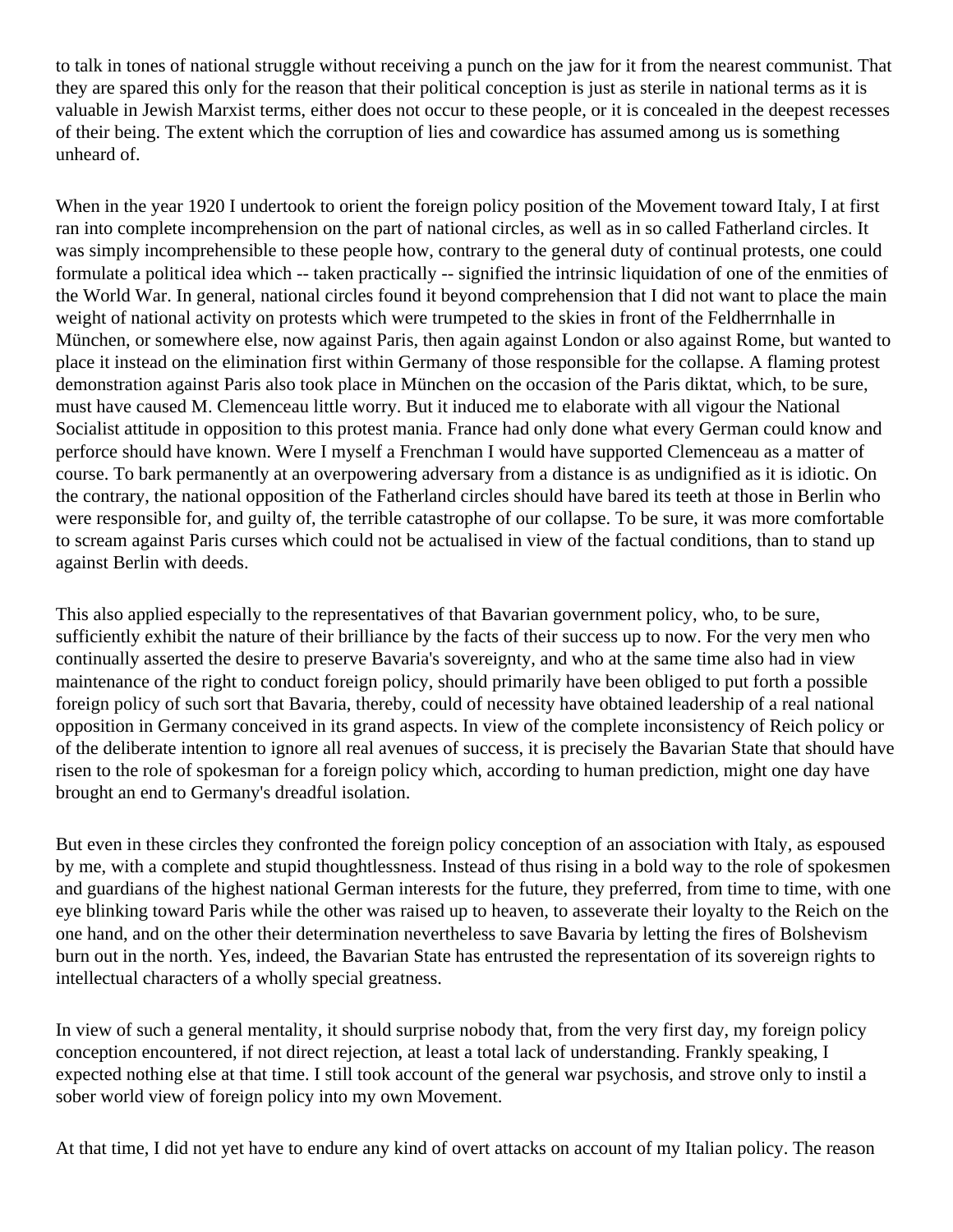for this probably lay, on the one hand, in the fact that for the moment it was held to be completely devoid of danger, and on the other that Italy herself likewise had a government subject to international influences. Indeed, in the background it was perhaps even hoped that this Italy could succumb to the Bolshevist plague, and then she would be highly welcome as an ally, at least for our Left circles.

Besides, on the Left at that time, one could not very well take a position against the elimination of war enmity, since in this very camp they were anyhow making constant efforts to extirpate the hateful, demeaning, and -- for Germany -- so unjustified feeling of hatred born of the War. It would not have been easy to launch a criticism against me from these circles over a foreign policy conception, which, as a prerequisite for its realisation, would after all have caused at least the removal of the war hatred between Germany and Italy.

I must, however, stress once more that perhaps the main reason why I found so little positive resistance lay for my enemies in the presumed harmlessness, enviability and thereby also the non dangerous character of my action.

This situation changed almost in one stroke when Mussolini had begun the March on Rome. As if by a magic word, the running fire of poisoning and slander against Italy by the entire Jewish press began from this hour on. And only after the year 1922 was the Southern Tyrol question raised and made into a pivotal point of German Italian relations, whether the Southern Tyroleans themselves wanted it so or not. It did not take long before even Marxists became the representatives of a national opposition. And now one could experience the unique spectacle of Jews and Folkish Germans, Social Democrats and members of the Patriotic Leagues, communists and national bourgeois, arm in arm, spiritually marching across the Brenner in order to carry out the reconquest of this territory in mighty battles but, to be sure, without the shedding of blood. A charm of a wholly special character was further added to this bold national front by the fact that even those out and out Bavarian particularist representatives of Bavarian sovereign rights, whose spiritual forefathers over a hundred years before had surrendered the good Andreas Hofer to the French and let him be shot, also vigorously interested themselves in the freedom struggle for the country of Andreas Hofer.

Since the influence of the Jewish press gang, and the national bourgeois and patriotic dunderheads who run after them, has really succeeded in blowing up the Southern Tyrol problem to the dimensions of a vital question of the German Nation, I see myself induced to take a detailed position toward it.

As has already been emphasised, the old Austrian State had over 850000 Italians within its borders. Incidentally, the data on nationalities as established by the Austrian census was not wholly accurate. Namely, the count was not made according to the nationality of the individual, but rather according to the language he specified as spoken. Obviously this could not give a completely clear picture, but it is in the nature of the weakness of the national bourgeoisie gladly to deceive itself over the real situation. If one does not learn of a matter, or at least if it is not talked about openly, then it also does not exist. Ascertained on the basis of such a procedure, the Italians, or better, the people who spoke Italian, in large measure lived in the Tyrol. According to the census figures of the year 1910 the Tyrol had .......... inhabitants, of whom .......... percent were counted as speaking the Italian language, while the rest were counted as German or in part also Latin. Consequently around .......... Italians were in the Arch Duchy of Tyrol. Since this whole number is allotted to the territory occupied today by Italians, the ratio of Germans to Italians in the whole part of the territory of the Tyrol occupied by Italians consequently is one of .......... Germans to .......... Italians.

It is necessary to establish this because not a few people in Germany, thanks to the mendacity of our press, have no idea at all that, in the area understood by the concept Southern Tyrol, actually two thirds of the inhabitants living there are Italians, and one third German. Thus, whoever seriously advocates the reconquest of the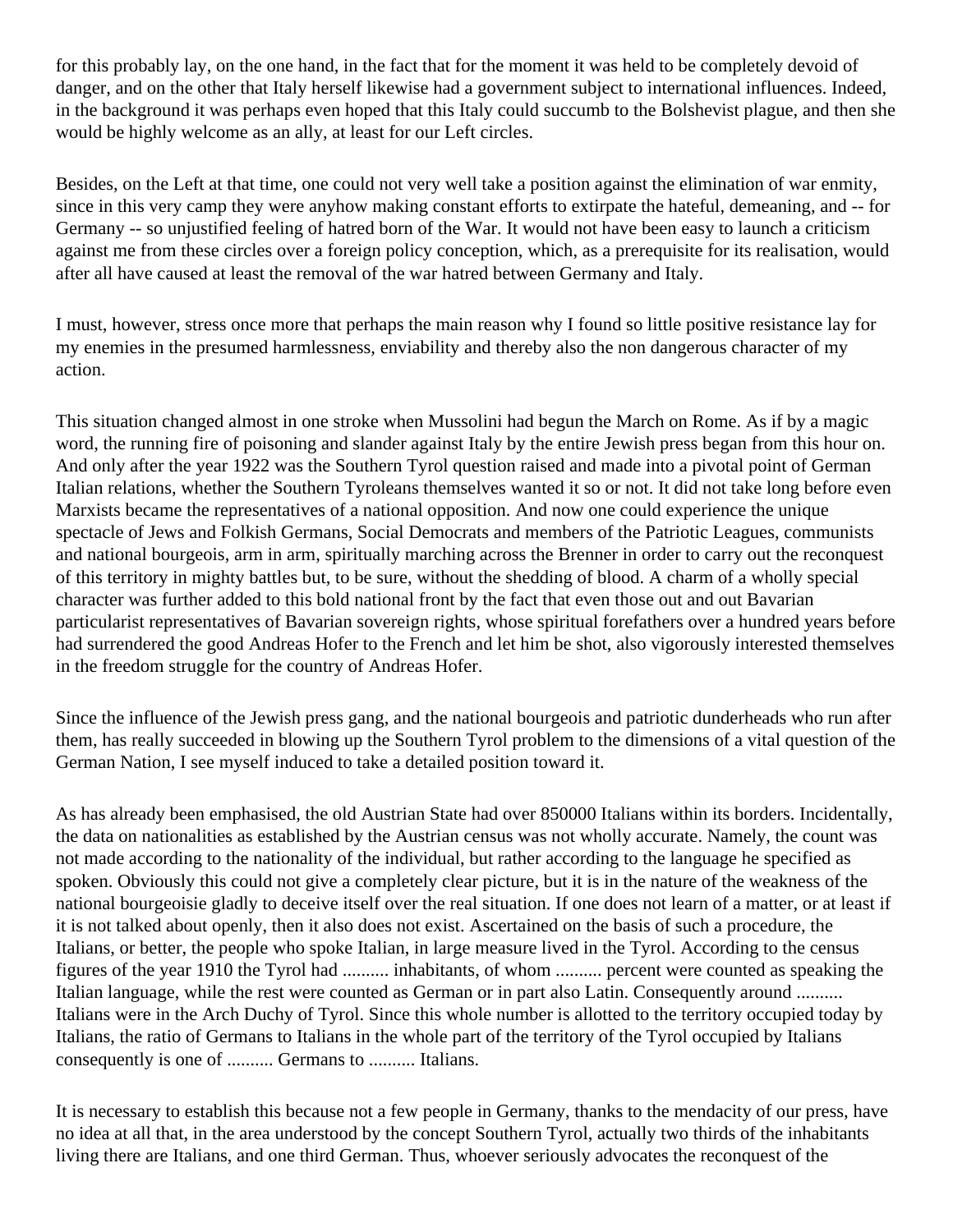Southern Tyrol would bring about a change of things only to the extent that instead of having 200000 Germans under Italian rule, he would bring 400000 Italians under German rule.

To be sure, the German element in the Southern Tyrol is now concentrated primarily in the northern part, whereas the Italian element inhabits the south. Thus if someone would find a solution that is just in a national sense, he must first of all completely exclude the concept Southern Tyrol from the general discussion. For one cannot war on the Italians on moral grounds because they have taken an area in which 200000 Germans live next to 400000 Italians if we ourselves, conversely, want to win this territory again for Germany as a redress of this injustice, that is, if we want to commit a still greater injustice than is the case with Italy.

Thus the call for a reconquest of the Southern Tyrol will have the same moral faults in it which we now discover in the Italian rule in the Southern Tyrol. Hence this call also loses its moral justification. With this still other viewpoints can be asserted, which then must speak for a regaining of the whole Southern Tyrol. Thus on the basis of morally justified feelings we can, at most, advocate the regaining of that part which is actually inhabited by an overwhelming majority of Germans. This is a spatially limited area of .......... square kilometres. Even in this, however, there are around 190000 Germans, 64000 Italians and Latins, and 24000 other aliens, so that the completely German territory encompasses hardly 160000 Germans.

At the present time there is hardly a border which does not cut Germans off from the Motherland just as in the Southern Tyrol. Indeed, in Europe alone, not less than .......... million Germans all told are separated from the Reich. Of these, .......... million live under out and out alien rule, and only .......... million in German Austria and Switzerland, though under conditions that at least for the moment pose no threat to the nationality. At the same time, here are a whole series of cases involving aggregates of a quite different numerical character as compared to our Folkdom in the Southern Tyrol.

As terrible as this fact is for our Folk, just so guilty of it are those who today raise their hue and cry over the Southern Tyrol. Just as little, at any rate, can we make the fate of all the rest of the Reich dependent simply on the interests of these lost territories, let alone on the wishes of one of them, even by taking over a purely bourgeois border policy.

For one thing must first of all be rejected most sharply: there is no Holy German Folk in the Southern Tyrol, as the Patriotic Leaguers foolishly prattle. Rather, all who must be reckoned as belonging to German Folkdom must be equally holy to it. It won't do to appraise a Southern Tyrolean higher than a Silesian, East Prussian or West Prussian who is enslaved under Polish rule. It also won't do to regard a German in Czechoslovakia as more worthwhile than a German in the Saar territory or also in Alsace-Lorraine. The right to grade the German element of the severed territories according to special values could, at best, grow out of an analytical examination of their specific decisive and dominant fundamental racial values. But this is the very measure which the protest groups against Italy apply least of all. For the Tyroleans in the territories now separated too, it could yield no higher credit factor than, let's say, for an East or a West Prussian.

Now the foreign policy task of the German Reich as such cannot be determined by the interests of the parts split off from the Reich. For in reality these interests will not be served thereby, since practical help indeed presupposes the regained power of the Motherland. Hence the sole viewpoint that warrants consideration in regard to the foreign policy position can be only that of the fastest and earliest restoration of the independence and freedom of the remaining part of the Nation united under a Government.

In other words, this means that even if a German foreign policy were cognisant of no aim other than the salvation of the Holy Folk In Southern Tyrol, that is, the 190000 Germans who can really come under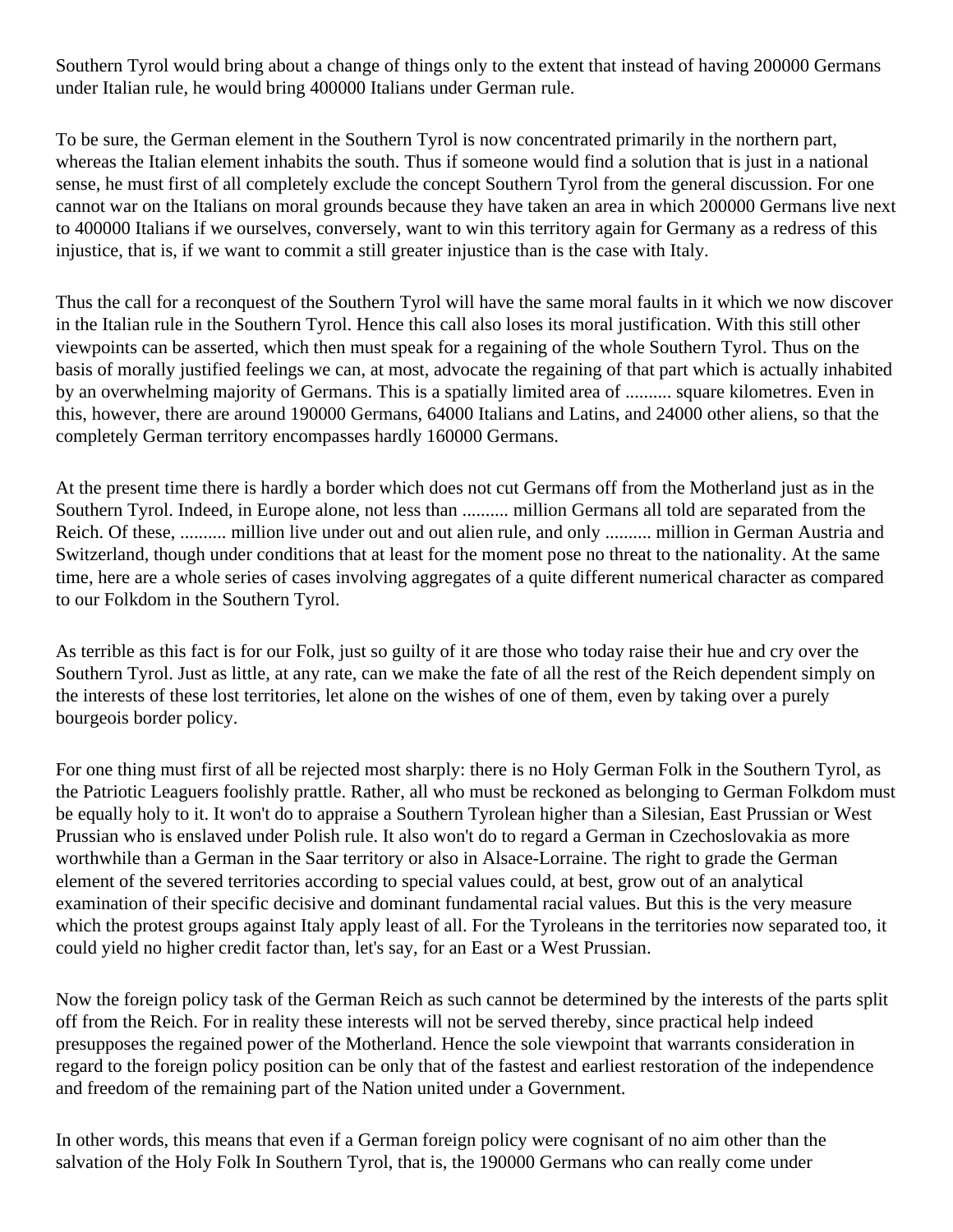consideration, first the prerequisite thereto would be the achievement of Germany's political independence as well as means of military power. For it should be rather clear, after all, that the Austrian protest State will not wrest the Southern Tyrol from the Italians. But it must be equally clear that even if German foreign policy knew no aim other than the actual liberation of the Southern Tyrol, its actions must especially then be determined by such viewpoints and factors which guarantee the regaining of the means of political and military power. Thus we should surely not place the Southern Tyrol in the focal point of foreign policy considerations, but, on the contrary, especially then must we be dominated and guided by those ideas which in fact allow us to smash the existing world coalition directed against Germany. For ultimately, even through Germany, the Southern Tyrol will not be restored to the German element by the droning of a Tibetan prayer wheel of protests and indignation, but by the commitment of the sword.

Thus, if Germany herself were to have this aim, she must nevertheless ever and again look first of all for an ally who would furnish help for the gaining of German power. Now one can say that France could be considered in this case. As a National Socialist, I however oppose this most sharply.

It may well be that France would declare herself ready to allow Germany to march with her as an ally against Italy. Indeed, it can even be that, in gracious recognition of our blood sacrifice, and as meagre bandages for our wounds, they would award the Southern Tyrol to us. But what would such a victory mean for Germany? Could our Nation, for instance, live then because it possesses 200000 more Southern Tyroleans? Or does one not believe that France, once she has defeated her Latin competitor in the Mediterranean with German military help, would surely turn once more against Germany? Or in any case that she would surely pursue her old political aim of the liquidation of Germany?

No, if for Germany there remains any choice between France and Italy, then, according to all human reason, Italy alone warrants consideration for Germany. For a victory with France over Italy will bring us the Southern Tyrol and a stronger France to boot as a subsequent enemy. A victory over France with Italy's help will bring us Alsace-Lorraine at the least, and at most, the freedom to carry out a genuine large scale territorial policy. And in the long run it is through this alone that Germany can live in the future, and not through Southern Tyrol. Nor will it do to choose one among all the severed territories, and indeed the one most unimportant to us in a vital sense, and to stake the total interests of a nation of 70000000 people, actually to renounce its future, just so that wretched fantastic German hurrah!-patriots can obtain a momentary gratification. And all this on account of a sheer phantom, for in reality the Southern Tyrol would be as little helped thereby as it is now.

The National Socialist Movement as such must educate the German Folk to the effect that it must not shrink from staking its blood for the sake of shaping its life. But, likewise, our Folk must be educated to the effect that such a staking of their blood, at least in future history, must never again take place for the sake of phantoms.

Let our protest patriots and Fatherland Leaguers for once please say how they envisage the reconquest of the Southern Tyrol other than by military violence. Let them, for once, summon up the honesty to avow, if they seriously believe it, that one day Italy -- made mellow simply by their verbiage and heated protests -- will hand over the Southern Tyrol, or whether they are not also convinced that a State with some existing national consciousness will give up a territory for which it had fought for four long years only under the compulsion of a military decision. Let them not always prattle that we, or I, had renounced the Southern Tyrol. These infamous liars know very well that, at least as far as regards my own person, I fought at the Front at the time when the fate of the Southern Tyrol was being decided, something which not a few of the presentday meeting protesters neglected to do at that time. And that at the same time, however, the forces with which our Patriotic Leaguers and National bourgeoisie make a common foreign policy and agitate against Italy, sabotaged the victory with every means, that international Marxism, democracy and the Centre even in peacetime neglected nothing in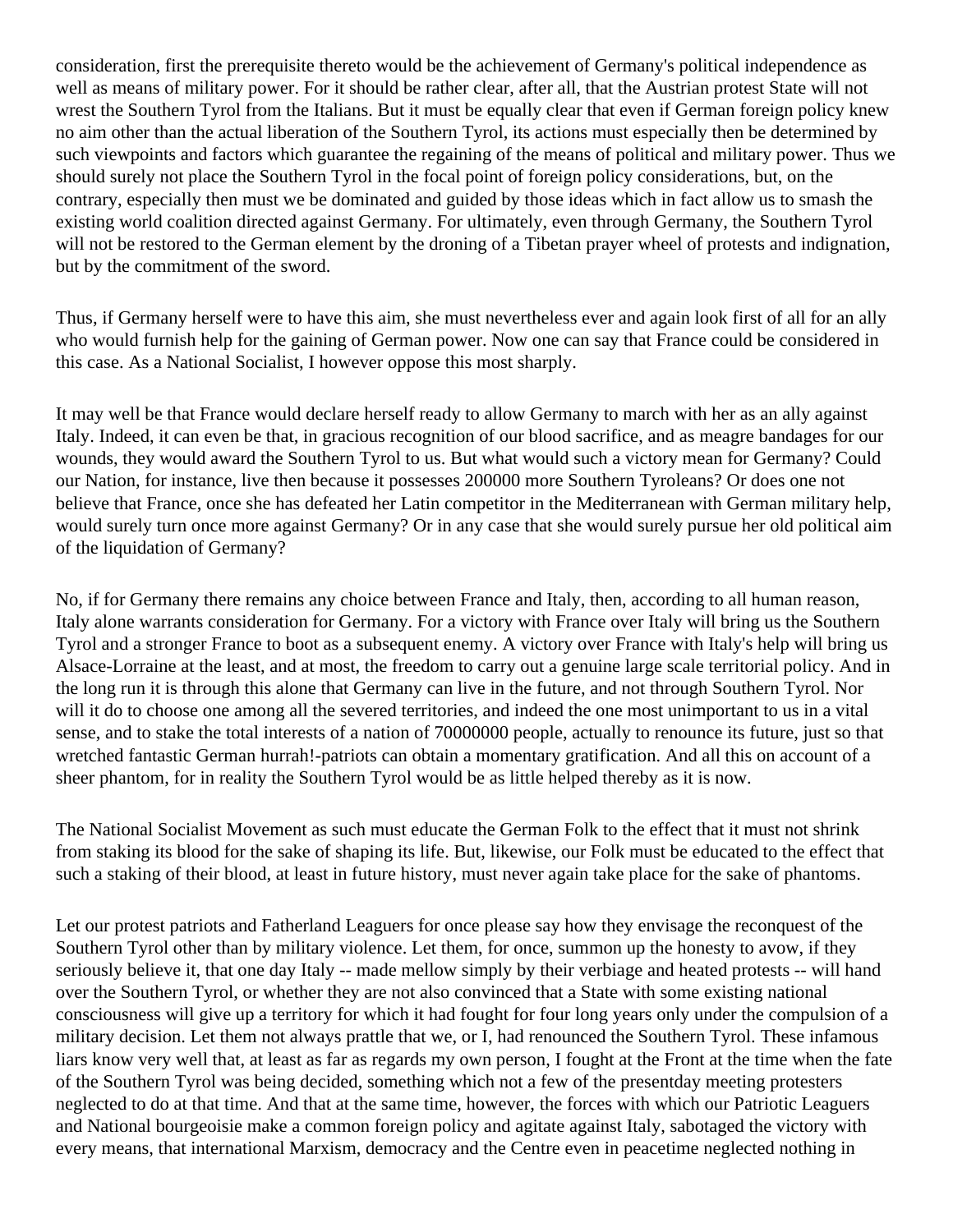order to weaken and paralyse the military power of our Folk, and that finally they organised a revolution during the War which necessarily led to the collapse of the German Homeland and with it of the German Army.

The Southern Tyrol was also lost to the German Folk through the activity of these people, and the accursed weakness and impotence of our presentday bourgeois manic protesters. It is a contemptible falsification on the part of these so called national patriots if today they talk about a renunciation of the Southern Tyrol. No, dear gentlemen, don't twist and squirm in such a cowardly way over the right word. Don't be too cowardly to come right out and say that today it could only be a question of the conquest of the Southern Tyrol. For the renunciation, gentlemen of the National Leagues, was effected by your worthy presentday allies, the one time Marxist betrayers of their country, with all legal governmental forms. And the only ones who had the courage to take an open position against this crime at that time were not you, esteemed National Leaguers and bourgeois diplomatists, but rather the small National Socialist Movement and primarily myself. Indeed, sirs, when you were so quiet that nobody in Germany had an idea of your existence, so deeply had you crawled off into your mouse holes, it was then in the years 1919 and 1920 that I came forth against the shame of signing the peace treaties -- and not secretly, behind four walls, but publicly. At that time, however, you were still so cowardly that never once did you dare to come to one of our meetings for fear of being cudgelled by your present foreign policy allies, the Marxist street tramps.

The men who signed the Peace Treaty Of Saint Germain were as little National Socialists as the signers of the Peace Treaty Of Versailles. They were the members of the parties who, by this signing, merely capped their decades long betrayal of their country. Whoever today wants to change the fate of the Southern Tyrol in any way cannot renounce anything that was already renounced in all forms by the presentday protesters. At most he can only reconquer it.

I am most fanatically opposed to this, to be sure, and I announce the most extreme resistance to this endeavour, and I shall fight with the utmost fanaticism against the men who are trying to drive our Folk into this adventure, as bloody as it is insane. I did not learn about the War at a restaurant table reserved for regular customers. Nor was I, in this War, one of those who had to give orders or to command. I was an ordinary soldier who was given orders for four and a half years, and who nevertheless honourably and truly fulfilled his duty. But I thereby had the good fortune to know war as it is, and not as one would like to see it. As a simple soldier, who had known only its dark sides, I was for this war up to the last hour because I was convinced that the salvation of our Folk could lie only in victory. Since, however, there is now a peace which others have perpetrated, I fight to the utmost against a war which would not benefit the German Folk, but instead only those who once before sacrilegiously traded the blood sacrifice of our Folk for their interests. I am of the conviction that one day I will not be lacking in the determination, to bear the responsibility even, if necessary, of staking the blood of the German Folk. But I fight against even a single German being dragged off to a battlefield, for fools or criminals to nourish their plans on his blood. Whoever reflects on the unprecedented horror and the frightful misery of a modern war, or considers the boundless demands on the nervous stamina of a Folk, must take fright at the idea that such a sacrifice could be demanded for a success which in the most favourable case could never be consonant with this enormous effort. And I also know that if today the people of the Southern Tyrol, so far as it thinks along exclusively German lines, were gathered in one front and the hundreds and hundreds of thousands of dead which our Nation would have to lay down in a struggle for their sake were to appear before these spectators, 300000 hands would rise protectingly toward heaven, and the foreign policy of the National Socialists would be justified.

What is most terrible about all this is that they play with this dreadful possibility without ever giving a thought to really wanting to help the Southern Tyroleans.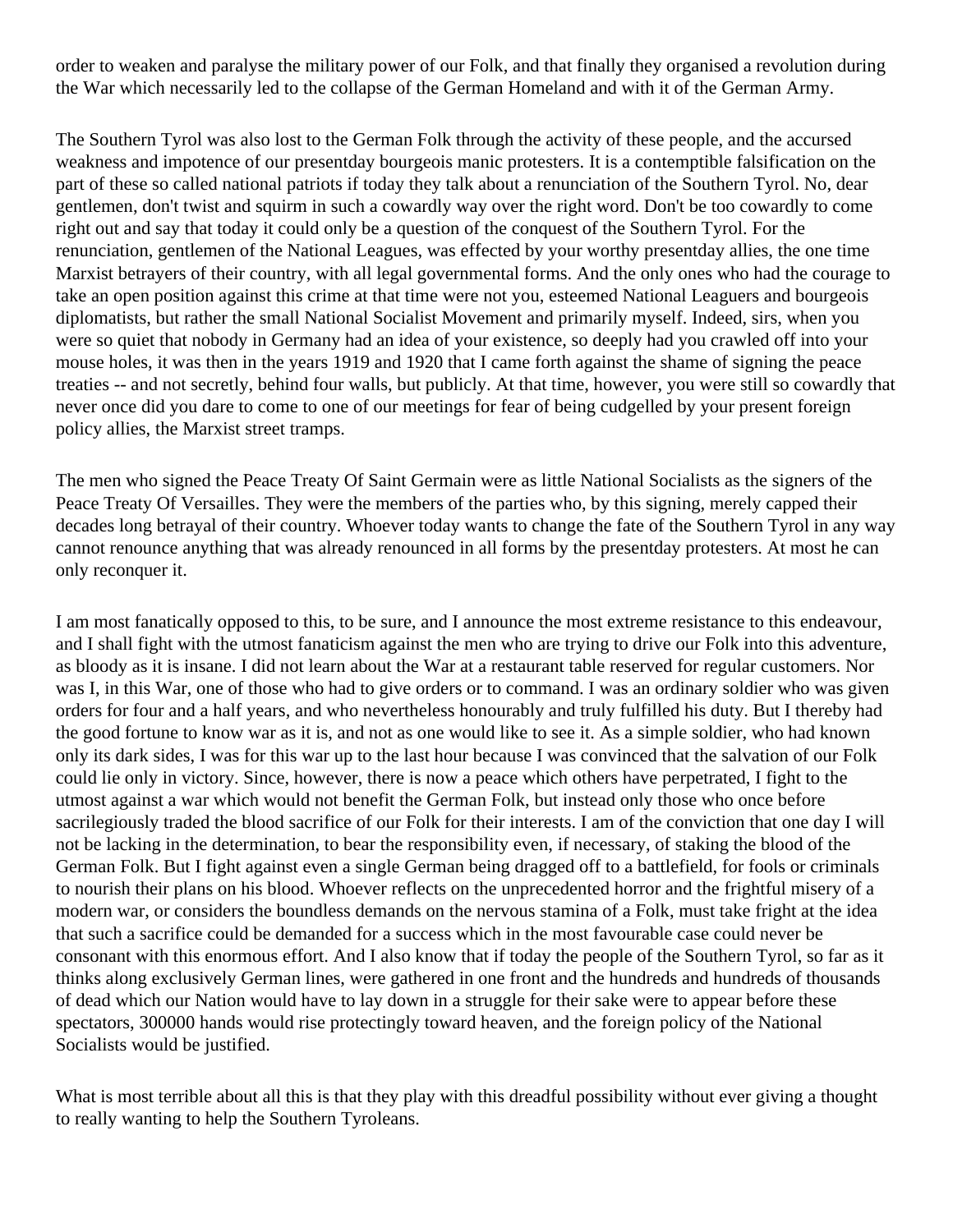Since the struggle over the Southern Tyrol is being waged today by those who once surrendered all Germany to ruin, even the Southern Tyrol is to them only a means to an end which they use with ice cold unscrupulousness in order to be able to gratify their infamous anti German -- in the most extreme sense of the word -- instincts. It is the hate against the presentday nationally conscious Italy, and it is above all a hatred of the new political idea of this country, and most of all hatred against the towering Italian statesman, which induces them to stir up German public opinion with the help of the Southern Tyrol. For, in reality, how indifferent after all are these elements to the German Folk. While they lament the Southern Tyrol's fate with crocodile tears in their eyes, they are driving all Germany toward a fate which is worse than that of the partitioned territory. While they protest against Italy in the name of national culture, they pollute the culture of the German nation within, destroy our whole cultural sensibility, poison the instinct of our Folk, and annihilate even the accomplishments of earlier times. Does an age which inside the country has depressed our whole theatre, our literature, our plastic arts to the level of swine, have the right to step forth against presentday Italy, or to protect German culture from her in the name of culture? The gentlemen of the Bavarian People's Party, the German Nationalists, and even the Marxist defilers of culture, are concerned about the German culture of the Southern Tyrol, but, undisturbed, they let the culture of the Homeland be insulted by the most wretched bungling works, and surrender the German stage to the race shame of a Jonny Spielt Auf [note 11]. And, hypocritically, they lament the oppression of German cultural life in the Southern Tyrol, while they themselves most cruelly persecute those in the Homeland who want to protect German culture from a deliberate and intentional destruction. Here the Bavarian People's Party incites the State power against those who raise a protest against the infamous defilement of our Folk's culture. What do these solicitous protectors of German culture in the Southern Tyrol do in Germany itself for the defence of German culture? They have let the theatre sink to the level of a brothel, into sites of demonstrated race defilement, and destroyed all the foundations of our Folk Life with movies holding honesty and morality up to ridicule; they connive at the cubistic and dadaistic infatuation of our plastic art, they themselves protect the fabricators of this base deception or madness, they let German literature sink into mud and filth, and surrender the whole intellectual life of our Folk to international Jewry. And the same contemptible pack is so brazen faced as to stand up for German culture in the Southern Tyrol, whereby the only aim they have in mind, naturally, is to incite two cultured Folks against each other so that in the end they can all the more easily reduce them to the level of their own cultural wretchedness.

Thus is it in everything, however.

They complain about the persecution of the Germans in the Southern Tyrol, and they are the same people who in Germany most cruelly wage war on anyone who understands being national as something other than defencelessly surrendering his Folk to syphilisation by Jews and Negroes. The same people who call for the freedom of conscience of Germans in the Southern Tyrol oppress it in Germany itself in the meanest way. Never before has the freedom of expression of one's national outlook in Germany been so muzzled as under the rule of these mendacious party riffraff who presume to break a lance for the rights of conscience and national freedoms, of all things, in the Southern Tyrol. They wail over every injustice that is inflicted on a German in the Southern Tyrol, but they are silent about the murders that these Marxist street tramps commit from month to month in Germany against national elements. And their silence is shared by the whole fine national bourgeoisie including the Fatherland protesters. In a single year -- that is to say, only five months of this year have gone by -- nine men from the ranks of the National Socialist Movement alone were murdered under circumstances that in part were bestial, and over six hundred wounded. This entire mendacious brood is silent about this, but how they would roar if only one such deed were committed by Fascism against the German element in the Southern Tyrol. How they would summon the whole world to revolt if only one German in the Southern Tyrol were slaughtered by Fascists under conditions similar to those which the Marxist murder riffraff employs in Germany, without this calling forth the indignation of this fine phalanx for the salvation of the German Folk. And how indeed these same people, who solemnly protest against the government persecution of the German element in the Southern Tyrol, persecute the Germans who inconvenience them in Germany itself. Beginning with the U-boat heroes up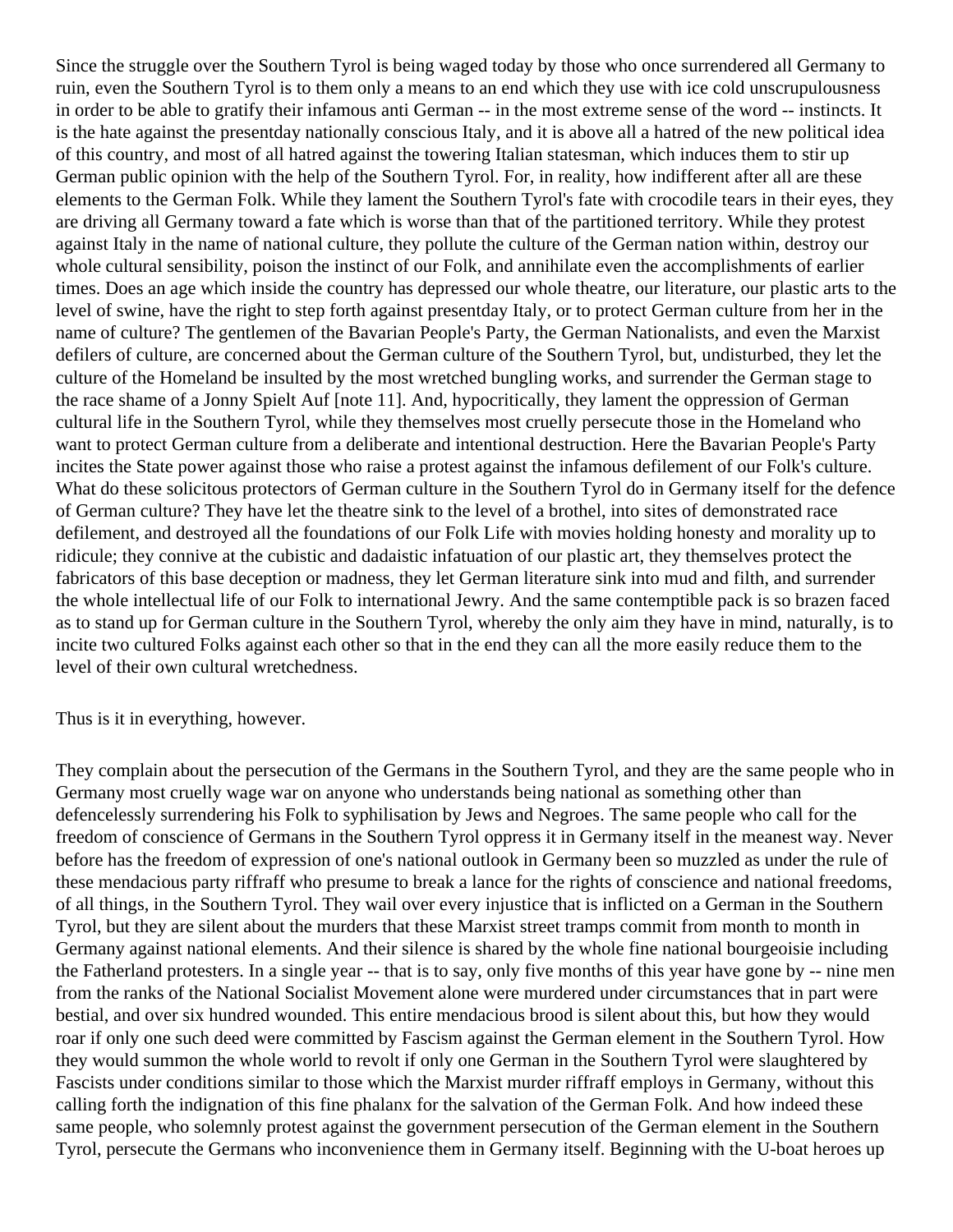to the saviours of Upper Silesia, the men who first staked their blood for Germany -- how they dragged them in chains before the courts and finally sentenced them to the penitentiary, all because they had sacrificed their lives hundreds upon hundreds of times out of a fervent love for the Fatherland, whereas this contemptible riffraff of protesters had crawled off somewhere where they could not be found. Let them total the sentences which have been imposed in Germany for acts which in a national conscious State would be rewarded with the highest decorations. If Italy today puts a German in the Southern Tyrol in jail, the whole German national and Marxist newspaper pack straightaway screams bloody murder. But they completely overlook that in Germany one can go to jail for months merely on the basis of a denunciation, that house searches, violation of the mails, telephone tapping -- that is, sheer anticonstitutional deprivation of the personal freedoms guaranteed by the civil rights of this State -- are the order of the day. And let not our so called national parties say that this is possible only in Marxist Prussia. First of all, they fraternise arm in arm with these same Marxists in regard to foreign policy, and, second, they have taken the same part in the oppression of a real, self conscious nationalism. In national Bavaria they placed the mortally ill Dietrich Eckart [note 12] in so called protective custody, despite the available medical testimony, without even the trace of any wrongdoing on his part save, at most, that of his incorruptible national outlook. And he was kept in such custody for so long that he finally collapsed, and died two days after his release. Moreover, he was Bavaria's greatest poet. Of course he was a national German and had not perpetrated any Jonny Spielt Auf, and in consequence he did not exist for these fighters for the national culture. Just as these national patriots first murdered him, likewise did they kill his work with silence, for after all he was a German and a good Bavarian in addition, and no international Jew polluter of Germany. In that case he would have been holy to this league of patriots, but here they acted in accordance with their national bourgeois outlook, and the open statement in the München police administration: Croak, national pig! But these are the same German conscious elements who mobilise the indignation of the world when someone in Italy stupidly does no more than throw a German in jail.

When a few Germans were expelled from the Southern Tyrol, these people again summoned the German Folk to blazing indignation. They forgot only to add, however, that the greatest incitement was being directed against Germans in Germany itself. Under a bourgeois national government, national Bavaria has expelled dozens and dozens of Germans, and all only because they did not politically suit the corrupt ruling bourgeois stratum in consequence of their uncompromising nationalism. Suddenly one no longer took cognisance of the clan brotherhood with German Austria, but only of the foreigner. But it was not at all limited to the expulsion of so called alien Germans. No, these same bourgeois national hypocrites who hurl flaming protests against Italy because a German is expelled from the Southern Tyrol and packed off to another province, have expelled from Bavaria dozens and dozens of Germans with German citizenship who fought for Germany in the German Army for four and a half years, and who had been severely wounded, and won the highest decorations. Indeed, this is how these bourgeois national hypocrites look who now bluster indignantly against Italy, whereas they themselves have burdened themselves with shame upon shame among their own Folk.

They moan over the denationalisation in Italy, and at the same time they denationalise the German Folk in their own Homeland. They fight against anyone who opposes poisoning of our Folk with regard to blood, indeed they persecute every German who does battle against the de Germanisation, Negrification, and Judaisation of our Folk in the big cities, which they themselves instigate and sponsor, and in the most shameless and ruthless way. And by means of the mendacious allegation of a danger to religious establishments, they try to send them to jail.

When an overexcited Italian in Merano damaged the Empress Elizabeth's Monument there, they raised a wild clamour, and could not be pacified even though an Italian court punished the culprit with two months in prison. That the monuments and mementos of the past greatness of our Folk are uninterruptedly defiled in Germany itself, interests them not at all. That France has almost entirely destroyed all monuments recalling Germany in Alsace-Lorraine is a matter of indifference to them. It does not excite them that the Poles systematically lay waste to everything that even reminds one of the name of Germany. Indeed, they do not get excited over the fact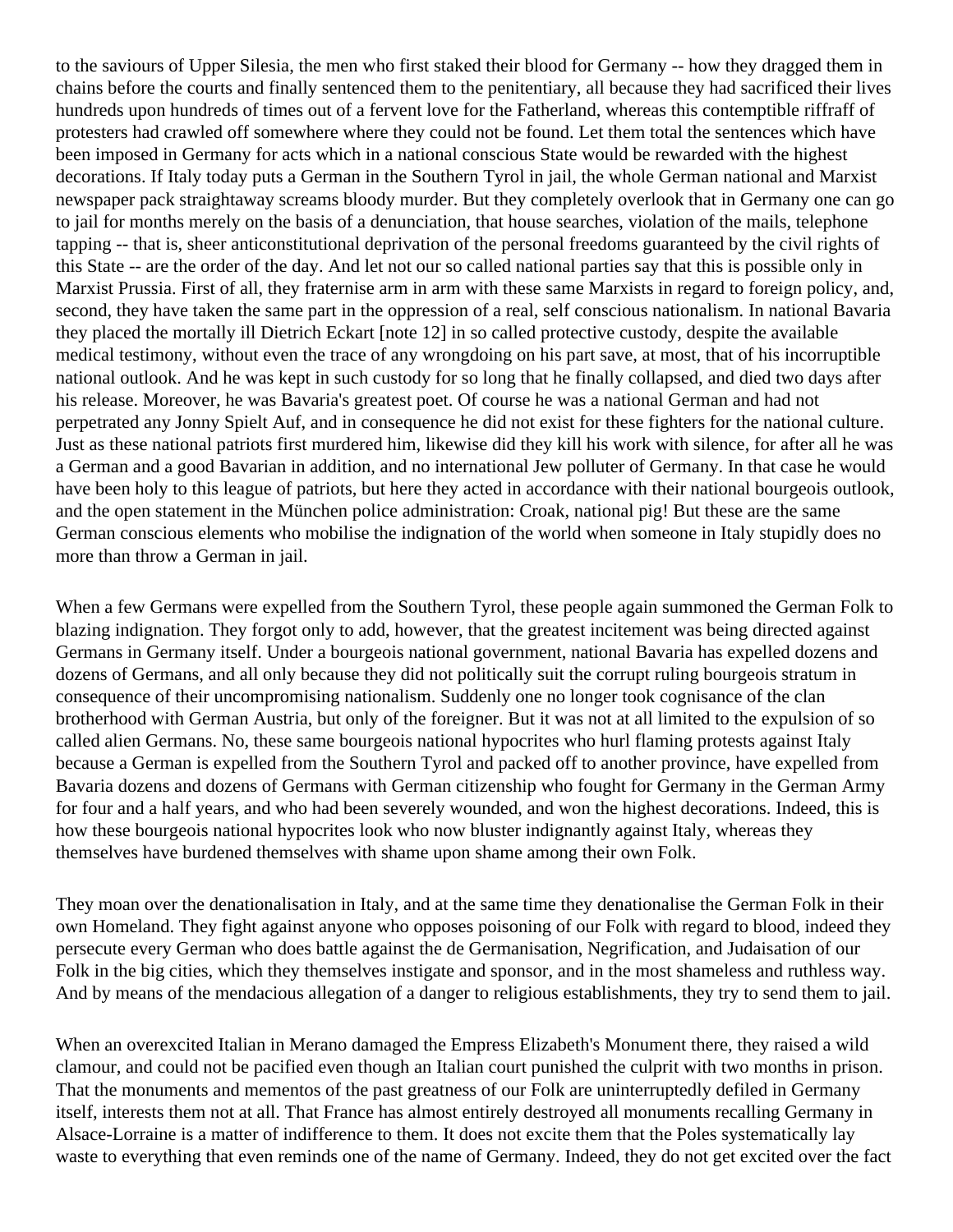that this very month in Bromberg [note 13] the Bismarck Tower was officially demolished by the Government - all this leaves these champions of the national honour of our Folk cold. [note 15] Woe, however, if something like this were the case in the Southern Tyrol. For this has suddenly become a Holy Land for them. But the Fatherland itself, the Homeland, it can go to hell.

Certainly, on the Italian side, more than one unwise action has taken place in the Southern Tyrol, and the attempt to denationalise the German element systematically is just as impolitic as its result is questionable. But those who are in part guilty of all this and who, as a matter of fact, know nothing of a national honour of their Folk, have no right to protest against this. Instead, this right belongs only to those who up to now really fought for German interests and German honour. In Germany this was exclusively the National Socialist Movement.

The whole inner mendacity of the agitation against Italy becomes apparent if the actions of the Italians are compared with the actions that the French, Poles, Belgians, Czechs, Rumanians and Southern Slavs have perpetrated against the German element. That France has expelled more than a quarter million Germans altogether from Alsace-Lorraine, that is, more people than the Southern Tyrol numbers as inhabitants, means not a rap to them. And that the French today are trying to extirpate every trace of German nationality in Alsace-Lorraine does not prevent them from fraternising with France, even when continuous blows on the jaw are the answer from Paris. That the Belgians persecute the German element with a matchless fanaticism; that the Poles have massacred over 17000 Germans, in part under downright bestial attendant circumstances, gives them no cause for excitement; that they, finally, expelled tens of thousands from house and home, with hardly a shirt on their backs, and drove them across the border, are things that cannot make our bourgeois and Fatherland protest swindlers fly into a passion. Indeed, whoever wants to know the real disposition of this pack must only recall the way and manner in which the refugees were welcomed even then. Their hearts, at that time, bled as little as they do now when those tens of thousands of unfortunate expellees again found themselves on the soil of their dear Homeland, in part in veritable concentration camps, and were being shunted from place to place like Gypsies. In my mind's eye I still see before me the time when the first Ruhr refugees came to Germany, and then were shunted from police administration to police administration as if they were hardened criminals. No, then the hearts of these representatives and defenders of the national element in the Southern Tyrol did not bleed. But if a single German in the Southern Tyrol itself is expelled by the Italians, or some other injustice is inflicted on him, they tremble with righteous resentment and indignation over this unexampled crime against culture and over this greatest barbarism that the world has ever seen. How they say then: Never before and nowhere else before has the German element been so oppressed with such terrible and tyrannical methods as in this country. Indeed, but only with one exception, that is, namely, Germany itself, through your own tyranny.

The Southern Tyrol, or better, the German element in the Southern Tyrol, must remain preserved for the German Folk, but in Germany itself, through their insane policy of non national dishonourableness, of general corruption, and of obsequiousness to the international financial lords, they murder more than double the people that the Southern Tyrol numbers as German inhabitants. They are silent about the 17000-22000 people driven to suicide yearly on average in recent years by their catastrophic policies, although this number, with children included, likewise amounts in ten years alone, to more than the Southern Tyrol numbers in German inhabitants. They foster emigration, and Herr Stresemann's national bourgeoisie characterises the increase of the emigration quota as an enormous foreign policy success. And yet this means that every four years Germany loses more people than the Southern Tyrol numbers as inhabitants of German nationality. But in abortions and birth control, year for year, they murder almost double the number of people of German nationality in the Southern Tyrol all together. And this pack arrogates to itself the moral right to speak on behalf of the interests of the German element abroad.

Or this national official Germany wails over the denationalisation of our language in the Southern Tyrol, but in Germany itself they de Germanise the German names in Czechoslovakia, in Alsace-Lorraine, and so on, in all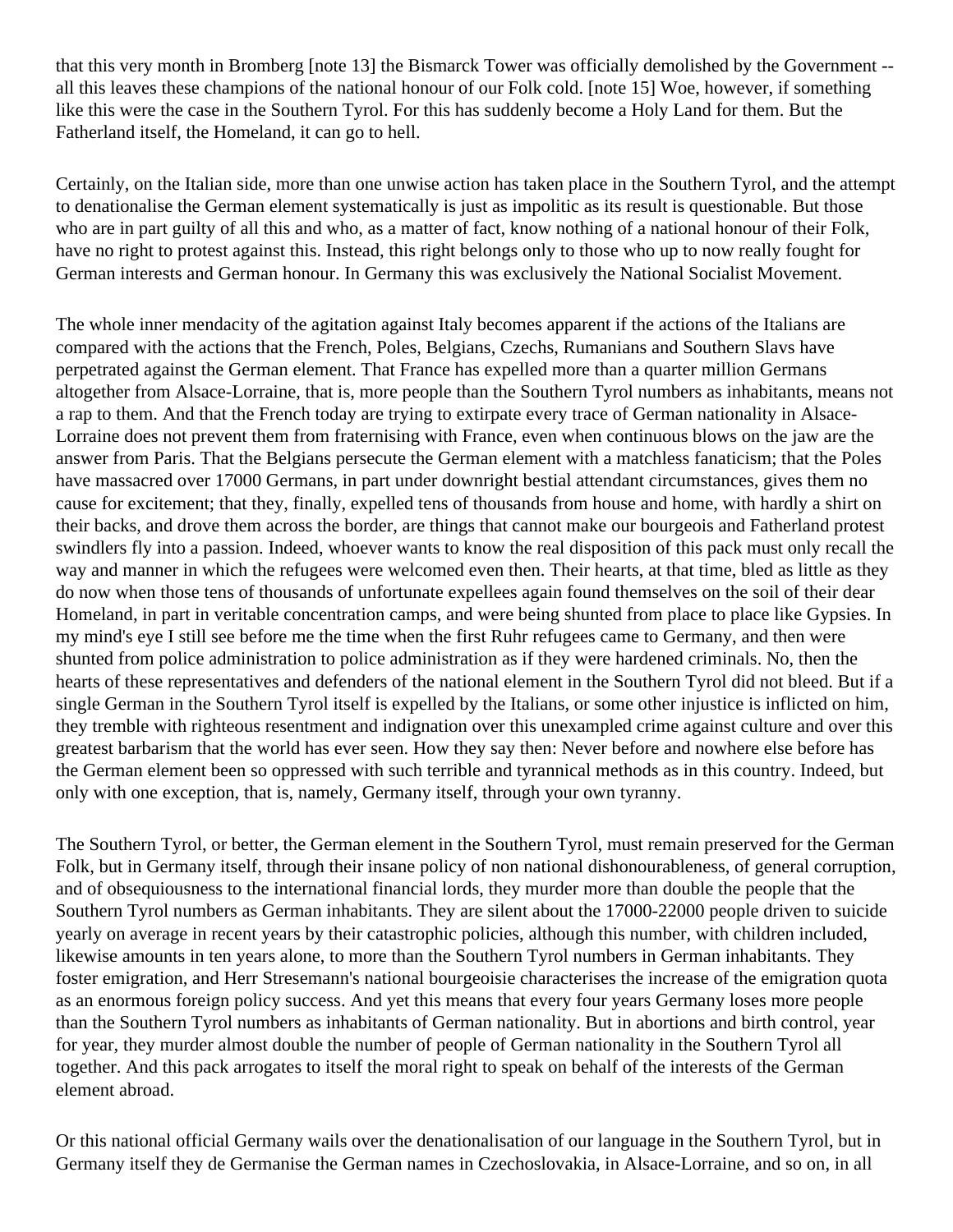official ways and manners. Indeed, official travel guides are published in which even the German names of cities in Germany are Czechised for the sake of the Czechs. This is all in order. Only when the Italians changed the holy name Brenner into Brennero was this an occasion to demand the most fervent resistance. And it is a spectacle not to be missed when such a bourgeois patriot begins to blaze with indignation, when one knows well that it is all a comedy. To simulate national passion suits our passionless, putrefied bourgeoisie as exactly as when an old whore mimics love. It is all only an artificial sham, and at its worst this is proved most correctly if such an excitement has its homeland in Austria. The black-gold legitimistic element, to whom formerly the German element in the Tyrol was completely a matter of indifference, now joins in a holy national indignation. Something of this kind electrifies all petty bourgeois associations, especially if they then hear that the Jews are also cooperating. This means that they themselves protest because they know that this time, exceptionally for once, they are permitted to shout their national feelings out loud -- without being done in by the press Jews. On the contrary: it is after all fine for an upright national bourgeois man to appeal for a national struggle, and at the same time even be praised by Moses Israel Abrahamson. Indeed, even more. The Jewish gazettes scream along with them, and with this for the first time the real bourgeois national German unity front is established, from Krotoschin via Vienna up to Innsbruck, and our German Folk, so politically stupid, lets itself be taken in by this show exactly as once before German diplomacy and our German Folk let themselves be duped and misused by the Habsburgs.

Germany once before had let her foreign policy be determined exclusively by Austrian interests. The punishment for this was something terrible. Woe, if the young German nationalism lets its future policy be determined by the theatrical babblers of the putrid bourgeois elements, or indeed by the Marxist enemies of Germany. And woe if, at the same time, in complete misunderstanding of the real driving forces of the Austrian State in Vienna, it again receives its directives from there. It will be the task of the National Socialist Movement to prepare an end to this theatrical hue and cry, and to choose sober reason as the ruler of future German foreign policy.

To be sure, Italy also bears guilt for this whole development. I would view it as stupid and politically childish to rebuke the Italian State for the fact that it pushed its borders up to the Brenner on the occasion of the Austrian collapse. The motives that dominated it at that time were no more base than the motives which once determined bourgeois annexationist politicians, including Herr Stresemann and Herr Erzberger, to prop the German borders against the Belgian Meuse fortresses. At all times a responsible, thinking and acting government will make an effort to find strategically natural and secure frontiers. Surely, Italy did not annex the Southern Tyrol in order thus to come into possession of a couple of hundred thousand Germans, and surely the Italians would have preferred it if only Italians lived in this territory in place of these Germans. For, as a matter of fact, it was never strategic considerations primarily which induced them to place the borders over the Brenner. But no State would have acted differently in a similar situation. Hence it is aimless to criticise this shaping of the borders as such, since ultimately every State must determine its natural borders according to its own interests and not others. To the extent that the possession of the Brenner may serve military interests and strategic purposes, it is irrelevant whether or not 200000 Germans live within this strategically established and secured border as such, if the population of the country encompasses 42 million people, and a militarily effective adversary on this very border does not come in for consideration. It would have been wiser to have spared these 200000 Germans any compulsion, rather than to have forcibly tried to instil an outlook the result of which, according to experience, is generally without value. Also a Folkdom cannot be extirpated in twenty or thirty years, regardless of the methods employed, and whether one wants or does not want this. On the Italian side, one can answer with a certain appearance of right that this was not intended at first, and that it developed necessarily by itself as a consequence of the provocative attempts at a continuous interference in domestic Italian affairs on the part of Austrian and German external forces, and of the repercussions evoked therefrom on the Southern Tyroleans themselves. This is correct, for, as a matter of fact, the Italians at first welcomed the German element in the Southern Tyrol very honestly and loyally. But as soon as Fascism arose in Italy, the agitation against Italy in Germany and Austria began on grounds of principle, and now led to an increasing heightening of mutual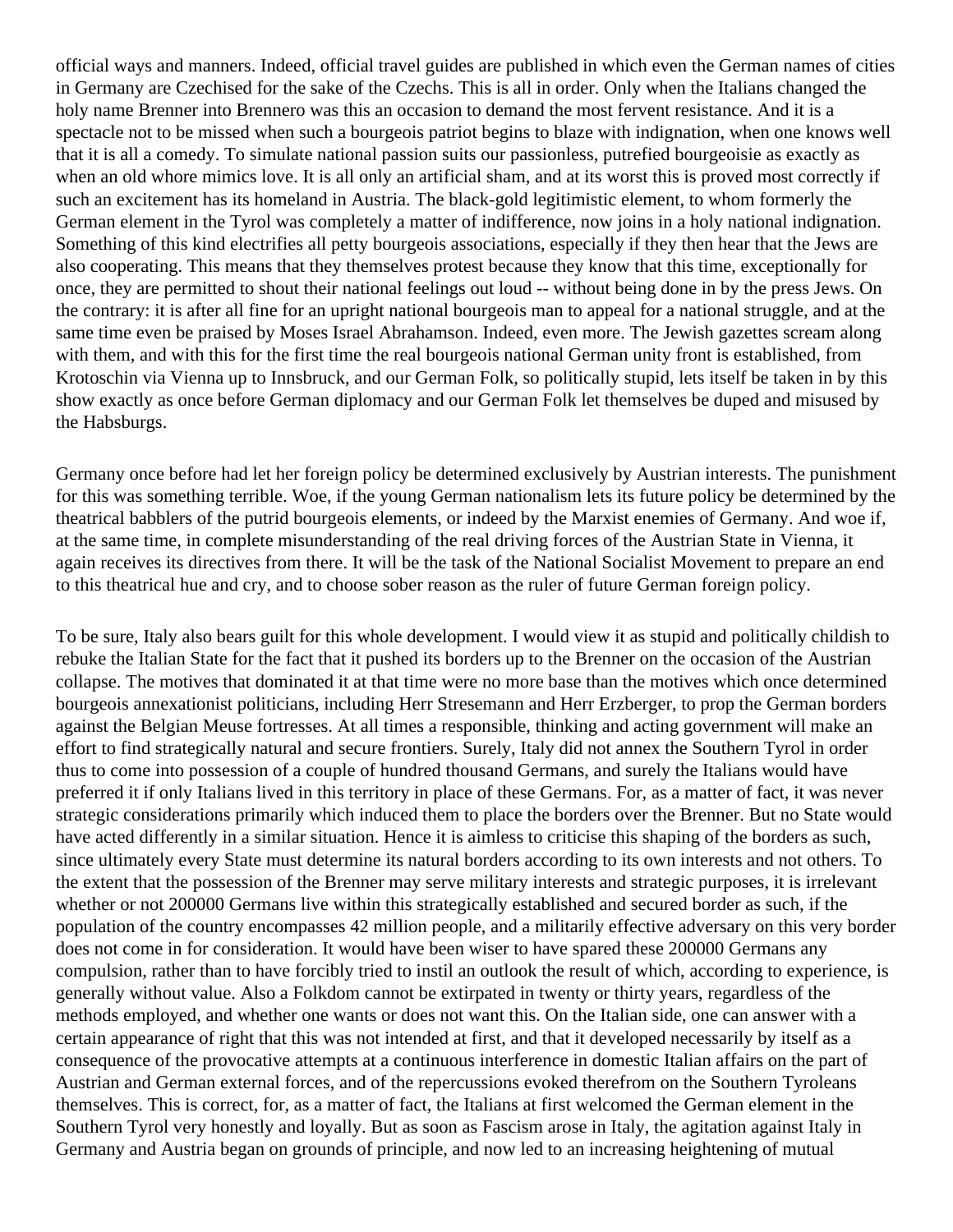irritability which in the Southern Tyrol finally had to lead to consequences we see today. Most unfortunate in this was the influence of the Andreas Hofer Association which, instead of strongly recommending sagacity to the Germans in the Southern Tyrol, and making it clear to them that their mission was to build a bridge between Germany and Italy, aroused hopes in the Southern Tyroleans beyond any possibility of realisation, but which, however, were bound to lead to incitements and thereby to rash steps. It is primarily the fault of this Association if conditions were carried to an extreme. Whoever like myself had many opportunities to know important members of this Association personally as well must be amazed over the irresponsibility with which an Association with so little real active strength could do so much damage. For when I see the different leading figures in my mind's eye, and think of one of them in particular who had his office in the München police administration, then I grow angry at the thought that men who would never bring their own blood and skins to the market occasioned a development which in its ultimate consequence must end with a bloody conflict.

It is also correct that no understanding at all over the Southern Tyrol can exist with the real wire pullers of this agitation against Italy, since to these elements the Southern Tyrol as such is a matter of indifference as much as is the German Nation in general. Indeed it is only a question of a suitable means for sowing confusion and stirring up public opinion, especially in Germany, against Italy. For this is what concerns these gentlemen. Hence there is a certain ground for justification in the Italian objection that, regardless of what the treatment of Germans in the Southern Tyrol may be, these people will always find something suitable for their agitation, because they want precisely this. But for the very reason that in Germany today, exactly as in Italy, certain elements have an interest in thwarting an understanding between both Nations with all means, it would be the duty of wisdom to remove these means from them as far as possible, even despite the danger that they will try further. The opposite would make sense only if there were altogether nobody in Germany who had the courage to speak for an understanding in opposition to this agitation. This, however, is not the case. On the contrary, the more presentday Italy by itself seeks to avoid impolitic incidents, the easier will it become for Italy's friends in Germany to expose the hate inciters, to unmask the sanctimoniousness of their reasons, and to put a stop to their Folk poisoning activity. But if in Italy they really believe that they cannot compromise in some way, in view of all the clamour and the demands of foreign organisations, without this looking like a capitulation rather, and possibly further increasing the arrogance of these elements, then ways could be found. Indeed such an obligingness could be fundamentally ascribed to those who not only are not involved in this agitation but, on the contrary, are the friends of an understanding with Italy and Germany, and themselves lead the sharpest struggle against the poisoners of public opinion in Germany.

The foreign policy aim of the National Socialist Movement has nothing to do either with an economic or bourgeois border policy. Our Folkish territorial aim, in the future as well, will assign the German Folk a development which need never bring it into conflict with Italy. We will also never sacrifice the blood of our Folk in order to bring about small border rectifications, but only for territory in order to win a further expansion and sustenance for our Folk. This aim drives us eastward. The east coasts of the Baltic Sea are for Germany what the Mediterranean Sea is to Italy. Germany's mortal enemy for any further development, indeed even for the mere maintenance of the unity of our Reich, is France, exactly as she is for Italy. The National Socialist Movement will never fall into a superficial insipid hurrah! cry. It will not rattle the sword. Its leaders, almost without exception, have learned about war as it is in reality and truth. Therefore, it will never shed blood for any other aims save those which are serviceable to the whole future development of our Folk. Hence it also refuses to provoke a war with Italy for the sake of a border rectification, which is laughable in view of the German fragmentation in Europe. On the contrary, it wants to put an end for all the future to these unfortunate Teutonic marches to the south, and wants the advocacy of our interests to take place in a direction which makes the elimination of its need for territory appear possible to our Folk. By thus delivering Germany from the period of her present enslavement and servitude, we also fight above all for her restoration and thus in the interest of German honour.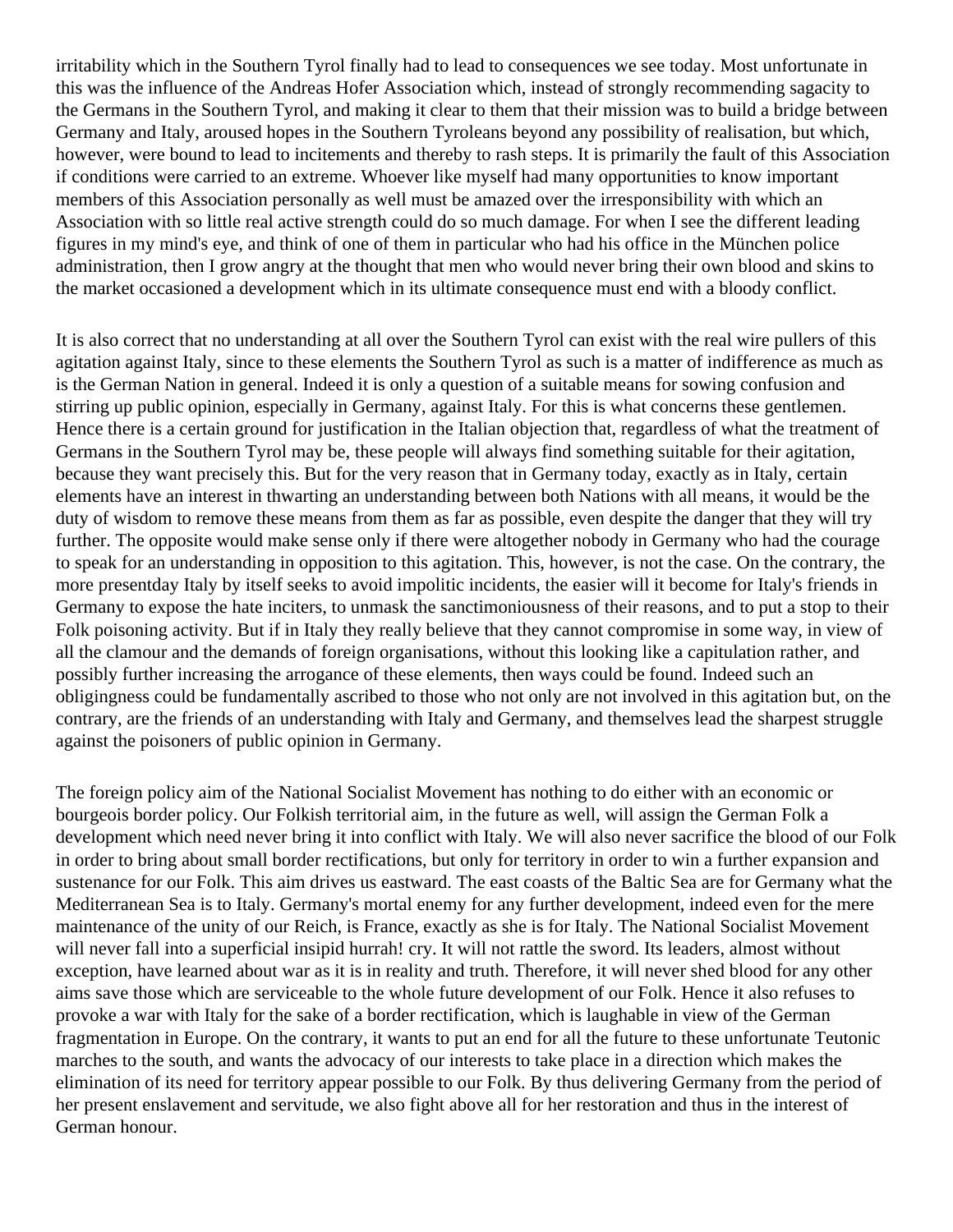If presentday Italy believes that a change in various measures in the Southern Tyrol would be viewed as a capitulation before foreign interference, without in the end leading to the desired understanding, then let her undertake this shift exclusively for the sake of those in Germany who themselves are for an understanding with Italians -- thereby openly justifying them -- and who not only reject being identified with the agitators against it, but who, indeed, have fought the sharpest struggle against these elements for years and who recognise the sovereign rights of the Italian State as existing, as a matter of course.

It is just as little a matter of indifference to Germany whether she keeps Italy as a friend, as it also is to Italy. Just as Fascism has given the Italian Folk a new value, likewise the value of the German Folk must not be estimated for the future on the basis of its momentary life expression, but according to the forces which it has so often shown in its former history and which, perhaps, it can again show tomorrow.

Thus, just as Italy's friendship is worth a sacrifice on Germany's part, German friendship is worth just as much to Italy. It would be a good fortune for both Folks if those forces in both countries who are the bearers of this knowledge could come to an understanding.

Thus, as much as the agitation against Italy in Germany is responsible for the unfortunate enmity, just as much guilt lies on Italy's side if, in view of the fact that there is a struggle in Germany itself against this agitation, she herself as far as possible does not wrest the means from their hands.

If the sagacity of the Fascist regime one day succeeds in making 65 million Germans into friends of Italy, this will be worth more than if it educates 200000 into becoming bad Italians.

Likewise unsound was the Italian stand prohibiting the union of Austria with Germany. The very fact that France primarily espoused this prohibition perforce should have led Rome to take an opposite position. For France itself did not take this step in order to benefit Italy, but much more rather in the hope of being able to inflict harm on her thereby. There are primarily two reasons which induced France to push through the prohibition of the union: first, because thereby she wanted to prevent a strengthening of Germany, and second, because she is convinced that some day she can, in the Austrian State, acquire a member for the French European alliance. So Rome should not deceive itself that French influence in Vienna is considerably more decisive even than the German, not to speak of the Italian. The French attempt to transfer the League Of Nations to Vienna, if possible, stems only from the intention to strengthen the cosmopolitan character of this city as such, and to bring it into contact with a country whose character and culture finds a stronger response in the presentday Viennese atmosphere than does that of the German Reich.

As seriously intended as are the tendencies toward a union in the Austrian provinces as such, just as little are they taken seriously in Vienna. On the contrary, if in Vienna they really operate with the idea of a union, it is always only in order to extricate themselves from some financial difficulty, since France then is always sooner ready to lend a hand to the creditor State. Gradually, however, this very idea of a union will dry up in proportion as an inner consolidation of the Austrian federation occurs and Vienna regains its full dominating position. On top of this, the political development in Vienna assumes an increasingly anti Italian and especially anti Fascist character, whereas Austrian Marxism has at all times made no bones about its strong sympathy for France.

Thus the fact that at that time the union fortunately was prevented, and in part with Italian help, will some day lead to the insertion of the missing link between Prague and Yugoslavia into the French alliance system.

For Italy, however, the prevention of the Austrian union with Germany had been wrong even on psychological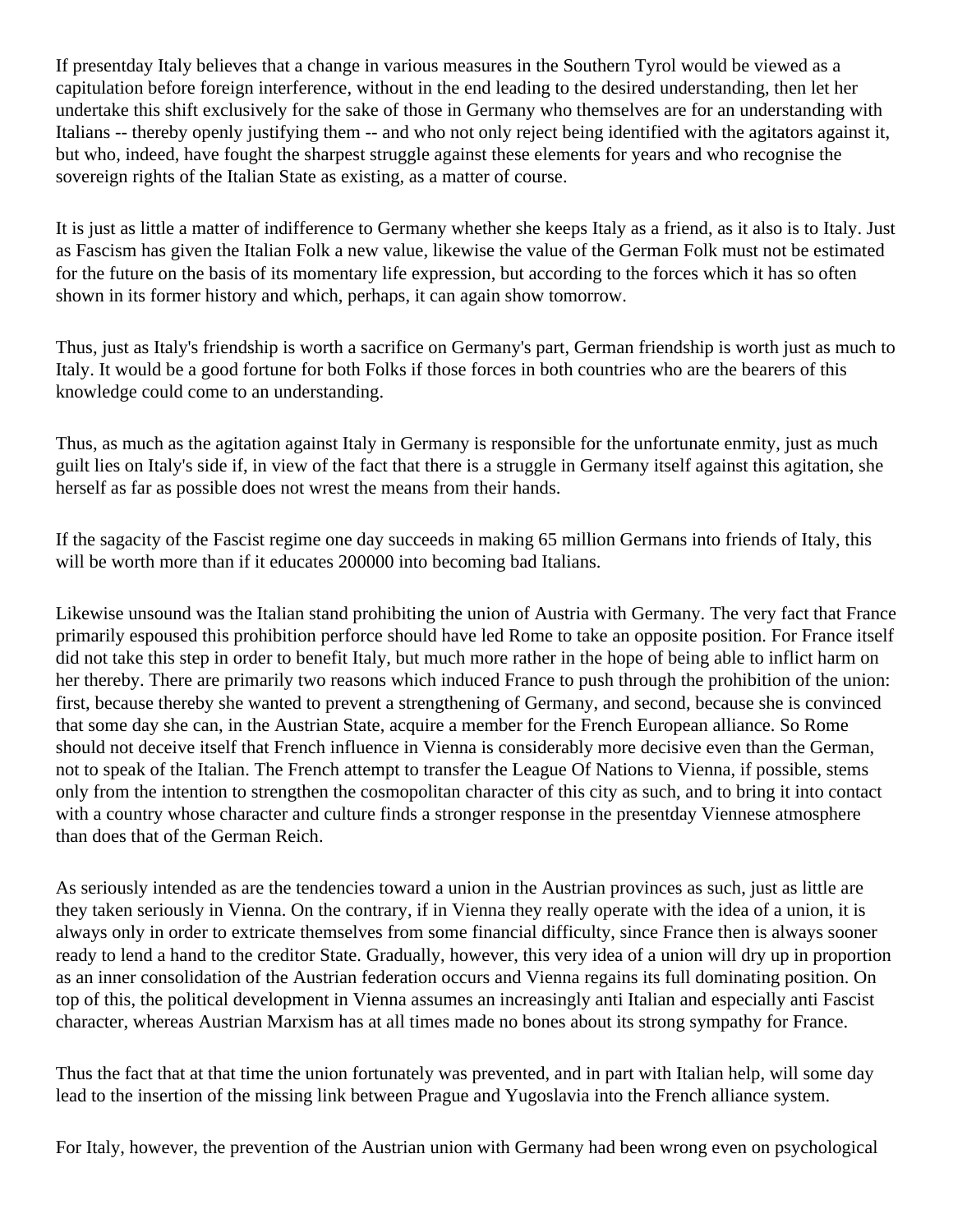grounds. The smaller the fragmented Austrian State remained, the more limited naturally also were its foreign policy aims. A foreign policy goal, conceived on a grand scale, could not be expected from a State structure which has scarcely .......... square kilometres of territory, and hardly .......... million inhabitants. If German Austria had been annexed to Germany in the year 1919-1920, the tendency of her political thought would gradually have been determined by the great political aims of Germany, which were at least possible, that is, for a nation of almost 70000000. Preventing this at that time removed foreign policy thinking from greater aims, and limited it to small old Austrian reconstruction ideas. Only thus was it possible that the Southern Tyrol question could have at all grown to such an importance. For as small as the Austrian State was as such, it was at least large enough to be the bearer of a foreign policy idea which was in keeping with its smallness, just as, conversely, it could slowly poison the political thinking of all Germany. The more limited the political ideas of the Austrian State become in consequence of its territorial limitation, the more will they sprout into problems which can certainly have an importance for this State, but which cannot be viewed as decisive for the shaping of a German foreign policy for the German Nation.

Italy should espouse a union of Austria with Germany if for no other reason than to cut across the French alliance system in Europe. She should further also do this, however, in order to present other tasks to the German border policy germinated in consequence of her incorporation in a great Reich.

Moreover, the reasons which once induced Italy to take a stand against the union are not quite clear. Neither presentday Austria nor presentday Germany can be considered a military adversary of Italy for the time being. But if France succeeds in bringing a general alliance in Europe into being against Italy, in which Austria and Germany take part, the military situation as such will not at all change whether Austria is independent or whether she is with Germany. Moreover one cannot actually speak of a real independence with so small a structure anyhow. Austria will always [They will always] hang on to the strings of a large power of some kind. Switzerland cannot in the least prove the opposite, since as a State she possesses her own possibilities of existence, even if on the basis of tourist traffic. For Austria this is already impossible in consequence of the disproportion of the capital of this country to the size of the whole population. Regardless, however, what attitude Austria itself assumes toward Italy, in the very fact of her existence there already lies an easing of the military strategic position of Czechoslovakia which one day, one way or another, can make itself noticeable visà-vis Italy's natural ally as such, Hungary.

For the Italians, military and political reasons would speak in favour of regarding prohibition of the union as at least without importance, if not as something which answers the purpose.

I cannot conclude this chapter without establishing in detail who in fact bears the guilt that a Southern Tyrol question exists altogether.

For us National Socialists, politically, the decision has been reached. And at least I -- who am most violently opposed to millions of Germans being dragged to a battlefield on which to bleed to death for the interests of France without a gain thereby accruing to Germany which would in some way be consonant with the blood sacrifice -- I also refuse to recognise the standpoint of national honour as being decisive here. For on the basis of this viewpoint I would sooner have to march against France, which by her whole conduct has offended German honour in quite a different way, than Italy. I have already enlarged in the introduction to this book on the possibility of formulating a foreign policy on the basis of national honour, so there is no further need to take a position toward it. If now the attempt is made in our protest groups to present this attitude of ours as a betrayal or a renunciation of the Southern Tyrol, this can only be correct if, without our attitude, Southern Tyrol would either have not been lost altogether, or were about to return to the other Tyrol in the predictable future.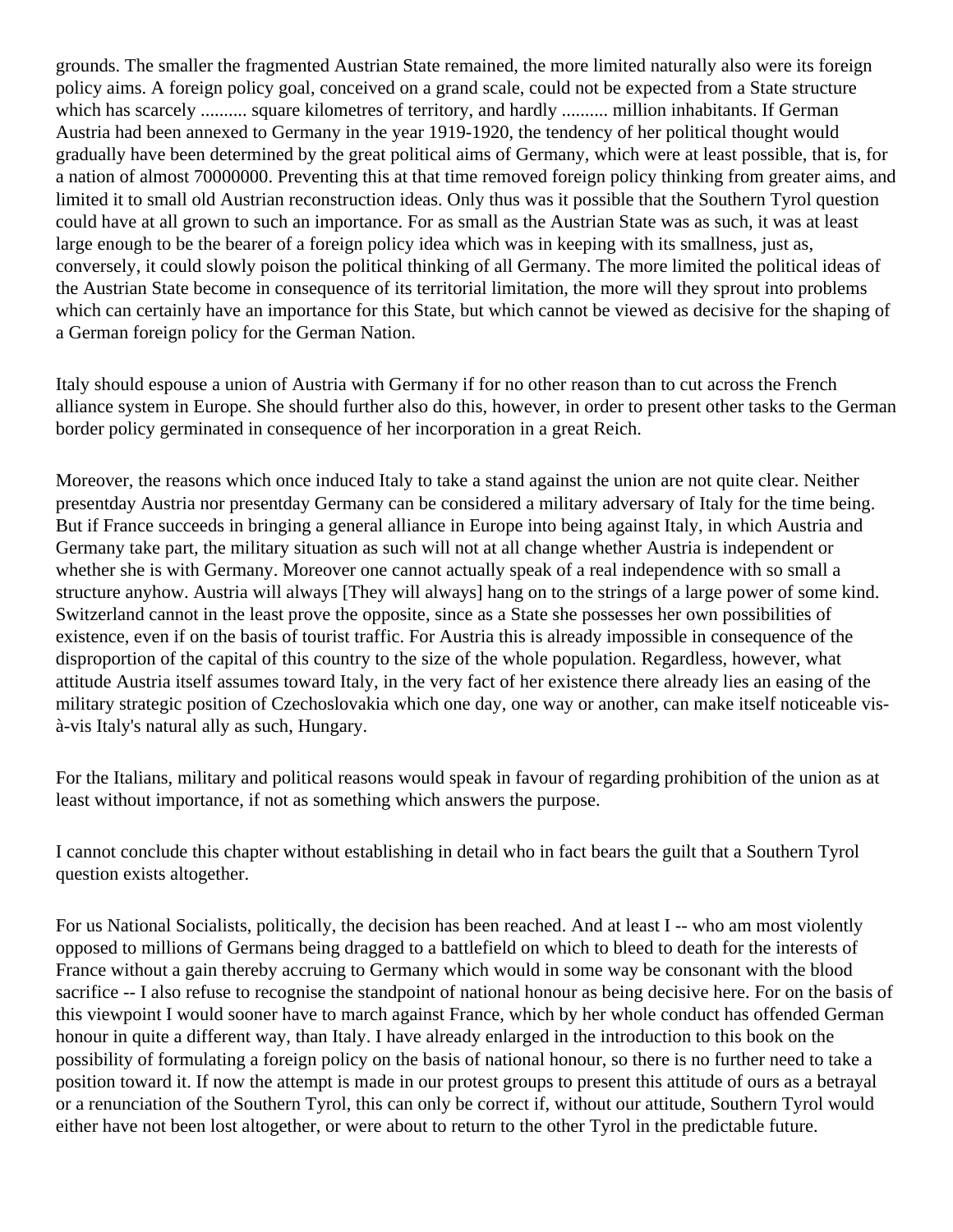Therefore I see myself forced once more to establish in this exposition precisely who it was that betrayed the Southern Tyrol, and through whose measures it was lost to Germany.

The Southern Tyrol was betrayed and lost by the activity of those parties who, in long work for peace, weakened, or completely refused, the armament to the German Folk which it needed to assert itself in Europe, and by so doing robbed the German Folk of the necessary power for victory and thereby of the preservation of the Southern Tyrol at the critical hour.

Those parties who, in long work for peace, undermined the moral and ethical foundation of our Folk and, above all, destroyed faith in the right to self defence.

Thus the Southern Tyrol was also betrayed by those parties, which as so called Statepreserving and national parties, looked on this activity with indifference or, at least, without opposing a serious resistance. Albeit indirectly, they too are accessories to the weakening of our Folk's armament.

The Southern Tyrol was betrayed and lost by the activity of those political parties who reduced the German Folk to being the stooge of the Habsburg big power idea. And who, instead of setting before German foreign policy the aim of the national unification of our Folk, viewed the preservation of the Austrian State as the mission of the German nation. Who, therefore, also in peacetime, for decades merely looked on as the Habsburgs systematically carried out their work of de Germanisation, indeed furnishing them assistance. Thereby they are coresponsible for neglecting the solution of the Austrian question by Germany itself, or at least by the decisive cooperation of Germany. In such a case the Southern Tyrol could have certainly been preserved for the German Folk.

The Southern Tyrol was lost in consequence of the general aimlessness and planlessness of German foreign policy which in the year 1914 extended also to the establishment of reasonable war aims, or prevented this.

The Southern Tyrol was betrayed by all those who, during the course of the War, did not cooperate to the utmost in strengthening German resistance and aggressive power. As well as by the parties which deliberately paralysed the German power of resistance, as well as those who tolerated this paralysis.

The Southern Tyrol was lost in consequence of the inability, even during the War, to undertake a new orientation of German foreign policy and to save the German element of the Austrian State by renouncing the maintenance of the Habsburg great power State.

The Southern Tyrol was lost and betrayed by the activity of those who, during the War, by raising the sham hope of a peace without victory, broke the German Folk's moral power of resistance, and who instead of a manifestation of the will to wage the War, brought about a peace resolution that was catastrophic for Germany.

The Southern Tyrol was lost by the betrayal of those parties and men who even during the War lied to the German Folk about the non existence of Entente imperialistic aims, and thereby duped our Folk, estranged it from the unconditional necessity of resistance, and ultimately induced it to believe the Entente more than those who raised their voices in warning at home.

The Southern Tyrol was further lost by the grinding down of the Front, attended to by the Homeland, and by the infection of German thinking by the fraudulent declarations of Woodrow Wilson.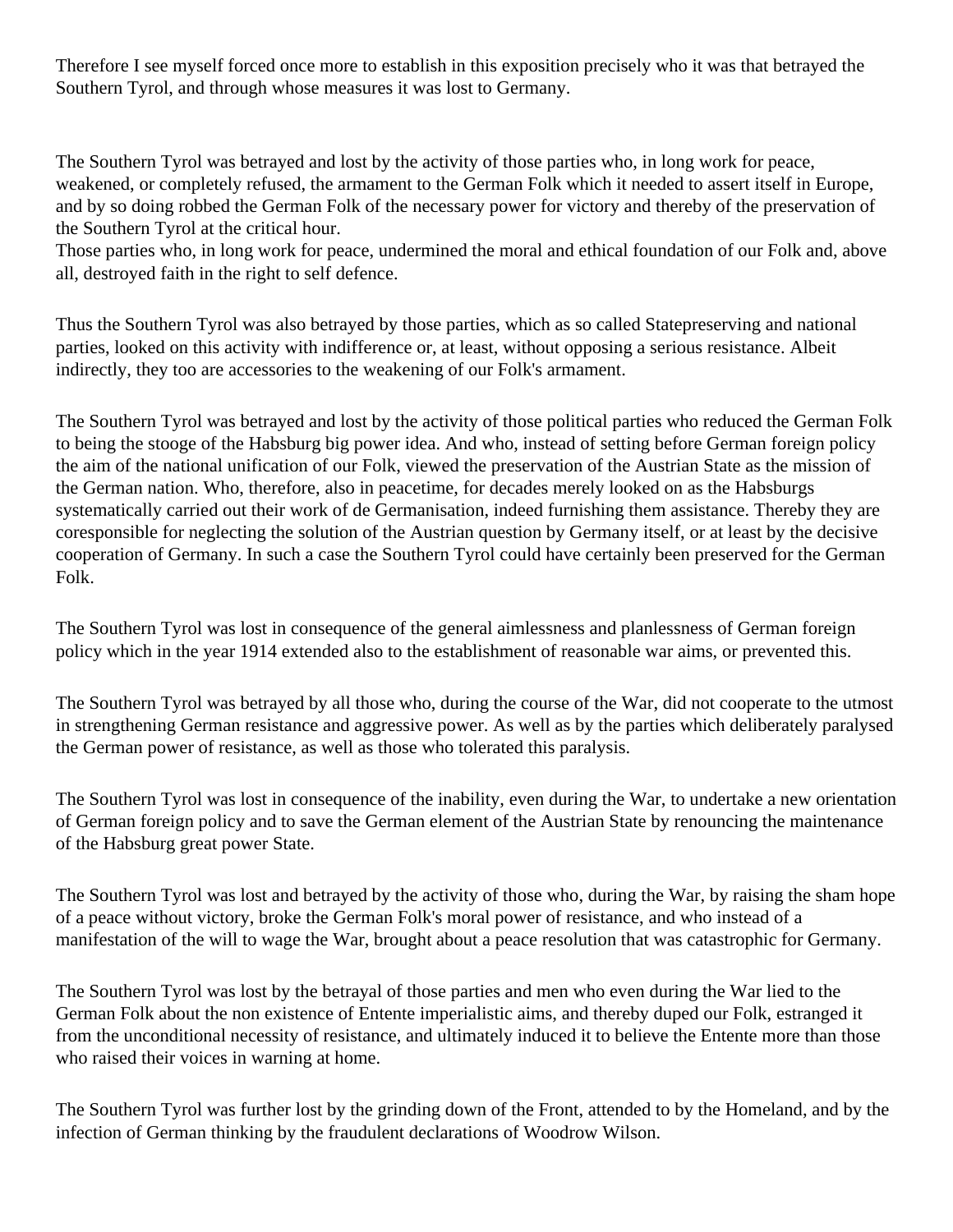The Southern Tyrol was betrayed and was lost by the activity of parties and men who, beginning with conscientious objection to military service up to the organisation of munitions strikes, robbed the Army of the feeling of the incontestable necessity of its struggle and victory.

The Southern Tyrol was betrayed and lost by the organisation and the execution of the November crime, as well as by the contemptible and cowardly tolerance of this ignominy by the so called Statepreserving national forces.

The Southern Tyrol was lost and betrayed by the shameless acts of the men and parties who, after the collapse, defiled Germany's honour, destroyed the esteem of our Folk before the world, and only thereby encouraged our adversaries to the enormity of their demands. It was further lost by the contemptible cowardice of the national bourgeois parties and patriotic leagues who dishonourably capitulated everywhere before the terror of baseness and villainy.

The Southern Tyrol was finally lost and betrayed by the signing of the peace treaties, and with this by the legal recognition of the loss also of this area.

All the German parties together are guilty of all this. Some have knowingly and intentionally destroyed Germany, and others in their proverbial incapacity and in their cowardice, which cries out to heaven, not only did nothing to stop the destroyers of Germany's future, but, on the contrary, they actually played into the hands of these enemies of our Folk by the incapacity of their direction of domestic and foreign policy. Never before has a Folk been driven, like the German Folk, to ruin by such a marriage of baseness, villainy, cowardice and stupidity.

In these days we have been afforded a glimpse into the activities and effectiveness of this old Germany in the field of foreign policy by the publication of the War Memoirs of the head of the American intelligence service, Mister Flynn [note 14].

I let a bourgeois democratic organ speak on this matter only for the purpose of a broader understanding.

(26th Of June, 1928) How America Entered The War

Flynn Writes About The Diplomatic Secret Service -- By F. W. Elven, Correspondent Of The München Latest News -- Cincinnati, Mid June

William J. Flynn has published a part of his War Memoirs in the weekly Liberty, which is much read here. During the war, Flynn was the Head Of The United States Secret Service. The Service encompasses the whole country, and is brilliantly organised. In peacetime it primarily provides for the personal security of the President. Its attention is enjoyed by whatever else in the national capital is in need of protection, or thinks it needs so. It keeps under surveillance all doubtful elements somehow suspected of connections with political tendencies hostile to the government and its spokesmen. During the war its principal task was to keep an eye on those who more or less loudly had made themselves noticeable in opposition to the war, or who merely were suspected of not being in agreement with the Wilsonian war policy. Germans also enjoyed its special care, and at that time many fell into the traps which had been laid everywhere by the Federal Secret Service.

From Flynn's memoirs, however, we learn that the Secret Service had been assigned an important mission even before our entry into the war. In the year 1915, a full two years before the declaration of war, the most efficient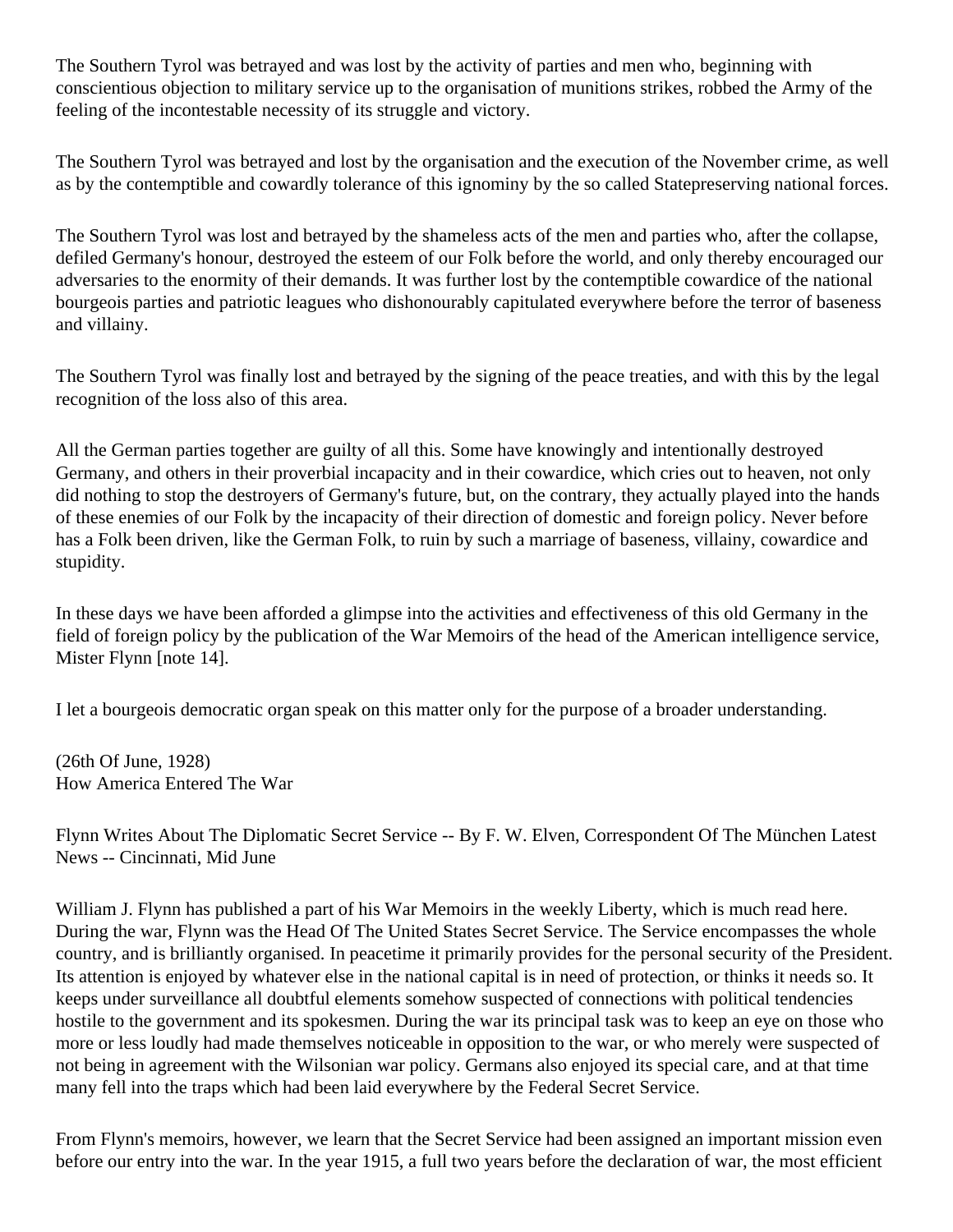telephone expert was summoned to Washington and assigned the task of arranging the leading telephone wires to the German and Austrian embassies in such a way that Secret Service officials could tap every conversation from any source that was held between the ambassadors and their personnel, as well as every conversation emanating from the embassy offices. A room was set up with which all the wires were linked in such an ingenious way that not even a single conversation could be missed. Service men sat in this room day and night, dictating the overheard conversations to the stenographers seated beside them. Every night the head of the Secret Service Bureau, that is, the author of the article in Liberty, received a stenographic report of all the conversations held in the preceding twenty four hours, so that on the very same evening he was able to communicate everything important to the State Department and to President Wilson.

Let us bear in mind the time this installation was created, at the beginning of the year 1915, that is, at the time when the United States still lived in peace with Germany and Austria-Hungary, and Wilson never tired of giving assurances that he harboured no hostile intentions against Germany. It was also the time when the German Ambassador in Washington, Count Bernstorff, neglected no opportunity to show due appreciation of Wilson's friendly disposition and feelings for Germany and the German Folk. It was also the time when Wilson gave his confidant Baruch instructions to begin the gradual mobilisation of industry for war; also the time in which it became increasingly obvious, as the American historian Harry Elmer Barnes also sets forth in his book On The Origins Of The Great War, that Wilson was firmly decided to enter the war, and postponed the execution of his bellicose plans only because public opinion first had to be won over for these plans.

Flynn's memoirs must finally remove the ground from the foolish chatter that Wilson was pushed into the war against his will by German submarine warfare. The tapping of the telephone wires leading to the German embassy took place with his knowledge. We also learn this from Flynn's memoirs. The author adds that the material thus gathered against Germany contributed considerably to the eventual break. This can prove only that this put means in Wilson's hands to win public opinion for the war long planned by him. And in fact this material was wholly and ideally suited for it. The Memoirs confirm to the fullest extent what unfortunately must still be said, that Germany at that time was represented in Washington in a downright incredibly incompetent and incredibly unworthy way. If we hear that in one passage Flynn writes that the stenographic reports prepared for him daily contained enough material to keep a divorce lawyer busy for months on end, then we get a general idea of what went on.

The Secret Service maintained women agents in Washington and New York whose job it was to sound out the members of the German Embassy, Bernstorff included, whenever anything important happened. One of these woman agents kept a better class apartment in Washington in which the gentlemen met their ladies, and where occasionally even Secretary Of State Lansing dropped in to hear what was new. On New Year's Day, 1916, when the news of the sinking of the liner Persia became known in the national capital, Bernstorff telephoned five women one after the other in order to make sweet compliments to them and to receive similar compliments in return, although in view of the mood which news of the sinking of the Persia had left behind in the State Department and the White House, he really could not have been lacking in more serious pursuits.

One of the ladies complimented Bernstorff on the fact that he was a great lover, and always would be, even were he a hundred years old. The rest of the gentlemen of the embassy were not differently built. One, whom Flynn designates as the best diplomatic aide in the embassy, had a lady friend in New York, a married woman, with whom he had a daily telephone conversation which each time cost the German Reich twenty dollars, and whom he visited frequently. He told her about everything that happened, and she then took care to bring this information to the right places. Even quite vulgar remarks about Wilson and his consort were made during the telephone conversations, and thus we can without difficulty imagine that thereby the mood of the White House vis-à-vis Germany did not get any friendlier.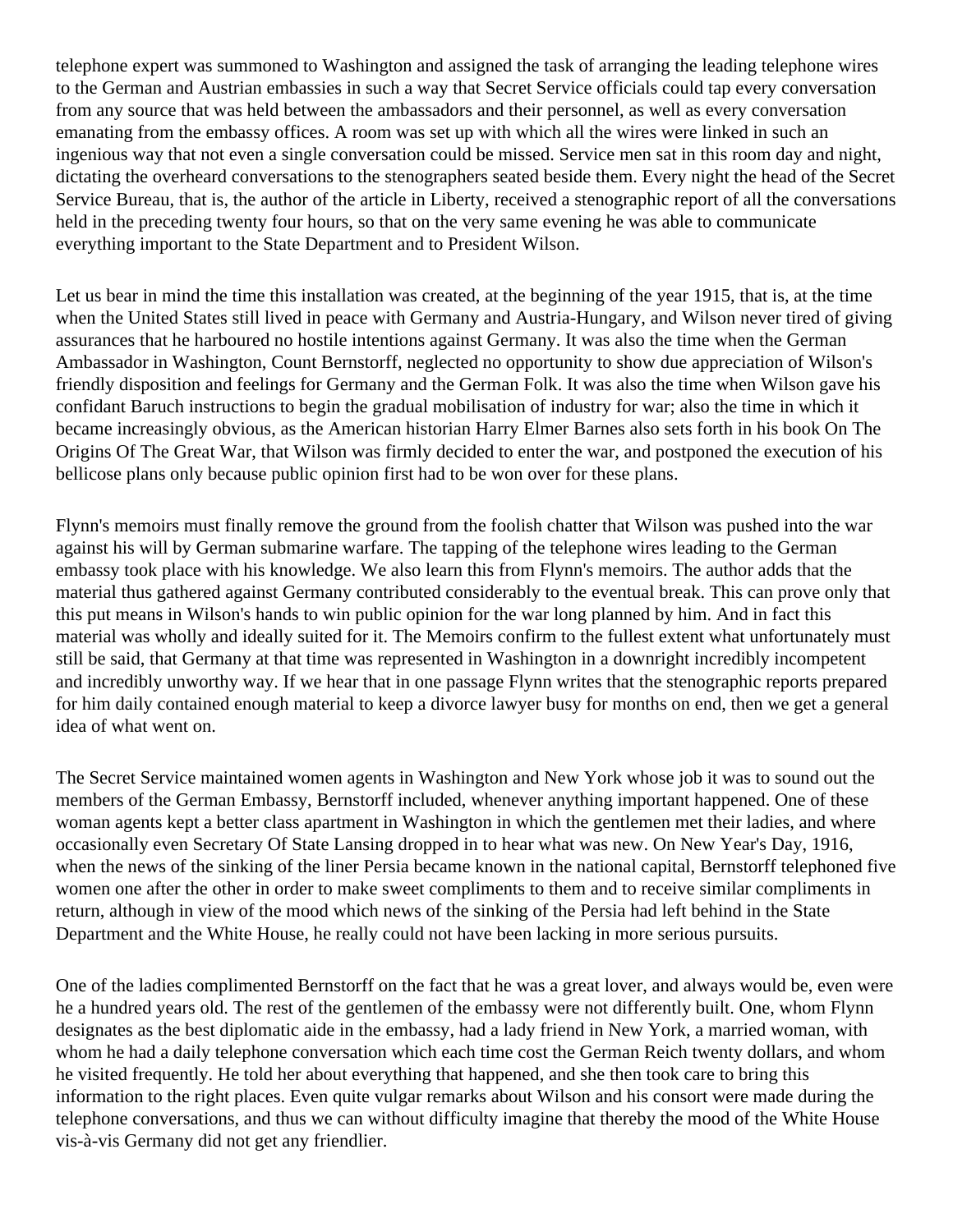From the conversation held at the beginning of March, 1916, we learn how little the embassy knew about the country and the Folk, and with what childish plans it concerned itself. At that time a bill introduced by Senator Gore lay before Congress to the effect that a proclamation be issued warning the American Folk not to use armed commercial vessels. President Wilson most bitterly fought against the proposal. He needed the loss of American lives in order to incite feelings against Germany. People in the German embassy knew that the prospects of the bill were not favourable, so they earnestly concerned themselves with plans to buy Congress. Only at first they did not know where to get the money. On March 3rd, the Senate decided to postpone the Gore Bill provisionally. The vote in the House was supposed to follow a few days later. So the plan first to buy the House was further eagerly pursued, but in this case at least Bernstorff was reasonable enough to advise against the plan decisively.

The reading of the Flynn article must leave a feeling of deep indignation in the veins of every man of healthy German blood, not only over Wilson's treacherous policy, but rather, and especially, over the incredible stupidity with which the German Embassy played into the hands of this policy. Wilson duped Bernstorff more and more from day to day. When Colonel House, his adviser, returned from his European journey in May, 1916, Bernstorff travelled to New York to meet him there. Wilson, however, who vis-à-vis Bernstorff had acted as though he had no objections to this meeting, secretly instructed House not to have anything to do with the Count, and to avoid him at all events. Thus it happened. Bernstorff waited in New York in vain. Then he went to a nearby beach and let himself be photographed in a bathing suit with two lady friends in a very intimate position. The photo accompanies Flynn's article. At that time it fell into the hands of the Russian Ambassador Bakhmateff, who had it enlarged and sent it to London, where it was published in the newspapers under the caption, The Dignified Ambassador, and it rendered a capital service to Allied propaganda.

This is what the München Latest News writes now. The man thus characterised, however, was a typical representative of German foreign policy before the War, just as he is also the typical representative of the German foreign policy of the Republic. This fellow, who would have been sentenced to hanging by a political tribunal in any other State, is the German representative at the League Of Nations in Geneva.

These men bear the guilt and the responsibility for Germany's collapse, and, therefore, also for the loss of the Southern Tyrol. And with them the guilt falls on all parties and men who either caused such conditions, or covered them up, or also tacitly countenanced them or did not fight against them in the sharpest manner.

The men, however, who today brazenly try to deceive public opinion anew, and would like to aver that others are guilty of the loss of the Southern Tyrol, must first give a detailed accounting of what they have done for its preservation.

As for my person, at any rate, I can proudly declare that, since the time that I became a man, I have always been for the strengthening of my Folk. And when the War came, I fought on the German Western Front for four and a half years, and since its end I have been fighting against the corrupt creatures whom Germany can thank for this disaster. Since that time I have entered into no compromise with the betrayers of the German Fatherland, either in domestic or foreign policy matters, but immovably proclaim their destruction one day as the aim of my life's work, and the mission of the National Socialist Movement.

I can all the more calmly endure the yelping of the cowardly bourgeois curs as well as that of the Patriotic Leaguers, as I know the average poltroon of these creatures, for me unspeakably contemptible, all too well. That they also know me is the reason for their hue and cry.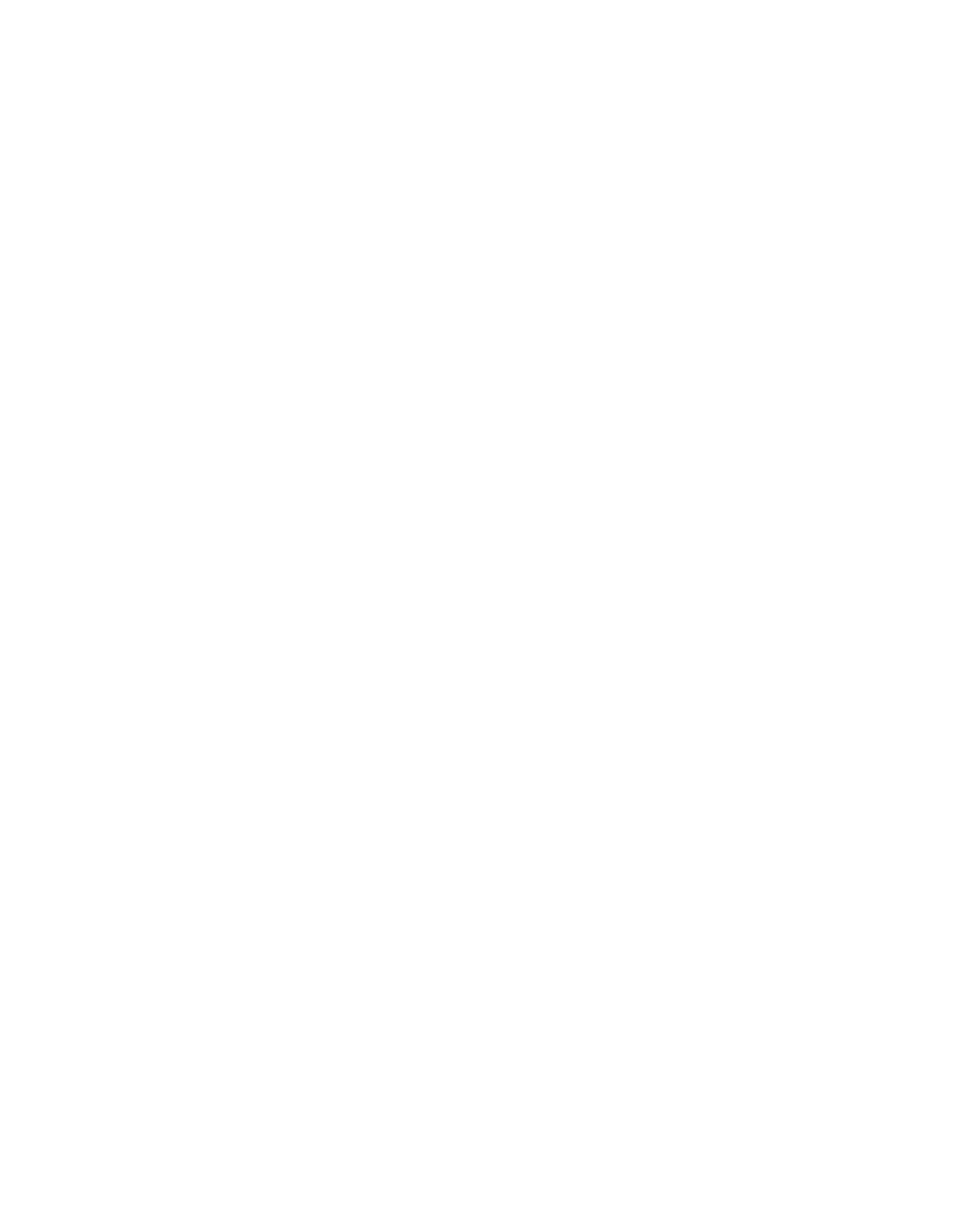## Chapter 16

## SUMMARY

As a National Socialist, I see in Italy to begin with the first possible ally of Germany who can step out of the camp of the old coalition of enemies, without this alliance signifying an immediate war for Germany for which we are not equipped militarily.

According to my conviction, this alliance will be of great benefit to Germany and Italy alike. Even if its direct benefit should ultimately no longer exist, it will never become detrimental, as long as both nations represent their interests in the highest sense of the word. As long as Germany views the maintenance of the freedom and independence of our Folk as the supreme aim of her foreign policy and wants to secure this Folk the prerequisite for its daily life, for so long will its foreign policy thinking be determined by our Folk's territorial need. And for so long will we not be able to have any internal or external inducement to fall into enmity with a State which does not in the least stand obstructively in our way.

And as long as Italy wants to serve her real vital needs as a truly national State, for just so long will she, likewise attending to her territorial needs, have to base her political thought and action on the enlargement of Italian soil. The more proud and independent, the more national the Italian Folk becomes, the less will it in its development ever come into conflict with Germany.

The areas of interest of these two countries, in a most fortunate way, lie so widely apart from each other that there are no natural areas of irritation.

A national conscious Germany and an equally proud Italy will also ultimately be able to close the wounds left behind by the World War in the understanding of their friendship based on their frank and mutual community of interests.

Southern Tyrol will thus some day have to fulfil a lofty mission in the service of both peoples. If the Italians and the Germans of this territory, once filled with a responsibility for their own Folkdom, perceive and understand the great tasks that Italy and Germany have to solve, the petty disputes of the day will recede vis-à-vis the higher mission of building a bridge of frank, reciprocal understanding on the former borders of Germany and Italy.

I know that, under the current regimes in Germany, this is as exactly as impossible as it would be under a non Fascist regime in Italy. For the forces which determine German policy today do not desire any German resurgence, but our destruction. They likewise want the destruction of the presentday Italian Fascist State, and therefore will leave nothing untried in order to sink both nations into hate and hostility. France will seize upon any such manifestation, be it only an act of thoughtlessness, and use it to her own advantage with a thousand joys.

Only a National Socialist Germany will find the way to a final understanding with a Fascist Italy, and finally eliminate the danger of war between the two Folks. For this old Europe was always a territory that was dominated by political systems, and this will not be otherwise at least for the humanly predictable future. General European democracy will either be replaced by a system of Jewish Marxist Bolshevism, to which all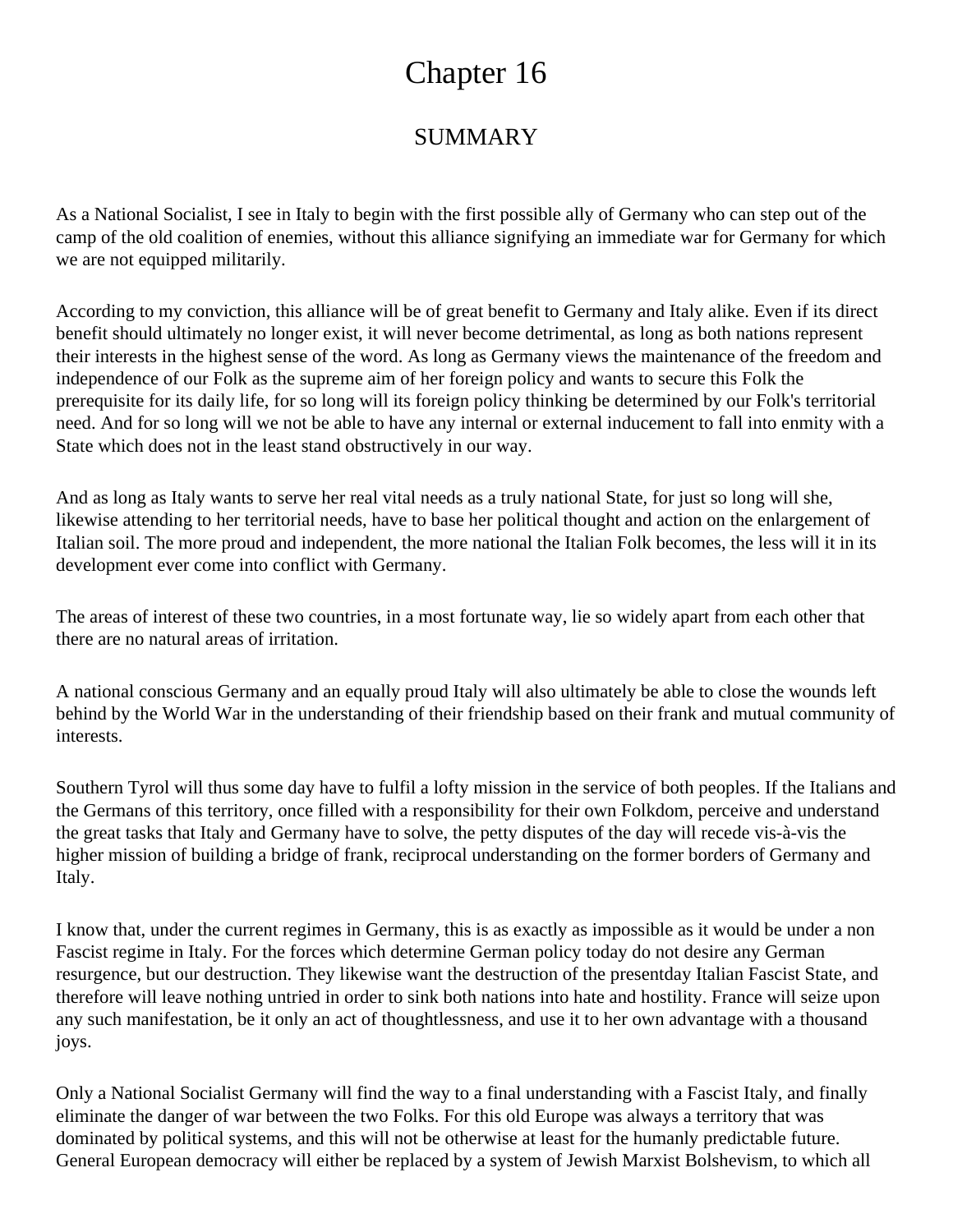States will succumb one after the other, or by a system of free and unlinked national States, who, in the free play of forces, will set their stamp on Europe in accordance with the number and importance of their specific Folkdom.

It is also not good for Fascism to exist isolated in Europe as an idea. Either the world of ideas from which it stems is generalised, or Italy will one day again succumb to the general ideas of another Europe.

Thus, if we submit Germany's foreign policy possibilities to a closer examination, only two States remain in Europe as possible valuable allies for the future: Italy and England. Italy's relation to England itself is already a good one today, and, for reasons which I have discussed in another passage, will hardly be clouded in the immediate future. This, too, has nothing to do with mutual sympathies, but rests, on the Italian side above all, on a rational appraisal of the actual power relations. Thus an aversion to a boundless and unlimited French hegemony in Europe is common to both States. For Italy: because her most vital European interests are threatened; for England: because an overpowerful France in Europe can inflict a new threat on England's presentday naval and world supremacy which in itself is no longer completely unquestionable.

That already today probably Spain and Hungary are also to be reckoned as belonging to this community of interests, even if only tacitly, lies grounded in Spain's aversion to French colonial activity in North Africa, as well as in Hungary's hostility to Yugoslavia, which is at the same time supported by France.

If Germany would succeed in taking part in a new State coalition in Europe, which either must lead to a shift of emphasis in the League Of Nations itself, or allow decisive power factors altogether outside the League Of Nations to develop, then the first domestic political prerequisite for a later active foreign policy would be realisable. The weaponlessness imposed on us by the Versailles treaty and thus our practical defencelessness could come to an end, albeit slowly. This is possible only if the coalition of victors itself quarrels over this question, but never, however, in an alliance with Russia, let alone in a union with other so called oppressed nations, against the front of the coalition of the former victor States that encircle us.

Then in the far future it may be possible to think of a new association of nations, consisting of individual States with a high national value, which could then stand up to the threatening overwhelming of the world by the American Union. For it seems to me that the existence of English world rule inflicts less hardships on presentday nations than the emergence of an American world rule.

Pan Europe cannot be summoned to the solution of this problem, but only a Europe with free and independent national States whose areas of interest are divergent and precisely delimited.

Only then can the time ripen for Germany, secured by a France pushed back within her own boundaries, and supported by her Army born anew, to lead the way toward the elimination of her territorial need. Once our Folk, however, will have grasped this great geopolitical aim in the east, the consequence will not only be clarity regarding German foreign policy, but also stability, at least for a humanly predictable time, will make it possible to avoid political insanities like those which ultimately entangled our Folk in the World War. And then we will also have ultimately overcome the period of this petty daily clamour and of the completely sterile economic and border policy.

Germany then, also domestically, will have to take steps toward the strongest concentration of her means of power. She will have to realise that armies and navies are set up and organised, not along romantic lines, but according to practical requirements. Then she will automatically select as our greatest task the formation of a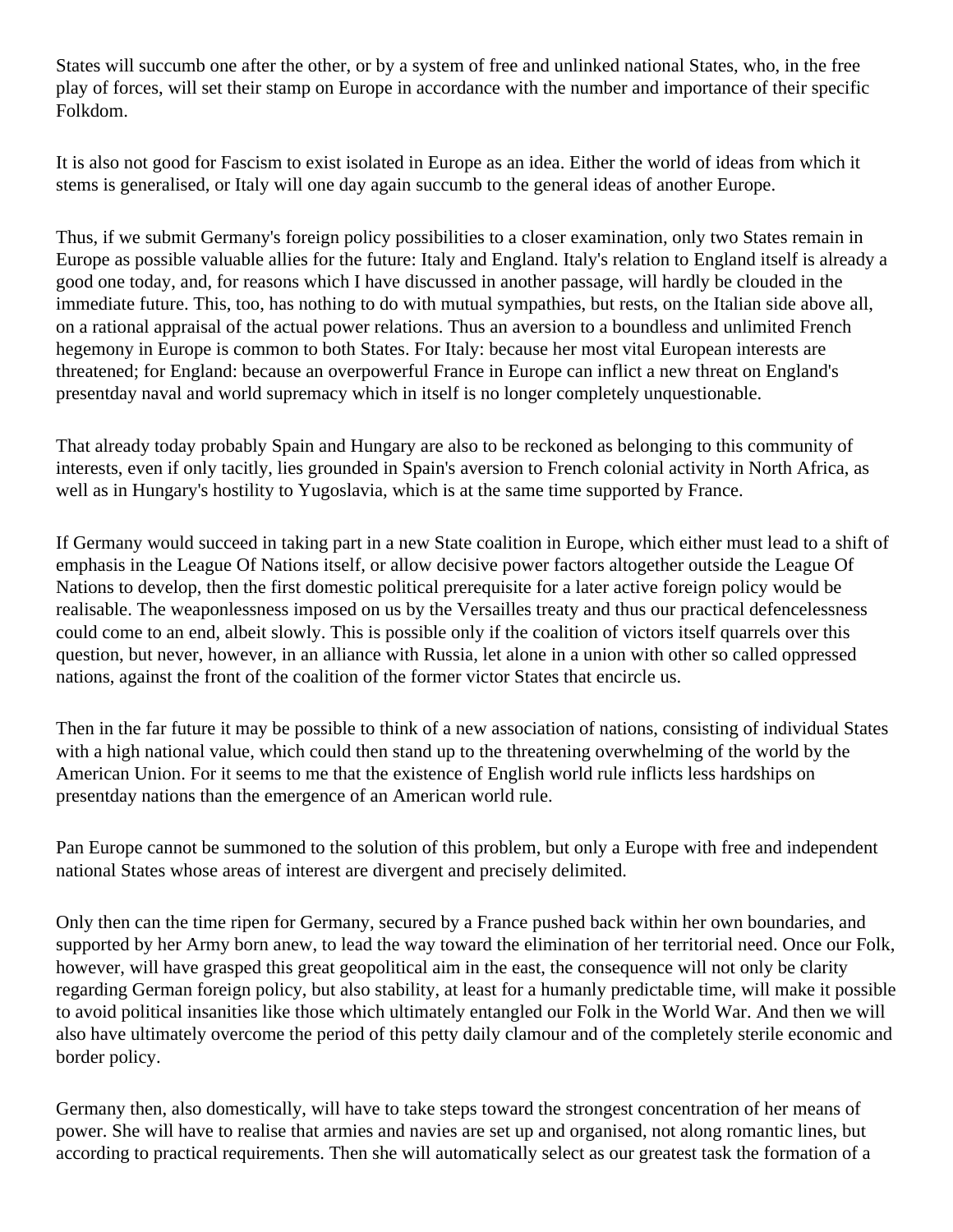superior strong Land Army, since our future as a matter of fact does not lie on the water, but in Europe rather.

Only if we will have completely perceived the meaning of this proposition and put an end to our Folk's territorial need, in the east and on the largest scale, along the lines of this perception will German economy also cease to be a factor of world unrest which brings a thousand dangers down upon us. It will then at least serve the satisfaction of our domestic needs in their major aspects. A Folk which no longer needs to shunt off its rising rural generations into the big cities as factory workers, but which instead can settle them as free peasants on their own soil, will open up a domestic sales market to German industry which can gradually remove and exempt it from the frenzied struggle and scramble for the so called place in the sun in the rest of the world.

It is the foreign policy task of the National Socialist Movement to prepare and ultimately to carry out this development. It must also place foreign policy in the service of the reorganisation of our Folkdom on the basis of its world view range of ideas. Even here it must anchor the principle that we do not fight for systems but for a living Folk, that is, for flesh and blood, which must be preserved, and whose daily bread must not be lacking so that in consequence of its physical health it can also be healthy spiritually.

Just as it must step over a thousand obstacles, misunderstandings and malignities in its struggle for reform in its domestic policy, likewise in foreign policy must it also clear away not only the conscious betrayal of the country by Marxism, but also the rubbish heap of worthless, indeed harmful phrases and ideas of our national, bourgeois world. Thus the less understanding there will be for the significance of our struggle at the moment, all the more powerful will be its success some day.

Why Italy today can primarily be considered as an ally for Germany is connected with the fact that this country is the only one whose domestic and foreign policy is determined by purely Italian national interests. These Italian national interests are the only ones which do not contradict German interests, and, conversely, German interests do not run counter to them. And this is important not only for factual reasons, but also on the basis of the following:

The war against Germany was fought by an overpowering world coalition in which only a part of the States could have a direct interest in Germany's destruction. In not a few countries, the shift to war was brought by influences which in no way sprang from the real domestic interests of these nations, or even which could also be to their benefit. A monstrous war propaganda began to befog public opinion of these Folks, and to stir them into enthusiasm for a war which for these very Folks in part could not bring any gain at all, and indeed sometimes ran downright counter to their real interests.

International world Jewry was the power which instigated this enormous war propaganda. For as senseless as the participation in the War by many of these nations may have been, seen from the viewpoint of their own interests, it was just as meaningful and logically correct seen from the viewpoint of the interests of world Jewry.

It is not my task here to enter into a discussion of the Jewish question as such. This cannot take place in the framework of a necessarily brief and compressed presentation. The following is said here only [so much] in the interests of a better understanding:

Jewry is a Folk with a racial core that is not wholly unitary. Nevertheless, as a Folk, it has special intrinsic characteristics which separate it from all other Folks living on the globe. Jewry is not a religious community, but the religious bond between Jews; rather is in reality the momentary governmental system of the Jewish Folk. The Jew has never had a territorially bounded State of his own in the manner of Aryan States.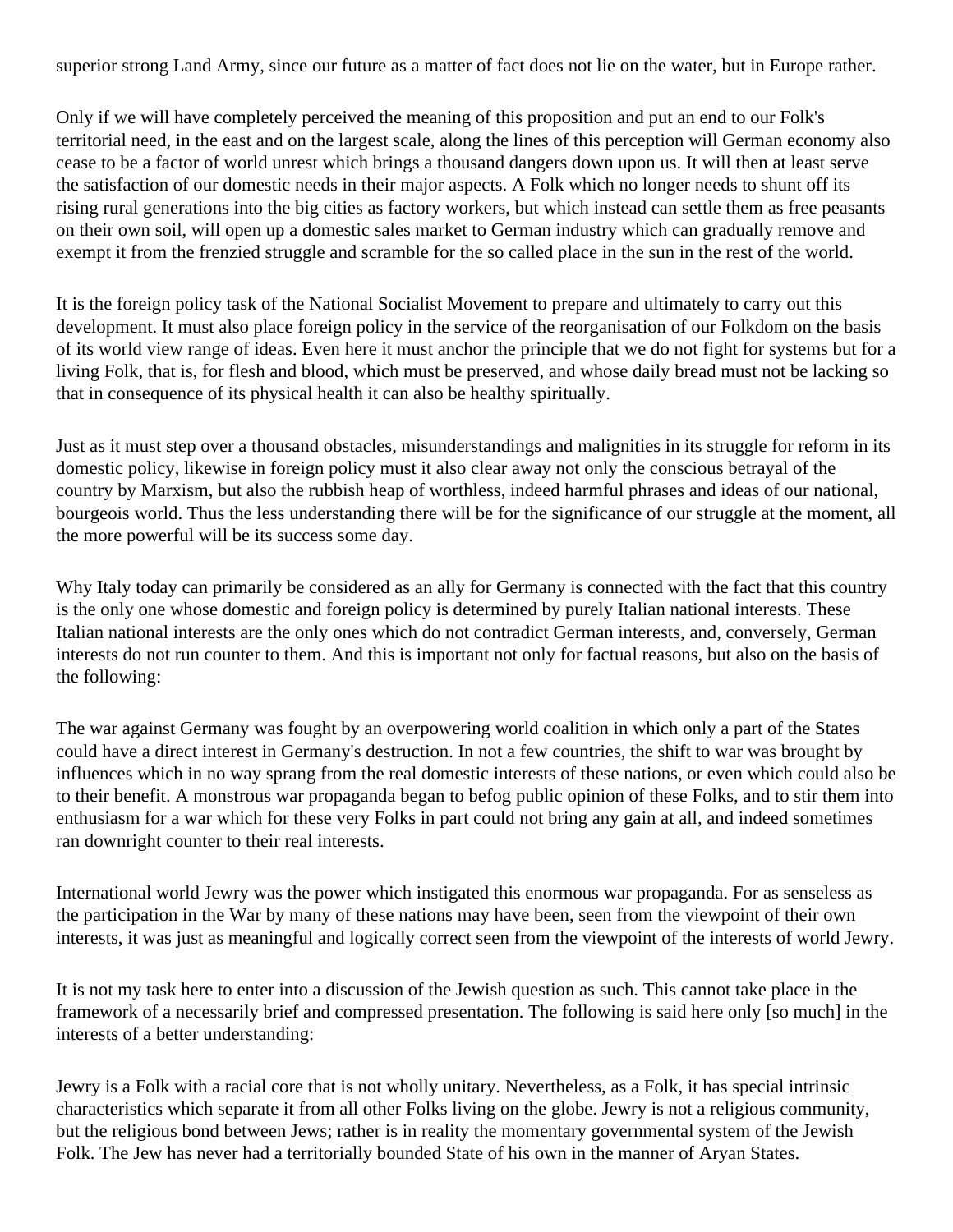Nevertheless, his religious community is a real State, since it guarantees the preservation, the increase and the future of the Jewish Folk. But this is solely the task of the State. That the Jewish State is subject to no territorial limitation, as is the case with Aryan States, is connected with the character of the Jewish Folk, which is lacking in the productive forces for the construction and preservation of its own territorial State.

Just as every Folk as a basic tendency of all its Earthly actions possesses a mania for self preservation as its driving force, likewise is it exactly so with Jewry, too. Only here, in accord with their basically different dispositions, the struggle for existence of Aryan Folks and Jewry is also different in its forms. The foundation of the Aryan struggle for life is the soil, which he cultivates, and which provides the general basis for an economy satisfying primarily its own needs within its own orbit through the productive forces of its own Folk.

Because of the lack of productive capacities of its own, the Jewish Folk cannot carry out the construction of a State, viewed in a territorial sense, but as a support of its own existence it needs the work and creative activities of other nations. Thus the existence of the Jew himself becomes a parasitical one within the lives of other Folks. Hence the ultimate goal of the Jewish struggle for existence is the enslavement of productively active Folks. In order to achieve this goal, which in reality has represented Jewry's struggle for existence at all times, the Jew makes use of all weapons that are in keeping with the whole complex of his character.

Therefore in domestic politics within the individual nations he fights first for equal rights and later for superior rights. The characteristics of cunning, intelligence, astuteness, knavery, dissimulation, and so on, rooted in the character of his Folkdom, serve him as weapons thereto. They are as much stratagems in his war of survival as those of other Folks in combat.

In foreign policy, he tries to bring nations into a state of unrest, to divert them from their true interests, and to plunge them into reciprocal wars, and in this way gradually rise to mastery over them with the help of the power of money and propaganda.

His ultimate goal is the denationalisation, the promiscuous bastardisation of other Folks, the lowering of the racial levy of the highest Folks, as well as the domination of this racial mishmash through the extirpation of the Folkish intelligentsia and its replacement by the members of his own Folk.

The end of the Jewish world struggle therefore will always be a bloody Bolshevisation. In truth, this means the destruction of all the intellectual upper classes linked to their Folks so that he can rise to become the master of a mankind become leaderless.

Stupidity, cowardice and baseness, therefore, play into his hands. In bastards he secures for himself the first openings for the penetration of an alien nation.

Hence the result of Jewish domination is always the ruin of all culture, and finally the madness of the Jew himself. For he is a parasite of nations, and his victory signifies his own end as much as the death of his victim.

With the collapse of the ancient world, the Jews encountered young, in part still completely unspoiled, Folks, sure in racial instinct, who protected themselves against being infiltrated by them. He was a foreigner, and all his lies and dissimulation helped him little for nearly one and a half thousand years.

It was the feudal domination and the government of the princes which first created a general situation which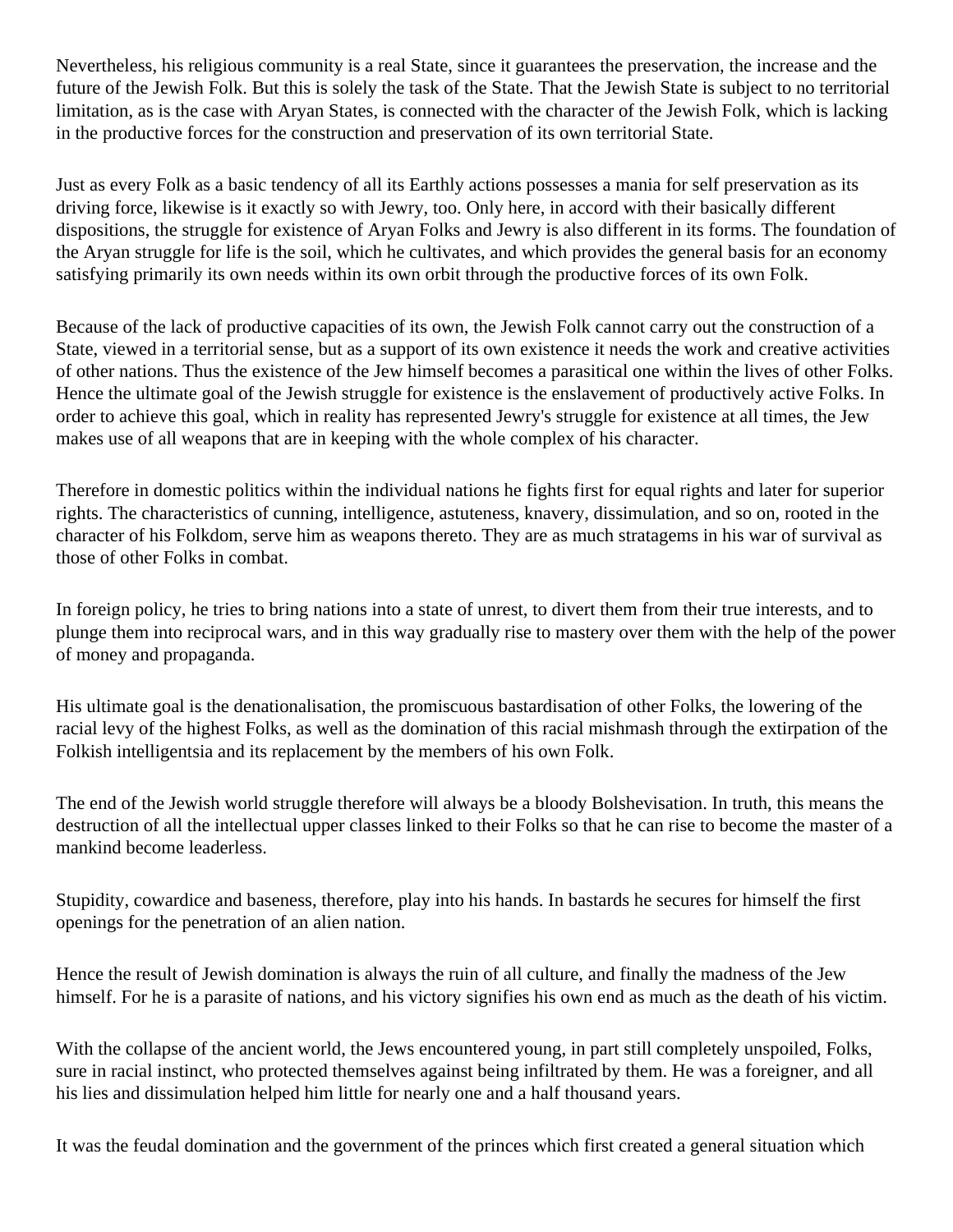allowed him to attach himself to the struggle of an oppressed social class, indeed to make this struggle his own in a short time. He received civil equality with the French Revolution. With that the bridge was constructed over which he could stride to the conquest of political power within nations.

The nineteenth century gave him a dominating position within the economy of nations through the building up of loan capital, based on ideas regarding interest. Finally, through the subterfuge of stock holdings, he placed himself in possession of a great part of the production sites, and with the help of the stock exchange he gradually became not only the ruler of public economic life, but ultimately also of political life. He supported this rule by means of the intellectual contamination of nations with the help of Freemasonry as well as by the work of the press become dependent upon him. He found the potential strength for the destruction of the bourgeois intellectual regime in the newly rising fourth estate of the handicraftsmen, just as once before the bourgeoisie had been the means for the demolition of feudal domination. At the same time, bourgeois stupidity and dishonest lack of principle, avarice and cowardice worked into his hands. He formed the vocational estate of the handicraftsmen into a special class, which he now allowed to take up the struggle against the national intelligentsia. Marxism became the spiritual father of the Bolshevik revolution. It is the weapon of terror which the Jew now applies ruthlessly and brutally.

The economic conquest of Europe by the Jews was pretty much completed around the turn of the century, and now he began to safeguard it politically. That means, the first attempts to extirpate the national intelligentsia were undertaken in the form of revolutions.

He utilised the tensions between European nations, which are in great part to be ascribed to their general need for territory with the consequences which arise therefrom, for his own advantage by systematically inciting them to the World War.

The aim is the destruction of inherently anti Semitic Russia as well as the destruction of the German Reich which, in the administration and the Army, still offers resistance to the Jew. The further aim is the overthrow of those dynasties which had not yet been made subject to a democracy dependent upon and led by Jews.

This Jewish war aim has at least in part been completely achieved. Czarism and Kaiserism in Germany were eliminated. With the help of the Bolshevik Revolution, the Russian upper classes and also the Russian national intelligentsia were murdered and completely extirpated amid inhuman agonies and atrocities. For the Russian Folk, the total number of victims of this Jewish struggle for hegemony in Russia amounted to 28-30 million people in number of dead. This is fifteen times more than the World War cost Germany. After the successful Revolution, he completely tore down [further] the bonds of order, of morality, of custom, and so on, abolished marriage as a lofty institution, and instead proclaimed a general copulation with the aim of breeding a general inferior human mishmash, by way of a chaotic bastardisation, which by itself would be incapable of leadership and which ultimately would no longer be able to do without the Jews as its only intellectual element.

The future will show to what extent this has succeeded, and to what extent now forces of a natural reaction can still bring about a change of this most terrible crime of all times against mankind.

At the moment, he exerts himself to lead the remaining States toward the same condition. Thereby he is supported and covered in his strivings and his actions by the bourgeois national parties of the so called National Fatherland Leagues, whereas Marxism, democracy, and the so called Christian Centre, emerge as aggressive shock troops.